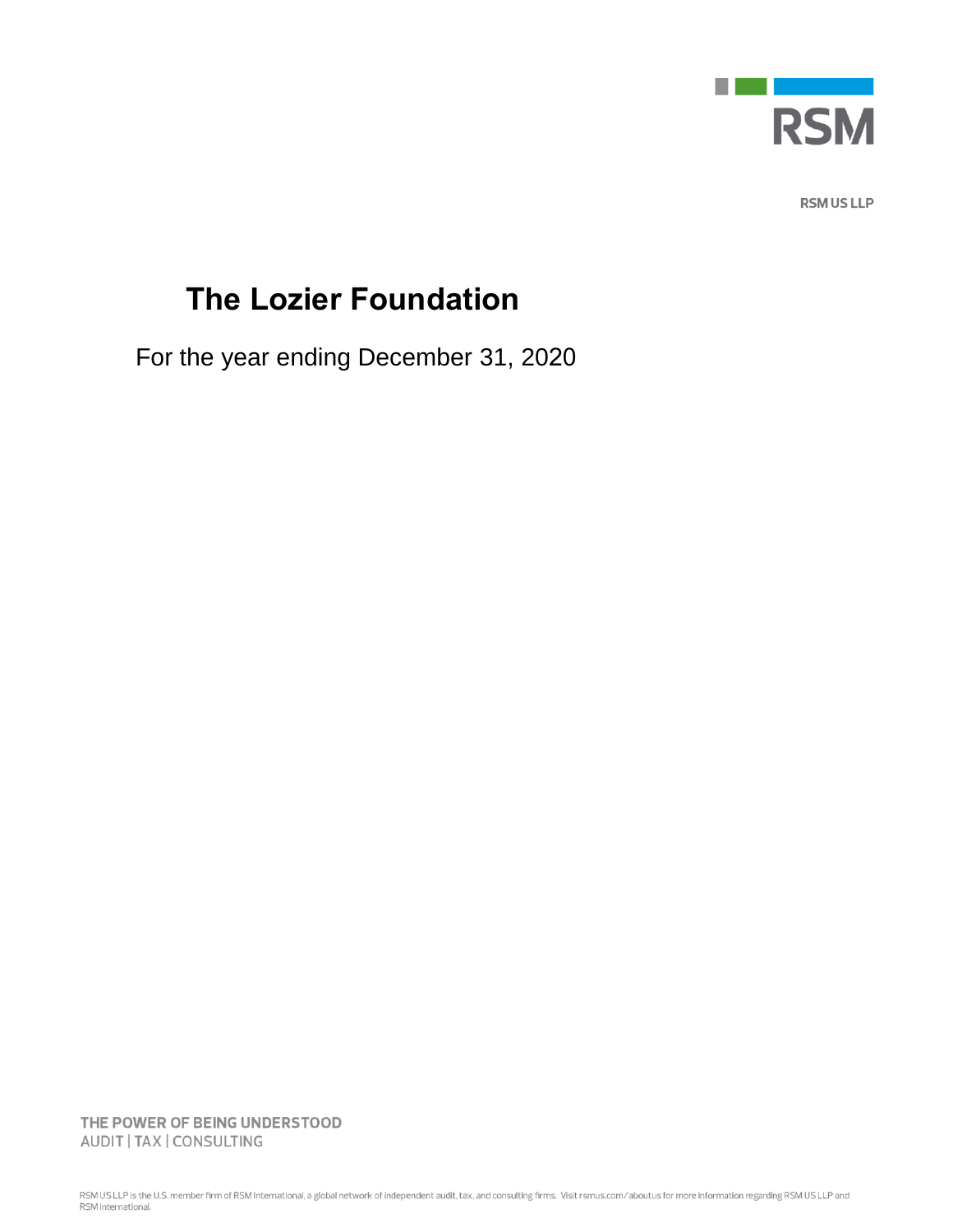THE POWER OF BEING UNDERSTOOD AUDIT | TAX | CONSULTING



THE LOZIER FOUNDATION 6336 PERSHING DRIVE OMAHA, NE 68110

THE LOZIER FOUNDATION:

ENCLOSED IS THE 2020 EXEMPT ORGANIZATION RETURN, AS FOLLOWS...

2020 FORM 990-PF

EACH ORIGINAL SHOULD BE DATED, SIGNED AND FILED IN ACCORDANCE WITH THE FILING INSTRUCTIONS. THE COPY SHOULD BE RETAINED FOR YOUR FILES.

REGARDS,

Shauna Huls

SHAWNA HULS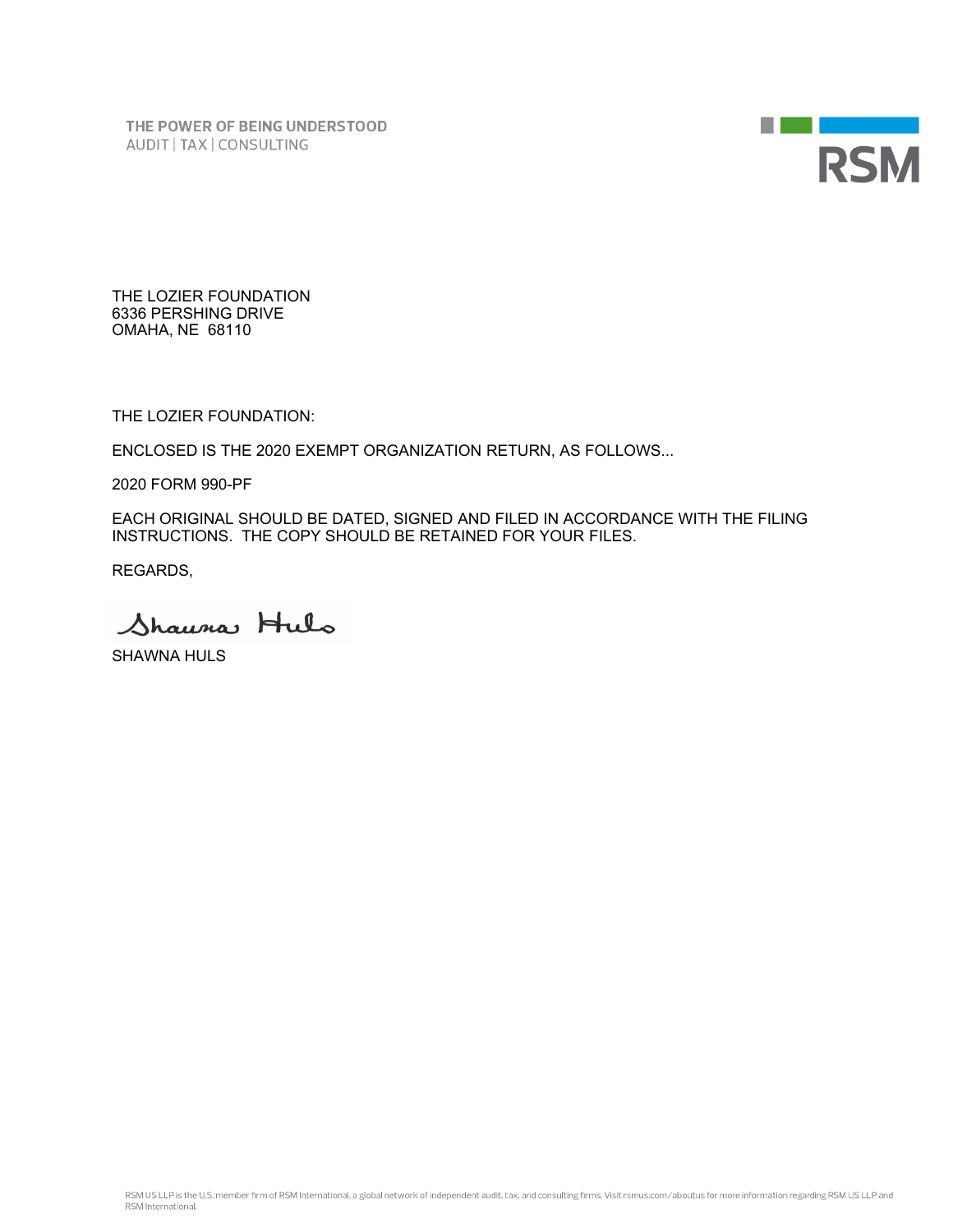## **TAX RETURN FILING INSTRUCTIONS**

FORM 990-PF

### **FOR THE YEAR ENDING**

DECEMBER 31, 2020

#### **PREPARED FOR:**

THE LOZIER FOUNDATION 6336 PERSHING DRIVE OMAHA, NE 68110

#### **PREPARED BY:**

RSM US LLP 201 FIRST ST SE, STE 800 CEDAR RAPIDS, IA 52401-1512

#### **AMOUNT DUE OR REFUND:**

AN OVERPAYMENT OF \$26,018. THE ENTIRE OVERPAYMENT HAS BEEN APPLIED TO THE ESTIMATED TAX PAYMENTS.

#### **MAKE CHECK PAYABLE TO:**

NO AMOUNT IS DUE.

### **MAIL TAX RETURN AND CHECK (IF APPLICABLE) TO:**

NOT APPLICABLE

#### **RETURN MUST BE MAILED ON OR BEFORE:**

NOT APPLICABLE

#### **SPECIAL INSTRUCTIONS:**

THIS RETURN HAS QUALIFIED FOR ELECTRONIC FILING. AFTER YOU HAVE REVIEWED THE RETURN FOR COMPLETENESS AND ACCURACY, PLEASE SIGN, DATE AND RETURN FORM 8879-EO TO OUR OFFICE. WE WILL TRANSMIT THE RETURN ELECTRONICALLY TO THE IRS AND NO FURTHER ACTION IS REQUIRED. RETURN FORM 8879-EO TO US BY NOVEMBER 15, 2021

PLEASE NOTE THAT THE FORM 990-PF RETURN CONTAINS EXCESS DISTRIBUTION CARRYOVER OF \$647,890. THIS MAY BE APPLIED TO TAX YEAR 2021 AND SUBSEQUENT YEARS.

A COPY OF THE 990-PF MUST BE FILED WITH THE STATE OF NEBRASKA BY NOVEMBER 15, 2021.

MAIL TO - OFFICE OF ATTORNEY GENERAL 2115 STATE CAPITAL LINCOLN, NE 68509

YOU ARE CONSIDERED A LARGE CORPORATION AND QUARTERLY ESTIMATES SHOULD BE CALCULATED AND PAID. PLEASE REACH OUT TO RSM IF YOU NEED ASSISTANCE WITH ESTIMATE CALCULATIONS.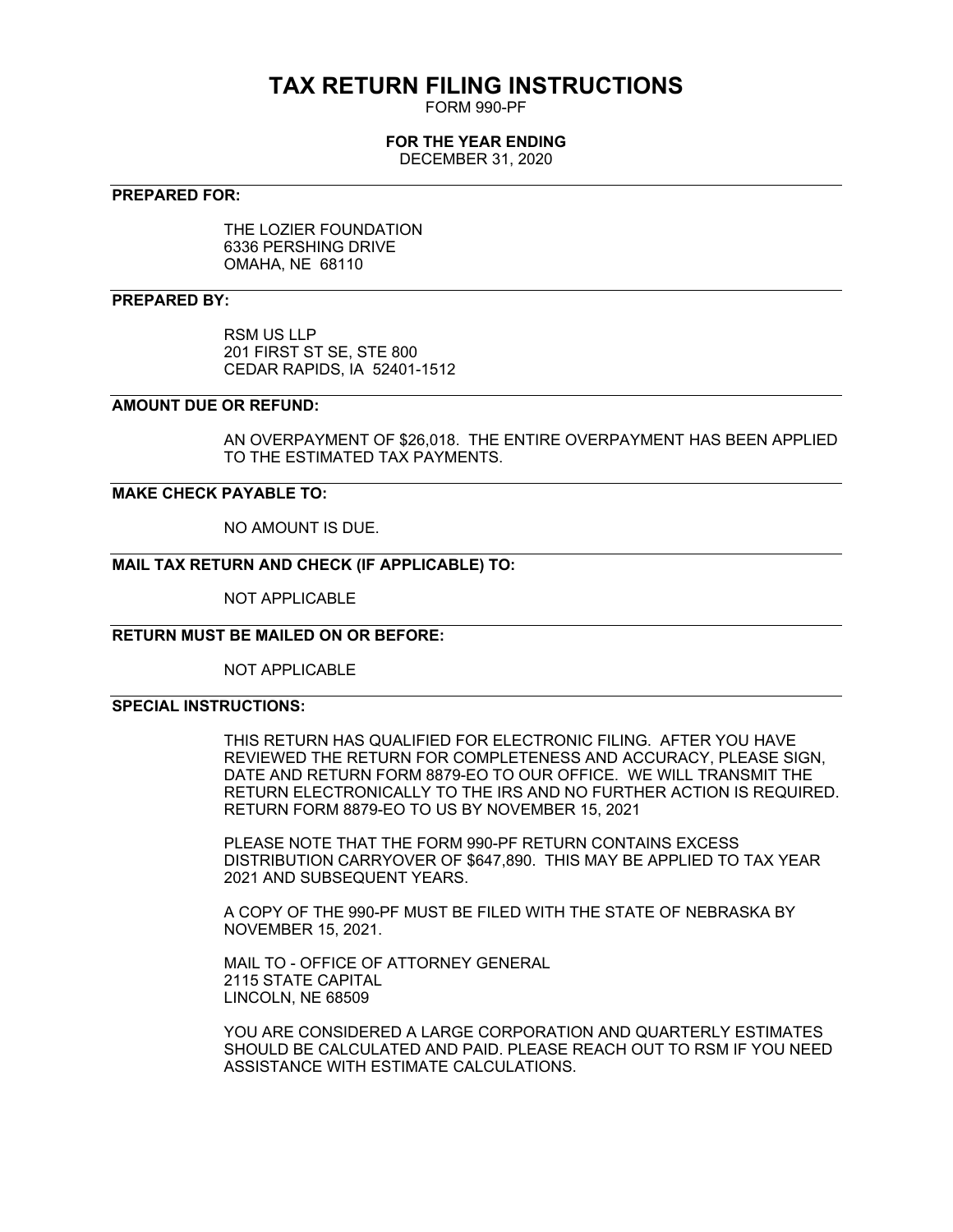## **Tax Return Carryovers to 2021** FORM 990-PF

|                     | NAME: THE LOZIER FOUNDATION |                     |                     | ID Number:  | 94-3027928 |  |
|---------------------|-----------------------------|---------------------|---------------------|-------------|------------|--|
| Disallowing<br>Form | Description                 | Originating<br>Form | Entity/<br>Activity | St/<br>City | Amount     |  |
| $990 - PF$          | <b>EXCESS DISTRIBUTIONS</b> | $990 - PF$          |                     |             | 647,890.   |  |
|                     |                             |                     |                     |             |            |  |
|                     |                             |                     |                     |             |            |  |
|                     |                             |                     |                     |             |            |  |
|                     |                             |                     |                     |             |            |  |
|                     |                             |                     |                     |             |            |  |
|                     |                             |                     |                     |             |            |  |
|                     |                             |                     |                     |             |            |  |
|                     |                             |                     |                     |             |            |  |
|                     |                             |                     |                     |             |            |  |
|                     |                             |                     |                     |             |            |  |
|                     |                             |                     |                     |             |            |  |
|                     |                             |                     |                     |             |            |  |
|                     |                             |                     |                     |             |            |  |
|                     |                             |                     |                     |             |            |  |
|                     |                             |                     |                     |             |            |  |
|                     |                             |                     |                     |             |            |  |
|                     |                             |                     |                     |             |            |  |
|                     |                             |                     |                     |             |            |  |
|                     |                             |                     |                     |             |            |  |
|                     |                             |                     |                     |             |            |  |
|                     |                             |                     |                     |             |            |  |
|                     |                             |                     |                     |             |            |  |
|                     |                             |                     |                     |             |            |  |
|                     |                             |                     |                     |             |            |  |
|                     |                             |                     |                     |             |            |  |
|                     |                             |                     |                     |             |            |  |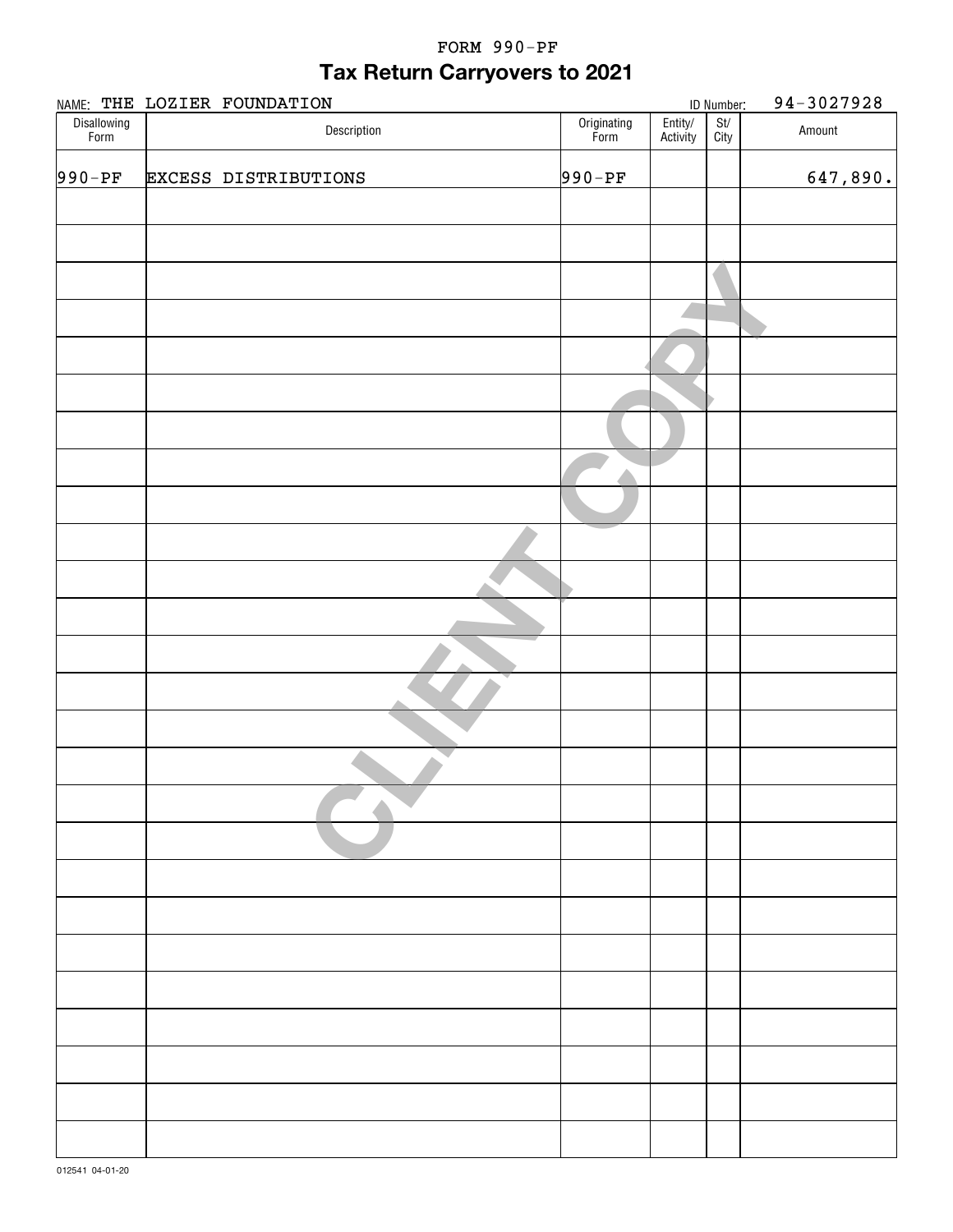|                                                                                   |                                                                                                                                                                                                                                                                                                                                                                                                                                                                                                                                                                                                                                                                                                                                                                                                                                                                                                                                                                                                                                                                                                                                                                                                                                                                                                                                                                                                                                                                                                                                                                      | <b>IRS e-file Signature Authorization<br/>for an Exempt Organization</b>                                    |                            | OMB No. 1545-0047                                 |
|-----------------------------------------------------------------------------------|----------------------------------------------------------------------------------------------------------------------------------------------------------------------------------------------------------------------------------------------------------------------------------------------------------------------------------------------------------------------------------------------------------------------------------------------------------------------------------------------------------------------------------------------------------------------------------------------------------------------------------------------------------------------------------------------------------------------------------------------------------------------------------------------------------------------------------------------------------------------------------------------------------------------------------------------------------------------------------------------------------------------------------------------------------------------------------------------------------------------------------------------------------------------------------------------------------------------------------------------------------------------------------------------------------------------------------------------------------------------------------------------------------------------------------------------------------------------------------------------------------------------------------------------------------------------|-------------------------------------------------------------------------------------------------------------|----------------------------|---------------------------------------------------|
| Form 8879-EO                                                                      |                                                                                                                                                                                                                                                                                                                                                                                                                                                                                                                                                                                                                                                                                                                                                                                                                                                                                                                                                                                                                                                                                                                                                                                                                                                                                                                                                                                                                                                                                                                                                                      |                                                                                                             |                            |                                                   |
|                                                                                   |                                                                                                                                                                                                                                                                                                                                                                                                                                                                                                                                                                                                                                                                                                                                                                                                                                                                                                                                                                                                                                                                                                                                                                                                                                                                                                                                                                                                                                                                                                                                                                      |                                                                                                             |                            | 2020                                              |
| Department of the Treasury                                                        |                                                                                                                                                                                                                                                                                                                                                                                                                                                                                                                                                                                                                                                                                                                                                                                                                                                                                                                                                                                                                                                                                                                                                                                                                                                                                                                                                                                                                                                                                                                                                                      | Do not send to the IRS. Keep for your records.                                                              |                            |                                                   |
| Internal Revenue Service<br>Name of exempt organization or person subject to tax  |                                                                                                                                                                                                                                                                                                                                                                                                                                                                                                                                                                                                                                                                                                                                                                                                                                                                                                                                                                                                                                                                                                                                                                                                                                                                                                                                                                                                                                                                                                                                                                      | Go to www.irs.gov/Form8879EO for the latest information.                                                    |                            | Taxpayer identification number                    |
|                                                                                   |                                                                                                                                                                                                                                                                                                                                                                                                                                                                                                                                                                                                                                                                                                                                                                                                                                                                                                                                                                                                                                                                                                                                                                                                                                                                                                                                                                                                                                                                                                                                                                      |                                                                                                             |                            |                                                   |
| THE LOZIER FOUNDATION                                                             |                                                                                                                                                                                                                                                                                                                                                                                                                                                                                                                                                                                                                                                                                                                                                                                                                                                                                                                                                                                                                                                                                                                                                                                                                                                                                                                                                                                                                                                                                                                                                                      |                                                                                                             |                            | 94-3027928                                        |
| Name and title of officer or person subject to tax                                |                                                                                                                                                                                                                                                                                                                                                                                                                                                                                                                                                                                                                                                                                                                                                                                                                                                                                                                                                                                                                                                                                                                                                                                                                                                                                                                                                                                                                                                                                                                                                                      |                                                                                                             |                            |                                                   |
| DIANE LOZIER                                                                      |                                                                                                                                                                                                                                                                                                                                                                                                                                                                                                                                                                                                                                                                                                                                                                                                                                                                                                                                                                                                                                                                                                                                                                                                                                                                                                                                                                                                                                                                                                                                                                      |                                                                                                             |                            |                                                   |
| <b>TRUSTEE</b>                                                                    |                                                                                                                                                                                                                                                                                                                                                                                                                                                                                                                                                                                                                                                                                                                                                                                                                                                                                                                                                                                                                                                                                                                                                                                                                                                                                                                                                                                                                                                                                                                                                                      |                                                                                                             |                            |                                                   |
| Part I                                                                            | Type of Return and Return Information (Whole Dollars Only)                                                                                                                                                                                                                                                                                                                                                                                                                                                                                                                                                                                                                                                                                                                                                                                                                                                                                                                                                                                                                                                                                                                                                                                                                                                                                                                                                                                                                                                                                                           |                                                                                                             |                            |                                                   |
|                                                                                   | Check the box for the return for which you are using this Form 8879-EO and enter the applicable amount, if any, from the return. If you                                                                                                                                                                                                                                                                                                                                                                                                                                                                                                                                                                                                                                                                                                                                                                                                                                                                                                                                                                                                                                                                                                                                                                                                                                                                                                                                                                                                                              |                                                                                                             |                            |                                                   |
|                                                                                   | check the box on line 1a, 2a, 3a, 4a, 5a, 6a, or 7a below, and the amount on that line for the return being filed with this form was<br>blank, then leave line 1b, 2b, 3b, 4b, 5b, 6b, or 7b, whichever is applicable, blank (do not enter -0-). But, if you entered -0- on the                                                                                                                                                                                                                                                                                                                                                                                                                                                                                                                                                                                                                                                                                                                                                                                                                                                                                                                                                                                                                                                                                                                                                                                                                                                                                      |                                                                                                             |                            |                                                   |
|                                                                                   | return, then enter -0- on the applicable line below. Do not complete more than one line in Part I.                                                                                                                                                                                                                                                                                                                                                                                                                                                                                                                                                                                                                                                                                                                                                                                                                                                                                                                                                                                                                                                                                                                                                                                                                                                                                                                                                                                                                                                                   |                                                                                                             |                            |                                                   |
|                                                                                   |                                                                                                                                                                                                                                                                                                                                                                                                                                                                                                                                                                                                                                                                                                                                                                                                                                                                                                                                                                                                                                                                                                                                                                                                                                                                                                                                                                                                                                                                                                                                                                      |                                                                                                             |                            |                                                   |
| 2a Form 990-EZ check here $\blacktriangleright$                                   |                                                                                                                                                                                                                                                                                                                                                                                                                                                                                                                                                                                                                                                                                                                                                                                                                                                                                                                                                                                                                                                                                                                                                                                                                                                                                                                                                                                                                                                                                                                                                                      |                                                                                                             |                            |                                                   |
| 3a Form 1120-POL check here                                                       | ▶<br>$\sim$ 1                                                                                                                                                                                                                                                                                                                                                                                                                                                                                                                                                                                                                                                                                                                                                                                                                                                                                                                                                                                                                                                                                                                                                                                                                                                                                                                                                                                                                                                                                                                                                        |                                                                                                             |                            | 3b                                                |
| 4a Form 990-PF check here                                                         | $\blacktriangleright$ $\vert$ X $\vert$                                                                                                                                                                                                                                                                                                                                                                                                                                                                                                                                                                                                                                                                                                                                                                                                                                                                                                                                                                                                                                                                                                                                                                                                                                                                                                                                                                                                                                                                                                                              | <b>b</b> Tax based on investment income (Form 990-PF, Part VI, line 5) 4b $\overline{\hspace{1cm}381,804.}$ |                            |                                                   |
| 5a Form 8868 check here                                                           |                                                                                                                                                                                                                                                                                                                                                                                                                                                                                                                                                                                                                                                                                                                                                                                                                                                                                                                                                                                                                                                                                                                                                                                                                                                                                                                                                                                                                                                                                                                                                                      |                                                                                                             |                            |                                                   |
| 6a Form 990-T check here                                                          |                                                                                                                                                                                                                                                                                                                                                                                                                                                                                                                                                                                                                                                                                                                                                                                                                                                                                                                                                                                                                                                                                                                                                                                                                                                                                                                                                                                                                                                                                                                                                                      | <b>b</b> Total tax (Form 990-T, Part III, line 4) <b>Construction and Construction</b> of <b>6b</b>         |                            |                                                   |
| 7a Form 4720 check here                                                           | $\blacktriangleright$ $\vdash$                                                                                                                                                                                                                                                                                                                                                                                                                                                                                                                                                                                                                                                                                                                                                                                                                                                                                                                                                                                                                                                                                                                                                                                                                                                                                                                                                                                                                                                                                                                                       |                                                                                                             |                            |                                                   |
| Part II                                                                           | Declaration and Signature Authorization of Officer or Person Subject to Tax                                                                                                                                                                                                                                                                                                                                                                                                                                                                                                                                                                                                                                                                                                                                                                                                                                                                                                                                                                                                                                                                                                                                                                                                                                                                                                                                                                                                                                                                                          |                                                                                                             |                            |                                                   |
|                                                                                   | Under penalties of perjury, I declare that $\boxed{\mathbf{X}}$ I am an officer of the above organization or $\boxed{\phantom{\mathbf{X}}\phantom{\mathbf{X}}}$ I am a person subject to tax with respect to                                                                                                                                                                                                                                                                                                                                                                                                                                                                                                                                                                                                                                                                                                                                                                                                                                                                                                                                                                                                                                                                                                                                                                                                                                                                                                                                                         |                                                                                                             |                            |                                                   |
|                                                                                   | (name of organization) and that I have examined a copy of the state of organization) and that I have examined a copy                                                                                                                                                                                                                                                                                                                                                                                                                                                                                                                                                                                                                                                                                                                                                                                                                                                                                                                                                                                                                                                                                                                                                                                                                                                                                                                                                                                                                                                 |                                                                                                             |                            |                                                   |
|                                                                                   | of the 2020 electronic return and accompanying schedules and statements, and, to the best of my knowledge and belief, they are<br>true, correct, and complete. I further declare that the amount in Part I above is the amount shown on the copy of the electronic return.<br>I consent to allow my intermediate service provider, transmitter, or electronic return originator (ERO) to send the return to the IRS and<br>to receive from the IRS (a) an acknowledgement of receipt or reason for rejection of the transmission, (b) the reason for any delay in<br>processing the return or refund, and (c) the date of any refund. If applicable, I authorize the U.S. Treasury and its designated Financial<br>Agent to initiate an electronic funds withdrawal (direct debit) entry to the financial institution account indicated in the tax preparation<br>software for payment of the federal taxes owed on this return, and the financial institution to debit the entry to this account. To revoke<br>a payment, I must contact the U.S. Treasury Financial Agent at 1-888 353-4537 no later than 2 business days prior to the payment<br>(settlement) date. I also authorize the financial institutions involved in the processing of the electronic payment of taxes to receive<br>confidential information necessary to answer inquiries and resolve issues related to the payment. I have selected a personal<br>identification number (PIN) as my signature for the electronic return and, if applicable, the consent to electronic funds withdrawal. |                                                                                                             |                            |                                                   |
| PIN: check one box only                                                           |                                                                                                                                                                                                                                                                                                                                                                                                                                                                                                                                                                                                                                                                                                                                                                                                                                                                                                                                                                                                                                                                                                                                                                                                                                                                                                                                                                                                                                                                                                                                                                      |                                                                                                             |                            |                                                   |
| $\overline{\mathbf{r} \cdot \mathbf{r}}$<br>$\overline{X}$   authorize RSM US LLP |                                                                                                                                                                                                                                                                                                                                                                                                                                                                                                                                                                                                                                                                                                                                                                                                                                                                                                                                                                                                                                                                                                                                                                                                                                                                                                                                                                                                                                                                                                                                                                      |                                                                                                             | to enter my PIN            | 89255                                             |
|                                                                                   | ERO firm name                                                                                                                                                                                                                                                                                                                                                                                                                                                                                                                                                                                                                                                                                                                                                                                                                                                                                                                                                                                                                                                                                                                                                                                                                                                                                                                                                                                                                                                                                                                                                        |                                                                                                             |                            | Enter five numbers, but<br>do not enter all zeros |
|                                                                                   | as my signature on the tax year 2020 electronically filed return. If I have indicated within this return that a copy of the return is being filed with<br>a state agency(ies) regulating charities as part of the IRS Fed/State program, I also authorize the aforementioned ERO to enter my<br>PIN on the return's disclosure consent screen.<br>As an officer or person subject to tax with respect to the organization, I will enter my PIN as my signature on the tax year 2020<br>electronically filed return. If I have indicated within this return that a copy of the return is being filed with a state agency(ies)<br>regulating charities as part of the IRS Fed/State program, I will enter my PIN on the return's disclosure consent screen.                                                                                                                                                                                                                                                                                                                                                                                                                                                                                                                                                                                                                                                                                                                                                                                                            |                                                                                                             |                            |                                                   |
|                                                                                   |                                                                                                                                                                                                                                                                                                                                                                                                                                                                                                                                                                                                                                                                                                                                                                                                                                                                                                                                                                                                                                                                                                                                                                                                                                                                                                                                                                                                                                                                                                                                                                      |                                                                                                             |                            |                                                   |
| Signature of officer or person subject to tax                                     |                                                                                                                                                                                                                                                                                                                                                                                                                                                                                                                                                                                                                                                                                                                                                                                                                                                                                                                                                                                                                                                                                                                                                                                                                                                                                                                                                                                                                                                                                                                                                                      |                                                                                                             | Date $\blacktriangleright$ |                                                   |
| Part III                                                                          | <b>Certification and Authentication</b>                                                                                                                                                                                                                                                                                                                                                                                                                                                                                                                                                                                                                                                                                                                                                                                                                                                                                                                                                                                                                                                                                                                                                                                                                                                                                                                                                                                                                                                                                                                              |                                                                                                             |                            |                                                   |
|                                                                                   | <b>ERO's EFIN/PIN.</b> Enter your six-digit electronic filing identification                                                                                                                                                                                                                                                                                                                                                                                                                                                                                                                                                                                                                                                                                                                                                                                                                                                                                                                                                                                                                                                                                                                                                                                                                                                                                                                                                                                                                                                                                         |                                                                                                             |                            |                                                   |
|                                                                                   | number (EFIN) followed by your five-digit self-selected PIN.                                                                                                                                                                                                                                                                                                                                                                                                                                                                                                                                                                                                                                                                                                                                                                                                                                                                                                                                                                                                                                                                                                                                                                                                                                                                                                                                                                                                                                                                                                         | 42396653719                                                                                                 |                            |                                                   |

## **ERO Must Retain This Form - See Instructions Do Not Submit This Form to the IRS Unless Requested To Do So**

ERO's signature | Date | RSM US LLP

LHA For Paperwork Reduction Act Notice, see instructions.

IRS <sub>e-file</sub> Providers for Business Returns.

Date  $\triangleright$  08/24/21

| -פ וכ |  |  |
|-------|--|--|
|       |  |  |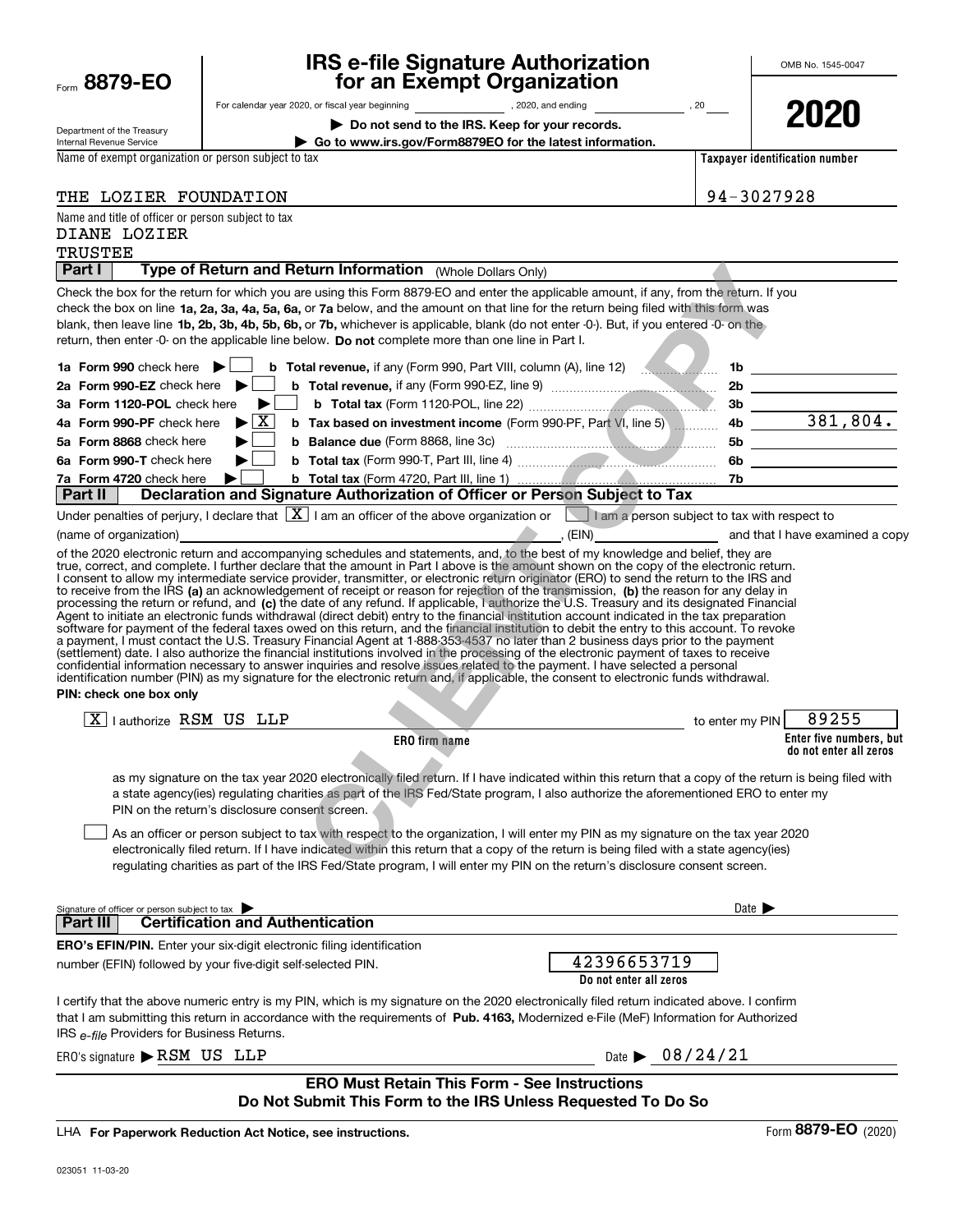(Rev. January 2020)

## **Application for Automatic Extension of Time To File an Exempt Organization Return**

Department of the Treasury Internal Revenue Service

- **| File a separate application for each return.**
- **| Go to www.irs.gov/Form8868 for the latest information.**

**Electronic filing (e-file).**  You can electronically file Form 8868 to request a 6-month automatic extension of time to file any of the filing of this form, visit www.irs.gov/e-file-providers/e-file-for-charities-and-non-profits. forms listed below with the exception of Form 8870, Information Return for Transfers Associated With Certain Personal Benefit Contracts, for which an extension request must be sent to the IRS in paper format (see instructions). For more details on the electronic

### **Automatic 6-Month Extension of Time.** Only submit original (no copies needed).

|                                                           | All corporations required to file an income tax return other than Form 990-T (including 1120-C filers), partnerships, REMICs, and trusts<br>must use Form 7004 to request an extension of time to file income tax returns.                                                                                                                                                                                                                                                                                                                                                                                                                                                                                                                                                                            |        |                                                                                              |                |                                              |                 |
|-----------------------------------------------------------|-------------------------------------------------------------------------------------------------------------------------------------------------------------------------------------------------------------------------------------------------------------------------------------------------------------------------------------------------------------------------------------------------------------------------------------------------------------------------------------------------------------------------------------------------------------------------------------------------------------------------------------------------------------------------------------------------------------------------------------------------------------------------------------------------------|--------|----------------------------------------------------------------------------------------------|----------------|----------------------------------------------|-----------------|
| Type or<br>print                                          | Taxpayer identification number (TIN)<br>Name of exempt organization or other filer, see instructions.                                                                                                                                                                                                                                                                                                                                                                                                                                                                                                                                                                                                                                                                                                 |        |                                                                                              |                |                                              |                 |
| File by the<br>due date for<br>filing your<br>return. See | THE LOZIER FOUNDATION<br>Number, street, and room or suite no. If a P.O. box, see instructions.<br>6336 PERSHING DRIVE                                                                                                                                                                                                                                                                                                                                                                                                                                                                                                                                                                                                                                                                                |        |                                                                                              |                | 94-3027928                                   |                 |
| instructions.                                             | City, town or post office, state, and ZIP code. For a foreign address, see instructions.<br>68110<br>OMAHA, NE                                                                                                                                                                                                                                                                                                                                                                                                                                                                                                                                                                                                                                                                                        |        |                                                                                              |                |                                              |                 |
|                                                           | Enter the Return Code for the return that this application is for (file a separate application for each return)                                                                                                                                                                                                                                                                                                                                                                                                                                                                                                                                                                                                                                                                                       |        |                                                                                              |                |                                              | 0 <sub>14</sub> |
| <b>Application</b>                                        |                                                                                                                                                                                                                                                                                                                                                                                                                                                                                                                                                                                                                                                                                                                                                                                                       | Return | Application                                                                                  |                |                                              | Return          |
| Is For                                                    |                                                                                                                                                                                                                                                                                                                                                                                                                                                                                                                                                                                                                                                                                                                                                                                                       | Code   | <b>Is For</b>                                                                                |                |                                              | Code            |
|                                                           | Form 990 or Form 990-EZ                                                                                                                                                                                                                                                                                                                                                                                                                                                                                                                                                                                                                                                                                                                                                                               | 01     | Form 990-T (corporation)                                                                     |                |                                              | 07              |
| Form 990-BL                                               |                                                                                                                                                                                                                                                                                                                                                                                                                                                                                                                                                                                                                                                                                                                                                                                                       | 02     | Form 1041-A                                                                                  |                |                                              | 08              |
|                                                           | Form 4720 (individual)                                                                                                                                                                                                                                                                                                                                                                                                                                                                                                                                                                                                                                                                                                                                                                                | 03     | Form 4720 (other than individual)                                                            |                |                                              | 09              |
| Form 990-PF                                               |                                                                                                                                                                                                                                                                                                                                                                                                                                                                                                                                                                                                                                                                                                                                                                                                       | 04     | Form 5227                                                                                    |                |                                              | 10              |
|                                                           | Form 990-T (sec. 401(a) or 408(a) trust)                                                                                                                                                                                                                                                                                                                                                                                                                                                                                                                                                                                                                                                                                                                                                              | 05     | Form 6069                                                                                    |                |                                              | 11              |
|                                                           | Form 990-T (trust other than above)                                                                                                                                                                                                                                                                                                                                                                                                                                                                                                                                                                                                                                                                                                                                                                   | 06     | Form 8870                                                                                    |                |                                              | 12              |
| $box \blacktriangleright$<br>1<br>$\mathbf{2}$            | • The books are in the care of $\triangleright$ 6336 PERSHING DRIVE - OMAHA, NE 68110-1100<br>Telephone No. $\triangleright$ 402-457-8133<br>If this is for a Group Return, enter the organization's four digit Group Exemption Number (GEN) [f this is for the whole group, check this<br>. If it is for part of the group, check this box $\blacktriangleright$ and attach a list with the names and TINs of all members the extension is for.<br>I request an automatic 6-month extension of time until<br>the organization named above. The extension is for the organization's return for:<br>$\blacktriangleright$ $\boxed{\text{X}}$ calendar year 2020 or<br>tax year beginning<br>If the tax year entered in line 1 is for less than 12 months, check reason:<br>Change in accounting period |        | Fax No. $\triangleright$ 402-457-8187<br>NOVEMBER 15, 2021<br>, and ending<br>Initial return | Final return   | , to file the exempt organization return for |                 |
| За                                                        | If this application is for Forms 990-BL, 990-PF, 990-T, 4720, or 6069, enter the tentative tax, less<br>any nonrefundable credits. See instructions.                                                                                                                                                                                                                                                                                                                                                                                                                                                                                                                                                                                                                                                  |        |                                                                                              | За             | \$                                           | 407,822.        |
| b                                                         | If this application is for Forms 990-PF, 990-T, 4720, or 6069, enter any refundable credits and                                                                                                                                                                                                                                                                                                                                                                                                                                                                                                                                                                                                                                                                                                       |        |                                                                                              |                |                                              |                 |
|                                                           | estimated tax payments made. Include any prior year overpayment allowed as a credit.                                                                                                                                                                                                                                                                                                                                                                                                                                                                                                                                                                                                                                                                                                                  |        |                                                                                              | 3 <sub>b</sub> | \$                                           | 357,822.        |
| c                                                         | <b>Balance due.</b> Subtract line 3b from line 3a. Include your payment with this form, if required, by                                                                                                                                                                                                                                                                                                                                                                                                                                                                                                                                                                                                                                                                                               |        |                                                                                              |                |                                              |                 |
|                                                           | using EFTPS (Electronic Federal Tax Payment System). See instructions.                                                                                                                                                                                                                                                                                                                                                                                                                                                                                                                                                                                                                                                                                                                                |        |                                                                                              | 3 <sub>c</sub> |                                              | 50,000.         |
| instructions.                                             | Caution: If you are going to make an electronic funds withdrawal (direct debit) with this Form 8868, see Form 8453-EO and Form 8879-EO for payment                                                                                                                                                                                                                                                                                                                                                                                                                                                                                                                                                                                                                                                    |        |                                                                                              |                |                                              |                 |

**HA** For Privacy Act and Paperwork Reduction Act Notice, see instructions. **But a struction of the Constantion Constant** Form 8868 (Rev. 1-2020) LHA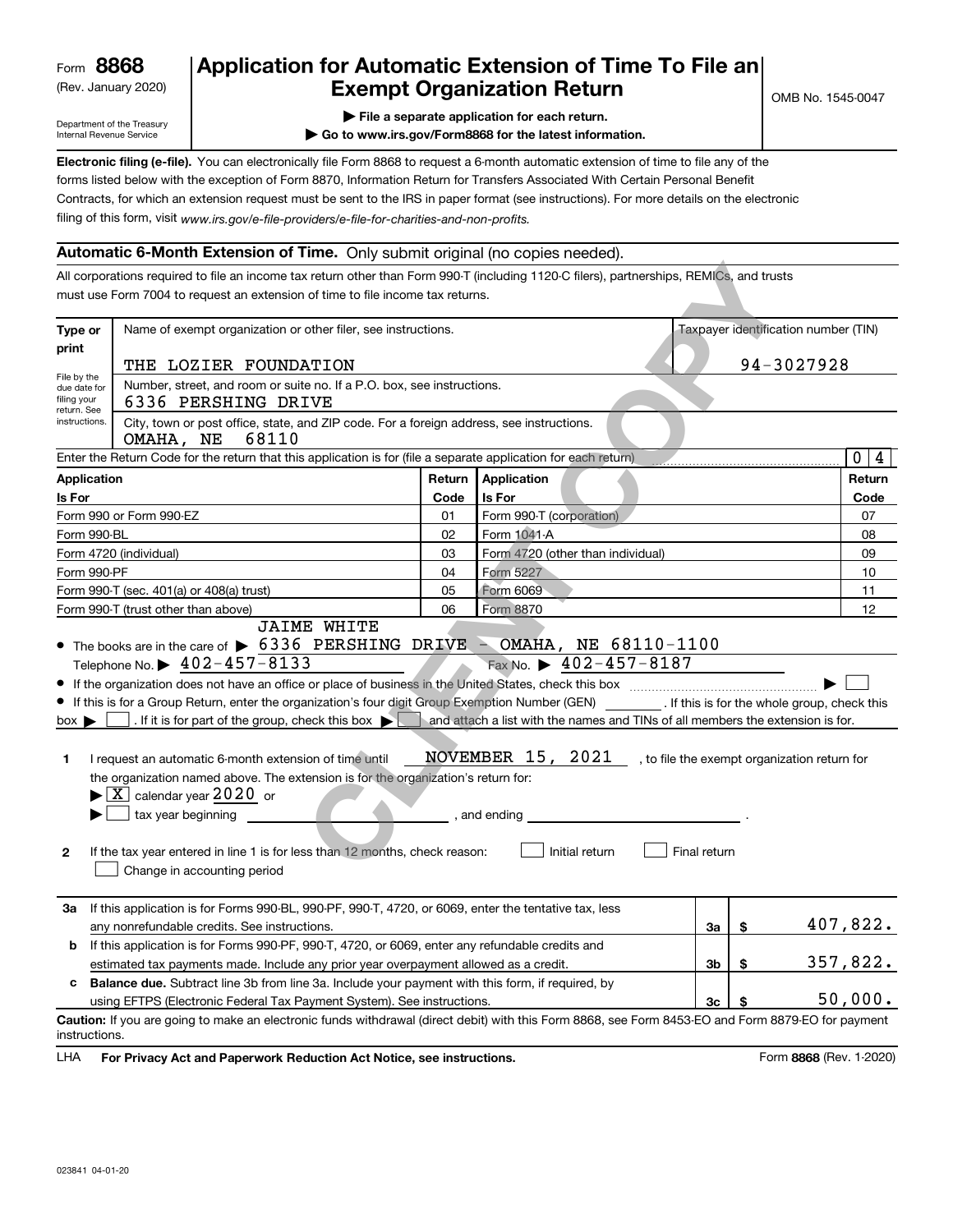Department of the Treasury Form **990-PF**

#### **Return of Private Foundation** EXTENDED TO NOVEMBER 15, 2021

**or Section 4947(a)(1) Trust Treated as Private Foundation**

Internal Revenue Service **Number 19th Construction Constructions and the latest information.** The Service of Public Inspection **| Do not enter social security numbers on this form as it may be made public. | Go to www.irs.gov/Form990PF for instructions and the latest information.**

**For calendar year 2020 or tax year beginning , and ending**



| Name of foundation                                                                                          |                                  |                                           | A Employer identification number                                                                  |                                              |
|-------------------------------------------------------------------------------------------------------------|----------------------------------|-------------------------------------------|---------------------------------------------------------------------------------------------------|----------------------------------------------|
| THE LOZIER FOUNDATION                                                                                       |                                  |                                           | 94-3027928                                                                                        |                                              |
| Number and street (or P.O. box number if mail is not delivered to street address)                           |                                  | Room/suite                                |                                                                                                   |                                              |
| 6336 PERSHING DRIVE                                                                                         |                                  |                                           | <b>B</b> Telephone number<br>$402 - 457 - 8133$                                                   |                                              |
| City or town, state or province, country, and ZIP or foreign postal code<br>68110                           |                                  |                                           | $\mathsf C$ If exemption application is pending, check here                                       |                                              |
| OMAHA, NE<br><b>G</b> Check all that apply:<br>Initial return                                               |                                  | Initial return of a former public charity | D 1. Foreign organizations, check here                                                            |                                              |
| Final return                                                                                                | Amended return                   |                                           |                                                                                                   |                                              |
| Address change                                                                                              | Name change                      |                                           | 2. Foreign organizations meeting the 85% test,<br>check here and attach computation               |                                              |
| $\lfloor \mathbf{X} \rfloor$ Section 501(c)(3) exempt private foundation<br>H Check type of organization:   |                                  |                                           |                                                                                                   |                                              |
| Section 4947(a)(1) nonexempt charitable trust                                                               | Other taxable private foundation |                                           | E If private foundation status was terminated<br>under section 507(b)(1)(A), check here $\Box$    |                                              |
| I Fair market value of all assets at end of year $\vert \mathbf{J} \vert$ Accounting method:                | $X$ Cash                         | Accrual                                   |                                                                                                   |                                              |
| (from Part II, col. (c), line 16)                                                                           | Other (specify)                  |                                           | F If the foundation is in a 60-month termination<br>under section 507(b)(1)(B), check here $\Box$ |                                              |
| 496, 516, 941.   (Part I, column (d), must be on cash basis.)<br>►\$                                        |                                  |                                           |                                                                                                   |                                              |
| Part I<br>Analysis of Revenue and Expenses                                                                  | (a) Revenue and                  | (b) Net investment                        | (c) Adjusted net                                                                                  | (d) Disbursements                            |
| (The total of amounts in columns (b), (c), and (d) may not<br>necessarily equal the amounts in column (a).) | expenses per books               | income                                    | income                                                                                            | for charitable purposes<br>(cash basis only) |
| Contributions, gifts, grants, etc., received                                                                | 16,453,848.                      |                                           | N/A                                                                                               |                                              |
| Check<br>if the foundation is not required to attach Sch. B<br>$\overline{2}$                               |                                  |                                           |                                                                                                   |                                              |
| Interest on savings and temporary<br>3                                                                      | 158, 137.                        | 158, 137.                                 |                                                                                                   | <b>STATEMENT</b>                             |
| Dividends and interest from securities<br>4                                                                 |                                  | 14, 127, 923.   14, 090, 537.             |                                                                                                   | <b>STATEMENT</b>                             |
|                                                                                                             |                                  |                                           |                                                                                                   |                                              |
| <b>b</b> Net rental income or (loss)                                                                        |                                  |                                           |                                                                                                   |                                              |
|                                                                                                             | 14, 250, 357.                    |                                           |                                                                                                   |                                              |
| 6a Net gain or (loss) from sale of assets not on line 10<br>b assets on line 6a  159, 272, 926.             |                                  |                                           |                                                                                                   |                                              |
| Revenue<br>7 Capital gain net income (from Part IV, line 2)                                                 |                                  | 14,250,357.                               |                                                                                                   |                                              |
| 8                                                                                                           |                                  |                                           |                                                                                                   |                                              |
| 9                                                                                                           |                                  |                                           |                                                                                                   |                                              |
| Gross sales less returns<br>10a and allowances                                                              |                                  |                                           |                                                                                                   |                                              |
| <b>b</b> Less: Cost of goods sold $\begin{bmatrix} 1 \\ 1 \end{bmatrix}$                                    |                                  |                                           |                                                                                                   |                                              |
|                                                                                                             |                                  |                                           |                                                                                                   |                                              |
| 11                                                                                                          | 155,055.                         | 29,387.                                   |                                                                                                   | <b>STATEMENT</b>                             |
| 12                                                                                                          |                                  | 45, 145, 320.   28, 528, 418.             |                                                                                                   |                                              |
| 13<br>Compensation of officers, directors, trustees, etc.                                                   | 1,473.                           | 0.                                        |                                                                                                   | 1,473.                                       |
| 14                                                                                                          |                                  |                                           |                                                                                                   |                                              |
| Pension plans, employee benefits [111] [11] Pension plans, employee benefits<br>15                          |                                  |                                           |                                                                                                   |                                              |
| <b>Ses</b>                                                                                                  |                                  |                                           |                                                                                                   |                                              |
| <b>b</b> Accounting fees <b>ETMT</b> 4                                                                      | 3,750.                           | 1,875.                                    |                                                                                                   | 1,875.                                       |
| Expen                                                                                                       | 910,048.                         | 903,777.                                  |                                                                                                   | 4,800.                                       |
|                                                                                                             | 657.                             | 657.                                      |                                                                                                   | $0$ .                                        |
| 17 Interest<br>18 Taxes                                                                                     | 659,505.                         | 153,833.                                  |                                                                                                   | $\overline{0}$ .                             |
| 19                                                                                                          |                                  |                                           |                                                                                                   |                                              |
| 20                                                                                                          |                                  |                                           |                                                                                                   |                                              |
| Travel, conferences, and meetings<br>21                                                                     |                                  |                                           |                                                                                                   |                                              |
| 22                                                                                                          |                                  |                                           |                                                                                                   |                                              |
| <b>Operating and Administrative</b><br>Other expenses STMT 7<br>23                                          | 11,161.                          | 373.                                      |                                                                                                   | 10,353.                                      |
| 24 Total operating and administrative                                                                       |                                  |                                           |                                                                                                   |                                              |
| expenses. Add lines 13 through 23                                                                           | 1,586,594.                       | 1,060,515.                                |                                                                                                   | 18,501.                                      |
| Contributions, gifts, grants paid<br>25                                                                     | $\overline{21,394,659}$ .        |                                           |                                                                                                   | 21,394,659.                                  |
| 26 Total expenses and disbursements.                                                                        |                                  |                                           |                                                                                                   |                                              |
| Add lines 24 and 25                                                                                         | 22,981,253.                      | 1,060,515.                                |                                                                                                   | 21,413,160.                                  |
| 27 Subtract line 26 from line 12:                                                                           |                                  |                                           |                                                                                                   |                                              |
| <b>a</b> Excess of revenue over expenses and disbursements                                                  | 22, 164, 067.                    |                                           |                                                                                                   |                                              |
| <b>b</b> Net investment income (if negative, enter -0-)                                                     |                                  | 27,467,903.                               |                                                                                                   |                                              |
| C Adjusted net income (if negative, enter -0-)                                                              |                                  |                                           | N/A                                                                                               |                                              |

023501 12-02-20 **For Paperwork Reduction Act Notice, see instructions.** LHA Form (2020)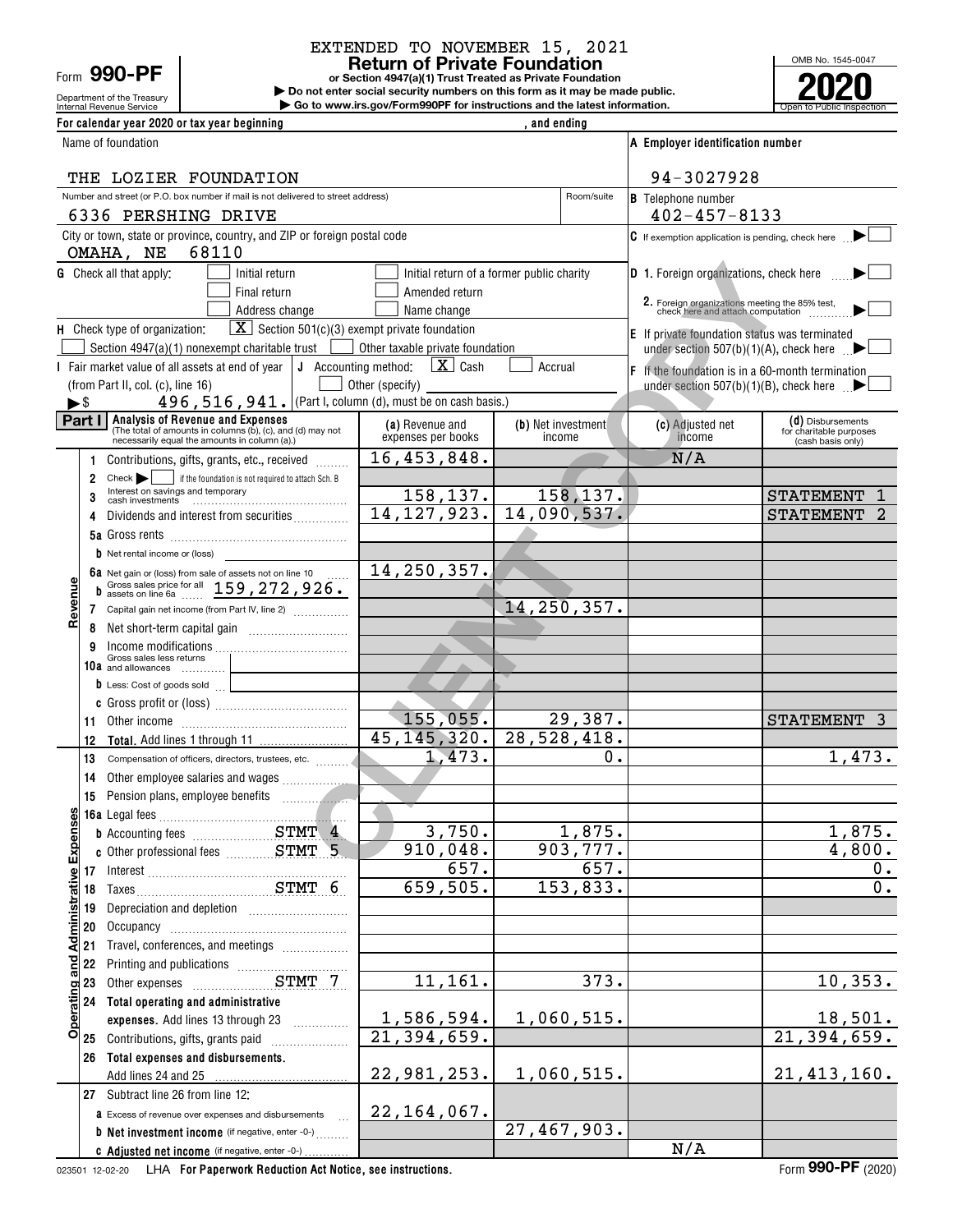|                   |                                                                                       | THE LOZIER FOUNDATION<br>Form 990-PF (2020)                                                                                                                                                                                    |                               | 94-3027928<br>Page 2       |                                                    |
|-------------------|---------------------------------------------------------------------------------------|--------------------------------------------------------------------------------------------------------------------------------------------------------------------------------------------------------------------------------|-------------------------------|----------------------------|----------------------------------------------------|
|                   | Attached schedules and amounts in the description<br><b>Balance Sheets</b><br>Part II |                                                                                                                                                                                                                                | Beginning of year             |                            | End of year                                        |
|                   |                                                                                       | column should be for end-of-year amounts only.                                                                                                                                                                                 | (a) Book Value                | (b) Book Value             | (c) Fair Market Value                              |
|                   | 1.                                                                                    | Cash - non-interest-bearing                                                                                                                                                                                                    |                               |                            |                                                    |
|                   | 2                                                                                     | Savings and temporary cash investments                                                                                                                                                                                         | 54,737,440.                   | 46,530,827.                | 46, 244, 111.                                      |
|                   |                                                                                       | 11,912.<br>3 Accounts receivable                                                                                                                                                                                               |                               |                            |                                                    |
|                   |                                                                                       | Less: allowance for doubtful accounts Less: allowance for doubtful accounts                                                                                                                                                    | 14,314.                       | 11,912.                    | 11,912.                                            |
|                   |                                                                                       | 4 Pledges receivable                                                                                                                                                                                                           |                               |                            |                                                    |
|                   |                                                                                       | Less: allowance for doubtful accounts                                                                                                                                                                                          |                               |                            |                                                    |
|                   | 5                                                                                     |                                                                                                                                                                                                                                |                               |                            |                                                    |
|                   | 6                                                                                     | Receivables due from officers, directors, trustees, and other                                                                                                                                                                  |                               |                            |                                                    |
|                   |                                                                                       |                                                                                                                                                                                                                                |                               |                            |                                                    |
|                   |                                                                                       |                                                                                                                                                                                                                                |                               |                            |                                                    |
|                   |                                                                                       | Less: allowance for doubtful accounts $\blacktriangleright$                                                                                                                                                                    |                               |                            |                                                    |
|                   |                                                                                       |                                                                                                                                                                                                                                |                               |                            |                                                    |
| Assets            |                                                                                       |                                                                                                                                                                                                                                |                               |                            |                                                    |
|                   |                                                                                       | 10a Investments - U.S. and state government obligations STMT 9                                                                                                                                                                 | 56, 184, 319.                 |                            | 45,044,609. 45,304,780.                            |
|                   |                                                                                       |                                                                                                                                                                                                                                |                               |                            | $221, 201, 222.   243, 732, 311.   343, 973, 448.$ |
|                   |                                                                                       |                                                                                                                                                                                                                                | 52,803,070.                   | 58, 137, 511.              | 60, 760, 206.                                      |
|                   |                                                                                       | 11 Investments - land, buildings, and equipment: basis  > _______________                                                                                                                                                      |                               |                            |                                                    |
|                   |                                                                                       |                                                                                                                                                                                                                                |                               |                            |                                                    |
|                   | 12                                                                                    |                                                                                                                                                                                                                                |                               |                            |                                                    |
|                   | 13                                                                                    |                                                                                                                                                                                                                                |                               |                            |                                                    |
|                   | 14                                                                                    |                                                                                                                                                                                                                                |                               |                            |                                                    |
|                   |                                                                                       |                                                                                                                                                                                                                                |                               |                            |                                                    |
|                   | 15                                                                                    | Other assets (describe FUTURE FORWARD LLC)                                                                                                                                                                                     | 225,446.                      | 222, 484.                  | $\overline{222}$ , 484.                            |
|                   |                                                                                       | 16 Total assets (to be completed by all filers - see the                                                                                                                                                                       |                               |                            |                                                    |
|                   |                                                                                       |                                                                                                                                                                                                                                |                               |                            | 385, 165, 811. 393, 679, 654. 496, 516, 941.       |
|                   |                                                                                       |                                                                                                                                                                                                                                | 23.                           | $\overline{19}$ .          |                                                    |
|                   | 18                                                                                    |                                                                                                                                                                                                                                |                               |                            |                                                    |
|                   | 19                                                                                    | Deferred revenue imminimum contractors and contract the contractors of the contractors of the contractors of the contractors of the contractors of the contractors of the contractors of the contractors of the contractors of |                               |                            |                                                    |
|                   | 20                                                                                    |                                                                                                                                                                                                                                |                               |                            |                                                    |
| Liabiliti         | 21                                                                                    |                                                                                                                                                                                                                                |                               |                            |                                                    |
|                   |                                                                                       | 22 Other liabilities (describe >                                                                                                                                                                                               |                               |                            |                                                    |
|                   |                                                                                       |                                                                                                                                                                                                                                |                               |                            |                                                    |
|                   |                                                                                       | 23 Total liabilities (add lines 17 through 22)                                                                                                                                                                                 | 23.                           | 19.                        |                                                    |
|                   |                                                                                       | Foundations that follow FASB ASC 958, check here                                                                                                                                                                               |                               |                            |                                                    |
|                   |                                                                                       | and complete lines $24, 25, 29,$ and $30.$                                                                                                                                                                                     |                               |                            |                                                    |
|                   | 24                                                                                    | Net assets without donor restrictions                                                                                                                                                                                          |                               |                            |                                                    |
|                   | 25                                                                                    | Net assets with donor restrictions                                                                                                                                                                                             |                               |                            |                                                    |
|                   |                                                                                       | Foundations that do not follow FASB ASC 958, check here $\blacktriangleright$ $\boxed{\text{X}}$                                                                                                                               |                               |                            |                                                    |
| or Fund Balances  |                                                                                       | and complete lines 26 through 30.                                                                                                                                                                                              | 0.                            |                            |                                                    |
|                   | 26                                                                                    | Capital stock, trust principal, or current funds                                                                                                                                                                               | $\overline{0}$ .              | 0.<br>0.                   |                                                    |
|                   | 27                                                                                    | Paid-in or capital surplus, or land, bldg., and equipment fund                                                                                                                                                                 | 385, 165, 788.                | $\overline{393,679,635}$ . |                                                    |
|                   | 28                                                                                    | Retained earnings, accumulated income, endowment, or other funds                                                                                                                                                               | 385, 165, 788.                | 393,679,635.               |                                                    |
| <b>Net Assets</b> | 29                                                                                    |                                                                                                                                                                                                                                |                               |                            |                                                    |
|                   |                                                                                       | 30 Total liabilities and net assets/fund balances                                                                                                                                                                              | $385, 165, 811.$ 393,679,654. |                            |                                                    |
|                   |                                                                                       |                                                                                                                                                                                                                                |                               |                            |                                                    |
|                   | Part III                                                                              | Analysis of Changes in Net Assets or Fund Balances                                                                                                                                                                             |                               |                            |                                                    |
|                   |                                                                                       | 1 Total net assets or fund balances at beginning of year - Part II, column (a), line 29                                                                                                                                        |                               |                            |                                                    |
|                   |                                                                                       |                                                                                                                                                                                                                                |                               | 1                          | 385, 165, 788.                                     |
| $\mathbf{2}$      |                                                                                       | Enter amount from Part I, line 27a                                                                                                                                                                                             |                               | $\overline{2}$             | 22, 164, 067.                                      |
| 3                 |                                                                                       | Other increases not included in line 2 (itemize) > RETURNED SCHOLARSHIPS                                                                                                                                                       |                               | 3                          | 28,500.                                            |
| 4                 |                                                                                       | Add lines 1, 2, and 3                                                                                                                                                                                                          |                               | 4                          | 407, 358, 355.                                     |
| 5                 |                                                                                       | Decreases not included in line 2 (itemize) ><br><u> 1989 - Johann Stoff, fransk politik (d. 19</u>                                                                                                                             |                               | SEE STATEMENT 8<br>5       | 13,678,720.                                        |
|                   |                                                                                       |                                                                                                                                                                                                                                |                               | 6                          | 393,679,635.                                       |

| $T100$ $T1100$ $T_1$ $T_2$ $T110$ $T_2$                                                                                                                | . | --- |
|--------------------------------------------------------------------------------------------------------------------------------------------------------|---|-----|
| i in line<br>(itemize)<br>ា uucinge⊾<br>'NI                                                                                                            |   |     |
| $\cdot$ f year (line 4,<br>$\mathsf{L}$ line $2^r$<br>column<br>l balances at end of<br>Part I<br>l minus line 51<br>l otal<br>tund.<br>፡ or<br>accatc |   |     |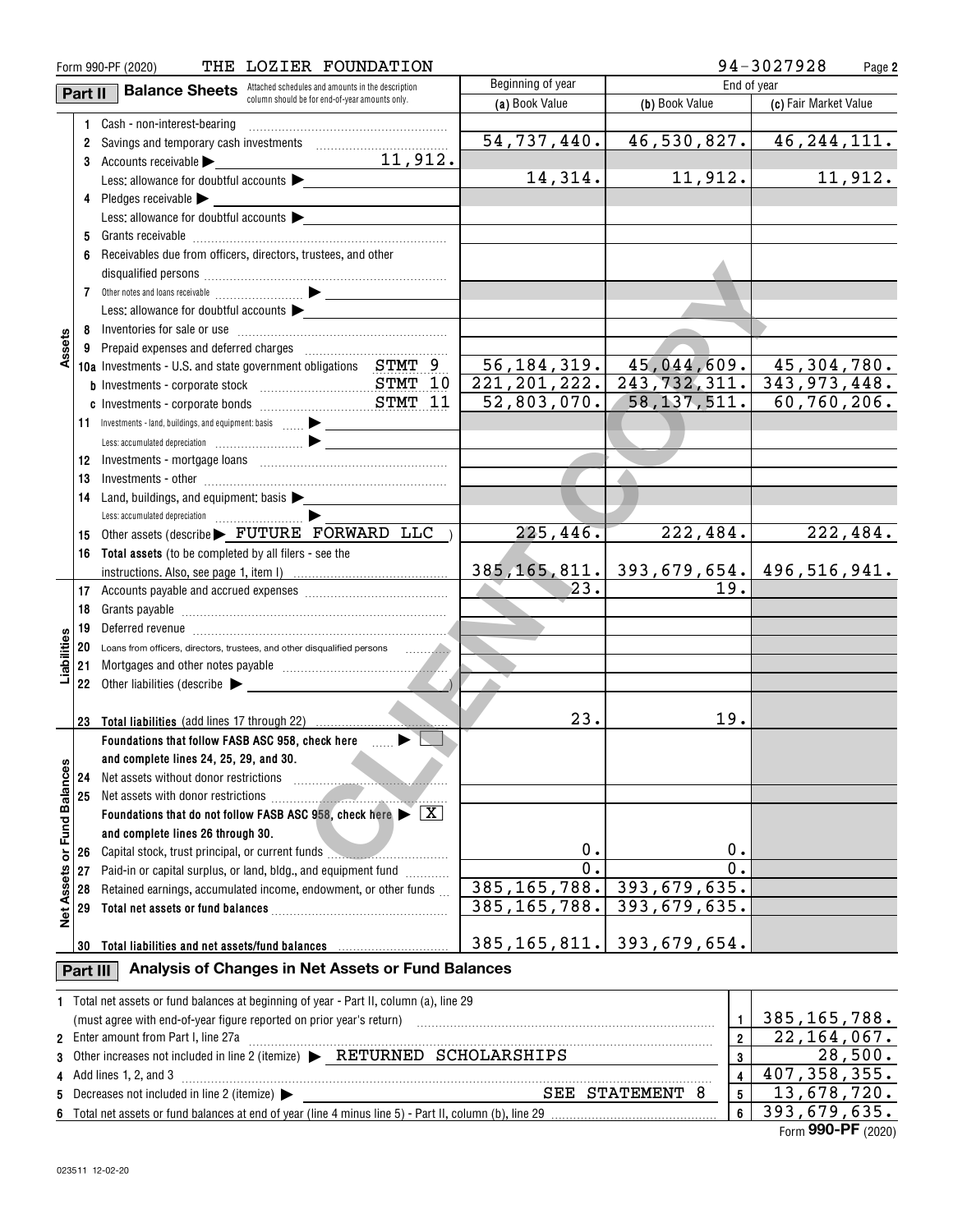| Form 990-PF (2020)                                                                                                                                                                               | THE LOZIER FOUNDATION                                                                        |  |                                                   |                                      |                                                               | 94-3027928         | Page 3      |
|--------------------------------------------------------------------------------------------------------------------------------------------------------------------------------------------------|----------------------------------------------------------------------------------------------|--|---------------------------------------------------|--------------------------------------|---------------------------------------------------------------|--------------------|-------------|
| Part IV                                                                                                                                                                                          | <b>Capital Gains and Losses for Tax on Investment Income</b>                                 |  |                                                   |                                      |                                                               |                    |             |
| (b) How acquired<br>P - Purchase<br>(a) List and describe the kind(s) of property sold (for example, real estate,<br>2-story brick warehouse; or common stock, 200 shs. MLC Co.)<br>D - Donation |                                                                                              |  |                                                   | (c) Date acquired<br>(mo., day, yr.) | (d) Date sold<br>(mo., day, yr.)                              |                    |             |
| 1a PUBLICLY TRADED SECURITIES SHORT TERM                                                                                                                                                         |                                                                                              |  |                                                   | Ρ                                    |                                                               |                    |             |
|                                                                                                                                                                                                  | <b>b PUBLICLY TRADED SECURITIES LONG TERM</b>                                                |  |                                                   | $\overline{P}$                       |                                                               |                    |             |
| <b>CAPITAL GAINS DIVIDENDS</b>                                                                                                                                                                   |                                                                                              |  |                                                   |                                      |                                                               |                    |             |
| $\mathbf d$                                                                                                                                                                                      |                                                                                              |  |                                                   |                                      |                                                               |                    |             |
| $\mathbf{e}$                                                                                                                                                                                     |                                                                                              |  |                                                   |                                      |                                                               |                    |             |
| (e) Gross sales price                                                                                                                                                                            | (f) Depreciation allowed<br>(or allowable)                                                   |  | (g) Cost or other basis<br>plus expense of sale   |                                      | (h) Gain or (loss)<br>$((e)$ plus $(f)$ minus $(g))$          |                    |             |
| 96,820,348.<br>a                                                                                                                                                                                 |                                                                                              |  | 97,483,062.                                       |                                      |                                                               |                    | $-662,714.$ |
| $\overline{61,986,744}$ .<br>b                                                                                                                                                                   |                                                                                              |  | 47,539,507.                                       |                                      |                                                               | 14, 447, 237.      |             |
| 465,834.<br>$\mathbf{c}$                                                                                                                                                                         |                                                                                              |  |                                                   |                                      |                                                               |                    | 465,834.    |
| $\mathsf d$                                                                                                                                                                                      |                                                                                              |  |                                                   |                                      |                                                               |                    |             |
| e                                                                                                                                                                                                |                                                                                              |  |                                                   |                                      |                                                               |                    |             |
|                                                                                                                                                                                                  | Complete only for assets showing gain in column (h) and owned by the foundation on 12/31/69. |  |                                                   |                                      | (I) Gains (Col. (h) gain minus                                |                    |             |
| (i) FMV as of 12/31/69                                                                                                                                                                           | (j) Adjusted basis<br>as of 12/31/69                                                         |  | $(k)$ Excess of col. (i)<br>over col. (j), if any |                                      | col. (k), but not less than -0-) or<br>Losses (from col. (h)) |                    |             |
| a                                                                                                                                                                                                |                                                                                              |  |                                                   |                                      |                                                               |                    | $-662,714.$ |
| b                                                                                                                                                                                                |                                                                                              |  |                                                   |                                      |                                                               | 14,447,237.        |             |
| C                                                                                                                                                                                                |                                                                                              |  |                                                   |                                      |                                                               |                    | 465,834.    |
| $\mathbf d$                                                                                                                                                                                      |                                                                                              |  |                                                   |                                      |                                                               |                    |             |
| e                                                                                                                                                                                                |                                                                                              |  |                                                   |                                      |                                                               |                    |             |
|                                                                                                                                                                                                  | If gain, also enter in Part I, line 7                                                        |  |                                                   |                                      |                                                               |                    |             |
| 2 Capital gain net income or (net capital loss)                                                                                                                                                  | If (loss), enter -0- in Part I, line 7                                                       |  |                                                   | 2                                    |                                                               | 14,250,357.        |             |
| 3 Net short-term capital gain or (loss) as defined in sections 1222(5) and (6):                                                                                                                  |                                                                                              |  |                                                   |                                      |                                                               |                    |             |
|                                                                                                                                                                                                  | If gain, also enter in Part I, line 8, column (c). See instructions. If (loss), enter -0- in |  |                                                   |                                      | N/A                                                           |                    |             |
| Part I, line 8<br><b>Part V</b>                                                                                                                                                                  | Qualification Under Section 4940(e) for Reduced Tax on Net Investment Income                 |  |                                                   |                                      |                                                               |                    |             |
|                                                                                                                                                                                                  | SECTION 4940(e) REPEALED ON DECEMBER 20, 2019 - DO NOT COMPLETE.                             |  |                                                   |                                      |                                                               |                    |             |
| Reserved                                                                                                                                                                                         |                                                                                              |  |                                                   |                                      |                                                               |                    |             |
| (a)                                                                                                                                                                                              | (b)                                                                                          |  |                                                   | (c)                                  |                                                               | (d)<br>Reserved    |             |
| Reserved                                                                                                                                                                                         | Reserved                                                                                     |  |                                                   | Reserved                             |                                                               |                    |             |
| Reserved                                                                                                                                                                                         |                                                                                              |  |                                                   |                                      |                                                               |                    |             |
| Reserved                                                                                                                                                                                         |                                                                                              |  |                                                   |                                      |                                                               |                    |             |
| Reserved                                                                                                                                                                                         |                                                                                              |  |                                                   |                                      |                                                               |                    |             |
| Reserved                                                                                                                                                                                         |                                                                                              |  |                                                   |                                      |                                                               |                    |             |
| Reserved                                                                                                                                                                                         |                                                                                              |  |                                                   |                                      |                                                               |                    |             |
|                                                                                                                                                                                                  |                                                                                              |  |                                                   |                                      | $\overline{2}$                                                |                    |             |
|                                                                                                                                                                                                  |                                                                                              |  |                                                   |                                      |                                                               |                    |             |
|                                                                                                                                                                                                  |                                                                                              |  |                                                   |                                      | 3                                                             |                    |             |
|                                                                                                                                                                                                  |                                                                                              |  |                                                   |                                      |                                                               |                    |             |
|                                                                                                                                                                                                  |                                                                                              |  |                                                   |                                      | 4                                                             |                    |             |
|                                                                                                                                                                                                  |                                                                                              |  |                                                   |                                      | 5                                                             |                    |             |
|                                                                                                                                                                                                  |                                                                                              |  |                                                   |                                      | 6                                                             |                    |             |
|                                                                                                                                                                                                  |                                                                                              |  |                                                   |                                      |                                                               |                    |             |
|                                                                                                                                                                                                  |                                                                                              |  |                                                   |                                      | 7                                                             |                    |             |
| 8 Reserved                                                                                                                                                                                       |                                                                                              |  |                                                   |                                      | 8                                                             | Form 990-PF (2020) |             |
|                                                                                                                                                                                                  |                                                                                              |  |                                                   |                                      |                                                               |                    |             |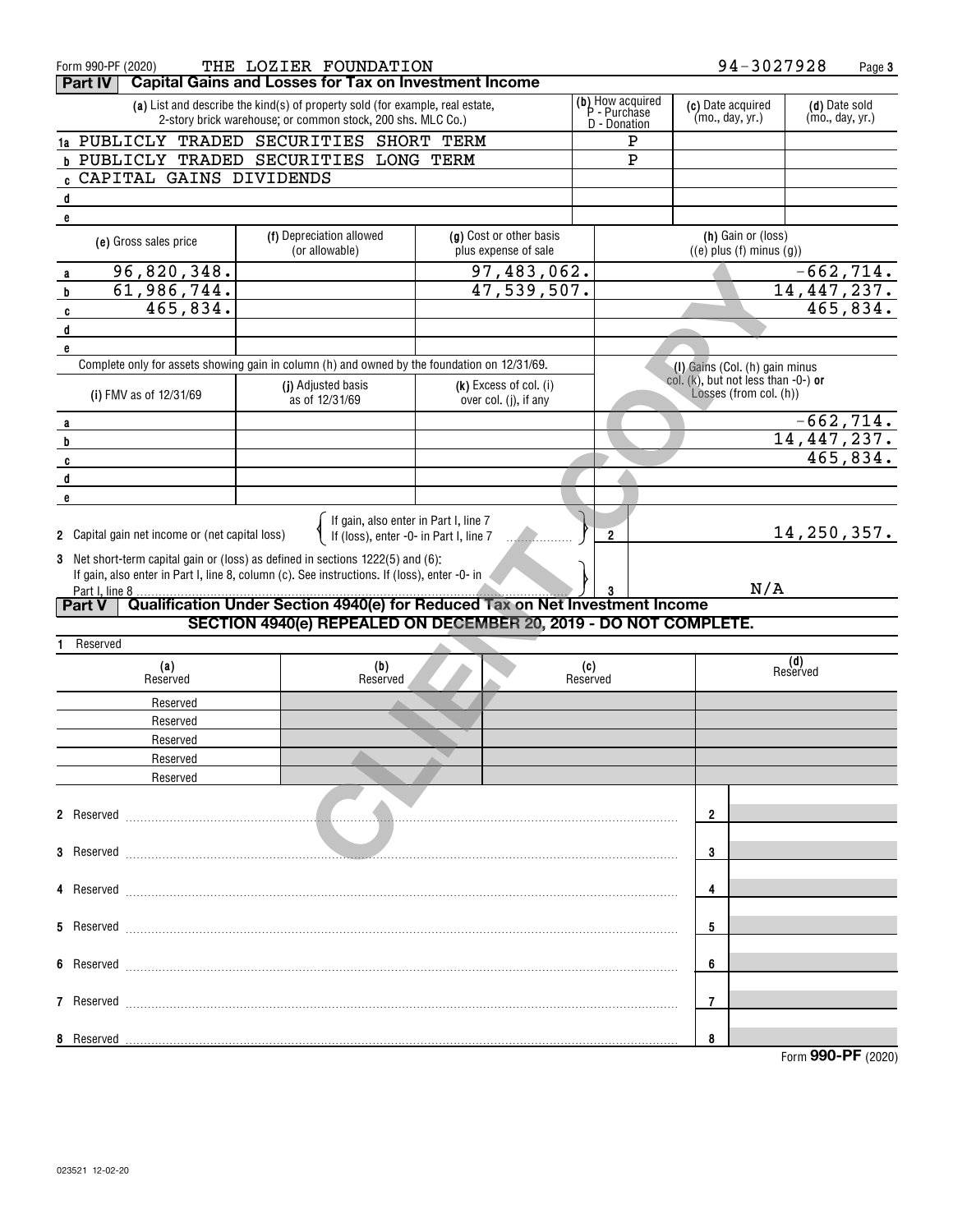| THE LOZIER FOUNDATION<br>Form 990-PF (2020)<br>Excise Tax Based on Investment Income (Section 4940(a), 4940(b), or 4948 - see instructions)<br><b>Part VI</b>                                                                  |               |                         | 94-3027928 |                                |             | Page 4                  |
|--------------------------------------------------------------------------------------------------------------------------------------------------------------------------------------------------------------------------------|---------------|-------------------------|------------|--------------------------------|-------------|-------------------------|
| 1a Exempt operating foundations described in section $4940(d)(2)$ , check here $\blacktriangleright \Box$ and enter "N/A" on line 1.                                                                                           |               |                         |            |                                |             |                         |
| Date of ruling or determination letter: <b>we can also also constructed as a construction</b> (attach copy of letter if necessary-see instructions)                                                                            |               |                         |            |                                |             |                         |
| <b>b</b> Reserved                                                                                                                                                                                                              |               | $\mathbf{1}$            |            |                                | 381,804.    |                         |
| c All other domestic foundations enter 1.39% of line 27b. Exempt foreign organizations, enter 4%                                                                                                                               |               |                         |            |                                |             |                         |
|                                                                                                                                                                                                                                |               |                         |            |                                |             |                         |
|                                                                                                                                                                                                                                |               | $\overline{\mathbf{2}}$ |            |                                |             |                         |
| Add lines 1 and 2<br>3                                                                                                                                                                                                         |               | 3                       |            |                                | 381,804.    |                         |
| 4                                                                                                                                                                                                                              |               | 4                       |            |                                |             | О.                      |
|                                                                                                                                                                                                                                |               | 5                       |            |                                | 381,804.    |                         |
| Credits/Payments:<br>6                                                                                                                                                                                                         |               |                         |            |                                |             |                         |
| 357,822.<br>a 2020 estimated tax payments and 2019 overpayment credited to 2020 [11, 12, 12, 13, 13, 13, 13, 13, 13, 13, 1<br>6a                                                                                               |               |                         |            |                                |             |                         |
| 6b                                                                                                                                                                                                                             | $0$ .         |                         |            |                                |             |                         |
| 6c                                                                                                                                                                                                                             | 50,000.       |                         |            |                                |             |                         |
| 6d                                                                                                                                                                                                                             | $\mathbf 0$ . |                         |            |                                |             |                         |
| 7 Total credits and payments. Add lines 6a through 6d [11] [11] Total Community Contract Den Lines Community Community Community Community Community Community Community Community Community Community Community Community Com |               | 7                       |            |                                | 407,822.    |                         |
| Enter any penalty for underpayment of estimated tax. Check here $\boxed{\textbf{X}}$ if Form 2220 is attached $\boxed{\text{}}$<br>8                                                                                           |               | 8                       |            |                                |             | 0.                      |
| 9                                                                                                                                                                                                                              |               | 9                       |            |                                |             |                         |
| 10                                                                                                                                                                                                                             |               | 10                      |            |                                | 26,018.     | 0.                      |
| 26,018. Refunded<br>Enter the amount of line 10 to be: Credited to 2021 estimated tax<br>11<br><b>Part VII-A   Statements Regarding Activities</b>                                                                             |               | 11                      |            |                                |             |                         |
| 1a During the tax year, did the foundation attempt to influence any national, state, or local legislation or did it participate or intervene in                                                                                |               |                         |            |                                | Yes  No     |                         |
|                                                                                                                                                                                                                                |               |                         |            | 1a                             |             | $\mathbf x$             |
| b Did it spend more than \$100 during the year (either directly or indirectly) for political purposes? See the instructions for the definition                                                                                 |               |                         |            | 1b                             |             | X                       |
| If the answer is "Yes" to 1a or 1b, attach a detailed description of the activities and copies of any materials published or                                                                                                   |               |                         |            |                                |             |                         |
| distributed by the foundation in connection with the activities.                                                                                                                                                               |               |                         |            |                                |             |                         |
|                                                                                                                                                                                                                                |               |                         |            | 1c                             |             | x.                      |
| d Enter the amount (if any) of tax on political expenditures (section 4955) imposed during the year:                                                                                                                           |               |                         |            |                                |             |                         |
|                                                                                                                                                                                                                                | 0.            |                         |            |                                |             |                         |
| e Enter the reimbursement (if any) paid by the foundation during the year for political expenditure tax imposed on foundation                                                                                                  |               |                         |            |                                |             |                         |
| managers. $\triangleright$ \$<br>$0 -$                                                                                                                                                                                         |               |                         |            |                                |             |                         |
| 2 Has the foundation engaged in any activities that have not previously been reported to the IRS?                                                                                                                              |               |                         |            | 2                              |             | х                       |
| If "Yes," attach a detailed description of the activities.                                                                                                                                                                     |               |                         |            |                                |             |                         |
| Has the foundation made any changes, not previously reported to the IRS, in its governing instrument, articles of incorporation, or<br>3.                                                                                      |               |                         |            |                                |             |                         |
| bylaws, or other similar instruments? If "Yes," attach a conformed copy of the changes                                                                                                                                         |               |                         |            | 3                              |             | х                       |
| 4a Did the foundation have unrelated business gross income of \$1,000 or more during the year?                                                                                                                                 |               |                         |            | 4a                             |             | $\overline{\mathbf{x}}$ |
| <b>b</b> If "Yes," has it filed a tax return on <b>Form 990-T</b> for this year?                                                                                                                                               |               | N/A                     |            | 4b                             |             |                         |
| 5                                                                                                                                                                                                                              |               |                         |            | 5                              |             | х                       |
| If "Yes," attach the statement required by General Instruction T.                                                                                                                                                              |               |                         |            |                                |             |                         |
| Are the requirements of section 508(e) (relating to sections 4941 through 4945) satisfied either:<br>6                                                                                                                         |               |                         |            |                                |             |                         |
| • By language in the governing instrument, or                                                                                                                                                                                  |               |                         |            |                                |             |                         |
| . By state legislation that effectively amends the governing instrument so that no mandatory directions that conflict with the state law                                                                                       |               |                         |            |                                |             |                         |
| remain in the governing instrument?                                                                                                                                                                                            |               |                         |            | 6                              | х           |                         |
| 7                                                                                                                                                                                                                              |               |                         |            | $\overline{7}$                 | $\mathbf X$ |                         |
|                                                                                                                                                                                                                                |               |                         |            |                                |             |                         |
| 8a Enter the states to which the foundation reports or with which it is registered. See instructions. ▶                                                                                                                        |               |                         |            |                                |             |                         |
| ΝE                                                                                                                                                                                                                             |               |                         |            |                                |             |                         |
| <b>b</b> If the answer is "Yes" to line 7, has the foundation furnished a copy of Form 990-PF to the Attorney General (or designate)                                                                                           |               |                         |            |                                |             |                         |
| of each state as required by General Instruction G? If "No," attach explanation                                                                                                                                                |               |                         |            | 8b                             | X           |                         |
| Is the foundation claiming status as a private operating foundation within the meaning of section $4942(j)(3)$ or $4942(j)(5)$ for calendar<br>9                                                                               |               |                         |            |                                |             |                         |
| year 2020 or the tax year beginning in 2020? See the instructions for Part XIV. If "Yes," complete Part XIV [11] [11] [11] Array complete Part XIV [11] [12] Array complete Part XIV [12] [12] Array complete Part XIV [12] [1 |               |                         |            | 9                              |             | x                       |
| 10                                                                                                                                                                                                                             |               |                         |            | 10<br>$\overline{\phantom{a}}$ |             | X                       |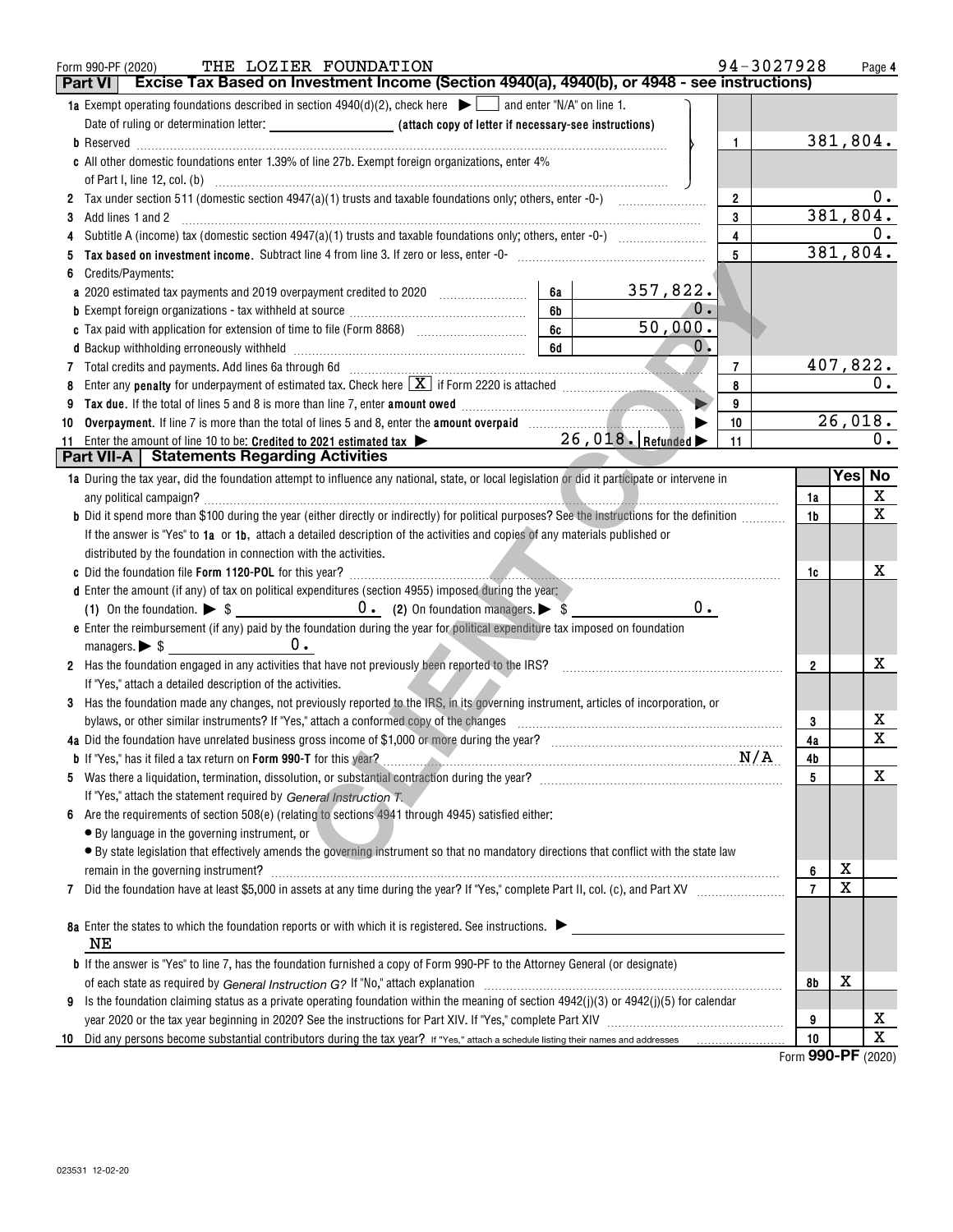|    | 94-3027928<br>THE LOZIER FOUNDATION<br>Form 990-PF (2020)                                                                                                                                                                                                                                                                                                                                                                                                                                   |                |             | Page 5    |
|----|---------------------------------------------------------------------------------------------------------------------------------------------------------------------------------------------------------------------------------------------------------------------------------------------------------------------------------------------------------------------------------------------------------------------------------------------------------------------------------------------|----------------|-------------|-----------|
|    | Part VII-A   Statements Regarding Activities (continued)                                                                                                                                                                                                                                                                                                                                                                                                                                    |                |             |           |
|    |                                                                                                                                                                                                                                                                                                                                                                                                                                                                                             |                | Yes         | <b>No</b> |
|    | 11 At any time during the year, did the foundation, directly or indirectly, own a controlled entity within the meaning of                                                                                                                                                                                                                                                                                                                                                                   |                |             |           |
|    |                                                                                                                                                                                                                                                                                                                                                                                                                                                                                             | 11             |             | х         |
|    | 12 Did the foundation make a distribution to a donor advised fund over which the foundation or a disqualified person had advisory privileges?                                                                                                                                                                                                                                                                                                                                               |                |             |           |
|    | If "Yes," attach statement. See instructions<br>$\begin{minipage}{0.5\textwidth} \begin{tabular}{ l l l } \hline \multicolumn{1}{ l l l } \hline \multicolumn{1}{ l l } \multicolumn{1}{ l } \multicolumn{1}{ l } \multicolumn{1}{ l } \multicolumn{1}{ l } \multicolumn{1}{ l } \multicolumn{1}{ l } \multicolumn{1}{ l } \multicolumn{1}{ l } \multicolumn{1}{ l } \multicolumn{1}{ l } \multicolumn{1}{ l } \multicolumn{1}{ l } \multicolumn{1}{ l } \multicolumn{1}{ l } \multicolumn$ | 12             |             | х         |
| 13 | Did the foundation comply with the public inspection requirements for its annual returns and exemption application?<br>                                                                                                                                                                                                                                                                                                                                                                     | 13             | $\mathbf X$ |           |
|    | Website address $\blacktriangleright \underline{N/A}$                                                                                                                                                                                                                                                                                                                                                                                                                                       |                |             |           |
|    | Telephone no. $\triangleright$ 402-457-8133<br>14 The books are in care of > JAIME WHITE                                                                                                                                                                                                                                                                                                                                                                                                    |                |             |           |
|    | $\frac{1}{2}$ $\frac{1}{2}$ $\frac{1}{2}$ $\frac{1}{2}$ $\frac{68110-1100}{2}$<br>Located at $\triangleright$ 6336 PERSHING DRIVE, OMAHA, NE                                                                                                                                                                                                                                                                                                                                                |                |             |           |
| 15 | Section 4947(a)(1) nonexempt charitable trusts filing Form 990-PF in lieu of Form 1041 - check here manufactured and manufactured and manufactured and manufactured and manufactured and manufactured and manufactured and man                                                                                                                                                                                                                                                              |                |             |           |
|    |                                                                                                                                                                                                                                                                                                                                                                                                                                                                                             |                | N/A         |           |
| 16 | At any time during calendar year 2020, did the foundation have an interest in or a signature or other authority over a bank,                                                                                                                                                                                                                                                                                                                                                                |                | Yes         | No        |
|    | securities, or other financial account in a foreign country?                                                                                                                                                                                                                                                                                                                                                                                                                                | 16             |             | х         |
|    | See the instructions for exceptions and filing requirements for FinCEN Form 114. If "Yes," enter the name of the                                                                                                                                                                                                                                                                                                                                                                            |                |             |           |
|    | foreign country                                                                                                                                                                                                                                                                                                                                                                                                                                                                             |                |             |           |
|    | Part VII-B   Statements Regarding Activities for Which Form 4720 May Be Required                                                                                                                                                                                                                                                                                                                                                                                                            |                |             |           |
|    | File Form 4720 if any item is checked in the "Yes" column, unless an exception applies.                                                                                                                                                                                                                                                                                                                                                                                                     |                | Yes         | No        |
|    | 1a During the year, did the foundation (either directly or indirectly);                                                                                                                                                                                                                                                                                                                                                                                                                     |                |             |           |
|    | Yes $X$ No<br>(1) Engage in the sale or exchange, or leasing of property with a disqualified person?                                                                                                                                                                                                                                                                                                                                                                                        |                |             |           |
|    | (2) Borrow money from, lend money to, or otherwise extend credit to (or accept it from)                                                                                                                                                                                                                                                                                                                                                                                                     |                |             |           |
|    | Yes $\boxed{\text{X}}$ No<br>a disqualified person?                                                                                                                                                                                                                                                                                                                                                                                                                                         |                |             |           |
|    | Yes $X$ No                                                                                                                                                                                                                                                                                                                                                                                                                                                                                  |                |             |           |
|    | (4) Pay compensation to, or pay or reimburse the expenses of, a disqualified person? $\ldots$<br>No                                                                                                                                                                                                                                                                                                                                                                                         |                |             |           |
|    | (5) Transfer any income or assets to a disqualified person (or make any of either available                                                                                                                                                                                                                                                                                                                                                                                                 |                |             |           |
|    | $Yes \nX \nNo$                                                                                                                                                                                                                                                                                                                                                                                                                                                                              |                |             |           |
|    | (6) Agree to pay money or property to a government official? (Exception. Check "No"                                                                                                                                                                                                                                                                                                                                                                                                         |                |             |           |
|    | if the foundation agreed to make a grant to or to employ the official for a period after                                                                                                                                                                                                                                                                                                                                                                                                    |                |             |           |
|    | $\Box$ Yes $\Box X$ No<br>termination of government service, if terminating within 90 days.) [1989] [1989] [1989] [1989] [1989] [1989] [                                                                                                                                                                                                                                                                                                                                                    |                |             |           |
|    | <b>b</b> If any answer is "Yes" to $1a(1)$ -(6), did any of the acts fail to qualify under the exceptions described in Regulations                                                                                                                                                                                                                                                                                                                                                          |                |             |           |
|    | section 53.4941(d)-3 or in a current notice regarding disaster assistance? See instructions [1986] and the section 53.4941(d)-3 or in a current notice regarding disaster assistance? See instructions                                                                                                                                                                                                                                                                                      | 1b             |             | x         |
|    | Organizations relying on a current notice regarding disaster assistance, check here encontaind and according on a surface of $\blacktriangleright$ [                                                                                                                                                                                                                                                                                                                                        |                |             |           |
|    | c Did the foundation engage in a prior year in any of the acts described in 1a, other than excepted acts, that were not corrected                                                                                                                                                                                                                                                                                                                                                           |                |             |           |
|    | before the first day of the tax year beginning in 2020?                                                                                                                                                                                                                                                                                                                                                                                                                                     | 1c             |             | x         |
| 2  | Taxes on failure to distribute income (section 4942) (does not apply for years the foundation was a private operating foundation                                                                                                                                                                                                                                                                                                                                                            |                |             |           |
|    | defined in section $4942(j)(3)$ or $4942(j)(5)$ ):                                                                                                                                                                                                                                                                                                                                                                                                                                          |                |             |           |
|    | a At the end of tax year 2020, did the foundation have any undistributed income (Part XIII, lines                                                                                                                                                                                                                                                                                                                                                                                           |                |             |           |
|    | $\Box$ Yes $[X]$ No                                                                                                                                                                                                                                                                                                                                                                                                                                                                         |                |             |           |
|    |                                                                                                                                                                                                                                                                                                                                                                                                                                                                                             |                |             |           |
|    | <b>b</b> Are there any years listed in 2a for which the foundation is not applying the provisions of section $4942(a)(2)$ (relating to incorrect                                                                                                                                                                                                                                                                                                                                            |                |             |           |
|    | valuation of assets) to the year's undistributed income? (If applying section 4942(a)(2) to all years listed, answer "No" and attach                                                                                                                                                                                                                                                                                                                                                        |                |             |           |
|    | N/A                                                                                                                                                                                                                                                                                                                                                                                                                                                                                         | 2 <sub>b</sub> |             |           |
|    | c If the provisions of section $4942(a)(2)$ are being applied to any of the years listed in 2a, list the years here.                                                                                                                                                                                                                                                                                                                                                                        |                |             |           |
|    |                                                                                                                                                                                                                                                                                                                                                                                                                                                                                             |                |             |           |
|    | 3a Did the foundation hold more than a 2% direct or indirect interest in any business enterprise at any time                                                                                                                                                                                                                                                                                                                                                                                |                |             |           |
|    | $\boxed{\mathbf{X}}$ Yes<br>No                                                                                                                                                                                                                                                                                                                                                                                                                                                              |                |             |           |
|    | <b>b</b> If "Yes," did it have excess business holdings in 2020 as a result of (1) any purchase by the foundation or disqualified persons after                                                                                                                                                                                                                                                                                                                                             |                |             |           |
|    | May 26, 1969; (2) the lapse of the 5-year period (or longer period approved by the Commissioner under section 4943(c)(7)) to dispose                                                                                                                                                                                                                                                                                                                                                        |                |             |           |
|    | of holdings acquired by gift or bequest; or (3) the lapse of the 10-, 15-, or 20-year first phase holding period? (Use Form 4720,                                                                                                                                                                                                                                                                                                                                                           |                |             |           |
|    | Schedule C, to determine if the foundation had excess business holdings in 2020.) [11] content the content of the foundation had excess business holdings in 2020.) [11] content of the foundation of the state of the state o                                                                                                                                                                                                                                                              | 3b             |             | х         |
|    | 4a Did the foundation invest during the year any amount in a manner that would jeopardize its charitable purposes?                                                                                                                                                                                                                                                                                                                                                                          | 4a             |             | х         |
|    | <b>b</b> Did the foundation make any investment in a prior year (but after December 31, 1969) that could jeopardize its charitable purpose that                                                                                                                                                                                                                                                                                                                                             |                |             |           |
|    |                                                                                                                                                                                                                                                                                                                                                                                                                                                                                             | 4b             |             | x         |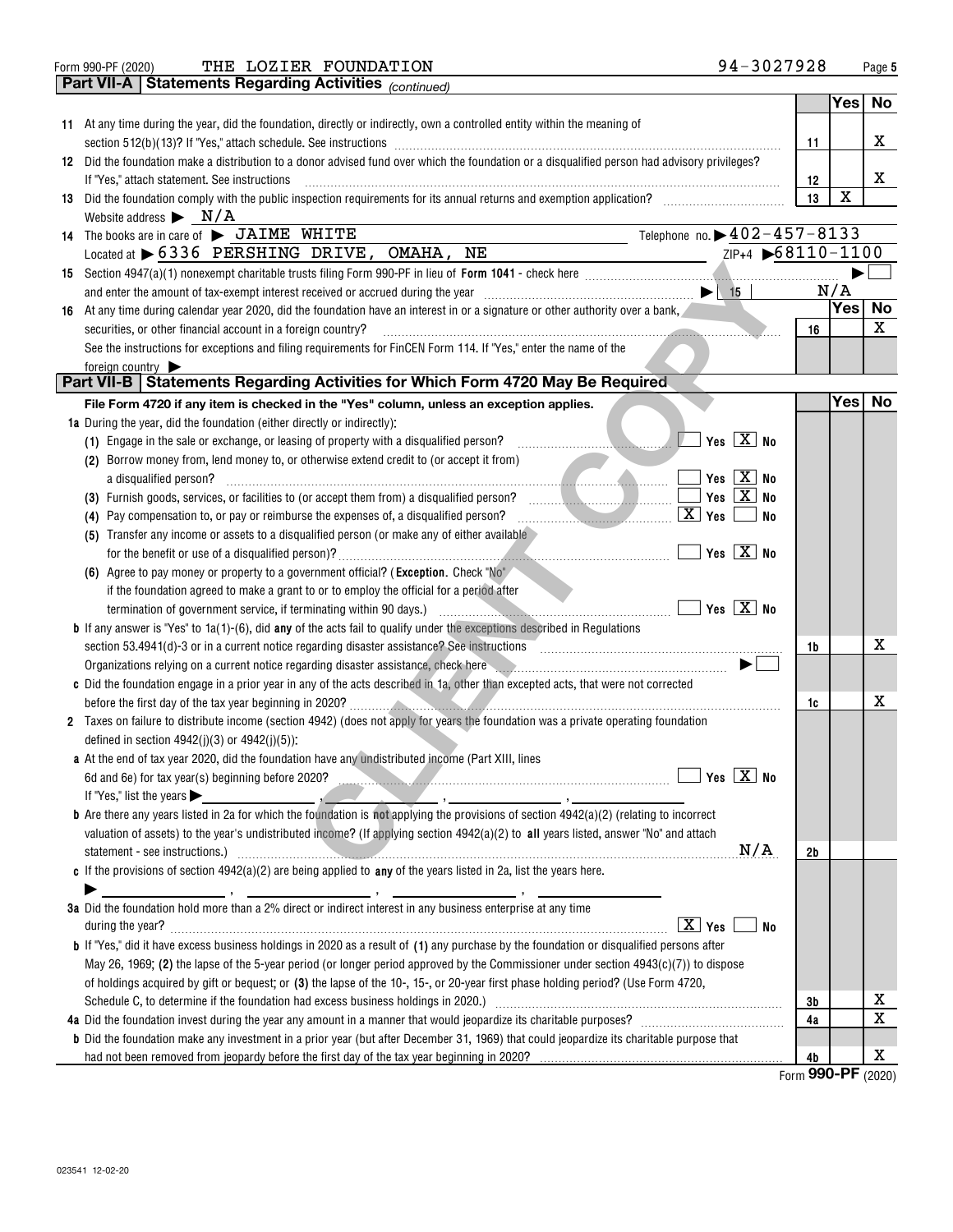| THE LOZIER FOUNDATION<br>Form 990-PF (2020)                                                                                                                                                                                    |                                                  |                  | 94-3027928                                                     |    | Page 6                        |
|--------------------------------------------------------------------------------------------------------------------------------------------------------------------------------------------------------------------------------|--------------------------------------------------|------------------|----------------------------------------------------------------|----|-------------------------------|
| Part VII-B   Statements Regarding Activities for Which Form 4720 May Be Required                                                                                                                                               |                                                  | (continued)      |                                                                |    |                               |
| 5a During the year, did the foundation pay or incur any amount to:                                                                                                                                                             |                                                  |                  |                                                                |    | Yes No                        |
|                                                                                                                                                                                                                                |                                                  |                  |                                                                |    |                               |
| (2) Influence the outcome of any specific public election (see section 4955); or to carry on, directly or indirectly,                                                                                                          |                                                  |                  |                                                                |    |                               |
|                                                                                                                                                                                                                                |                                                  |                  | $\Box$ Yes $\Box X$ No                                         |    |                               |
|                                                                                                                                                                                                                                |                                                  |                  | <b>No</b>                                                      |    |                               |
| (4) Provide a grant to an organization other than a charitable, etc., organization described in section                                                                                                                        |                                                  |                  |                                                                |    |                               |
|                                                                                                                                                                                                                                |                                                  |                  | No                                                             |    |                               |
| (5) Provide for any purpose other than religious, charitable, scientific, literary, or educational purposes, or for                                                                                                            |                                                  |                  |                                                                |    |                               |
|                                                                                                                                                                                                                                |                                                  |                  | $\Box$ Yes $\boxed{\text{X}}$ No                               |    |                               |
| <b>b</b> If any answer is "Yes" to 5a(1)-(5), did any of the transactions fail to qualify under the exceptions described in Regulations                                                                                        |                                                  |                  |                                                                |    |                               |
| section 53.4945 or in a current notice regarding disaster assistance? See instructions [11] manufacture in the content of the content of the content of the content of the content of the content of the content of the conten |                                                  |                  |                                                                | 5b | x                             |
| Organizations relying on a current notice regarding disaster assistance, check here [111] [11] Content contents and the content of the content of the content of the content of the content of the content of the content of t |                                                  |                  | $\blacktriangleright$                                          |    |                               |
| c If the answer is "Yes" to question $5a(4)$ , does the foundation claim exemption from the tax because it maintained                                                                                                          |                                                  |                  |                                                                |    |                               |
|                                                                                                                                                                                                                                |                                                  |                  |                                                                |    |                               |
| If "Yes," attach the statement required by Regulations section 53.4945-5(d).                                                                                                                                                   |                                                  |                  |                                                                |    |                               |
| 6a Did the foundation, during the year, receive any funds, directly or indirectly, to pay premiums on                                                                                                                          |                                                  |                  |                                                                |    |                               |
|                                                                                                                                                                                                                                |                                                  |                  | $\sqrt{}$ Yes $\sqrt{}$ No                                     |    |                               |
| <b>b</b> Did the foundation, during the year, pay premiums, directly or indirectly, on a personal benefit contract?                                                                                                            |                                                  |                  |                                                                | 6b | x                             |
| If "Yes" to 6b, file Form 8870.                                                                                                                                                                                                |                                                  |                  |                                                                |    |                               |
| 7a At any time during the tax year, was the foundation a party to a prohibited tax shelter transaction? $\Box$ Thes $\Box$ Yes $\Box$ No                                                                                       |                                                  |                  |                                                                |    |                               |
| <b>b</b> If "Yes," did the foundation receive any proceeds or have any net income attributable to the transaction?                                                                                                             |                                                  |                  |                                                                | 7b |                               |
| 8 Is the foundation subject to the section 4960 tax on payment(s) of more than \$1,000,000 in remuneration or                                                                                                                  |                                                  |                  |                                                                |    |                               |
| excess parachute payment(s) during the year?                                                                                                                                                                                   |                                                  |                  | $\sqrt{ }$ Yes $\boxed{\text{X}}$ No                           |    |                               |
| Information About Officers, Directors, Trustees, Foundation Managers, Highly<br>Part VIII                                                                                                                                      |                                                  |                  |                                                                |    |                               |
| <b>Paid Employees, and Contractors</b>                                                                                                                                                                                         |                                                  |                  |                                                                |    |                               |
| 1 List all officers, directors, trustees, and foundation managers and their compensation.                                                                                                                                      |                                                  | (c) Compensation |                                                                |    |                               |
| (a) Name and address                                                                                                                                                                                                           | (b) Title, and average<br>hours per week devoted | (If not paid,    | (d) Contributions to<br>employee benefit plans<br>and deferred |    | (e) Expense<br>account, other |
|                                                                                                                                                                                                                                | to position                                      | enter $-0$ - $)$ | compensation                                                   |    | allowances                    |
|                                                                                                                                                                                                                                |                                                  |                  |                                                                |    |                               |
|                                                                                                                                                                                                                                |                                                  |                  |                                                                |    |                               |
| SEE STATEMENT 12                                                                                                                                                                                                               |                                                  | 1,473.           | $0$ .                                                          |    | 0.                            |
|                                                                                                                                                                                                                                |                                                  |                  |                                                                |    |                               |
|                                                                                                                                                                                                                                |                                                  |                  |                                                                |    |                               |
|                                                                                                                                                                                                                                |                                                  |                  |                                                                |    |                               |
|                                                                                                                                                                                                                                |                                                  |                  |                                                                |    |                               |
|                                                                                                                                                                                                                                |                                                  |                  |                                                                |    |                               |
|                                                                                                                                                                                                                                |                                                  |                  |                                                                |    |                               |
|                                                                                                                                                                                                                                |                                                  |                  |                                                                |    |                               |
|                                                                                                                                                                                                                                |                                                  |                  |                                                                |    |                               |
| Compensation of five highest-paid employees (other than those included on line 1). If none, enter "NONE."<br>$\mathbf{2}$                                                                                                      |                                                  |                  |                                                                |    |                               |
|                                                                                                                                                                                                                                | (b) Title, and average                           |                  | (d) Contributions to                                           |    | (e) Expense                   |
| (a) Name and address of each employee paid more than \$50,000                                                                                                                                                                  | hours per week<br>devoted to position            | (c) Compensation | employee benefit plans<br>and deferred<br>compensation         |    | account, other<br>allowances  |

| $\overline{\phantom{a}}$ |                                                                 |                                                 |                                                                                |                                             |
|--------------------------|-----------------------------------------------------------------|-------------------------------------------------|--------------------------------------------------------------------------------|---------------------------------------------|
| (a) Name and address     | (b) Title, and average<br>hours per week devoted<br>to position | (c) Compensation<br>(If not paid,<br>enter -0-) | (d) Contributions to<br>employee benefit plans<br>and deferred<br>compensation | (e) Expense<br>account, other<br>allowances |
|                          |                                                                 |                                                 |                                                                                |                                             |
| SEE STATEMENT 12         |                                                                 | 1,473.                                          | 0.                                                                             | $0$ .                                       |
|                          |                                                                 |                                                 |                                                                                |                                             |
|                          |                                                                 |                                                 |                                                                                |                                             |
|                          |                                                                 |                                                 |                                                                                |                                             |

| (a) Name and address of each employee paid more than \$50,000 | (b) Title, and average<br>hours per week<br>devoted to position | (c) Compensation | (d) Contributions to<br>employee benefit plans<br>and deferred<br>compensation | (e) Expense<br>account, other<br>allowances |
|---------------------------------------------------------------|-----------------------------------------------------------------|------------------|--------------------------------------------------------------------------------|---------------------------------------------|
| <b>NONE</b>                                                   |                                                                 |                  |                                                                                |                                             |
|                                                               |                                                                 |                  |                                                                                |                                             |
|                                                               |                                                                 |                  |                                                                                |                                             |
|                                                               |                                                                 |                  |                                                                                |                                             |
|                                                               |                                                                 |                  |                                                                                |                                             |
|                                                               |                                                                 |                  |                                                                                |                                             |
|                                                               |                                                                 |                  |                                                                                |                                             |
|                                                               |                                                                 |                  |                                                                                |                                             |
|                                                               |                                                                 |                  |                                                                                |                                             |
| <b>Total</b> number of other employees paid over \$50,000     |                                                                 |                  |                                                                                | 0                                           |
|                                                               |                                                                 |                  | $\overline{a}$                                                                 | $000 \nF \cdot \text{const}$                |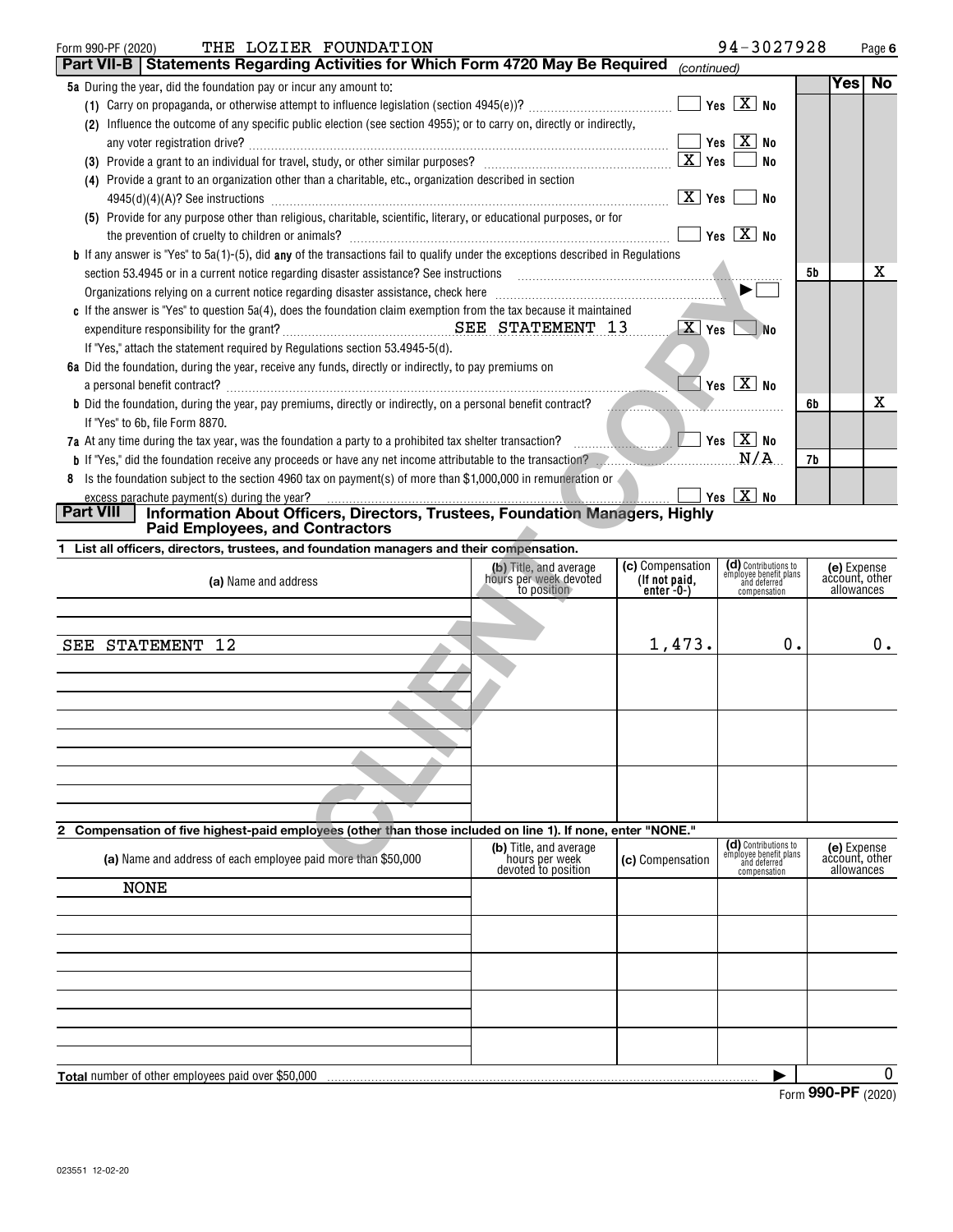| THE LOZIER FOUNDATION<br>Form 990-PF (2020)                                                                                                                                                                                                               |                     | 94-3027928<br>Page 7 |
|-----------------------------------------------------------------------------------------------------------------------------------------------------------------------------------------------------------------------------------------------------------|---------------------|----------------------|
| Information About Officers, Directors, Trustees, Foundation Managers, Highly<br><b>Part VIII</b><br>Paid Employees, and Contractors (continued)                                                                                                           |                     |                      |
| 3 Five highest-paid independent contractors for professional services. If none, enter "NONE."                                                                                                                                                             |                     |                      |
| (a) Name and address of each person paid more than \$50,000                                                                                                                                                                                               | (b) Type of service | (c) Compensation     |
| CITI PRIVATE BANK - 480 WASHINGTON BLVD, 15TH                                                                                                                                                                                                             |                     |                      |
| FLOOR, JERSEY CITY, NJ 07310                                                                                                                                                                                                                              | INVESTMENT ADVISOR  | 299,510.             |
| LOOMIS, SAYLES & COMPANY LP                                                                                                                                                                                                                               |                     |                      |
| P.O. BOX 7247-6804, PHILADELPHIA, PA 19170                                                                                                                                                                                                                | INVESTMENT ADVISOR  | 203,241.             |
| THE LONDON COMPANY - 1800 BAYBERRY COURT,                                                                                                                                                                                                                 |                     |                      |
| SUITE 301, RICHMOND, VA 23226                                                                                                                                                                                                                             | INVESTMENT ADVISOR  | 168, 255.            |
| PRIVATE INCOME CAPITAL MGMT LLC                                                                                                                                                                                                                           |                     |                      |
| 1420 5TH AVE, SUITE 3350, SEATTLE, WA 98101                                                                                                                                                                                                               | INVESTMENT ADVISOR  | 142,074.             |
| BNY MELLON                                                                                                                                                                                                                                                |                     |                      |
| BOX 223230, PITTSBURGH, PA 15251                                                                                                                                                                                                                          | CUSTODIAN           | 91,846.              |
| Total number of others receiving over \$50,000 for professional services                                                                                                                                                                                  |                     | ▶                    |
| <b>Part IX-A   Summary of Direct Charitable Activities</b>                                                                                                                                                                                                |                     |                      |
| List the foundation's four largest direct charitable activities during the tax year. Include relevant statistical information such as the<br>number of organizations and other beneficiaries served, conferences convened, research papers produced, etc. |                     | Expenses             |
| N/A                                                                                                                                                                                                                                                       |                     |                      |
|                                                                                                                                                                                                                                                           |                     |                      |
|                                                                                                                                                                                                                                                           |                     |                      |
| $\mathbf{2}$                                                                                                                                                                                                                                              |                     |                      |
|                                                                                                                                                                                                                                                           |                     |                      |
|                                                                                                                                                                                                                                                           |                     |                      |
| 3                                                                                                                                                                                                                                                         |                     |                      |
|                                                                                                                                                                                                                                                           |                     |                      |
|                                                                                                                                                                                                                                                           |                     |                      |
|                                                                                                                                                                                                                                                           |                     |                      |
|                                                                                                                                                                                                                                                           |                     |                      |
|                                                                                                                                                                                                                                                           |                     |                      |
| <b>Part IX-B   Summary of Program-Related Investments</b>                                                                                                                                                                                                 |                     |                      |
| Describe the two largest program-related investments made by the foundation during the tax year on lines 1 and 2.                                                                                                                                         |                     | Amount               |
| N/A                                                                                                                                                                                                                                                       |                     |                      |
|                                                                                                                                                                                                                                                           |                     |                      |
|                                                                                                                                                                                                                                                           |                     |                      |
| 2                                                                                                                                                                                                                                                         |                     |                      |
|                                                                                                                                                                                                                                                           |                     |                      |
|                                                                                                                                                                                                                                                           |                     |                      |
| All other program-related investments. See instructions.                                                                                                                                                                                                  |                     |                      |
| 3                                                                                                                                                                                                                                                         |                     |                      |
|                                                                                                                                                                                                                                                           |                     |                      |
|                                                                                                                                                                                                                                                           |                     |                      |
|                                                                                                                                                                                                                                                           |                     |                      |
|                                                                                                                                                                                                                                                           |                     |                      |
|                                                                                                                                                                                                                                                           |                     | 0.                   |
| Total. Add lines 1 through 3                                                                                                                                                                                                                              |                     | Form 990-PF (2020)   |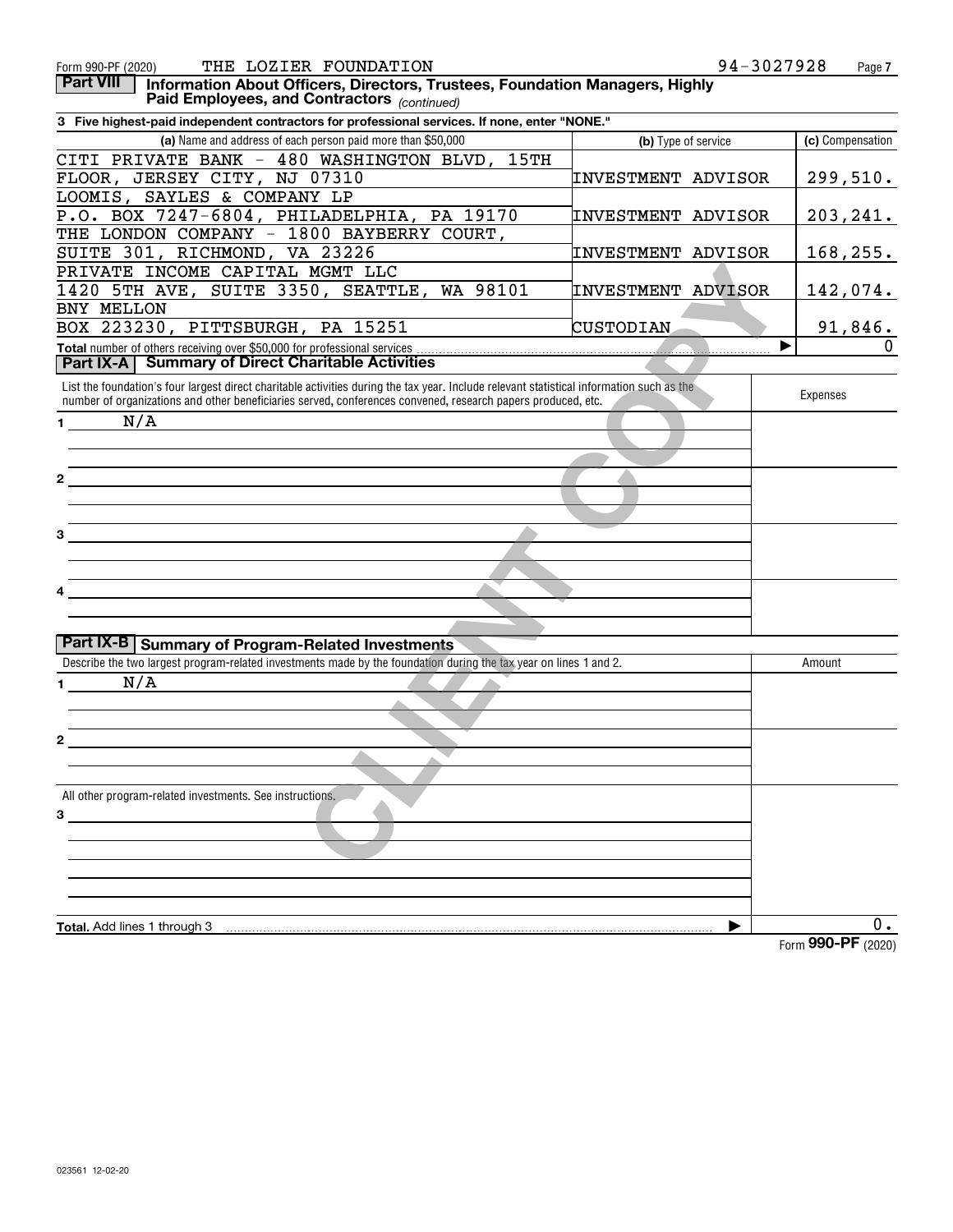|                         | <b>Minimum Investment Return</b> (All domestic foundations must complete this part. Foreign foundations, see instructions.)<br>Part X                                                                                                            |                         |                            |
|-------------------------|--------------------------------------------------------------------------------------------------------------------------------------------------------------------------------------------------------------------------------------------------|-------------------------|----------------------------|
| 1.                      | Fair market value of assets not used (or held for use) directly in carrying out charitable, etc., purposes:                                                                                                                                      |                         |                            |
|                         |                                                                                                                                                                                                                                                  | 1a                      | 398, 598, 475.             |
|                         | <b>b</b> Average of monthly cash balances                                                                                                                                                                                                        | 1 <sub>b</sub>          | $\overline{50, 132, 901.}$ |
|                         | c Fair market value of all other assets [11] married and material contracts and all other assets [11] married material contracts and all other assets [11] material contracts and material contracts and material contracts an                   | 1c                      | 13, 113.                   |
|                         | d Total (add lines 1a, b, and c) <b>manufacture and contact and contact and contact and contact and contact and contact and contact and contact and contact and contact and contact and contact and contact and contact and cont</b>             | 1d                      | 448,744,489.               |
|                         | e Reduction claimed for blockage or other factors reported on lines 1a and                                                                                                                                                                       |                         |                            |
|                         | $0$ .<br>1c (attach detailed explanation) manufactured and according to the last of the last series and the last series of the last series of the last series of the last series of the last series of the last series of the last seri          |                         |                            |
| $\overline{\mathbf{2}}$ | Acquisition indebtedness applicable to line 1 assets [11] matter content in the state of the content of the content of the content of the content of the content of the content of the content of the content of the content o                   | $\overline{\mathbf{2}}$ | υ.                         |
| 3                       | Subtract line 2 from line 1d <b>Machinese and Contract Line 2</b> from line 1d <b>machinese and contract line 2</b> from line 1d                                                                                                                 | 3 <sup>7</sup>          | 448, 744, 489.             |
| 4                       |                                                                                                                                                                                                                                                  | $4^{\circ}$             | 6,731,167.                 |
| 5                       | Net value of noncharitable-use assets. Subtract line 4 from line 3. Enter here and on Part V, line 4 [11, 11]                                                                                                                                    | 5                       | 442,013,322.               |
| 6                       |                                                                                                                                                                                                                                                  | 6                       | 22,100,666.                |
|                         | <b>Part XI</b>   Distributable Amount (see instructions) (Section 4942(j)(3) and (j)(5) private operating foundations and certain                                                                                                                |                         |                            |
|                         | foreign organizations, check here $\blacktriangleright \Box$ and do not complete this part.)                                                                                                                                                     |                         |                            |
| 1                       |                                                                                                                                                                                                                                                  | 1                       | 22,100,666.                |
|                         | 381,804.<br>2a<br>2a Tax on investment income for 2020 from Part VI, line 5 [100] [100] [100] [100] [100] [100] [100] [100] [100] [100] [100] [100] [100] [100] [100] [100] [100] [100] [100] [100] [100] [100] [100] [100] [100] [100] [100] [1 |                         |                            |
| b                       | 2 <sub>b</sub>                                                                                                                                                                                                                                   |                         |                            |
|                         | c Add lines 2a and 2b (a) and 20 (a) and 20 (a) and 2b (b) and 2b (c) and 3b (c) and 3b (c) and 3b (c) and 3b (c) and 3b (c) and 3b (c) and 3b (c) and 3b (c) and 3b (c) and 3b (c) and 3b (c) and 3b (c) and 3b (c) and 3b (c                   | 2c                      | 381,804.                   |
| 3                       |                                                                                                                                                                                                                                                  | 3                       | 21,718,862.                |
| 4                       |                                                                                                                                                                                                                                                  | $\overline{4}$          | 28,500.                    |
| 5                       | Add lines 3 and 4 <b>with an additional contract and all the set of the set of the set of the set of the set of the set of the set of the set of the set of the set of the set of the set of the set of the set of the set of th</b>             | 5                       | 21,747,362.                |
| 6                       |                                                                                                                                                                                                                                                  | 6                       |                            |
| 7                       |                                                                                                                                                                                                                                                  | $\overline{7}$          | 21,747,362.                |
|                         | <b>Part XII Qualifying Distributions</b> (see instructions)                                                                                                                                                                                      |                         |                            |
| 1                       | Amounts paid (including administrative expenses) to accomplish charitable, etc., purposes:                                                                                                                                                       |                         |                            |
|                         |                                                                                                                                                                                                                                                  | 1a                      | 21, 413, 160.              |
|                         |                                                                                                                                                                                                                                                  | 1b                      | $0$ .                      |
| $\overline{\mathbf{2}}$ |                                                                                                                                                                                                                                                  | $\overline{2}$          |                            |
| 3                       | Amounts set aside for specific charitable projects that satisfy the:                                                                                                                                                                             |                         |                            |
|                         |                                                                                                                                                                                                                                                  | 3a                      |                            |
|                         |                                                                                                                                                                                                                                                  | 3b                      |                            |
| 4                       |                                                                                                                                                                                                                                                  | $\overline{\mathbf{4}}$ | 21,413,160.                |
| 5                       | Foundations that qualify under section 4940(e) for the reduced rate of tax on net investment                                                                                                                                                     |                         |                            |
|                         |                                                                                                                                                                                                                                                  | 5                       | υ.                         |
| 6                       | Adjusted qualifying distributions. Subtract line 5 from line 4                                                                                                                                                                                   | 6                       | 21,413,160.                |
|                         | Note: The amount on line 6 will be used in Part V, column (b), in subsequent years when calculating whether the foundation qualifies for the section<br>4940(e) reduction of tax in those years.                                                 |                         |                            |
|                         |                                                                                                                                                                                                                                                  |                         | Form 990-PF (2020)         |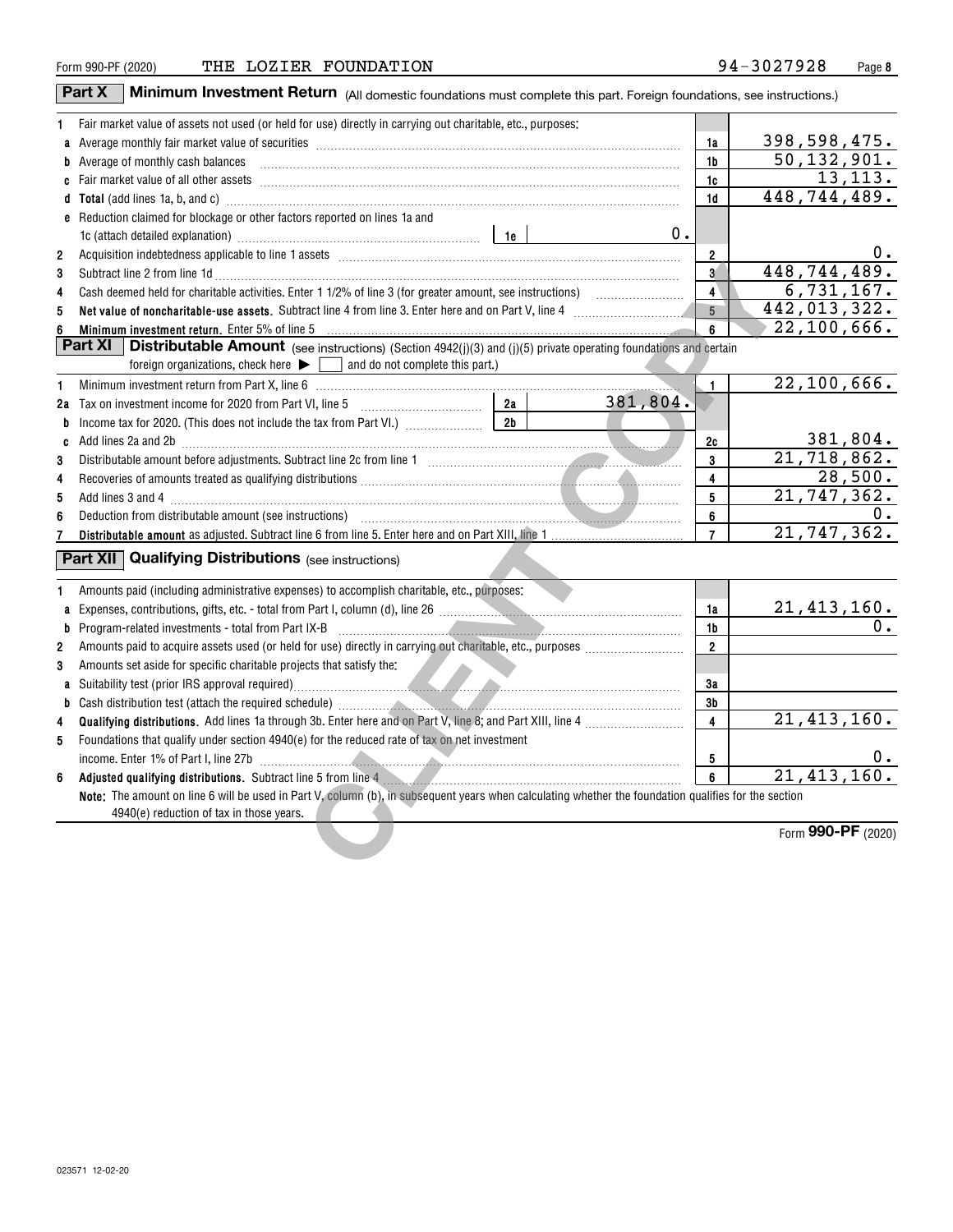## **Part XIII Undistributed Income** (see instructions)

|                                                                                                                                                                         | (a)<br>Corpus | (b)<br>Years prior to 2019 | (c)<br>2019 | (d)<br>2020 |
|-------------------------------------------------------------------------------------------------------------------------------------------------------------------------|---------------|----------------------------|-------------|-------------|
| 1 Distributable amount for 2020 from Part XI,                                                                                                                           |               |                            |             | 21,747,362. |
| 2 Undistributed income, if any, as of the end of 2020:                                                                                                                  |               |                            |             |             |
| a Enter amount for 2019 only                                                                                                                                            |               |                            | 0.          |             |
| <b>b</b> Total for prior years:                                                                                                                                         |               |                            |             |             |
|                                                                                                                                                                         |               | 0.                         |             |             |
| 3 Excess distributions carryover, if any, to 2020:                                                                                                                      |               |                            |             |             |
| <b>a</b> From 2015<br>1.1.1.1.1.1.1                                                                                                                                     |               |                            |             |             |
| 94,023.<br><b>b</b> From 2016<br>.                                                                                                                                      |               |                            |             |             |
| $\overline{236,051}$ .<br>c From 2017<br>$\frac{1}{2}$                                                                                                                  |               |                            |             |             |
| 455,900.<br><b>d</b> From 2018<br>.                                                                                                                                     |               |                            |             |             |
| 196, 118.<br>e From 2019                                                                                                                                                |               |                            |             |             |
|                                                                                                                                                                         | 982,092.      |                            |             |             |
| 4 Qualifying distributions for 2020 from                                                                                                                                |               |                            |             |             |
| Part XII, line 4: $\triangleright$ \$ 21, 413, 160.                                                                                                                     |               |                            |             |             |
| a Applied to 2019, but not more than line 2a                                                                                                                            |               |                            | 0.          |             |
| <b>b</b> Applied to undistributed income of prior                                                                                                                       |               |                            |             |             |
| years (Election required - see instructions)                                                                                                                            |               | $\mathbf 0$ .              |             |             |
| c Treated as distributions out of corpus                                                                                                                                |               |                            |             |             |
| (Election required - see instructions)<br><u>.</u>                                                                                                                      | 0.            |                            |             |             |
| d Applied to 2020 distributable amount                                                                                                                                  |               |                            |             | 21,413,160. |
| e Remaining amount distributed out of corpus                                                                                                                            | $\mathbf 0$ . |                            |             |             |
| Excess distributions carryover applied to 2020<br>5<br>(If an amount appears in column (d), the same amount<br>must be shown in column (a).) $\ldots$ $\ldots$ $\ldots$ | 334,202.      |                            |             | 334,202.    |
| 6<br>Enter the net total of each column as<br>indicated below;                                                                                                          |               |                            |             |             |
| <b>a</b> Corpus. Add lines 3f, 4c, and 4e. Subtract line 5                                                                                                              | 647,890.      |                            |             |             |
| <b>b</b> Prior years' undistributed income. Subtract                                                                                                                    |               |                            |             |             |
|                                                                                                                                                                         |               | 0.                         |             |             |
| c Enter the amount of prior years'                                                                                                                                      |               |                            |             |             |
| undistributed income for which a notice of                                                                                                                              |               |                            |             |             |
| deficiency has been issued, or on which                                                                                                                                 |               |                            |             |             |
| the section 4942(a) tax has been previously<br>assessed                                                                                                                 |               | 0.                         |             |             |
| <b>d</b> Subtract line 6c from line 6b. Taxable                                                                                                                         |               |                            |             |             |
| amount - see instructions                                                                                                                                               |               | о.                         |             |             |
| <b>e</b> Undistributed income for 2019. Subtract line                                                                                                                   |               |                            |             |             |
| 4a from line 2a. Taxable amount - see instr.                                                                                                                            |               |                            | 0.          |             |
| f Undistributed income for 2020. Subtract                                                                                                                               |               |                            |             |             |
| lines 4d and 5 from line 1. This amount must                                                                                                                            |               |                            |             |             |
|                                                                                                                                                                         |               |                            |             | 0.          |
| 7 Amounts treated as distributions out of                                                                                                                               |               |                            |             |             |
| corpus to satisfy requirements imposed by                                                                                                                               |               |                            |             |             |
| section $170(b)(1)(F)$ or $4942(g)(3)$ (Election                                                                                                                        |               |                            |             |             |
| may be required - see instructions)                                                                                                                                     | 0.            |                            |             |             |
| .<br>8 Excess distributions carryover from 2015                                                                                                                         |               |                            |             |             |
| not applied on line 5 or line 7                                                                                                                                         | $\mathbf 0$ . |                            |             |             |
| 9 Excess distributions carryover to 2021.                                                                                                                               |               |                            |             |             |
| Subtract lines 7 and 8 from line 6a                                                                                                                                     | 647,890.      |                            |             |             |
| .<br>10 Analysis of line 9:                                                                                                                                             |               |                            |             |             |
| a Excess from 2016                                                                                                                                                      |               |                            |             |             |
| <b>b</b> Excess from 2017 $\ldots$                                                                                                                                      |               |                            |             |             |
| 451,772.<br>c Excess from 2018 $\ldots$                                                                                                                                 |               |                            |             |             |
| 196, 118.<br><b>d</b> Excess from 2019                                                                                                                                  |               |                            |             |             |
| e Excess from 2020                                                                                                                                                      |               |                            |             |             |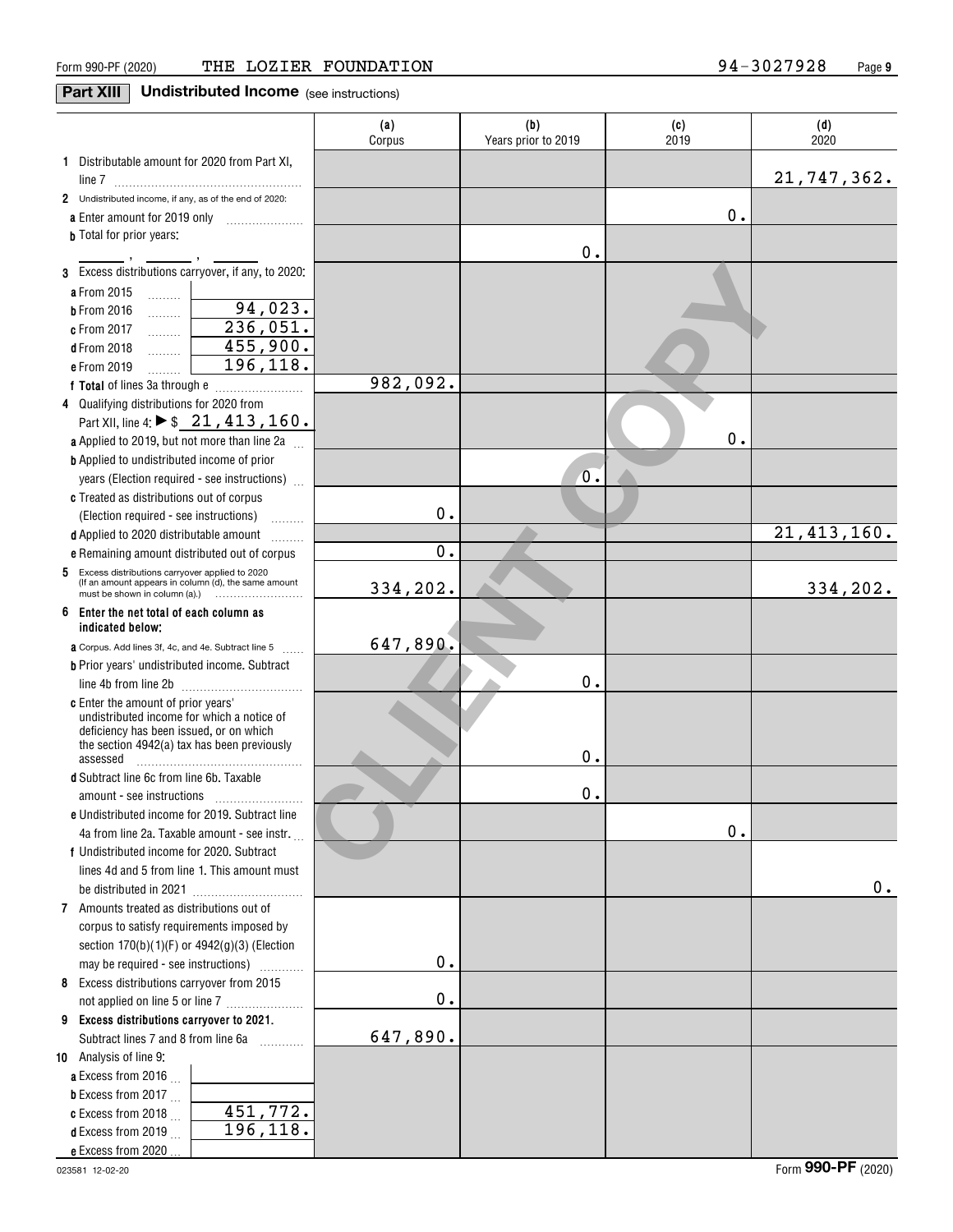| Form 990-PF (2020)                                                                                                                                                                                                                                | THE LOZIER FOUNDATION |          |               | 94-3027928    | Page 10    |
|---------------------------------------------------------------------------------------------------------------------------------------------------------------------------------------------------------------------------------------------------|-----------------------|----------|---------------|---------------|------------|
| <b>Part XIV   Private Operating Foundations</b> (see instructions and Part VII-A, question 9)                                                                                                                                                     |                       |          |               | N/A           |            |
| 1 a If the foundation has received a ruling or determination letter that it is a private operating                                                                                                                                                |                       |          |               |               |            |
| foundation, and the ruling is effective for 2020, enter the date of the ruling                                                                                                                                                                    |                       |          | ▶             |               |            |
| <b>b</b> Check box to indicate whether the foundation is a private operating foundation described in section                                                                                                                                      |                       |          | .             | 4942(j)(3) or | 4942(j)(5) |
| 2 a Enter the lesser of the adjusted net                                                                                                                                                                                                          | Tax year              |          | Prior 3 years |               |            |
| income from Part I or the minimum                                                                                                                                                                                                                 | (a) 2020              | (b) 2019 | $(c)$ 2018    | $(d)$ 2017    | (e) Total  |
| investment return from Part X for                                                                                                                                                                                                                 |                       |          |               |               |            |
|                                                                                                                                                                                                                                                   |                       |          |               |               |            |
|                                                                                                                                                                                                                                                   |                       |          |               |               |            |
| c Qualifying distributions from Part XII,                                                                                                                                                                                                         |                       |          |               |               |            |
| line 4, for each year listed                                                                                                                                                                                                                      |                       |          |               |               |            |
| <b>d</b> Amounts included in line 2c not                                                                                                                                                                                                          |                       |          |               |               |            |
| used directly for active conduct of                                                                                                                                                                                                               |                       |          |               |               |            |
| exempt activities                                                                                                                                                                                                                                 |                       |          |               |               |            |
| e Qualifying distributions made directly                                                                                                                                                                                                          |                       |          |               |               |            |
| for active conduct of exempt activities.                                                                                                                                                                                                          |                       |          |               |               |            |
| Subtract line 2d from line 2c                                                                                                                                                                                                                     |                       |          |               |               |            |
| Complete 3a, b, or c for the<br>3                                                                                                                                                                                                                 |                       |          |               |               |            |
| alternative test relied upon:<br>a "Assets" alternative test - enter:                                                                                                                                                                             |                       |          |               |               |            |
| (1) Value of all assets                                                                                                                                                                                                                           |                       |          |               |               |            |
| (2) Value of assets qualifying                                                                                                                                                                                                                    |                       |          |               |               |            |
| under section $4942(j)(3)(B)(i)$                                                                                                                                                                                                                  |                       |          |               |               |            |
| <b>b</b> "Endowment" alternative test - enter                                                                                                                                                                                                     |                       |          |               |               |            |
| 2/3 of minimum investment return<br>shown in Part X, line 6, for each year                                                                                                                                                                        |                       |          |               |               |            |
|                                                                                                                                                                                                                                                   |                       |          |               |               |            |
| c "Support" alternative test - enter:                                                                                                                                                                                                             |                       |          |               |               |            |
| (1) Total support other than gross                                                                                                                                                                                                                |                       |          |               |               |            |
| investment income (interest,                                                                                                                                                                                                                      |                       |          |               |               |            |
| dividends, rents, payments on<br>securities loans (section                                                                                                                                                                                        |                       |          |               |               |            |
| $512(a)(5)$ , or royalties)                                                                                                                                                                                                                       |                       |          |               |               |            |
| Support from general public<br>(2)                                                                                                                                                                                                                |                       |          |               |               |            |
| and 5 or more exempt<br>organizations as provided in                                                                                                                                                                                              |                       |          |               |               |            |
| section $4942(i)(3)(B)(iii)$                                                                                                                                                                                                                      |                       |          |               |               |            |
| (3) Largest amount of support from                                                                                                                                                                                                                |                       |          |               |               |            |
| an exempt organization                                                                                                                                                                                                                            |                       |          |               |               |            |
| (4) Gross investment income                                                                                                                                                                                                                       |                       |          |               |               |            |
| (4) Gross investment income   <br>Part XV Supplementary Information (Complete this part only if the foundation had \$5,000 or more in assets                                                                                                      |                       |          |               |               |            |
| at any time during the year-see instructions.)                                                                                                                                                                                                    |                       |          |               |               |            |
| <b>Information Regarding Foundation Managers:</b><br>1                                                                                                                                                                                            |                       |          |               |               |            |
| a List any managers of the foundation who have contributed more than 2% of the total contributions received by the foundation before the close of any tax<br>year (but only if they have contributed more than \$5,000). (See section 507(d)(2).) |                       |          |               |               |            |
| ALLAN LOZIER                                                                                                                                                                                                                                      |                       |          |               |               |            |
| <b>b</b> List any managers of the foundation who own 10% or more of the stock of a corporation (or an equally large portion of the ownership of a partnership or                                                                                  |                       |          |               |               |            |

#### **1Information Regarding Foundation Managers:**

#### ALLAN LOZIER

**b**List any managers of the foundation who own 10% or more of the stock of a corporation (or an equally large portion of the ownership of a partnership or other entity) of which the foundation has a 10% or greater interest.

#### NONE

#### **2Information Regarding Contribution, Grant, Gift, Loan, Scholarship, etc., Programs:**

Check here  $\blacktriangleright\lceil\frac{\mathbf{X}}{\mathbf{X}}\rceil$  if the foundation only makes contributions to preselected charitable organizations and does not accept unsolicited requests for funds. If the foundation makes gifts, grants, etc., to individuals or organizations under other conditions, complete items 2a, b, c, and d.

**a**The name, address, and telephone number or email address of the person to whom applications should be addressed:

**b**The form in which applications should be submitted and information and materials they should include:

**c**Any submission deadlines:

**d** Any restrictions or limitations on awards, such as by geographical areas, charitable fields, kinds of institutions, or other factors: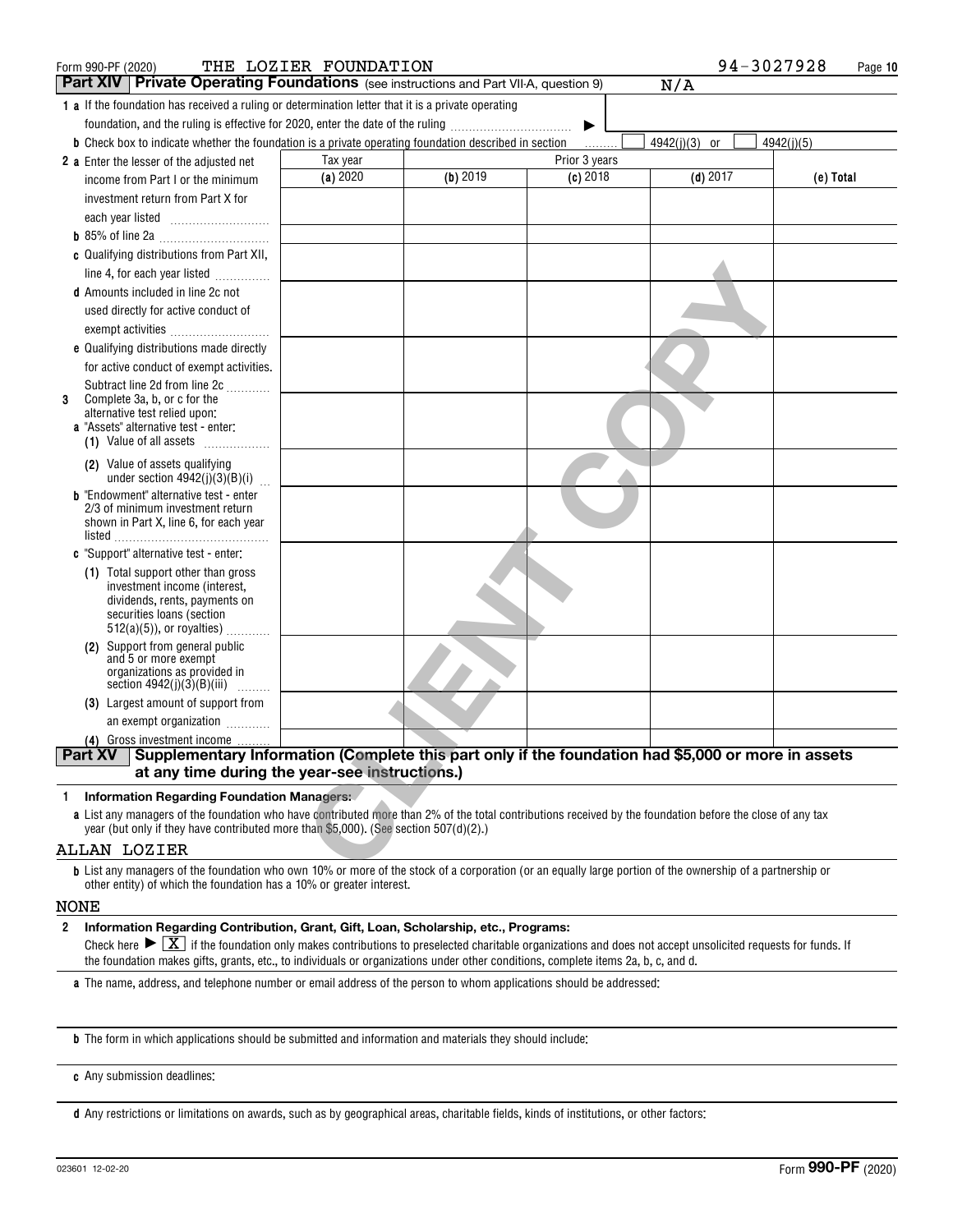| 3 <sup>1</sup><br>Grants and Contributions Paid During the Year or Approved for Future Payment |                                                            |                        |                                                     |             |
|------------------------------------------------------------------------------------------------|------------------------------------------------------------|------------------------|-----------------------------------------------------|-------------|
| Recipient                                                                                      | If recipient is an individual,<br>show any relationship to | Foundation             |                                                     |             |
| Name and address (home or business)                                                            | any foundation manager<br>or substantial contributor       | status of<br>recipient | Purpose of grant or<br>contribution<br>$\star\star$ | Amount      |
| a Paid during the year                                                                         |                                                            |                        |                                                     |             |
|                                                                                                |                                                            |                        |                                                     |             |
|                                                                                                |                                                            |                        |                                                     |             |
| 100 BLACK MEN OF OMAHA, INC                                                                    |                                                            | ÞС                     | GENERAL OPERATING                                   |             |
| 2221 NORTH 24TH STREET                                                                         |                                                            |                        | SUPPORT                                             |             |
| OMAHA, NE 68110                                                                                |                                                            |                        |                                                     | 30,000.     |
|                                                                                                |                                                            |                        |                                                     |             |
|                                                                                                |                                                            |                        |                                                     |             |
|                                                                                                |                                                            |                        |                                                     |             |
| A TIME TO HEAL<br>8000 CHICAGO STREET                                                          |                                                            | ÞС                     | GENERAL OPERATING<br><b>SUPPORT</b>                 |             |
| OMAHA, NE 68114                                                                                |                                                            |                        |                                                     | 10,000.     |
|                                                                                                |                                                            |                        |                                                     |             |
|                                                                                                |                                                            |                        |                                                     |             |
|                                                                                                |                                                            |                        |                                                     |             |
| ABC OF NEBRASKA                                                                                |                                                            | ÞС                     | GENERAL OPERATING                                   |             |
| P.O. BOX 540946                                                                                |                                                            |                        | <b>SUPPORT</b>                                      |             |
| OMAHA, NE 68154                                                                                |                                                            |                        |                                                     | 5,000.      |
|                                                                                                |                                                            |                        |                                                     |             |
|                                                                                                |                                                            |                        |                                                     |             |
| ACLU NEBRASKA FOUNDATION INC                                                                   |                                                            | Þс                     | GENERAL OPERATING                                   |             |
| 134 S 13TH STREET SUITE 1010                                                                   |                                                            |                        | SUPPORT                                             |             |
| LINCOLN, NE 68508                                                                              |                                                            |                        |                                                     | 25,000.     |
|                                                                                                |                                                            |                        |                                                     |             |
|                                                                                                |                                                            |                        |                                                     |             |
|                                                                                                |                                                            |                        |                                                     |             |
| ACLU NEBRASKA FOUNDATION INC                                                                   |                                                            | Þс                     | FREEDOM FUND                                        |             |
| 134 S 13TH STREET SUITE 1010<br>LINCOLN, NE 68508                                              |                                                            |                        |                                                     | 25,000.     |
| Total                                                                                          | SEE CONTINUATION SHEET(S)                                  |                        | $\blacktriangleright$ 3a                            | 21,394,659. |
| <b>b</b> Approved for future payment                                                           |                                                            |                        |                                                     |             |
|                                                                                                |                                                            |                        |                                                     |             |
|                                                                                                |                                                            |                        |                                                     |             |
| <b>NONE</b>                                                                                    |                                                            |                        |                                                     |             |
|                                                                                                |                                                            |                        |                                                     |             |
|                                                                                                |                                                            |                        |                                                     |             |
|                                                                                                |                                                            |                        |                                                     |             |
|                                                                                                |                                                            |                        |                                                     |             |
|                                                                                                |                                                            |                        |                                                     |             |
|                                                                                                |                                                            |                        |                                                     |             |
|                                                                                                |                                                            |                        |                                                     |             |
|                                                                                                |                                                            |                        |                                                     |             |
|                                                                                                |                                                            |                        |                                                     |             |
|                                                                                                |                                                            |                        |                                                     |             |
|                                                                                                |                                                            |                        |                                                     |             |
|                                                                                                |                                                            |                        |                                                     |             |
|                                                                                                |                                                            |                        |                                                     |             |
| <b>Total</b>                                                                                   |                                                            |                        | $\blacktriangleright$ 3b                            | 0.          |

**Part XV Supplementary Information**

*(continued)*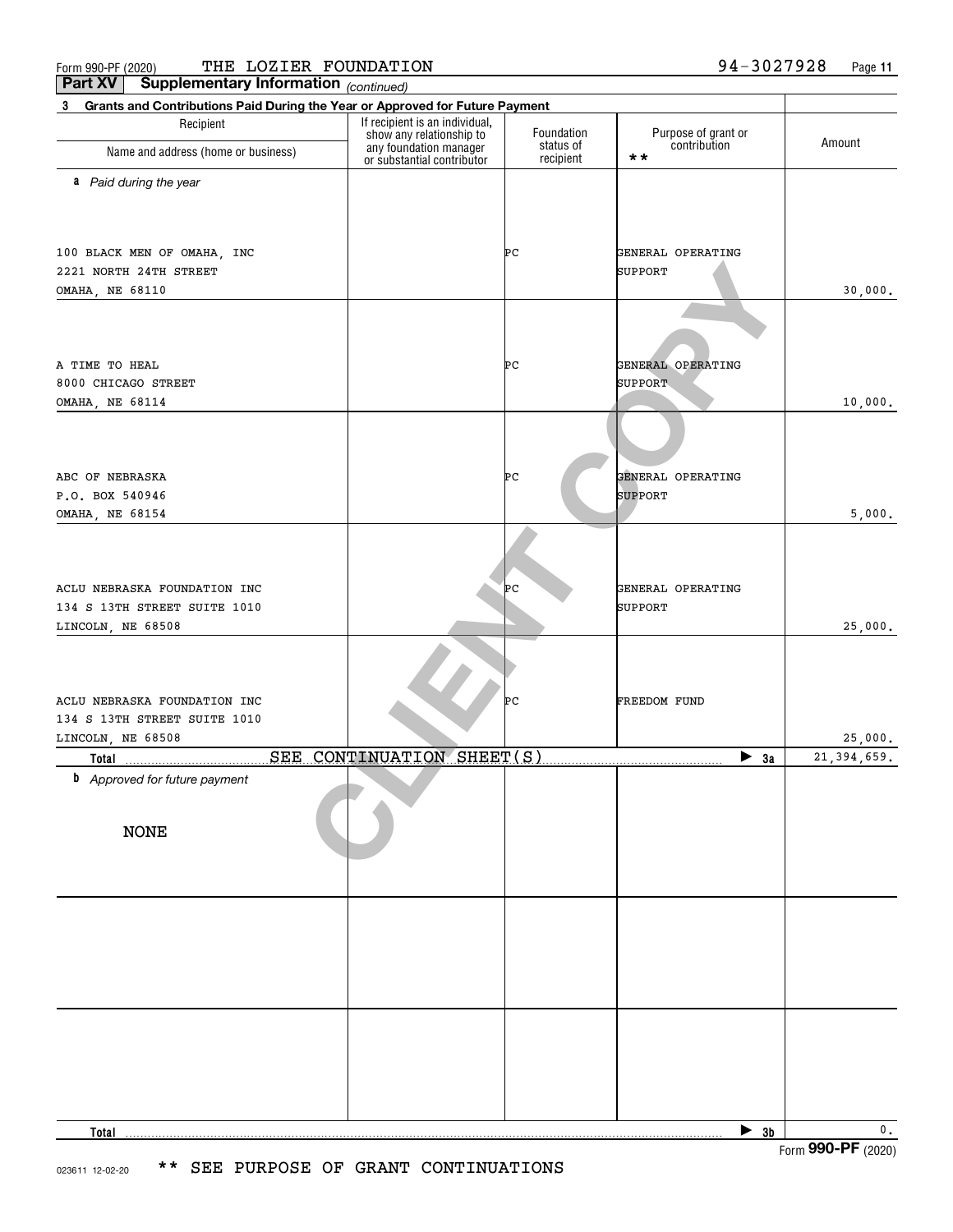## **Part XVI-A Analysis of Income-Producing Activities**

| Enter gross amounts unless otherwise indicated.                                                                                                                                      |                 | Unrelated business income |                               | Excluded by section 512, 513, or 514 | (e)                                  |
|--------------------------------------------------------------------------------------------------------------------------------------------------------------------------------------|-----------------|---------------------------|-------------------------------|--------------------------------------|--------------------------------------|
|                                                                                                                                                                                      | (a)<br>Business | (b)<br>Amount             | (C)<br>Exclu-<br>sion<br>code | (d)<br>Amount                        | Related or exempt<br>function income |
| 1 Program service revenue:                                                                                                                                                           | code            |                           |                               |                                      |                                      |
| a<br><u> 1989 - Johann Barn, amerikansk politiker (</u><br>b                                                                                                                         |                 |                           |                               |                                      |                                      |
| the control of the control of the control of the control of the control of the control of<br>C                                                                                       |                 |                           |                               |                                      |                                      |
| <u> 1989 - Johann Barn, amerikansk politiker (d. 1989)</u><br><u> 1989 - Johann Barn, mars ann an t-Amhain Aonaichte ann an t-Aonaichte ann an t-Aonaichte ann an t-Aonaichte an</u> |                 |                           |                               |                                      |                                      |
| <u> 1989 - Johann Barn, mars and de Brasilian (b. 1989)</u>                                                                                                                          |                 |                           |                               |                                      |                                      |
|                                                                                                                                                                                      |                 |                           |                               |                                      |                                      |
| g Fees and contracts from government agencies                                                                                                                                        |                 |                           |                               |                                      |                                      |
|                                                                                                                                                                                      |                 |                           |                               |                                      |                                      |
| 3 Interest on savings and temporary cash                                                                                                                                             |                 |                           |                               |                                      |                                      |
|                                                                                                                                                                                      |                 |                           | 14                            | 158,137.                             |                                      |
| 4 Dividends and interest from securities                                                                                                                                             |                 |                           | 14                            | 14, 127, 923.                        |                                      |
| 5 Net rental income or (loss) from real estate:                                                                                                                                      |                 |                           |                               |                                      |                                      |
|                                                                                                                                                                                      |                 |                           |                               |                                      |                                      |
|                                                                                                                                                                                      |                 |                           |                               |                                      |                                      |
| 6 Net rental income or (loss) from personal                                                                                                                                          |                 |                           |                               |                                      |                                      |
|                                                                                                                                                                                      |                 |                           |                               |                                      |                                      |
|                                                                                                                                                                                      |                 |                           | 14                            | 155,055.                             |                                      |
| 8 Gain or (loss) from sales of assets other                                                                                                                                          |                 |                           |                               |                                      |                                      |
|                                                                                                                                                                                      |                 |                           | 18                            | 14,250,357.                          |                                      |
|                                                                                                                                                                                      |                 |                           |                               |                                      |                                      |
| 10 Gross profit or (loss) from sales of inventory                                                                                                                                    |                 |                           |                               |                                      |                                      |
| 11 Other revenue:                                                                                                                                                                    |                 |                           |                               |                                      |                                      |
| a<br><u> 1989 - Johann Stoff, amerikansk politiker (d. 1989)</u><br>b                                                                                                                |                 |                           |                               |                                      |                                      |
| <u> 1989 - Johann Barbara, martxa al III-lea (h. 1989).</u>                                                                                                                          |                 |                           |                               |                                      |                                      |
| <u> 1989 - Johann John Stone, meil in der Stone in der Stone in der Stone in der Stone in der Stone in der Stone </u>                                                                |                 |                           |                               |                                      |                                      |
| <u> 1989 - Johann Barn, mars et al. (b. 1989)</u>                                                                                                                                    |                 |                           |                               |                                      |                                      |
|                                                                                                                                                                                      |                 | $\overline{\bullet}$ .    |                               | 28,691,472.                          | 0.                                   |
| 13 Total. Add line 12, columns (b), (d), and (e) Material Collection Control Control Control Control Control Co                                                                      |                 |                           |                               |                                      | 28,691,472.                          |
| (See worksheet in line 13 instructions to verify calculations.)                                                                                                                      |                 |                           |                               |                                      |                                      |
| Part XVI-B<br>Relationship of Activities to the Accomplishment of Exempt Purposes                                                                                                    |                 |                           |                               |                                      |                                      |
|                                                                                                                                                                                      |                 |                           |                               |                                      |                                      |
| Explain below how each activity for which income is reported in column (e) of Part XVI-A contributed importantly to the accomplishment of<br>Line No.                                |                 |                           |                               |                                      |                                      |
| the foundation's exempt purposes (other than by providing funds for such purposes).<br>▼                                                                                             |                 |                           |                               |                                      |                                      |
|                                                                                                                                                                                      |                 |                           |                               |                                      |                                      |
|                                                                                                                                                                                      |                 |                           |                               |                                      |                                      |
|                                                                                                                                                                                      |                 |                           |                               |                                      |                                      |
|                                                                                                                                                                                      |                 |                           |                               |                                      |                                      |
|                                                                                                                                                                                      |                 |                           |                               |                                      |                                      |
|                                                                                                                                                                                      |                 |                           |                               |                                      |                                      |
|                                                                                                                                                                                      |                 |                           |                               |                                      |                                      |
|                                                                                                                                                                                      |                 |                           |                               |                                      |                                      |
|                                                                                                                                                                                      |                 |                           |                               |                                      |                                      |
|                                                                                                                                                                                      |                 |                           |                               |                                      |                                      |
|                                                                                                                                                                                      |                 |                           |                               |                                      |                                      |
|                                                                                                                                                                                      |                 |                           |                               |                                      |                                      |
|                                                                                                                                                                                      |                 |                           |                               |                                      |                                      |
|                                                                                                                                                                                      |                 |                           |                               |                                      |                                      |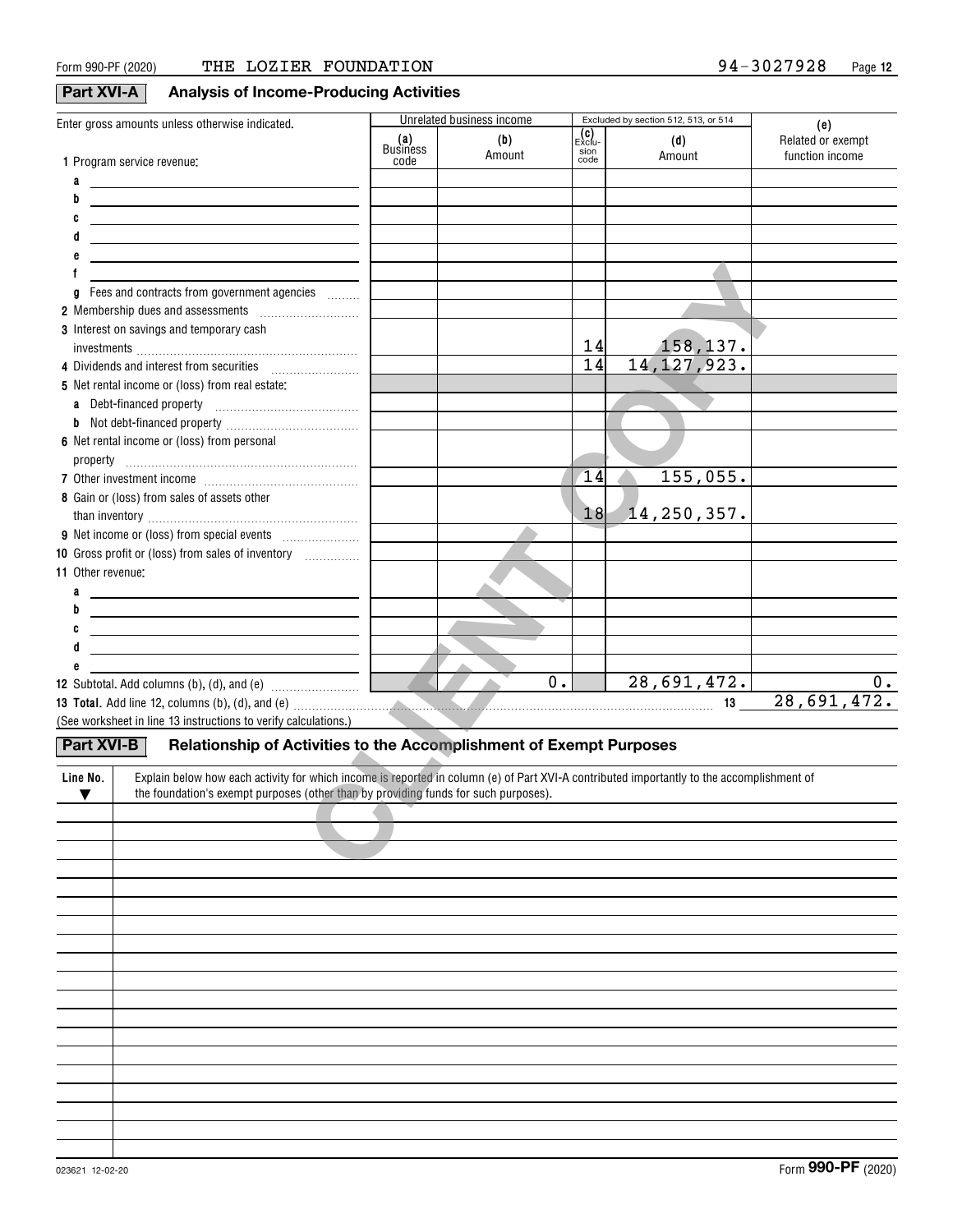| THE LOZIER FOUNDATION<br>Form 990-PF (2020)                                                                                                                                                                                                                                                                                             | 94-3027928 |        | Page 13 |
|-----------------------------------------------------------------------------------------------------------------------------------------------------------------------------------------------------------------------------------------------------------------------------------------------------------------------------------------|------------|--------|---------|
| <b>Part XVII</b><br>Information Regarding Transfers to and Transactions and Relationships With Noncharitable                                                                                                                                                                                                                            |            |        |         |
| <b>Exempt Organizations</b>                                                                                                                                                                                                                                                                                                             |            |        |         |
| Did the organization directly or indirectly engage in any of the following with any other organization described in section 501(c)                                                                                                                                                                                                      |            | Yes No |         |
| (other than section $501(c)(3)$ organizations) or in section 527, relating to political organizations?                                                                                                                                                                                                                                  |            |        |         |
| a Transfers from the reporting foundation to a noncharitable exempt organization of:                                                                                                                                                                                                                                                    |            |        |         |
| (1) Cash $\ldots$ $\ldots$ $\ldots$ $\ldots$ $\ldots$ $\ldots$ $\ldots$ $\ldots$ $\ldots$ $\ldots$ $\ldots$ $\ldots$ $\ldots$ $\ldots$ $\ldots$ $\ldots$ $\ldots$ $\ldots$ $\ldots$ $\ldots$ $\ldots$ $\ldots$ $\ldots$ $\ldots$ $\ldots$ $\ldots$ $\ldots$ $\ldots$ $\ldots$ $\ldots$ $\ldots$ $\ldots$ $\ldots$ $\ldots$ $\ldots$ $\$ | 1a(1)      |        | х       |
|                                                                                                                                                                                                                                                                                                                                         | 1a(2)      |        | х       |
| <b>b</b> Other transactions:                                                                                                                                                                                                                                                                                                            |            |        |         |
| (1) Sales of assets to a noncharitable exempt organization material content and content of assets to a noncharitable exempt organization                                                                                                                                                                                                | 1b(1)      |        | х       |
|                                                                                                                                                                                                                                                                                                                                         | 1b(2)      |        | х       |
| (3)                                                                                                                                                                                                                                                                                                                                     | 1b(3)      |        | х       |
| (4)<br>Reimbursement arrangements [111] March 2016 (2016) 2016 2017 (2016) 2016 2017 2018 2019 2019 2019 2019 2019 20                                                                                                                                                                                                                   | 1b(4)      |        | х       |
| Loans or loan guarantees <b>construction and all any construction</b> and all any construction of the construction of the construction of the construction of the construction of the construction of the construction of the const<br>(5)                                                                                              | 1b(5)      |        | х       |
| (6) Performance of services or membership or fundraising solicitations                                                                                                                                                                                                                                                                  | 1b(6)      |        | х       |
|                                                                                                                                                                                                                                                                                                                                         | 1c         |        | x       |

|                             | (3) Rental of facilities, equipment, or other assets [1] processed and according to the set of the set of the set of the set of the set of the set of the set of the set of the set of the set of the set of the set of the se      |                      |                                               |                |                                                                        | 1b(3)                                               | X      |
|-----------------------------|-------------------------------------------------------------------------------------------------------------------------------------------------------------------------------------------------------------------------------------|----------------------|-----------------------------------------------|----------------|------------------------------------------------------------------------|-----------------------------------------------------|--------|
|                             |                                                                                                                                                                                                                                     |                      |                                               |                |                                                                        | 1b(4)                                               | х      |
|                             | (5) Loans or loan guarantees <b>construction and construction</b> and construction of the construction of the construction of the construction of the construction of the construction of the construction of the construction of t |                      |                                               |                |                                                                        | 1b(5)                                               | X      |
|                             |                                                                                                                                                                                                                                     |                      |                                               |                |                                                                        | 1b(6)                                               | X      |
|                             | c Sharing of facilities, equipment, mailing lists, other assets, or paid employees [11,11] [11] content to the mail of facilities, equipment, mailing lists, other assets, or paid employees [11] [12] [12] [12] [12] [12] [12      |                      |                                               |                |                                                                        | 1c                                                  | X      |
|                             | d If the answer to any of the above is "Yes," complete the following schedule. Column (b) should always show the fair market value of the goods, other assets,                                                                      |                      |                                               |                |                                                                        |                                                     |        |
|                             | or services given by the reporting foundation. If the foundation received less than fair market value in any transaction or sharing arrangement, show in                                                                            |                      |                                               |                |                                                                        |                                                     |        |
|                             | column (d) the value of the goods, other assets, or services received.                                                                                                                                                              |                      |                                               |                |                                                                        |                                                     |        |
| $(a)$ Line no.              | (b) Amount involved                                                                                                                                                                                                                 |                      | (c) Name of noncharitable exempt organization |                | $(d)$ Description of transfers, transactions, and sharing arrangements |                                                     |        |
|                             |                                                                                                                                                                                                                                     | N/A                  |                                               |                |                                                                        |                                                     |        |
|                             |                                                                                                                                                                                                                                     |                      |                                               |                |                                                                        |                                                     |        |
|                             |                                                                                                                                                                                                                                     |                      |                                               |                |                                                                        |                                                     |        |
|                             |                                                                                                                                                                                                                                     |                      |                                               |                |                                                                        |                                                     |        |
|                             |                                                                                                                                                                                                                                     |                      |                                               |                |                                                                        |                                                     |        |
|                             |                                                                                                                                                                                                                                     |                      |                                               |                |                                                                        |                                                     |        |
|                             |                                                                                                                                                                                                                                     |                      |                                               |                |                                                                        |                                                     |        |
|                             |                                                                                                                                                                                                                                     |                      |                                               |                |                                                                        |                                                     |        |
|                             |                                                                                                                                                                                                                                     |                      |                                               |                |                                                                        |                                                     |        |
|                             |                                                                                                                                                                                                                                     |                      |                                               |                |                                                                        |                                                     |        |
|                             |                                                                                                                                                                                                                                     |                      |                                               |                |                                                                        |                                                     |        |
|                             |                                                                                                                                                                                                                                     |                      |                                               |                |                                                                        |                                                     |        |
|                             |                                                                                                                                                                                                                                     |                      |                                               |                |                                                                        |                                                     |        |
|                             |                                                                                                                                                                                                                                     |                      |                                               |                |                                                                        |                                                     |        |
|                             |                                                                                                                                                                                                                                     |                      |                                               |                |                                                                        |                                                     |        |
|                             | 2a Is the foundation directly or indirectly affiliated with, or related to, one or more tax-exempt organizations described                                                                                                          |                      |                                               |                |                                                                        |                                                     |        |
|                             | in section 501(c) (other than section 501(c)(3)) or in section 527?                                                                                                                                                                 |                      |                                               |                |                                                                        | Yes                                                 | $X$ No |
|                             | <b>b</b> If "Yes," complete the following schedule.                                                                                                                                                                                 |                      |                                               |                |                                                                        |                                                     |        |
|                             | (a) Name of organization<br>N/A                                                                                                                                                                                                     |                      | (b) Type of organization                      |                | (c) Description of relationship                                        |                                                     |        |
|                             |                                                                                                                                                                                                                                     |                      |                                               |                |                                                                        |                                                     |        |
|                             |                                                                                                                                                                                                                                     |                      |                                               |                |                                                                        |                                                     |        |
|                             |                                                                                                                                                                                                                                     |                      |                                               |                |                                                                        |                                                     |        |
|                             |                                                                                                                                                                                                                                     |                      |                                               |                |                                                                        |                                                     |        |
|                             | Under penalties of perjury, I declare that I have examined this return, including accompanying schedules and statements, and to the best of my knowledge                                                                            |                      |                                               |                |                                                                        | May the IRS discuss this                            |        |
| Sign                        | and belief, it is true, correct, and complete. Declaration of preparer (other than taxpayer) is based on all information of which preparer has any knowledge.                                                                       |                      |                                               |                |                                                                        | return with the preparer<br>shown below? See instr. |        |
| Here                        |                                                                                                                                                                                                                                     |                      |                                               | <b>TRUSTEE</b> |                                                                        | $\overline{\text{X}}$ Yes                           | No     |
|                             | Signature of officer or trustee                                                                                                                                                                                                     |                      | Date                                          | Title          |                                                                        |                                                     |        |
|                             | Print/Type preparer's name                                                                                                                                                                                                          | Preparer's signature |                                               | Date           | Check<br>if<br>PTIN                                                    |                                                     |        |
|                             |                                                                                                                                                                                                                                     |                      |                                               |                | self-employed                                                          |                                                     |        |
| Paid                        | SHAWNA HULS                                                                                                                                                                                                                         |                      |                                               | 08/24/21       |                                                                        | P01315330                                           |        |
| Preparer<br><b>Use Only</b> | Firm's name RSM US LLP                                                                                                                                                                                                              |                      |                                               |                | Firm's EIN 12-0714325                                                  |                                                     |        |
|                             |                                                                                                                                                                                                                                     |                      |                                               |                |                                                                        |                                                     |        |
|                             | Firm's address > 201 FIRST ST SE, STE 800                                                                                                                                                                                           |                      |                                               |                |                                                                        |                                                     |        |
|                             |                                                                                                                                                                                                                                     |                      | CEDAR RAPIDS, IA 52401-1512                   |                | Phone no. 319-298-5333                                                 |                                                     |        |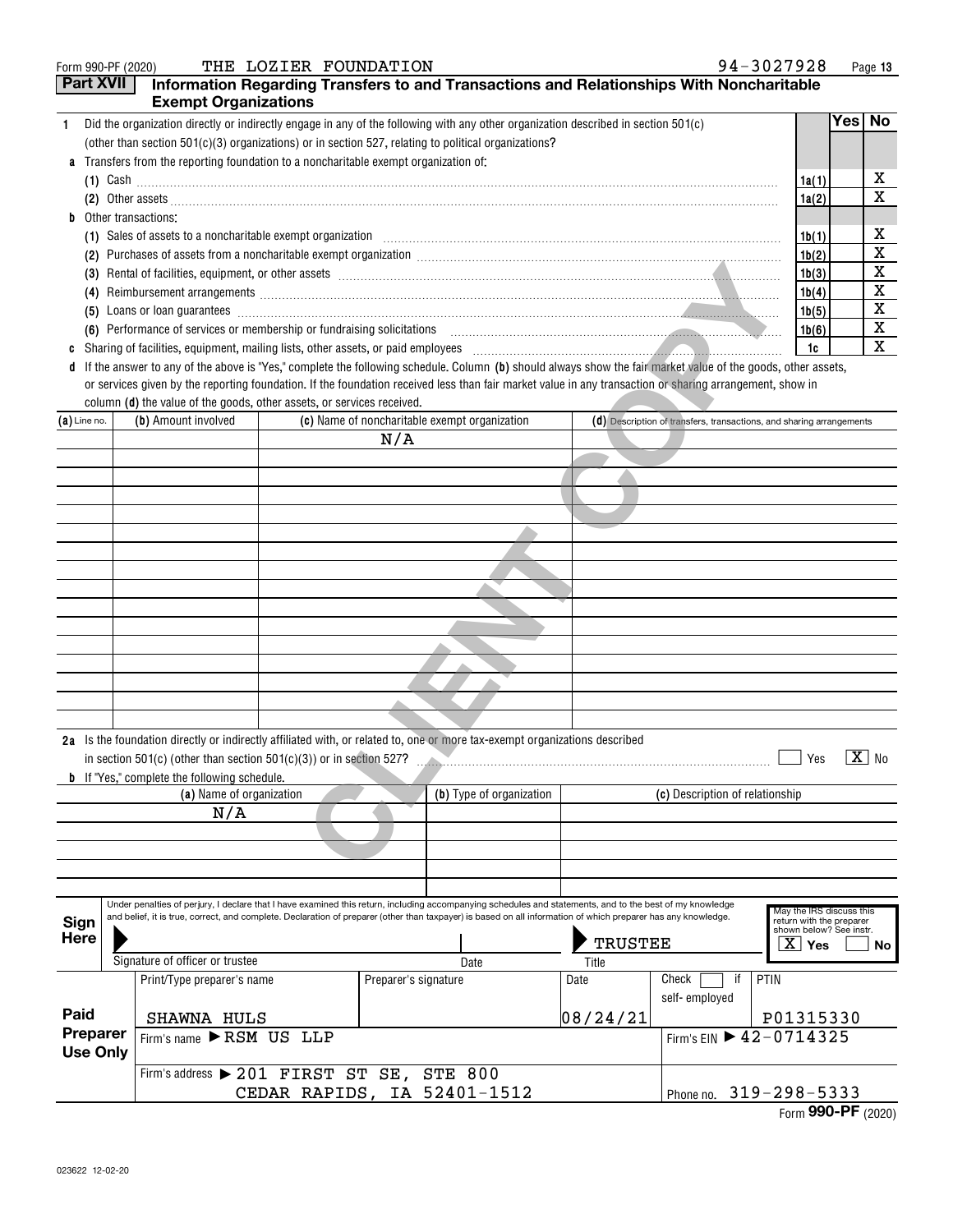| Part XV<br><b>Supplementary Information</b>                              |                                                            |                         |                                     |             |
|--------------------------------------------------------------------------|------------------------------------------------------------|-------------------------|-------------------------------------|-------------|
| <b>Grants and Contributions Paid During the Year (Continuation)</b><br>3 |                                                            |                         |                                     |             |
| Recipient                                                                | If recipient is an individual,<br>show any relationship to | Foundation<br>status of | Purpose of grant or<br>contribution | Amount      |
| Name and address (home or business)                                      | any foundation manager<br>or substantial contributor       | recipient               |                                     |             |
|                                                                          |                                                            |                         |                                     |             |
| AFRICAN CULTURE CONNECTION                                               |                                                            | ÞС                      | GENERAL OPERATING                   |             |
| 8031 WEST CENTER ROAD                                                    |                                                            |                         | SUPPORT                             |             |
| OMAHA, NE 68124                                                          |                                                            |                         |                                     | 15,000.     |
|                                                                          |                                                            |                         |                                     |             |
| AMERICAN RED CROSS HEARTLAND CHAPTER                                     |                                                            | ÞС                      | GENERAL OPERATING                   |             |
| 2912 SOUTH 80TH AVENUE                                                   |                                                            |                         | SUPPORT                             |             |
| OMAHA, NE 68124                                                          |                                                            |                         |                                     | 20,000.     |
|                                                                          |                                                            |                         |                                     |             |
| ANGELS AMONG US                                                          |                                                            |                         | GENERAL OPERATING                   |             |
|                                                                          |                                                            | ÞС                      | <b>SUPPORT</b>                      |             |
| 3858 JONES STREET SUITE A<br>OMAHA, NE 68105                             |                                                            |                         |                                     | 15,000.     |
|                                                                          |                                                            |                         |                                     |             |
| APPLIED INFORMATION MANAGEMENT                                           |                                                            | ÞС                      | 75 NORTH YOUTH CODE                 |             |
| INSTITUTE                                                                |                                                            |                         | CAMP                                |             |
| 1905 HARNEY STREET, SUITE 300                                            |                                                            |                         |                                     |             |
| OMAHA, NE 68102                                                          |                                                            |                         |                                     | 20,000.     |
|                                                                          |                                                            |                         |                                     |             |
| ASSISTANCE LEAGUE OF OMAHA                                               |                                                            | ÞС                      | OPERATION SCHOOL BELL               |             |
| 3569 LEAVENWORTH                                                         |                                                            |                         |                                     |             |
| OMAHA, NE 68105                                                          |                                                            |                         |                                     | 20,000.     |
|                                                                          |                                                            |                         |                                     |             |
|                                                                          |                                                            |                         |                                     |             |
| AT EASE USA                                                              |                                                            | P <sub>C</sub>          | GENERAL OPERATING                   |             |
| P.O. BOX 24465                                                           |                                                            |                         | SUPPORT                             |             |
| <b>OMAHA, NE 68124</b>                                                   |                                                            |                         |                                     | 10,000.     |
|                                                                          |                                                            |                         |                                     |             |
| AUTISM ACTION PARTNERSHIP                                                |                                                            | ÞС                      | GENERAL OPERATING                   |             |
| 10110 NICHOLAS STREET STE 202                                            |                                                            |                         | SUPPORT                             |             |
| OMAHA, NE 68114                                                          |                                                            |                         |                                     | 25,000.     |
|                                                                          |                                                            |                         |                                     |             |
| AVENUE SCHOLARS FOUNDATION                                               |                                                            | ÞС                      | GENERAL OPERATING                   |             |
| 7101 MERCY ROAD SUITE 240                                                |                                                            |                         | SUPPORT                             |             |
| OMAHA, NE 68106                                                          |                                                            |                         |                                     | 225,000.    |
|                                                                          |                                                            |                         |                                     |             |
| BANISTER'S LEADERSHIP ACADEMY                                            |                                                            | ÞС                      | GENERAL OPERATING                   |             |
| P.O. BOX 4002                                                            |                                                            |                         | SUPPORT                             |             |
| OMAHA, NE 68104                                                          |                                                            |                         |                                     | 25,000.     |
|                                                                          |                                                            |                         |                                     |             |
|                                                                          |                                                            |                         |                                     |             |
| BANISTER'S LEADERSHIP ACADEMY                                            |                                                            | ÞС                      | GENERAL OPERATING                   |             |
| P.O. BOX 4002<br>OMAHA, NE 68104                                         |                                                            |                         | SUPPORT                             | 25,000.     |
| Total from continuation sheets.                                          |                                                            |                         |                                     | 21,299,659. |
|                                                                          |                                                            |                         |                                     |             |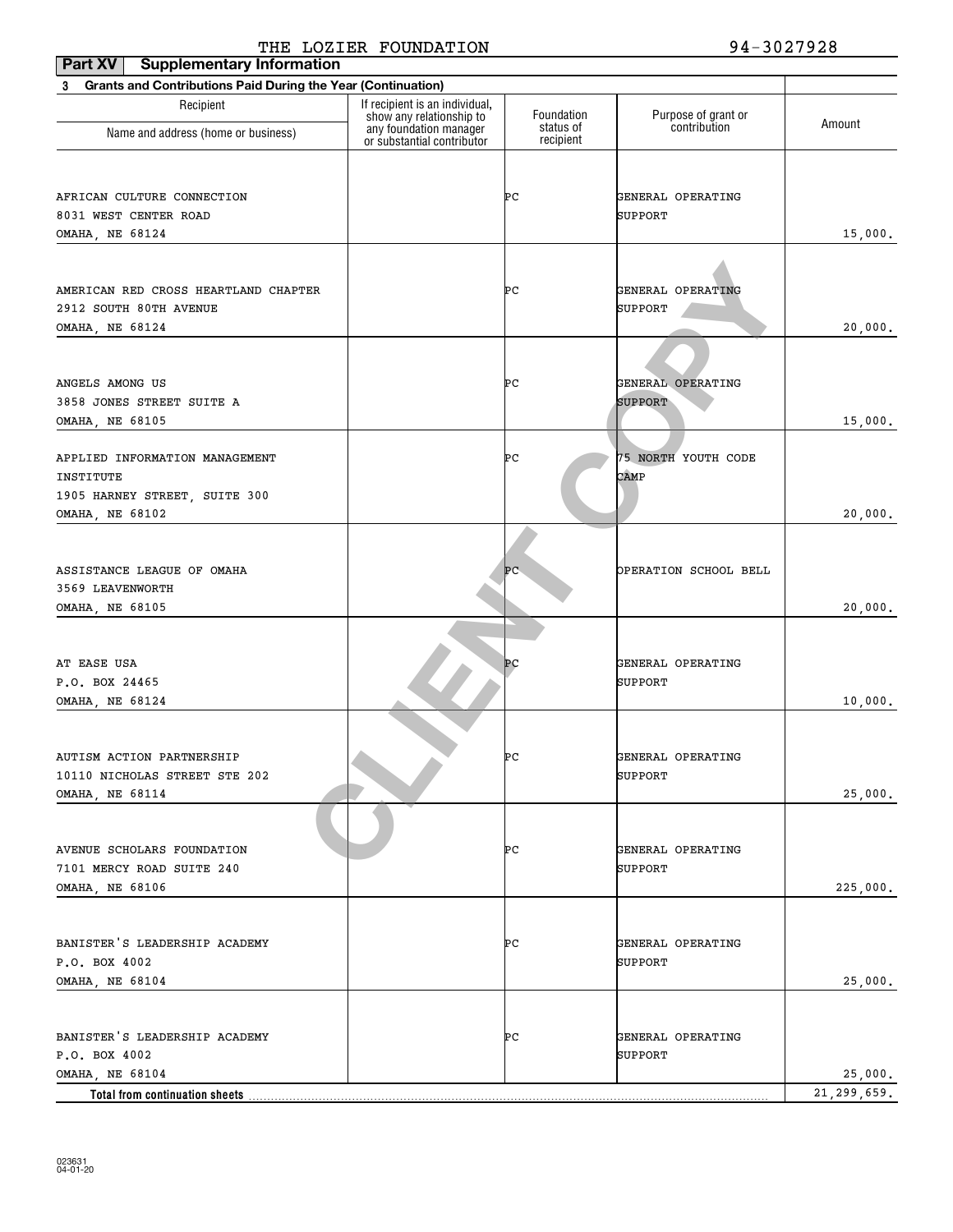## THE LOZIER FOUNDATION 94-3027928

| Part XV<br><b>Supplementary Information</b>                       |                                                            |                        |                                      |         |
|-------------------------------------------------------------------|------------------------------------------------------------|------------------------|--------------------------------------|---------|
| Grants and Contributions Paid During the Year (Continuation)<br>3 |                                                            |                        |                                      |         |
| Recipient                                                         | If recipient is an individual,<br>show any relationship to | Foundation             | Purpose of grant or<br>contribution  | Amount  |
| Name and address (home or business)                               | any foundation manager<br>or substantial contributor       | status of<br>recipient |                                      |         |
|                                                                   |                                                            |                        |                                      |         |
| BEMIS CENTER FOR CONTEMPORARY ARTS                                |                                                            | ÞС                     | GENERAL OPERATING                    |         |
| 724 SOUTH 12TH STREET                                             |                                                            |                        | SUPPORT                              |         |
| OMAHA, NE 68102                                                   |                                                            |                        |                                      | 20,000. |
|                                                                   |                                                            | ÞС                     | GENERAL OPERATING                    |         |
| BIG BROTHER-BIG SISTERS OF THE<br>MIDLANDS                        |                                                            |                        | SUPPORT                              |         |
| 10831 OLD MILL ROAD SUITE 400                                     |                                                            |                        |                                      |         |
| OMAHA, NE 68154                                                   |                                                            |                        |                                      | 60,000. |
|                                                                   |                                                            |                        |                                      |         |
| BIG BROTHER-BIG SISTERS OF THE                                    |                                                            | ÞС                     | GENERAL OPERATING                    |         |
| MIDLANDS                                                          |                                                            |                        | <b>SUPPORT</b>                       |         |
| 10831 OLD MILL ROAD SUITE 400                                     |                                                            |                        |                                      |         |
| OMAHA, NE 68154                                                   |                                                            |                        |                                      | 3,000.  |
|                                                                   |                                                            |                        |                                      |         |
| BLACK & PINK INC                                                  |                                                            | ÞС                     | TRANSITIONS HOUSING                  |         |
| 6223 MAPLES STREET                                                |                                                            |                        | PROGRAM & GENERAL                    |         |
| OMAHA, NE 68104                                                   |                                                            |                        | OPERATING SUPPORT                    | 35,000. |
|                                                                   |                                                            |                        |                                      |         |
| BLACK POLICE OFFICERS ASSOCIATION OF                              |                                                            | ÞС                     | RETRO HOOPS GIRLS                    |         |
| <b>OMAHA</b>                                                      |                                                            |                        | BASKETBALL PROGRAM                   |         |
| P.O. BOX 34357                                                    |                                                            |                        |                                      |         |
| OMAHA, NE 68134                                                   |                                                            |                        |                                      | 20,000. |
|                                                                   |                                                            |                        |                                      |         |
| BLACK VOTES MATTER INSTITUE OF<br>COMMUNITY ENGAGEMENT            |                                                            | ÞС                     | NORTH OMAHA INFO<br>SUPPORT EVERYONE |         |
| 2516 N 24TH STREET                                                |                                                            |                        | (NOISE)                              |         |
| OMAHA, NE 68110                                                   |                                                            |                        |                                      | 20,000. |
|                                                                   |                                                            |                        |                                      |         |
|                                                                   |                                                            |                        |                                      |         |
| BOYS & GIRLS CLUBS OF ELKHART COUNTY                              |                                                            | ÞС                     | CAPITAL CAMPAIGN                     |         |
| P.O. BOX 1256                                                     |                                                            |                        |                                      |         |
| MIDDLEBURY, IN 46540                                              |                                                            |                        |                                      | 10,000. |
|                                                                   |                                                            |                        |                                      |         |
| BOYS & GIRLS CLUBS OF OMAHA                                       |                                                            | ÞС                     | GENERAL OPERATING                    |         |
| 2610 HAMILTON STREET                                              |                                                            |                        | SUPPORT                              |         |
| OMAHA, NE 68131                                                   |                                                            |                        |                                      | 60,000. |
|                                                                   |                                                            |                        |                                      |         |
|                                                                   |                                                            |                        |                                      |         |
| BOYS & GIRLS CLUBS OF OMAHA                                       |                                                            | ÞС                     | READERS TO LEADERS                   |         |
| 2610 HAMILTON STREET                                              |                                                            |                        | PROGRAM                              |         |
| OMAHA, NE 68131                                                   |                                                            |                        |                                      | 21,760. |
|                                                                   |                                                            |                        |                                      |         |
| CAROLE'S HOUSE OF HOPE                                            |                                                            | ÞС                     | GENERAL OPERATING                    |         |
| 7815 HARNEY STREET                                                |                                                            |                        | SUPPORT                              |         |
| OMAHA, NE 68114                                                   |                                                            |                        |                                      | 40,000. |
| Total from continuation sheets                                    |                                                            |                        |                                      |         |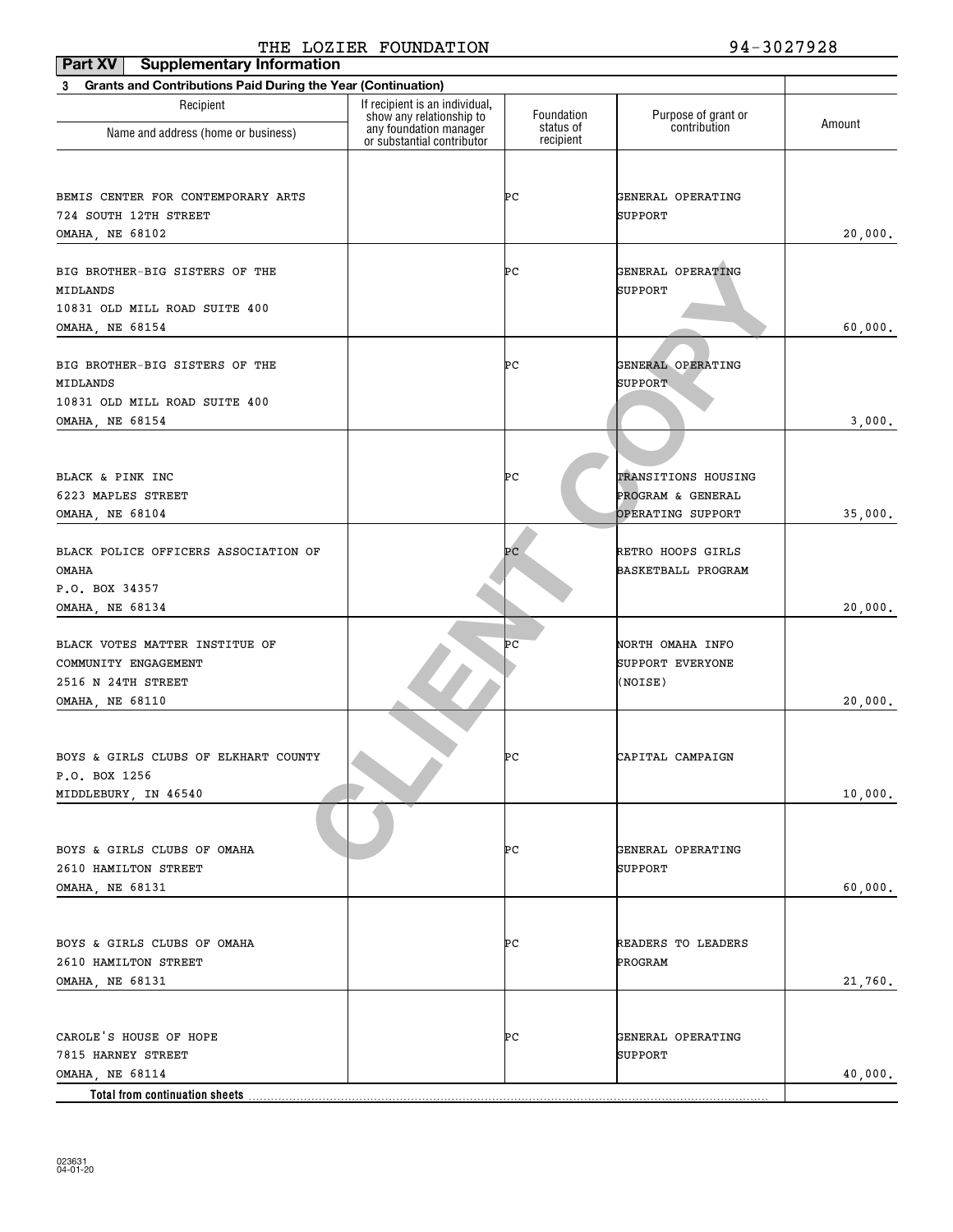| Part XV<br><b>Supplementary Information</b>                              |                                                            |                        |                                     |          |
|--------------------------------------------------------------------------|------------------------------------------------------------|------------------------|-------------------------------------|----------|
| <b>Grants and Contributions Paid During the Year (Continuation)</b><br>3 |                                                            |                        |                                     |          |
| Recipient                                                                | If recipient is an individual,<br>show any relationship to | Foundation             | Purpose of grant or<br>contribution | Amount   |
| Name and address (home or business)                                      | any foundation manager<br>or substantial contributor       | status of<br>recipient |                                     |          |
|                                                                          |                                                            |                        |                                     |          |
| CASA FOR DOUGLAS COUNTY                                                  |                                                            | ÞС                     | GENERAL OPERATING                   |          |
| 2415 ST. MARYS AVENUE                                                    |                                                            |                        | SUPPORT                             |          |
| OMAHA, NE 68105                                                          |                                                            |                        |                                     | 70,000.  |
|                                                                          |                                                            |                        |                                     |          |
| CASA FOR DOUGLAS COUNTY                                                  |                                                            | ÞС                     | GENERAL OPERATING                   |          |
| 2415 ST. MARYS AVENUE                                                    |                                                            |                        | SUPPORT                             |          |
| OMAHA, NE 68105                                                          |                                                            |                        |                                     | 50,000.  |
|                                                                          |                                                            |                        |                                     |          |
|                                                                          |                                                            |                        |                                     |          |
| CAMFED USA FOUNDATION                                                    |                                                            | ÞС                     | GENERAL OPERATING                   |          |
| 466 GEARY STREET, SUITE 400                                              |                                                            |                        | <b>SUPPORT</b>                      |          |
| SAN FRANCISCO, CA 94102                                                  |                                                            |                        |                                     | 25,000.  |
|                                                                          |                                                            |                        |                                     |          |
| CATHOLIC CHARITIES - ARCHDIOCESE OF                                      |                                                            | ÞС                     | GENERAL OPERATING                   |          |
| <b>OMAHA</b>                                                             |                                                            |                        | <b>SUPPORT</b>                      |          |
| 3300 NORTH 60TH STREET                                                   |                                                            |                        |                                     |          |
| OMAHA, NE 68104                                                          |                                                            |                        |                                     | 20,000.  |
|                                                                          |                                                            |                        |                                     |          |
| CHARLES DREW HEALTH CENTER                                               |                                                            | ÞС                     | GENERAL OPERATING                   |          |
| 2915 GRANT STREET                                                        |                                                            |                        | SUPPORT                             |          |
| OMAHA, NE 68111                                                          |                                                            |                        |                                     | 200,000. |
|                                                                          |                                                            |                        |                                     |          |
|                                                                          |                                                            |                        |                                     |          |
| CHILD SAVING INSTITUTE                                                   | <b>EA</b>                                                  | Þс                     | GENERAL OPERATING                   |          |
| 4545 DODGE STREET                                                        |                                                            |                        | SUPPORT                             |          |
| OMAHA, NE 68132                                                          |                                                            |                        |                                     | 65,000.  |
|                                                                          |                                                            |                        |                                     |          |
| CHILDREN'S RESPITE CARE                                                  |                                                            | ÞС                     | GENERAL OPERATING                   |          |
| 5321 SOUTH 138TH STREET                                                  |                                                            |                        | SUPPORT                             |          |
| OMAHA, NE 68137                                                          |                                                            |                        |                                     | 185,000. |
|                                                                          |                                                            |                        |                                     |          |
| CHILDREN'S RESPITE CARE                                                  |                                                            | ÞС                     | GENERAL OPERATING                   |          |
| 5321 SOUTH 138TH STREET                                                  |                                                            |                        | SUPPORT                             |          |
| OMAHA, NE 68137                                                          |                                                            |                        |                                     | 200,000. |
|                                                                          |                                                            |                        |                                     |          |
|                                                                          |                                                            |                        |                                     |          |
| CHILDREN'S SCHOLARSHIP FUND                                              |                                                            | ÞС                     | SCHOLARSHIPS                        |          |
| 7101 MERCY ROAD SUITE 150                                                |                                                            |                        |                                     |          |
| OMAHA, NE 68106                                                          |                                                            |                        |                                     | 350,000. |
|                                                                          |                                                            |                        |                                     |          |
| CHILDREN'S SCHOLARSHIP FUND                                              |                                                            | ÞС                     | 2020 CHILDREN'S                     |          |
| 7101 MERCY ROAD SUITE 150                                                |                                                            |                        | SCHOLARSHIP                         |          |
| OMAHA, NE 68106                                                          |                                                            |                        |                                     | 5,000.   |
| Total from continuation sheets                                           |                                                            |                        |                                     |          |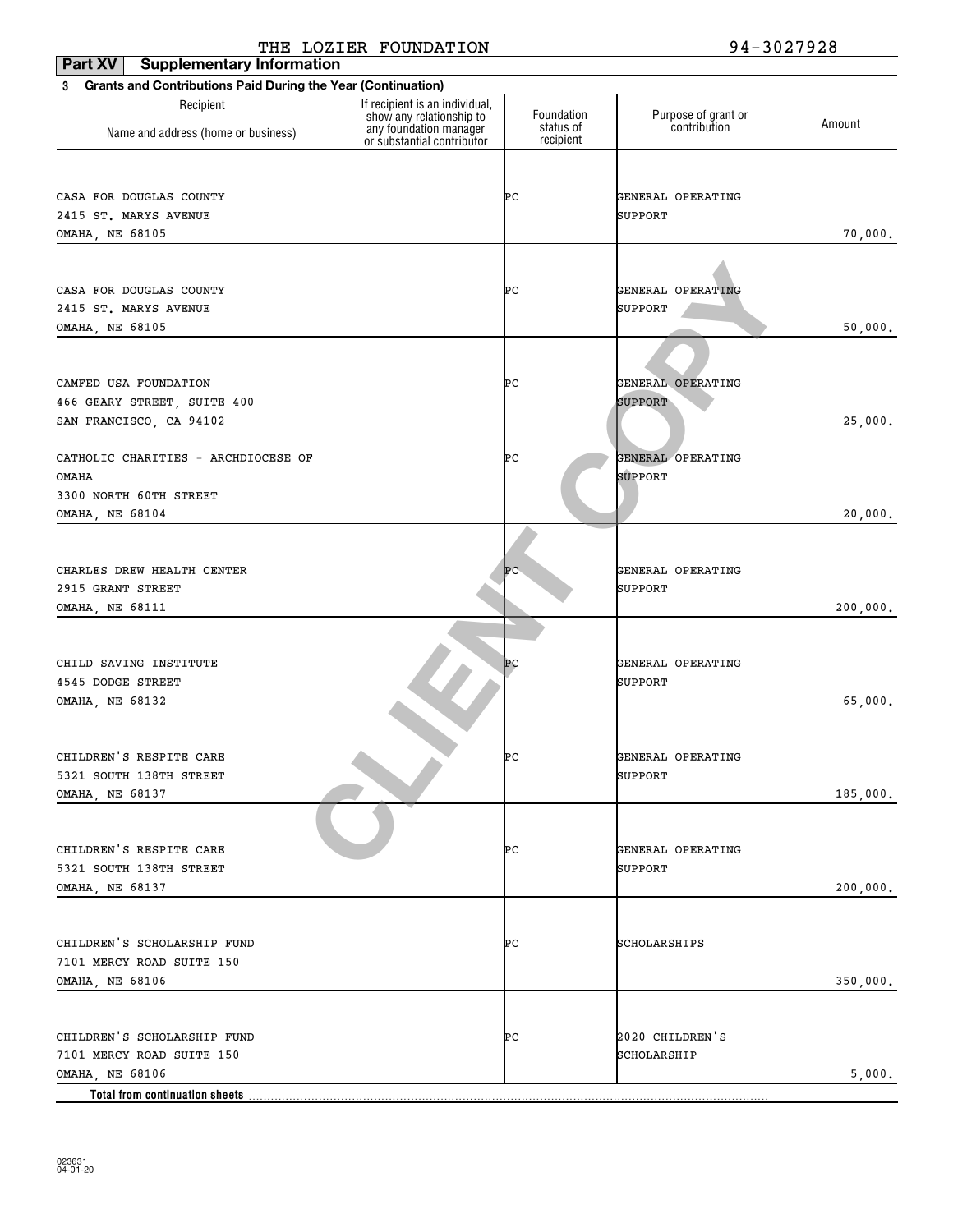| Part XV<br><b>Supplementary Information</b>                       |                                                            |                        |                         |          |
|-------------------------------------------------------------------|------------------------------------------------------------|------------------------|-------------------------|----------|
| Grants and Contributions Paid During the Year (Continuation)<br>3 |                                                            |                        |                         |          |
| Recipient                                                         | If recipient is an individual,<br>show any relationship to | Foundation             | Purpose of grant or     |          |
| Name and address (home or business)                               | any foundation manager<br>or substantial contributor       | status of<br>recipient | contribution            | Amount   |
|                                                                   |                                                            |                        |                         |          |
| CHILDREN'S SCHOLARSHIP FUND                                       |                                                            | ÞС                     | GENERAL OPERATING       |          |
| 7101 MERCY ROAD SUITE 150                                         |                                                            |                        | SUPPORT                 |          |
| OMAHA, NE 68106                                                   |                                                            |                        |                         | 5,000.   |
|                                                                   |                                                            |                        |                         |          |
| CHILDREN'S SQUARE USA                                             |                                                            | ÞС                     | GENERAL OPERATING       |          |
| $P.O. BOX 8-C$                                                    |                                                            |                        | SUPPORT                 |          |
| COUNCIL BLUFFS, IA 51502                                          |                                                            |                        |                         | 51,000.  |
|                                                                   |                                                            |                        |                         |          |
|                                                                   |                                                            |                        |                         |          |
| CIVIC NEBRASKA                                                    |                                                            | ÞС                     | GENERAL OPERATING       |          |
| 6400 UNIVERSITY DRIVE S<br><b>OMAHA, NE 68182</b>                 |                                                            |                        | <b>SUPPORT</b>          | 20,000.  |
|                                                                   |                                                            |                        |                         |          |
|                                                                   |                                                            |                        |                         |          |
| COLLECTIVE FOR YOUTH                                              |                                                            | ÞС                     | \$75K GENERAL OPERATING |          |
| 105 NORTH 31ST AVENUE SUITE 103                                   |                                                            |                        | SUPPORT, \$265K SCHOOL  |          |
| OMAHA, NE 68131                                                   |                                                            |                        | PROGRAMS                | 340,000. |
|                                                                   |                                                            |                        |                         |          |
| COLLECTIVE FOR YOUTH                                              |                                                            | ÞС                     | STAFFING DAYCARE FOR    |          |
| 105 NORTH 31ST AVENUE SUITE 103                                   |                                                            |                        | VIRTUAL CLASSROOM       |          |
| OMAHA, NE 68131                                                   |                                                            |                        | <b>TEACHERS</b>         | 60,000.  |
|                                                                   |                                                            |                        |                         |          |
|                                                                   |                                                            |                        |                         |          |
| COLLEGE OF ST MARY                                                |                                                            | PC                     | FIVE FULL SCHOLARSHIPS  |          |
| 7000 MERCY ROAD                                                   |                                                            |                        |                         |          |
| OMAHA, NE 68106                                                   |                                                            |                        |                         | 102,500. |
|                                                                   |                                                            |                        |                         |          |
| COLLEGE POSSIBLE                                                  |                                                            | ÞС                     | GENERAL OPERATING       |          |
| 900 SOUTH 74TH PLAZA, SUITE 200                                   |                                                            |                        | SUPPORT                 |          |
| OMAHA, NE 68114                                                   |                                                            |                        |                         | 200,000. |
|                                                                   |                                                            |                        |                         |          |
| COMMON FUND OF THE HEARTLAND                                      |                                                            | ÞС                     | GENERAL OPERATING       |          |
| P.O. BOX 45922                                                    |                                                            |                        | SUPPORT                 |          |
| OMAHA, NE 68144                                                   |                                                            |                        |                         | 30,000.  |
|                                                                   |                                                            |                        |                         |          |
| COMMON FUND OF THE HEARTLAND                                      |                                                            | ÞС                     | OPS FAMILY ASSISTANCE   |          |
| P.O. BOX 45922                                                    |                                                            |                        | FUND                    |          |
| OMAHA, NE 68144                                                   |                                                            |                        |                         | 20,000.  |
|                                                                   |                                                            |                        |                         |          |
| COMMUNITY ALLIANCE INC                                            |                                                            | ÞС                     | GENERAL OPERATING       |          |
| 4001 LEAVENWORTH                                                  |                                                            |                        | SUPPORT                 |          |
| OMAHA, NE 68105                                                   |                                                            |                        |                         | 100,000. |
| Total from continuation sheets                                    |                                                            |                        |                         |          |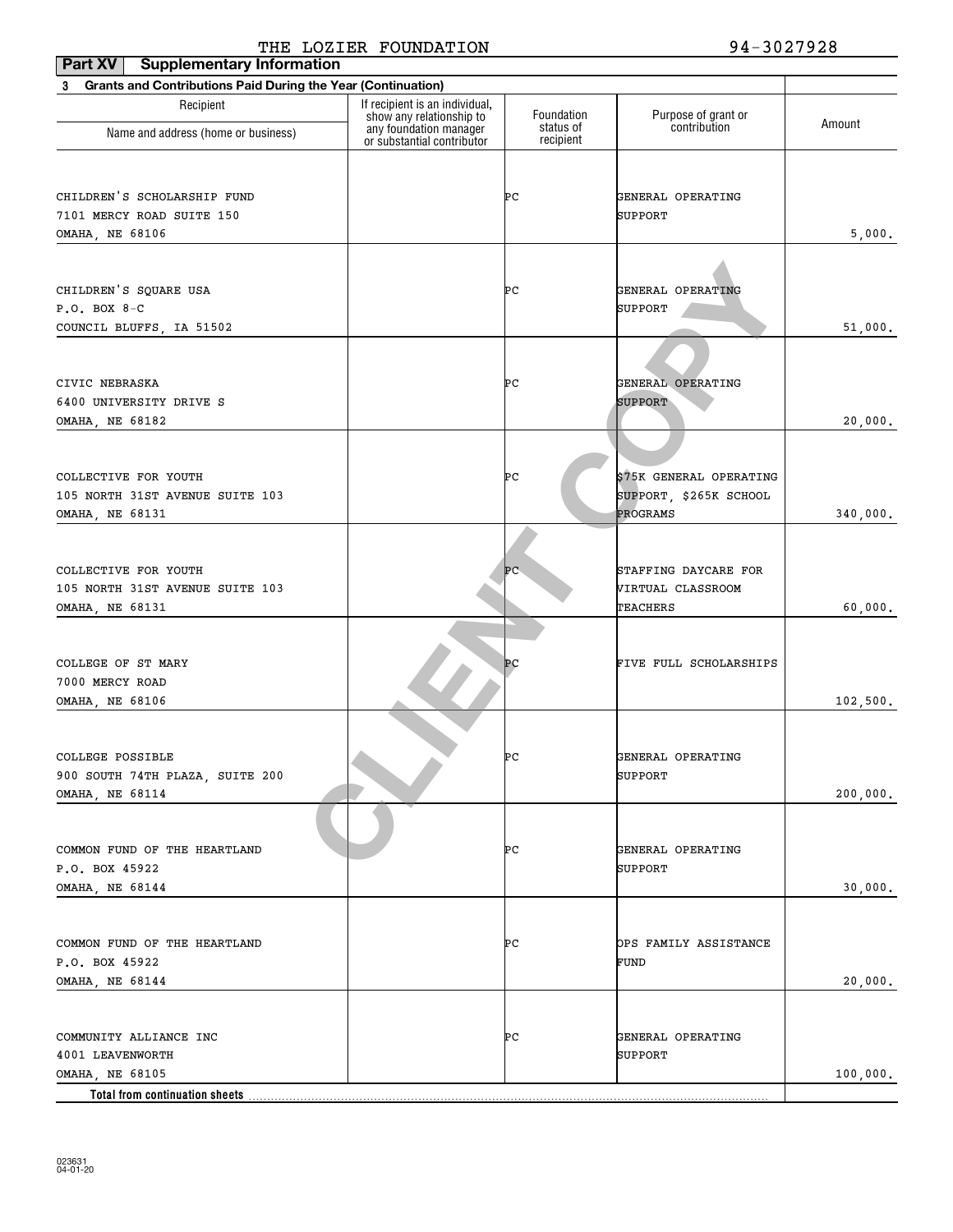| Part XV<br><b>Supplementary Information</b>                              |                                                            |                         |                                     |          |
|--------------------------------------------------------------------------|------------------------------------------------------------|-------------------------|-------------------------------------|----------|
| <b>Grants and Contributions Paid During the Year (Continuation)</b><br>3 |                                                            |                         |                                     |          |
| Recipient                                                                | If recipient is an individual,<br>show any relationship to | Foundation<br>status of | Purpose of grant or<br>contribution | Amount   |
| Name and address (home or business)                                      | any foundation manager<br>or substantial contributor       | recipient               |                                     |          |
|                                                                          |                                                            |                         |                                     |          |
| COMMUNITY SAFETY NETWORK                                                 |                                                            | ÞС                      | GENERAL OPERATING                   |          |
| P.O. BOX 1328                                                            |                                                            |                         | SUPPORT                             |          |
| JACKSON, WY 83001                                                        |                                                            |                         |                                     | 2,500.   |
|                                                                          |                                                            |                         |                                     |          |
| COMPLETELY KIDS                                                          |                                                            | ÞС                      | GENERAL OPERATING                   |          |
| 2120 SOUTH 72ND STREET SUITE 1000                                        |                                                            |                         | SUPPORT                             |          |
| OMAHA, NE 68124                                                          |                                                            |                         |                                     | 70,000.  |
|                                                                          |                                                            |                         |                                     |          |
| CONCORDIA LUTHERAN SCHOOLS OF OMAHA                                      |                                                            | SO III FI               | FORWARD WITH FAITH                  |          |
| 15656 FORT STREET                                                        |                                                            |                         | CAMPAIGN                            |          |
| <b>OMAHA, NE 68116</b>                                                   |                                                            |                         |                                     | 100,000. |
|                                                                          |                                                            |                         |                                     |          |
| COUNCIL BLUFFS COMMUNITY EDUCATION                                       |                                                            | ÞС                      | COUNCIL BLUFFS SCHOOLS              |          |
| FOUNDATION                                                               |                                                            |                         | CLASSROOM GRANT                     |          |
| 300 WEST BROADWAY SUITE 212                                              |                                                            |                         | PROGRAM                             |          |
| COUNCIL BLUFFS, IA 51503                                                 |                                                            |                         |                                     | 10,000.  |
|                                                                          |                                                            |                         |                                     |          |
| COUNCIL BLUFFS SOCCER CLUB                                               |                                                            | ÞС                      | CONSTRUCTION OF IOWA                |          |
| P.O. BOX 1993                                                            |                                                            |                         | SPORTS COMPLEX                      |          |
| COUNCIL BLUFFS, IA 51502                                                 |                                                            |                         |                                     | 100,000. |
|                                                                          |                                                            |                         |                                     |          |
|                                                                          |                                                            |                         |                                     |          |
| CREIGHTON PREPARATORY SCHOOLS                                            |                                                            | P <sub>C</sub>          | CAPITAL CAMPAIGN                    |          |
| 7400 WESTERN AVENUE                                                      |                                                            |                         |                                     |          |
| OMAHA, NE 68114                                                          |                                                            |                         |                                     | 375,000. |
|                                                                          |                                                            |                         |                                     |          |
| CREIGHTON PREPARATORY SCHOOLS                                            |                                                            | ÞС                      | CAPITAL CAMPAIGN                    |          |
| 7400 WESTERN AVENUE                                                      |                                                            |                         |                                     |          |
| OMAHA, NE 68114                                                          |                                                            |                         |                                     | 375,000. |
|                                                                          |                                                            |                         |                                     |          |
| CREIGHTON UNIVERSITY                                                     |                                                            | ÞС                      | EXPANSION OF SERVICES               |          |
| P.O. BOX 30282                                                           |                                                            |                         | PROVIDED THROUGH                    |          |
| <b>OMAHA, NE 68103</b>                                                   |                                                            |                         | CREIGHTON LEGAL CLINIC              | 100,000. |
|                                                                          |                                                            |                         |                                     |          |
| CRIME STOPPERS PROGRAM, INC                                              |                                                            | ÞС                      | EXPANSION OF SERVICES               |          |
| P.O. BOX 126                                                             |                                                            |                         | TO INCLUDE SEX                      |          |
| OMAHA, NE 68101                                                          |                                                            |                         | TRAFFICKING                         | 25,000.  |
|                                                                          |                                                            |                         |                                     |          |
|                                                                          |                                                            |                         |                                     |          |
| DOUGLAS COUNTY HISTORICAL SOCIETY                                        |                                                            | ÞС                      | GENERAL OPERATING                   |          |
| 5730 NORTH 30TH STREET #11B<br>OMAHA, NE 68111                           |                                                            |                         | SUPPORT                             | 3,000.   |
| <b>Total from continuation sheets</b>                                    |                                                            |                         |                                     |          |
|                                                                          |                                                            |                         |                                     |          |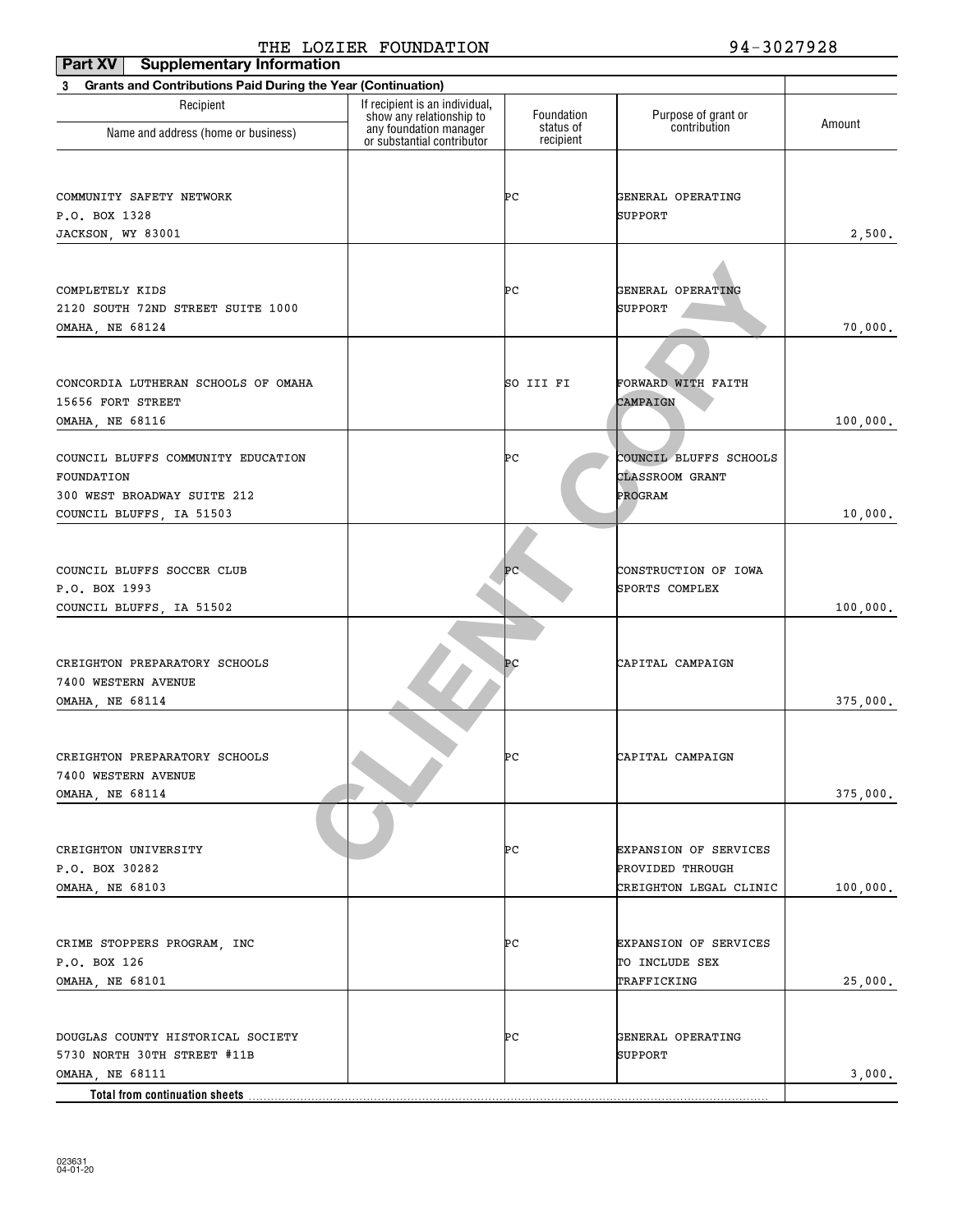| Part XV<br><b>Supplementary Information</b>                              |                                                                                      |                         |                                              |          |
|--------------------------------------------------------------------------|--------------------------------------------------------------------------------------|-------------------------|----------------------------------------------|----------|
| <b>Grants and Contributions Paid During the Year (Continuation)</b><br>3 |                                                                                      |                         |                                              |          |
| Recipient                                                                | If recipient is an individual,<br>show any relationship to<br>any foundation manager | Foundation<br>status of | Purpose of grant or<br>contribution          | Amount   |
| Name and address (home or business)                                      | or substantial contributor                                                           | recipient               |                                              |          |
|                                                                          |                                                                                      |                         |                                              |          |
| DOWNTOWN OMAHA INC FOUNDATION                                            |                                                                                      | ÞС                      | CHRISTMAS LIGHTS 24TH                        |          |
| P.O. BOX 31134                                                           |                                                                                      |                         | & LAKE STREETS                               |          |
| <b>OMAHA, NE 68131</b>                                                   |                                                                                      |                         |                                              | 11,600.  |
|                                                                          |                                                                                      |                         |                                              |          |
| DUCHESNE ACADEMY OF THE SACRED HEART                                     |                                                                                      | ÞС                      | LOZIER SCHOLARSHIP                           |          |
| 3601 BURT STREET                                                         |                                                                                      |                         | FUND                                         |          |
| OMAHA, NE 68131                                                          |                                                                                      |                         |                                              | 34,450.  |
|                                                                          |                                                                                      | ÞС                      | \$40K GENERAL OPERATING                      |          |
| EASTERN NEBRASKA COMMUNITY ACTION<br>PARTNERSHIP                         |                                                                                      |                         | SUPPORT, \$50K CRISIS                        |          |
| 2406 FOWLER AVE                                                          |                                                                                      |                         | <b>RESPONSE</b>                              |          |
| <b>OMAHA, NE 68111</b>                                                   |                                                                                      |                         |                                              | 90,000.  |
|                                                                          |                                                                                      |                         |                                              |          |
|                                                                          |                                                                                      |                         |                                              |          |
| ECONOMIC EMPOWERMENT CENTER                                              |                                                                                      | ÞС                      | IN SUPPORT OF LENDING                        |          |
| 4706 S 24TH STREET                                                       |                                                                                      |                         | LINK AND THEIR                               |          |
| OMAHA, NE 68107                                                          |                                                                                      |                         | PARTNERS                                     | 250,000. |
| FAMILY HOUSING ADVISORY SERVICES                                         |                                                                                      | ÞС.                     | \$40K GENERAL OPERATING                      |          |
| 2401 LAKE STREET                                                         |                                                                                      |                         | SUPPORT, \$40K DIRECT                        |          |
| <b>OMAHA, NE 68111</b>                                                   |                                                                                      |                         | AID TO INDIVIDUALS,<br>\$20K COVID-19 DIRECT |          |
|                                                                          |                                                                                      |                         | AID TO INDIVIDUALS                           | 100,000. |
|                                                                          |                                                                                      |                         |                                              |          |
|                                                                          |                                                                                      |                         |                                              |          |
| FILM STREAMS, INC                                                        |                                                                                      | PС                      | GENERAL OPERATING                            |          |
| 1340 MIKE FAHEY STREET                                                   |                                                                                      |                         | SUPPORT                                      |          |
| <b>OMAHA, NE 68102</b>                                                   |                                                                                      |                         |                                              | 5,000.   |
|                                                                          |                                                                                      |                         |                                              |          |
| FLORENCE HISTORICAL FOUNDATION                                           |                                                                                      | ÞС                      | GENERAL OPERATING                            |          |
| P.O. BOX 12331                                                           |                                                                                      |                         | SUPPORT                                      |          |
| OMAHA, NE 68112                                                          |                                                                                      |                         |                                              | 2,500.   |
|                                                                          |                                                                                      |                         |                                              |          |
| FONTENELLE NATURE ASSOCIATION                                            |                                                                                      | ÞС                      | FEATHER OUR NEST                             |          |
| 1111 NORTH BELLEVUE BLVD                                                 |                                                                                      |                         |                                              |          |
| BELLEVUE, NE 68005                                                       |                                                                                      |                         |                                              | 10,000.  |
|                                                                          |                                                                                      |                         |                                              |          |
|                                                                          |                                                                                      |                         |                                              |          |
| FOODBANK OF THE HEARTLAND<br>10525 J STREET                              |                                                                                      | ÞС                      | GENERAL OPERATING<br>SUPPORT                 |          |
|                                                                          |                                                                                      |                         |                                              |          |
| OMAHA, NE 68127                                                          |                                                                                      |                         |                                              | 50,000.  |
|                                                                          |                                                                                      |                         |                                              |          |
| FOODBANK OF THE HEARTLAND                                                |                                                                                      | ÞС                      | GENERAL OPERATING                            |          |
| 10525 J STREET                                                           |                                                                                      |                         | SUPPORT                                      |          |
| OMAHA, NE 68127                                                          |                                                                                      |                         |                                              | 70,000.  |
| Total from continuation sheets                                           |                                                                                      |                         |                                              |          |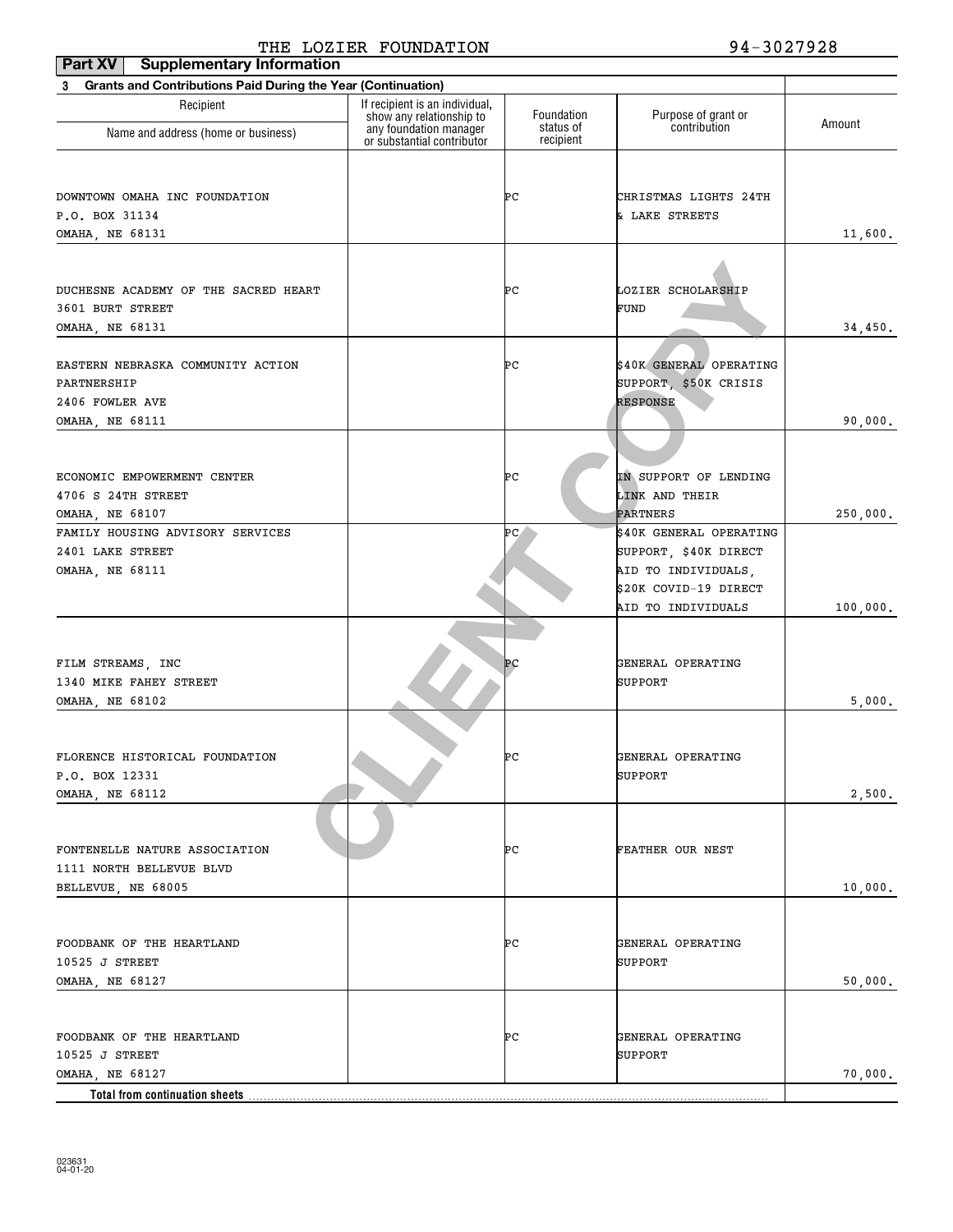| Part XV<br><b>Supplementary Information</b>                              |                                                            |                         |                                     |          |
|--------------------------------------------------------------------------|------------------------------------------------------------|-------------------------|-------------------------------------|----------|
| <b>Grants and Contributions Paid During the Year (Continuation)</b><br>3 |                                                            |                         |                                     |          |
| Recipient                                                                | If recipient is an individual,<br>show any relationship to | Foundation<br>status of | Purpose of grant or<br>contribution | Amount   |
| Name and address (home or business)                                      | any foundation manager<br>or substantial contributor       | recipient               |                                     |          |
|                                                                          |                                                            |                         |                                     |          |
| FOODBANK OF THE HEARTLAND                                                |                                                            | ÞС                      | <b>ESSENTIAL FOOD</b>               |          |
| 10525 J STREET                                                           |                                                            |                         | PURCHASES                           |          |
| OMAHA, NE 68127                                                          |                                                            |                         |                                     | 50,000.  |
|                                                                          |                                                            |                         |                                     |          |
|                                                                          |                                                            |                         |                                     |          |
| FOOTBALL FOR THE WORLD FOUNDATION USA<br>117 N 32ND AVENUE               |                                                            | ÞС                      | GENERAL OPERATING<br>SUPPORT        |          |
| OMAHA, NE 68131                                                          |                                                            |                         |                                     | 20,000.  |
|                                                                          |                                                            |                         |                                     |          |
| FRIENDS OF KIOS BROADCASTING SERVICE                                     |                                                            | SO I                    | GENERAL OPERATING                   |          |
| OF OPS                                                                   |                                                            |                         | <b>SUPPORT</b>                      |          |
| 3215 CUMING STREET                                                       |                                                            |                         |                                     |          |
| OMAHA, NE 68131                                                          |                                                            |                         |                                     | 20,000.  |
|                                                                          |                                                            |                         |                                     |          |
|                                                                          |                                                            |                         |                                     |          |
| GIRL SCOUTS SPIRIT OF NEBRASKA                                           |                                                            | ÞС                      | GENERAL OPERATING                   |          |
| 2121 SOUTH 44TH STREET<br>OMAHA, NE 68105                                |                                                            |                         | SUPPORT                             | 220,000. |
|                                                                          |                                                            |                         |                                     |          |
|                                                                          |                                                            |                         |                                     |          |
| GIRLS INC                                                                |                                                            | ÞС                      | GENERAL OPERATING                   |          |
| 2811 NORTH 45TH STREET                                                   |                                                            |                         | SUPPORT                             |          |
| OMAHA, NE 68104                                                          |                                                            |                         |                                     | 125,000. |
|                                                                          |                                                            |                         |                                     |          |
|                                                                          |                                                            | PC                      | LOZIER SCHOLARSHIP                  |          |
| GIRLS INC<br>2811 NORTH 45TH STREET                                      |                                                            |                         | FUND                                |          |
| OMAHA, NE 68104                                                          |                                                            |                         |                                     | 45,000.  |
|                                                                          |                                                            |                         |                                     |          |
|                                                                          |                                                            |                         |                                     |          |
| GIRLS INC                                                                |                                                            | ÞС                      | THE COMMUNITY PARTNER               |          |
| 2811 NORTH 45TH STREET                                                   |                                                            |                         | CLEANING SUPPLY                     |          |
| OMAHA, NE 68104                                                          |                                                            |                         | PROJECT                             | 135,000. |
|                                                                          |                                                            |                         |                                     |          |
| GIRLS INC                                                                |                                                            | ÞС                      | THE COMMUNITY PARTNER               |          |
| 2811 NORTH 45TH STREET                                                   |                                                            |                         | CLEANING SUPPLY                     |          |
| OMAHA, NE 68104                                                          |                                                            |                         | PROJECT                             | 90,000.  |
|                                                                          |                                                            |                         |                                     |          |
|                                                                          |                                                            |                         |                                     |          |
| GIRLS INC                                                                |                                                            | ÞС                      | GENERAL OPERATING                   |          |
| 2811 NORTH 45TH STREET                                                   |                                                            |                         | SUPPORT                             |          |
| OMAHA, NE 68104                                                          |                                                            |                         |                                     | 10,000.  |
|                                                                          |                                                            |                         |                                     |          |
| GIRLS INC                                                                |                                                            | ÞС                      | GENERAL OPERATING                   |          |
| 2811 NORTH 45TH STREET                                                   |                                                            |                         | SUPPORT                             |          |
| OMAHA, NE 68104                                                          |                                                            |                         |                                     | 10,000.  |
| Total from continuation sheets                                           |                                                            |                         |                                     |          |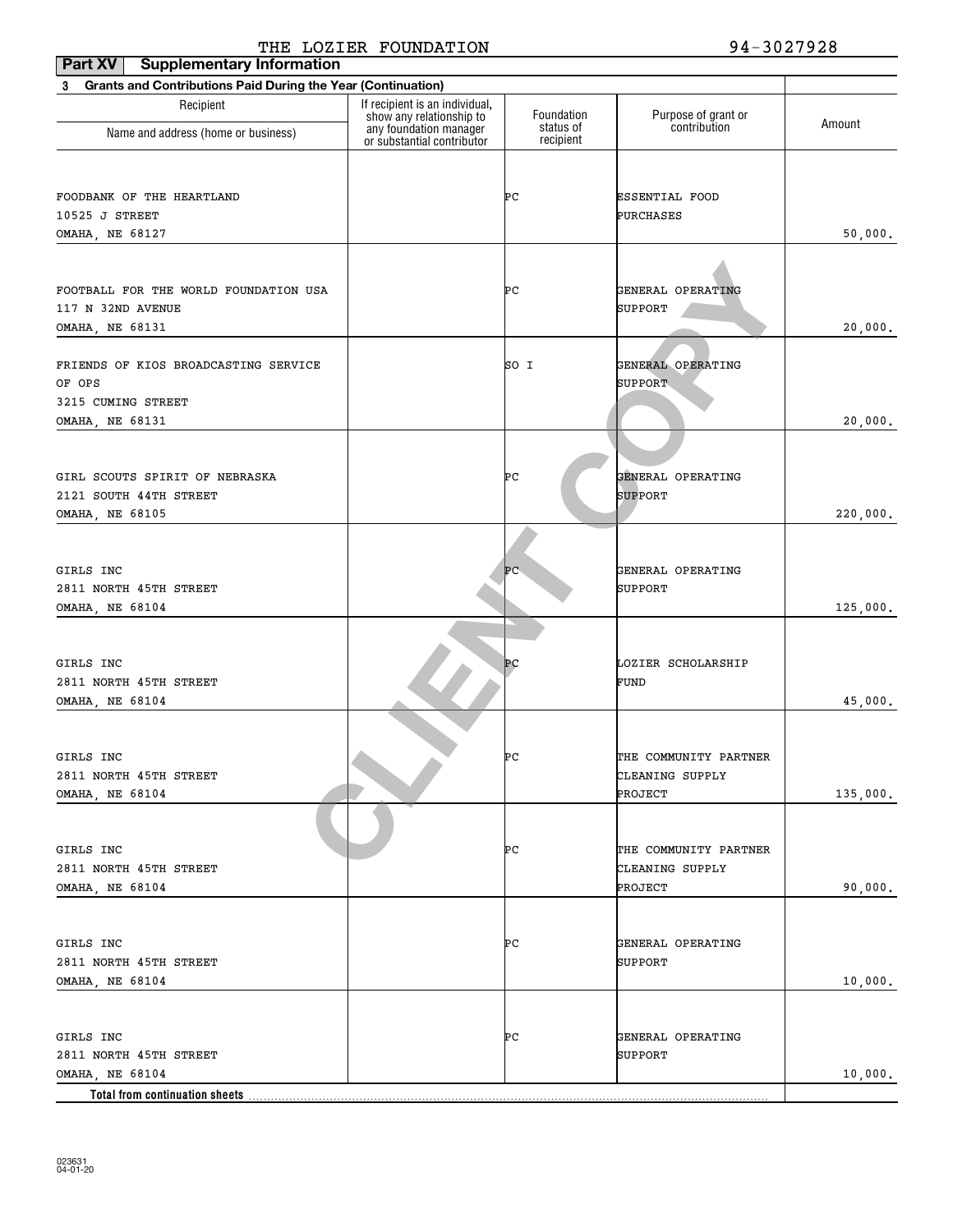| Part XV<br><b>Supplementary Information</b>                              |                                                            |                        |                        |          |
|--------------------------------------------------------------------------|------------------------------------------------------------|------------------------|------------------------|----------|
| <b>Grants and Contributions Paid During the Year (Continuation)</b><br>3 |                                                            |                        |                        |          |
| Recipient                                                                | If recipient is an individual,<br>show any relationship to | Foundation             | Purpose of grant or    | Amount   |
| Name and address (home or business)                                      | any foundation manager<br>or substantial contributor       | status of<br>recipient | contribution           |          |
|                                                                          |                                                            |                        |                        |          |
| GIRLS INC                                                                |                                                            | ÞС                     | GENERAL OPERATING      |          |
| 2811 NORTH 45TH STREET                                                   |                                                            |                        | SUPPORT                |          |
| OMAHA, NE 68104                                                          |                                                            |                        |                        | 25,000.  |
|                                                                          |                                                            |                        |                        |          |
| GRIEF'S JOURNEY                                                          |                                                            | ÞС                     | GENERAL OPERATING      |          |
| 7811 FARNAM DRIVE                                                        |                                                            |                        | SUPPORT                |          |
| OMAHA, NE 68114                                                          |                                                            |                        |                        | 20,000.  |
|                                                                          |                                                            |                        |                        |          |
| HABITAT FOR HUMANITY OF OMAHA                                            |                                                            | ÞС                     | GENERAL OPERATING      |          |
| 1701 NORTH 24TH STREET                                                   |                                                            |                        | <b>SUPPORT</b>         |          |
| OMAHA, NE 68110                                                          |                                                            |                        |                        | 160,000. |
|                                                                          |                                                            |                        |                        |          |
| HABITAT FOR HUMANITY OF OMAHA                                            |                                                            | ÞС                     | GÊNERAL OPERATING      |          |
| 1701 NORTH 24TH STREET                                                   |                                                            |                        | <b>SUPPORT</b>         |          |
| OMAHA, NE 68110                                                          |                                                            |                        |                        | 5,000.   |
| HABITAT FOR HUMANITY OF OMAHA                                            |                                                            | ÞС,                    | \$600K MILLER          |          |
| 1701 NORTH 24TH STREET                                                   |                                                            |                        | PARK/MINNE LUSA        |          |
| OMAHA, NE 68110                                                          |                                                            |                        | NEIGHBORHOOD           |          |
|                                                                          |                                                            |                        | REVITALIZATION, \$150K |          |
|                                                                          |                                                            |                        | DEMOLITION FUND, \$50K | 800,000. |
| HEART MINISTRY CENTER INC                                                |                                                            | ÞС                     | TEAM NEBRASKA          |          |
| 2222 BINNEY STREET                                                       |                                                            |                        | EXPRESS/LADY EXPRESS   |          |
| <b>OMAHA, NE 68110</b>                                                   |                                                            |                        | UNITED BASKETBALL      |          |
|                                                                          |                                                            |                        | PROGRAMS               | 15,000.  |
| HEART MINISTRY CENTER INC                                                |                                                            | ÞС                     | \$60K DIRECT AID TO    |          |
| 2222 BINNEY STREET                                                       |                                                            |                        | INDIVIDUALS, \$60K     |          |
| OMAHA, NE 68110                                                          |                                                            |                        | GENERAL OPERATING      |          |
|                                                                          |                                                            |                        | SUPPORT, \$27K FULL    |          |
|                                                                          |                                                            |                        | TIME WCA ADVOCATE      | 147,000. |
|                                                                          |                                                            |                        |                        |          |
| HEART MINISTRY CENTER INC                                                |                                                            | PС                     | CAPITAL CAMPAIGN       |          |
| 2222 BINNEY STREET                                                       |                                                            |                        |                        |          |
| OMAHA, NE 68110                                                          |                                                            |                        |                        | 330,000. |
| HEARTLAND EQUINE THERAPEUTIC RIDING                                      |                                                            | ÞС                     | GENERAL OPERATING      |          |
| ACADEMY                                                                  |                                                            |                        | SUPPORT                |          |
| 10130 SOUTH 222ND STREET                                                 |                                                            |                        |                        |          |
| OMAHA, NE 68028                                                          |                                                            |                        |                        | 25,000.  |
| HEARTLAND FAMILY SERVICE                                                 |                                                            | ÞС                     | \$50K DIRECT CLIENT    |          |
| 2101 SOUTH 42ND STREET                                                   |                                                            |                        | <b>AID/HOMELESS</b>    |          |
| OMAHA, NE 68105                                                          |                                                            |                        | PREVENTION, \$60K      |          |
|                                                                          |                                                            |                        | GENERAL OPERATING      |          |
|                                                                          |                                                            |                        | SUPPORT, \$80K         | 190,000. |
| Total from continuation sheets.                                          |                                                            |                        |                        |          |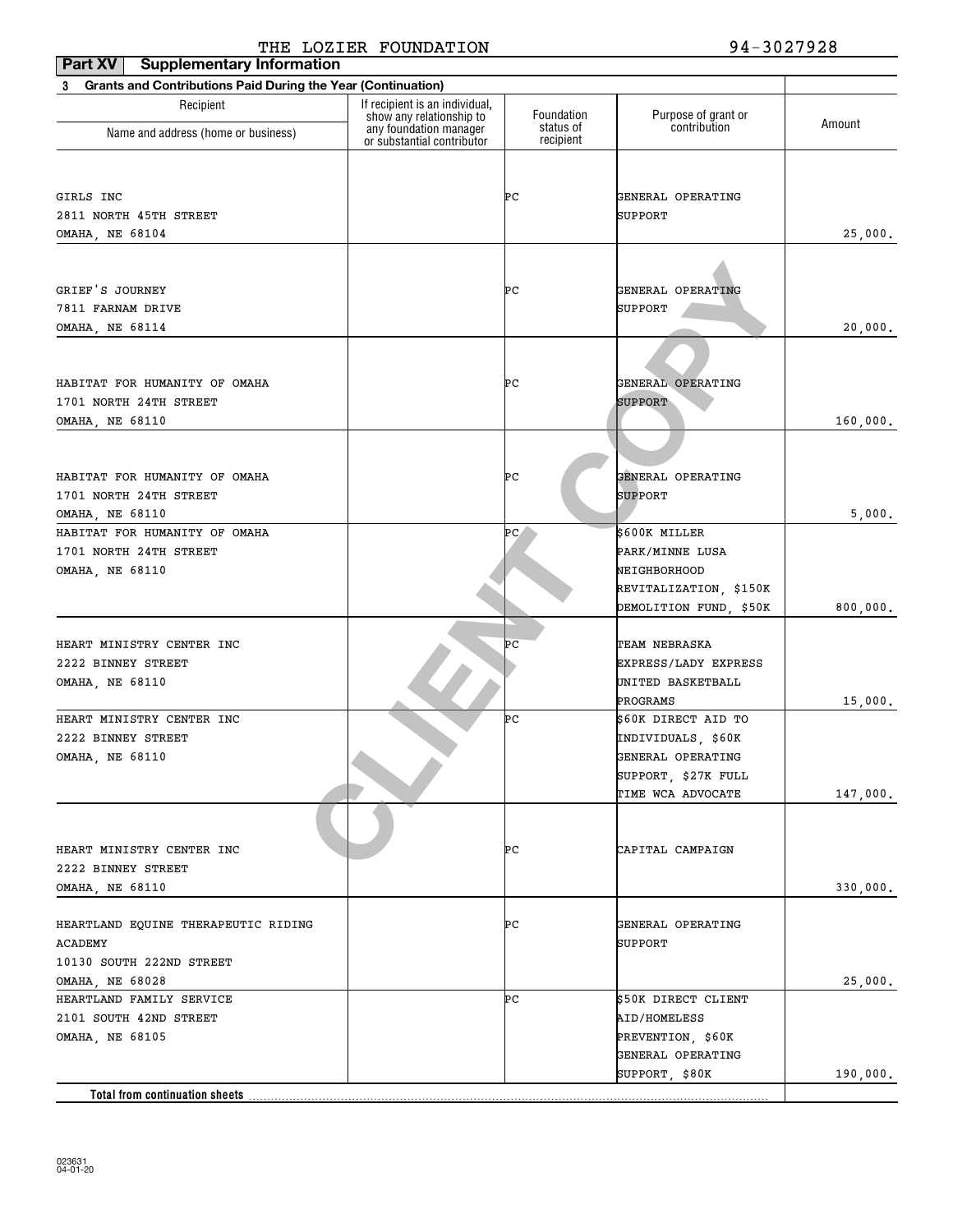| Part XV<br><b>Supplementary Information</b>                              |                                                    |                         |                                          |          |
|--------------------------------------------------------------------------|----------------------------------------------------|-------------------------|------------------------------------------|----------|
| <b>Grants and Contributions Paid During the Year (Continuation)</b><br>3 |                                                    |                         |                                          |          |
| Recipient                                                                | If recipient is an individual,                     |                         |                                          |          |
| Name and address (home or business)                                      | show any relationship to<br>any foundation manager | Foundation<br>status of | Purpose of grant or<br>contribution      | Amount   |
|                                                                          | or substantial contributor                         | recipient               |                                          |          |
|                                                                          |                                                    |                         |                                          |          |
| HEARTLAND WORKFORCE SOLUTIONS<br>5752 AMES AVE                           |                                                    | ÞС                      | \$45K GENERAL OPERATING                  |          |
| OMAHA, NE 68104                                                          |                                                    |                         | SUPPORT, \$55K CRISIS<br><b>RESPONSE</b> |          |
|                                                                          |                                                    |                         |                                          | 100,000. |
|                                                                          |                                                    |                         |                                          |          |
| HOLY NAME HOUSING CORPORATION                                            |                                                    | ÞС                      | ADAMS PARK                               |          |
| 4324 FORT STREET                                                         |                                                    |                         | NEIGHBORHOOD PROJECT                     |          |
| <b>OMAHA, NE 68111</b>                                                   |                                                    |                         |                                          | 40,000.  |
|                                                                          |                                                    |                         |                                          |          |
|                                                                          |                                                    |                         | GENERAL OPERATING                        |          |
| HOLY NAME HOUSING CORPORATION                                            |                                                    | ÞС                      |                                          |          |
| 4324 FORT STREET                                                         |                                                    |                         | <b>SUPPORT</b>                           |          |
| <b>OMAHA, NE 68111</b>                                                   |                                                    |                         |                                          | 20,000.  |
|                                                                          |                                                    |                         |                                          |          |
| HOSPICE HOUSE                                                            |                                                    | ÞС                      | GENERAL OPERATING                        |          |
| 7415 CEDAR STREET                                                        |                                                    |                         | SUPPORT                                  |          |
| OMAHA, NE 68124                                                          |                                                    |                         |                                          | 37,500.  |
|                                                                          |                                                    |                         |                                          |          |
|                                                                          |                                                    |                         |                                          |          |
| IMMIGRANT LEGAL CENTER                                                   |                                                    | ÞС                      | CAPITAL CAMPAIGN                         |          |
| 4223 CENTER STREET                                                       |                                                    |                         |                                          |          |
| OMAHA, NE 68105                                                          |                                                    |                         |                                          | 100,000. |
|                                                                          |                                                    |                         |                                          |          |
|                                                                          |                                                    |                         |                                          |          |
| IMMIGRANT LEGAL CENTER                                                   |                                                    | P <sub>C</sub>          | GENERAL OPERATING                        |          |
| 4223 CENTER STREET                                                       |                                                    |                         | SUPPORT & IMMIGRANT                      |          |
| OMAHA, NE 68105                                                          |                                                    |                         | LEGAL HOTLINE                            | 135,000. |
|                                                                          |                                                    |                         |                                          |          |
| INCLUSIVE COMMUNITIES                                                    |                                                    | ÞС                      | GENERAL OPERATING                        |          |
| 6400 UNIVERSITY DRIVE NORTH CEC 122                                      |                                                    |                         | SUPPORT                                  |          |
| <b>OMAHA, NE 68182</b>                                                   |                                                    |                         |                                          | 60,000.  |
|                                                                          |                                                    |                         |                                          |          |
| INTERCULTURAL SENIOR CENTER                                              |                                                    | ÞС                      |                                          |          |
| 5545 CENTER STREET                                                       |                                                    |                         | CAPITAL CAMPAIGN                         |          |
| OMAHA, NE 68106                                                          |                                                    |                         |                                          |          |
|                                                                          |                                                    |                         |                                          | 160,000. |
|                                                                          |                                                    |                         |                                          |          |
| INTERCULTURAL SENIOR CENTER                                              |                                                    | ÞС                      | \$60K GENERAL OPERATING                  |          |
| 5545 CENTER STREET                                                       |                                                    |                         | SUPPORT, \$20K COVID-19                  |          |
| OMAHA, NE 68106                                                          |                                                    |                         | SUPPORT                                  | 80,000.  |
|                                                                          |                                                    |                         |                                          |          |
|                                                                          |                                                    |                         |                                          |          |
| INTERFAITH HEALTH SERVICES                                               |                                                    | ÞС                      | GENERAL OPERATING                        |          |
| 1326 SOUTH 26TH STREET<br>OMAHA, NE 68105                                |                                                    |                         | SUPPORT                                  | 30,000.  |
| Total from continuation sheets                                           |                                                    |                         |                                          |          |
|                                                                          |                                                    |                         |                                          |          |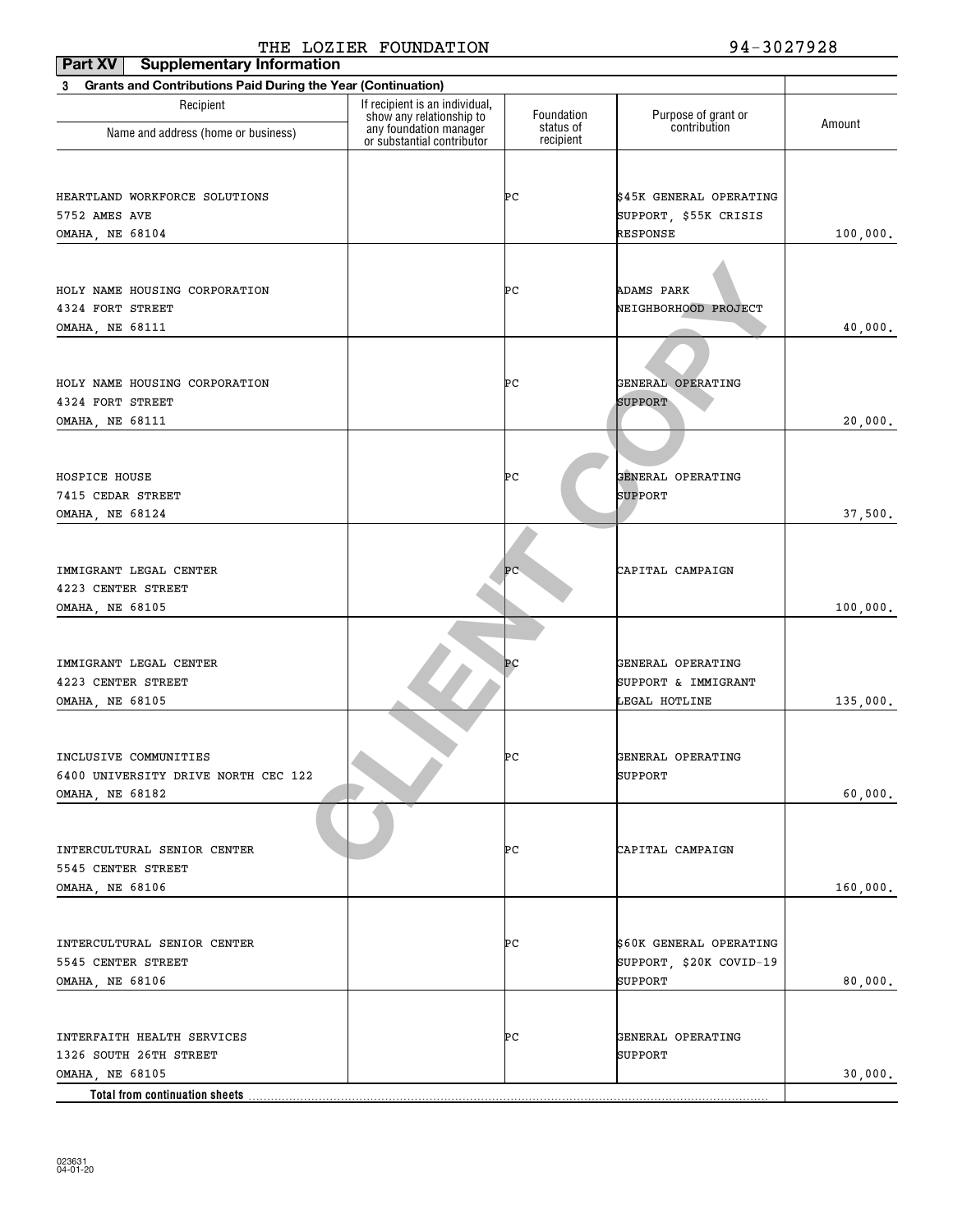| Part XV<br><b>Supplementary Information</b>                       |                                                    |                         |                                     |          |
|-------------------------------------------------------------------|----------------------------------------------------|-------------------------|-------------------------------------|----------|
| Grants and Contributions Paid During the Year (Continuation)<br>3 |                                                    |                         |                                     |          |
| Recipient                                                         | If recipient is an individual,                     |                         |                                     |          |
|                                                                   | show any relationship to<br>any foundation manager | Foundation<br>status of | Purpose of grant or<br>contribution | Amount   |
| Name and address (home or business)                               | or substantial contributor                         | recipient               |                                     |          |
|                                                                   |                                                    |                         |                                     |          |
| JENNIE EDMUNDSON FOUNDATION                                       |                                                    | ÞС                      | RENOVATION OF FIFTH                 |          |
| 933 EAST PIERCE STREET                                            |                                                    |                         | FLOOR LABOR AND                     |          |
| COUNCIL BLUFFS, IA 51503                                          |                                                    |                         | DELIVERY                            | 145,000. |
|                                                                   |                                                    |                         |                                     |          |
|                                                                   |                                                    |                         |                                     |          |
| <b>JOSLYN CASTLE TRUST</b>                                        |                                                    | ÞС                      | GENERAL OPERATING                   |          |
| 3902 DAVENPORT STREET                                             |                                                    |                         | SUPPORT                             |          |
| OMAHA, NE 68131                                                   |                                                    |                         |                                     | 25,000.  |
|                                                                   |                                                    |                         |                                     |          |
| KHAN ACADEMY                                                      |                                                    | ÞС                      | GENERAL OPERATING                   |          |
| P.O. BOX 1630                                                     |                                                    |                         | <b>SUPPORT</b>                      |          |
| MOUNTAIN VIEW, CA 94042                                           |                                                    |                         |                                     | 250,000. |
|                                                                   |                                                    |                         |                                     |          |
|                                                                   |                                                    |                         |                                     |          |
| KID'S CAN COMMUNITY CENTER                                        |                                                    | ÞС                      | 2020 MILLER PARK                    |          |
| 4860 O STREET                                                     |                                                    |                         | SUMMER PROGRAM                      |          |
| OMAHA, NE 68117                                                   |                                                    |                         |                                     | 195,000. |
|                                                                   |                                                    |                         |                                     |          |
|                                                                   |                                                    |                         |                                     |          |
| KID'S CAN COMMUNITY CENTER                                        |                                                    | ÞС                      | GENERAL OPERATING                   |          |
| 4860 Q STREET                                                     |                                                    |                         | SUPPORT                             |          |
| OMAHA, NE 68117                                                   |                                                    |                         |                                     | 75,000.  |
|                                                                   |                                                    |                         |                                     |          |
|                                                                   |                                                    |                         |                                     |          |
| LATINO CENTER OF THE MIDLANDS                                     |                                                    | P <sub>C</sub>          | GENERAL OPERATING                   |          |
| 4821 SOUTH 24TH STREET                                            |                                                    |                         | SUPPORT                             |          |
| OMAHA, NE 68107                                                   |                                                    |                         |                                     | 60,000.  |
|                                                                   |                                                    |                         |                                     |          |
| LEGAL AID OF NEBRASKA                                             |                                                    | ÞС                      | GENERAL OPERATING                   |          |
| 209 S. 19TH ST SUITE 200                                          |                                                    |                         | SUPPORT                             |          |
| <b>OMAHA, NE 68102</b>                                            |                                                    |                         |                                     | 75,000.  |
|                                                                   |                                                    |                         |                                     |          |
| LEGAL AID OF NEBRASKA                                             |                                                    | PС                      | \$75K GENERAL OPERATING             |          |
| 209 S. 19TH ST SUITE 200                                          |                                                    |                         | SUPPORT, \$100K                     |          |
| OMAHA, NE 68102                                                   |                                                    |                         | EVICTION                            |          |
|                                                                   |                                                    |                         | REPRESENTATION PROGRAM              | 175,000. |
|                                                                   |                                                    |                         |                                     |          |
| LUTHERAN FAMILY SERVICES OF NEBRASKA                              |                                                    | ÞС                      | \$90K GENERAL OPERATING             |          |
| INC                                                               |                                                    |                         | SUPPORT, \$10K BABY                 |          |
| 124 S 24TH STREET SUITE 230                                       |                                                    |                         | SUPPLIES FOR NORTH                  |          |
| OMAHA, NE 68102                                                   |                                                    |                         | OMAHA HEALTH FAMILIES               | 100,000. |
|                                                                   |                                                    |                         |                                     |          |
| LUTHERAN SERVICE CORPS                                            |                                                    | PС                      | GENERAL OPERATING                   |          |
| 6220 NORTH 30TH STREET                                            |                                                    |                         | SUPPORT                             |          |
| OMAHA, NE 68111                                                   |                                                    |                         |                                     | 7,500.   |
| Total from continuation sheets.                                   |                                                    |                         |                                     |          |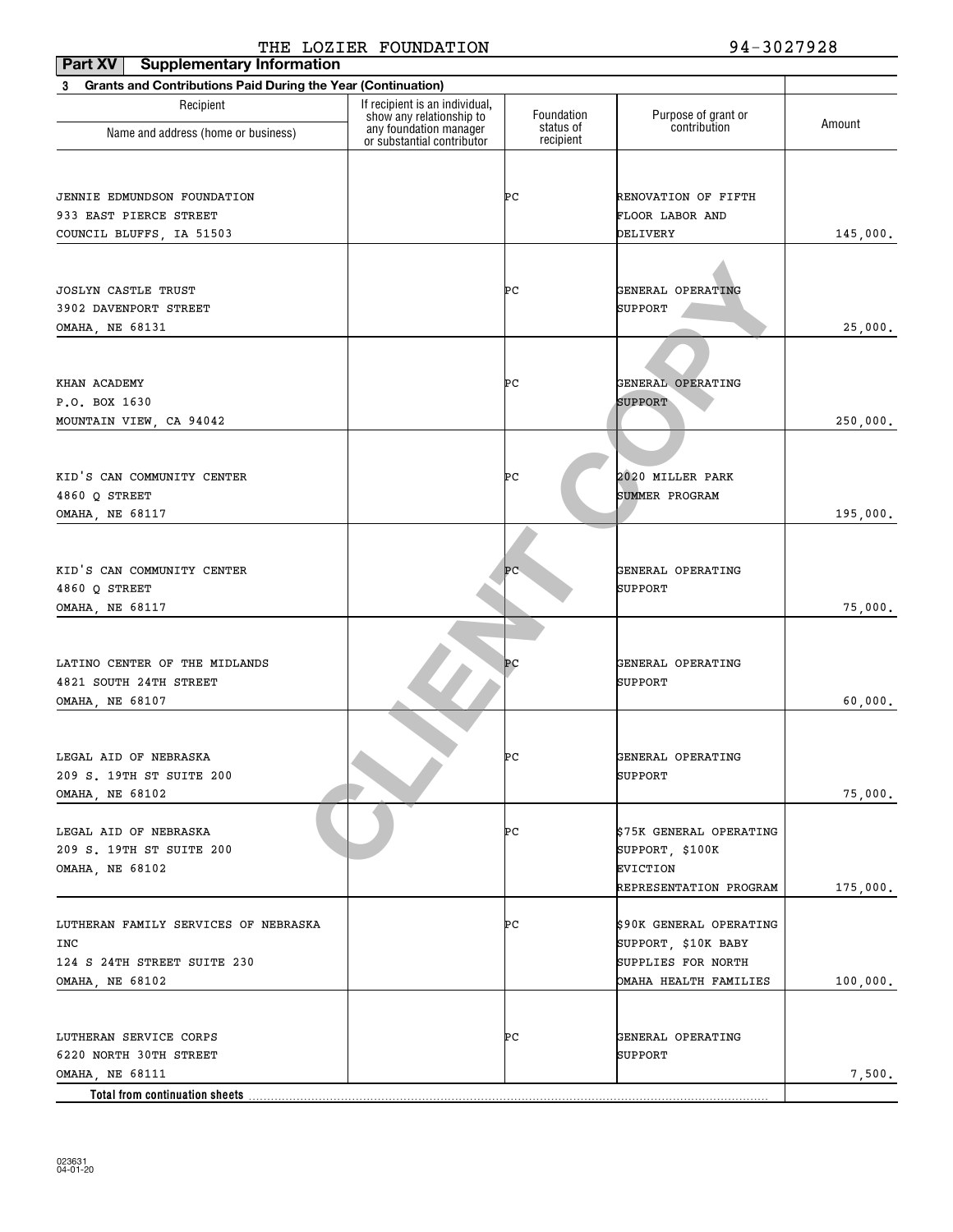| Part XV<br><b>Supplementary Information</b>                       |                                                    |                         |                                     |          |
|-------------------------------------------------------------------|----------------------------------------------------|-------------------------|-------------------------------------|----------|
| Grants and Contributions Paid During the Year (Continuation)<br>3 |                                                    |                         |                                     |          |
| Recipient                                                         | If recipient is an individual,                     |                         |                                     |          |
|                                                                   | show any relationship to<br>any foundation manager | Foundation<br>status of | Purpose of grant or<br>contribution | Amount   |
| Name and address (home or business)                               | or substantial contributor                         | recipient               |                                     |          |
|                                                                   |                                                    |                         |                                     |          |
|                                                                   |                                                    | ÞС                      |                                     |          |
| MADONNA SCHOOL                                                    |                                                    |                         | GENERAL OPERATING                   |          |
| 6402 NORTH 71ST PLAZA                                             |                                                    |                         | SUPPORT                             |          |
| OMAHA, NE 68104                                                   |                                                    |                         |                                     | 10,000.  |
|                                                                   |                                                    |                         |                                     |          |
| MAGDALENE HOUSE                                                   |                                                    | ÞС                      | GENERAL OPERATING                   |          |
| 4383 NICHOLAS STREET, SUITE 303                                   |                                                    |                         | SUPPORT                             |          |
| OMAHA, NE 68131                                                   |                                                    |                         |                                     | 50,000.  |
|                                                                   |                                                    |                         |                                     |          |
|                                                                   |                                                    |                         |                                     |          |
| MALCOLM X MEMORIAL FOUNDATION                                     |                                                    | ÞС                      | GENERAL OPERATING                   |          |
| 3448 EVANS STREET                                                 |                                                    |                         | <b>SUPPORT</b>                      |          |
| OMAHA, NE 68111                                                   |                                                    |                         |                                     | 35,000.  |
|                                                                   |                                                    |                         |                                     |          |
|                                                                   |                                                    |                         |                                     |          |
| MARIAN HIGH SCHOOL                                                |                                                    | ÞС                      | SPORTS ANNEX                        |          |
| 7400 MILITARY AVENUE                                              |                                                    |                         |                                     |          |
| OMAHA, NE 68134                                                   |                                                    |                         |                                     | 50,000.  |
|                                                                   |                                                    |                         |                                     |          |
|                                                                   |                                                    |                         |                                     |          |
| MARIAN HIGH SCHOOL                                                |                                                    | ÞС                      | LOZIER SCHOLARSHIP                  |          |
| 7400 MILITARY AVENUE                                              |                                                    |                         | FUND                                |          |
| OMAHA, NE 68134                                                   |                                                    |                         |                                     | 102,050. |
|                                                                   |                                                    |                         |                                     |          |
|                                                                   |                                                    |                         |                                     |          |
| MARIAN HIGH SCHOOL                                                |                                                    | PC                      | COMPLETION OF SPORTS                |          |
| 7400 MILITARY AVENUE                                              |                                                    |                         | OFFICES AND CLASSROOMS              |          |
| OMAHA, NE 68134                                                   |                                                    |                         |                                     | 50,000.  |
|                                                                   |                                                    |                         |                                     |          |
| MAYS FOUNDATION                                                   |                                                    | ÞС                      | GENERAL OPERATING                   |          |
| 5150 AMES AVENUE                                                  |                                                    |                         | SUPPORT                             |          |
| OMAHA, NE 68104                                                   |                                                    |                         |                                     | 15,000.  |
|                                                                   |                                                    |                         |                                     |          |
|                                                                   |                                                    |                         |                                     |          |
| MENTOR NEBRASKA                                                   |                                                    | PС                      | GENERAL OPERATING                   |          |
| 6173 CENTER STREET                                                |                                                    |                         | SUPPORT                             |          |
| OMAHA, NE 68106                                                   |                                                    |                         |                                     | 40,000.  |
|                                                                   |                                                    |                         |                                     |          |
|                                                                   |                                                    |                         |                                     |          |
| MERCY HIGH SCHOOL                                                 |                                                    | PС                      | BATHROOM RENOVATIONS                |          |
| 1501 SOUTH 48TH STREET                                            |                                                    |                         |                                     |          |
| OMAHA, NE 68106                                                   |                                                    |                         |                                     | 50,000.  |
|                                                                   |                                                    |                         |                                     |          |
| MERCY HIGH SCHOOL                                                 |                                                    | PС                      | CAPITAL CAMPAIGN                    |          |
| 1501 SOUTH 48TH STREET                                            |                                                    |                         |                                     |          |
| OMAHA, NE 68106                                                   |                                                    |                         |                                     | 100,000. |
| Total from continuation sheets                                    |                                                    |                         |                                     |          |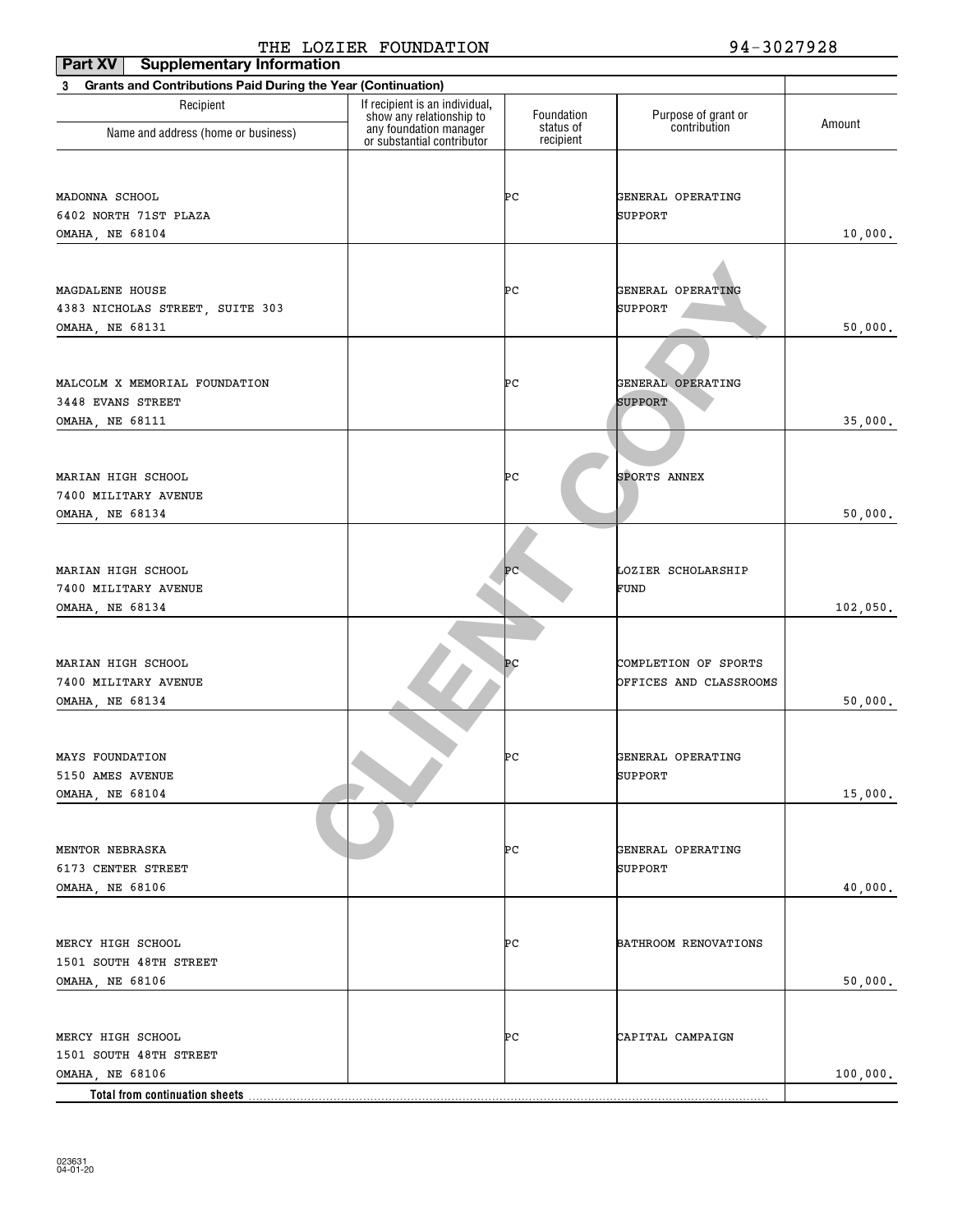| Part XV<br><b>Supplementary Information</b>                              |                                                            |                         |                                     |          |
|--------------------------------------------------------------------------|------------------------------------------------------------|-------------------------|-------------------------------------|----------|
| <b>Grants and Contributions Paid During the Year (Continuation)</b><br>3 |                                                            |                         |                                     |          |
| Recipient                                                                | If recipient is an individual,<br>show any relationship to | Foundation<br>status of | Purpose of grant or<br>contribution | Amount   |
| Name and address (home or business)                                      | any foundation manager<br>or substantial contributor       | recipient               |                                     |          |
|                                                                          |                                                            |                         |                                     |          |
| MERCY HIGH SCHOOL                                                        |                                                            | ÞС                      | LOZIER SCHOLARSHIP                  |          |
| 1501 SOUTH 48TH STREET                                                   |                                                            |                         | FUND                                |          |
| OMAHA, NE 68106                                                          |                                                            |                         |                                     | 183,950. |
|                                                                          |                                                            |                         |                                     |          |
| MERCY HOUSING MIDWEST                                                    |                                                            | ÞС                      | AFTER SCHOOL PROGRAM                |          |
| 7241 EDNA COURT                                                          |                                                            |                         |                                     |          |
| LAVISTA, NE 68128                                                        |                                                            |                         |                                     | 20,000.  |
|                                                                          |                                                            |                         |                                     |          |
|                                                                          |                                                            |                         |                                     |          |
| MERRYMAKERS ASSOCIATION                                                  |                                                            | ÞС                      | GENERAL OPERATING                   |          |
| 12020 SHAMROCK PLAZA, SUITE #200<br>OMAHA, NE 68154                      |                                                            |                         | <b>SUPPORT</b>                      | 10,000.  |
|                                                                          |                                                            |                         |                                     |          |
| METROPOLITAN AREA CONTINUUM OF CARE                                      |                                                            | ÞС                      | GENERAL OPERATING                   |          |
| FOR THE HOMELESS                                                         |                                                            |                         | <b>SUPPORT</b>                      |          |
| 6001 DODGE STREET, UNO CEC #117D                                         |                                                            |                         |                                     |          |
| OMAHA, NE 68182                                                          |                                                            |                         |                                     | 25,000.  |
|                                                                          |                                                            |                         |                                     |          |
|                                                                          |                                                            |                         |                                     |          |
| METROPOLITAN COMMUNITY COLLEGE FNDN                                      |                                                            | ÞС                      | ADULT BASIC EDUCATION               |          |
| P.O. BOX 3777<br>OMAHA, NE 68103                                         |                                                            |                         | (ABE) PROGRAM                       | 25,000.  |
|                                                                          |                                                            |                         |                                     |          |
|                                                                          |                                                            |                         |                                     |          |
| METROPOLITAN COMMUNITY COLLEGE FNDN                                      |                                                            | ÞС                      | REBUILD AND EXPANSION               |          |
| P.O. BOX 3777                                                            |                                                            |                         | OF SOUTH OMAHA CAMPUS               |          |
| OMAHA, NE 68103                                                          |                                                            |                         |                                     | 980,450. |
| METROPOLITAN SCIENCE AND ENGINEERING                                     |                                                            | ÞС                      | 2020 SCIENCE FAIR                   |          |
| FAIR, INC                                                                |                                                            |                         |                                     |          |
| 2001 SOUTH 6TH STREET                                                    |                                                            |                         |                                     |          |
| OMAHA, NE 68108                                                          |                                                            |                         |                                     | 1,500.   |
|                                                                          |                                                            |                         |                                     |          |
| MICAH HOUSE                                                              |                                                            | ÞС                      | GENERAL OPERATING                   |          |
| 1415 AVENUE J                                                            |                                                            |                         | SUPPORT                             |          |
| COUNCIL BLUFFS, IA 51501                                                 |                                                            |                         |                                     | 40,000.  |
|                                                                          |                                                            |                         |                                     |          |
| MID-AMERICA COUNCIL BOYS SCOUTS OF                                       |                                                            | ÞС                      | 2020 SCOUTREACH                     |          |
| AMERICA                                                                  |                                                            |                         | SUPPORT                             |          |
| 12401 WEST MAPLE ROAD                                                    |                                                            |                         |                                     |          |
| OMAHA, NE 68164                                                          |                                                            |                         |                                     | 15,000.  |
| MID-AMERICA COUNCIL BOYS SCOUTS OF                                       |                                                            | ÞС                      | 2021 SCOUTREACH                     |          |
| AMERICA                                                                  |                                                            |                         | SUPPORT                             |          |
| 12401 WEST MAPLE ROAD                                                    |                                                            |                         |                                     |          |
| OMAHA, NE 68164                                                          |                                                            |                         |                                     | 15,000.  |
| Total from continuation sheets                                           |                                                            |                         |                                     |          |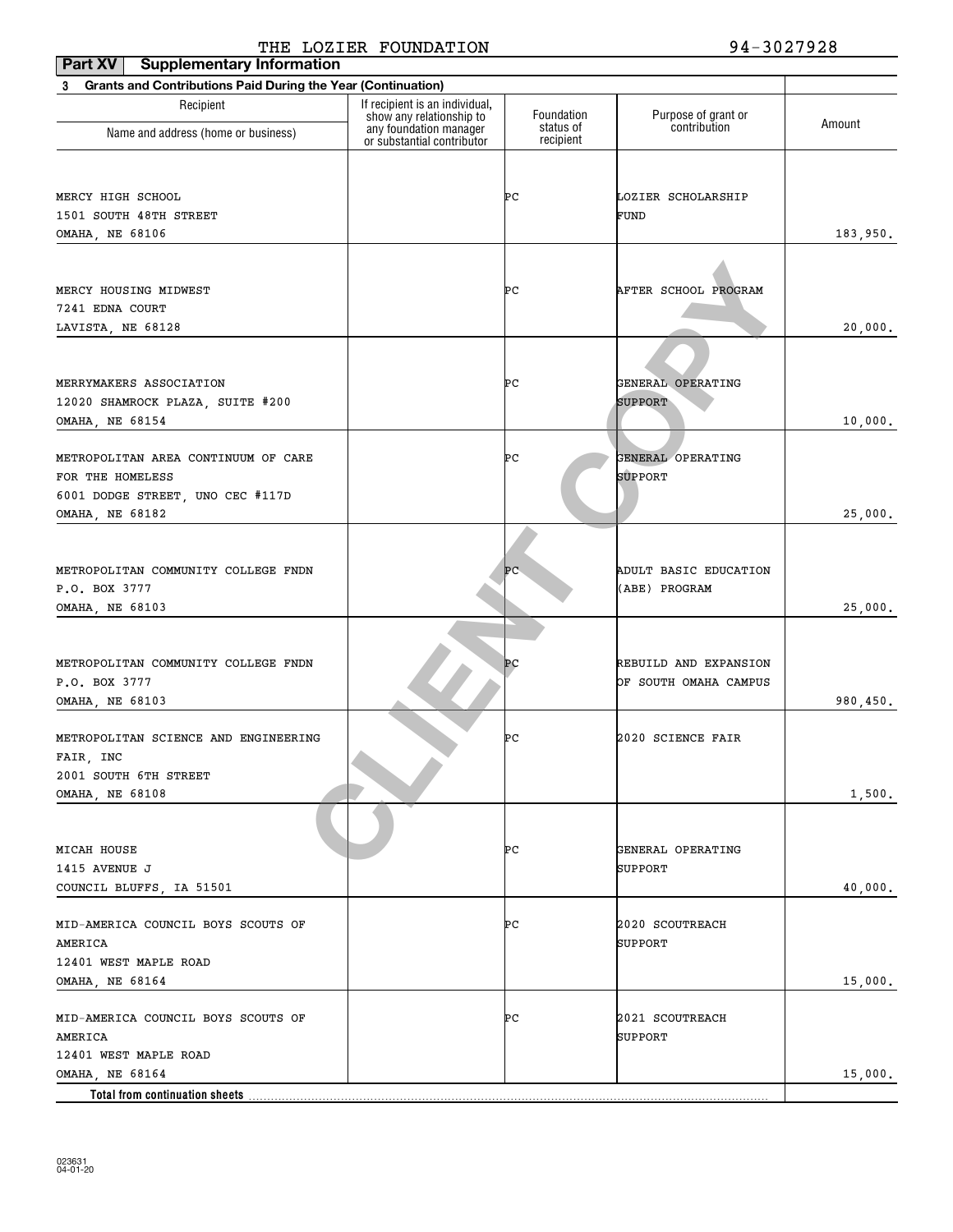| Part XV<br><b>Supplementary Information</b>                              |                                                                                      |                         |                                     |          |
|--------------------------------------------------------------------------|--------------------------------------------------------------------------------------|-------------------------|-------------------------------------|----------|
| <b>Grants and Contributions Paid During the Year (Continuation)</b><br>3 |                                                                                      |                         |                                     |          |
| Recipient                                                                | If recipient is an individual,<br>show any relationship to<br>any foundation manager | Foundation<br>status of | Purpose of grant or<br>contribution | Amount   |
| Name and address (home or business)                                      | or substantial contributor                                                           | recipient               |                                     |          |
|                                                                          |                                                                                      | ÞС                      |                                     |          |
| MIDDLECREAK AREA COMMUNITY CENTER<br>67 ELM STREET                       |                                                                                      |                         | CAPITAL CAMPAIGN                    |          |
| BEAVER SPRINGS, PA 17812                                                 |                                                                                      |                         |                                     | 15,000.  |
|                                                                          |                                                                                      |                         |                                     |          |
| MITCHELL HAMLINE SCHOOL OF LAW                                           |                                                                                      | ÞС                      | GENERAL OPERATING                   |          |
| 875 SUMMIT AVENUE                                                        |                                                                                      |                         | SUPPORT                             |          |
| ST PAUL, MN 55105                                                        |                                                                                      |                         |                                     | 2,500.   |
|                                                                          |                                                                                      |                         |                                     |          |
|                                                                          |                                                                                      |                         |                                     |          |
| MOSAIC COMMUNITY DEVELOPMENT<br>1340 PARK AVENUE                         |                                                                                      | ÞС                      | GENERAL OPERATING<br><b>SUPPORT</b> |          |
| OMAHA, NE 68105                                                          |                                                                                      |                         |                                     | 10,000.  |
|                                                                          |                                                                                      |                         |                                     |          |
| NATIONAL COALITION OF 100 BLACK WOMEN                                    |                                                                                      | ÞС                      | GENERAL OPERATING                   |          |
| <b>INC</b>                                                               |                                                                                      |                         | <b>SUPPORT</b>                      |          |
| P.O. BOX 641984<br>OMAHA, NE 68164                                       |                                                                                      |                         |                                     | 30,000.  |
|                                                                          |                                                                                      |                         |                                     |          |
|                                                                          |                                                                                      |                         |                                     |          |
| NEBRASKA AIDS PROJECT                                                    |                                                                                      | ÞС                      | GENERAL OPERATING                   |          |
| 250 SOUTH 77TH STREET, SUITE A                                           |                                                                                      |                         | SUPPORT                             |          |
| OMAHA, NE 68114                                                          |                                                                                      |                         |                                     | 5,000.   |
| NEBRASKA APPLESEED CENTER FOR LAW IN                                     |                                                                                      | PС                      | GENERAL OPERATING                   |          |
| THE PUBLIC INTEREST                                                      |                                                                                      |                         | SUPPORT                             |          |
| 941 O STREET, SUITE 920                                                  |                                                                                      |                         |                                     |          |
| LINCOLN, NE 68508                                                        |                                                                                      |                         |                                     | 75,000.  |
| NEBRASKA CHILDREN & FAMILIES                                             |                                                                                      | ÞС                      | LEARN AND EARN TO                   |          |
| FOUNDATION                                                               |                                                                                      |                         | ACHIEVE POTENTIAL                   |          |
| 215 CENTENNIAL MALL SOUTH SUITE 200                                      |                                                                                      |                         | (LEAP) INITIATIVE                   |          |
| LINCOLN, NE 68508                                                        |                                                                                      |                         |                                     | 100,000. |
| NEBRASKA CHILDREN & FAMILIES                                             |                                                                                      | ÞС                      | PROJECT EVERLAST                    |          |
| FOUNDATION                                                               |                                                                                      |                         | GRADUATION EVENT                    |          |
| 215 CENTENNIAL MALL SOUTH SUITE 200                                      |                                                                                      |                         |                                     |          |
| LINCOLN, NE 68508                                                        |                                                                                      |                         |                                     | 5,000.   |
|                                                                          |                                                                                      |                         |                                     |          |
| NEBRASKA CIVIC ENGAGEMENT TABLE                                          |                                                                                      | PС                      | GENERAL OPERATING                   |          |
| P.O. BOX 83358                                                           |                                                                                      |                         | SUPPORT                             |          |
| LINCOLN, NE 68501                                                        |                                                                                      |                         |                                     | 50,000.  |
|                                                                          |                                                                                      |                         |                                     |          |
| NEBRASKA COALITION TO END SEXUAL AND<br>DOMESTIC VIOLENCE                |                                                                                      | ÞС                      | GENERAL OPERATING<br>SUPPORT        |          |
| 245 SOUTH 84TH STREET, SUITE 200                                         |                                                                                      |                         |                                     |          |
| LINCOLN, NE 68510                                                        |                                                                                      |                         |                                     | 5,000.   |
| Total from continuation sheets                                           |                                                                                      |                         |                                     |          |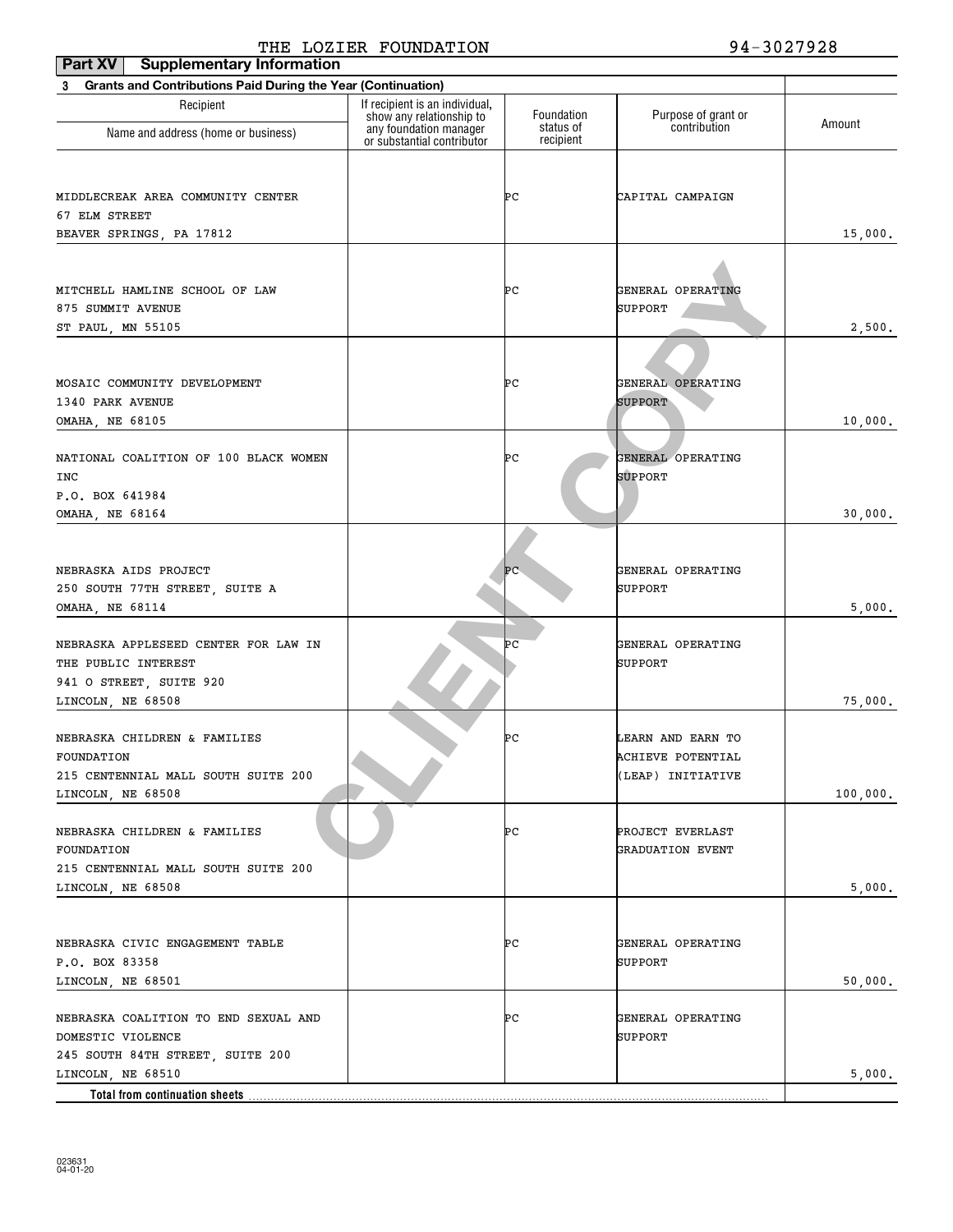| Part XV<br><b>Supplementary Information</b>                              |                                                            |                         |                                     |            |
|--------------------------------------------------------------------------|------------------------------------------------------------|-------------------------|-------------------------------------|------------|
| <b>Grants and Contributions Paid During the Year (Continuation)</b><br>3 |                                                            |                         |                                     |            |
| Recipient                                                                | If recipient is an individual,<br>show any relationship to | Foundation<br>status of | Purpose of grant or<br>contribution | Amount     |
| Name and address (home or business)                                      | any foundation manager<br>or substantial contributor       | recipient               |                                     |            |
|                                                                          |                                                            |                         |                                     |            |
| NEBRASKA HUMANE SOCIETY                                                  |                                                            | ÞС                      | GENERAL OPERATING                   |            |
| 8801 FORT STREET                                                         |                                                            |                         | SUPPORT                             |            |
| OMAHA, NE 68134                                                          |                                                            |                         |                                     | 12,000.    |
|                                                                          |                                                            |                         | EXPANSION OF WOMEN'S                |            |
| NEBRASKA METHODIST HOSPITAL<br>FOUNDATION                                |                                                            | ÞС                      | HOSPITAL NICU                       |            |
| 8701 W DODGE ROAD SUITE 450                                              |                                                            |                         |                                     |            |
| OMAHA, NE 68114                                                          |                                                            |                         |                                     | 1,000,000. |
|                                                                          |                                                            |                         |                                     |            |
| NEBRASKA METHODIST HOSPITAL                                              |                                                            | ÞС                      | <b>PURCHASE OF 166,000</b>          |            |
| FOUNDATION                                                               |                                                            |                         | NON SURGICAL L1 MASKS               |            |
| 8701 W DODGE ROAD SUITE 450                                              |                                                            |                         |                                     |            |
| OMAHA, NE 68114                                                          |                                                            |                         |                                     | 90,000.    |
|                                                                          |                                                            |                         |                                     |            |
| NEBRASKA SIGMA ZETA EDUCATION                                            |                                                            | ÞС                      | STORKS NEST NEBRASKA                |            |
| FOUNDATION INC<br>P.O. BOX 642065                                        |                                                            |                         | PROGRAM                             |            |
| OMAHA, NE 68164                                                          |                                                            |                         |                                     | 10,000.    |
|                                                                          |                                                            |                         |                                     |            |
| NET FOUNDATION FOR TELEVISION AND                                        |                                                            | ÞС                      | GENERAL OPERATING                   |            |
| RADIO                                                                    |                                                            |                         | SUPPORT                             |            |
| P.O. BOX 82649                                                           |                                                            |                         |                                     |            |
| LINCOLN, NE 68501                                                        |                                                            |                         |                                     | 2,000.     |
| NET FOUNDATION FOR TELEVISION AND                                        |                                                            | ÞС                      | GENERAL OPERATING                   |            |
| RADIO                                                                    |                                                            |                         | SUPPORT                             |            |
| P.O. BOX 82649                                                           |                                                            |                         |                                     |            |
| LINCOLN, NE 68501                                                        |                                                            |                         |                                     | 20,000.    |
|                                                                          |                                                            |                         |                                     |            |
|                                                                          |                                                            |                         |                                     |            |
| NEW LIFE FAMILY ALLIANCE                                                 |                                                            | ÞС                      | GENERAL OPERATING                   |            |
| 3610 DODGE STREET SUITE 108                                              |                                                            |                         | SUPPORT                             |            |
| OMAHA, NE 68131                                                          |                                                            |                         |                                     | 10,000.    |
|                                                                          |                                                            |                         |                                     |            |
| NEW LIFE FAMILY ALLIANCE                                                 |                                                            | ÞС                      | CAPITAL CAMPAIGN                    |            |
| 3610 DODGE STREET SUITE 108                                              |                                                            |                         |                                     |            |
| OMAHA, NE 68131                                                          |                                                            |                         |                                     | 10,000.    |
|                                                                          |                                                            |                         |                                     |            |
| NEW VISIONS HOMELESS SERVICES                                            |                                                            | ÞС                      | GENERAL OPERATING                   |            |
| 1435 N 15TH STREEET                                                      |                                                            |                         | SUPPORT                             |            |
| COUNCIL BLUFFS, IA 51501                                                 |                                                            |                         |                                     | 30,000.    |
|                                                                          |                                                            |                         |                                     |            |
|                                                                          |                                                            |                         |                                     |            |
| NONPROFIT ASSOCIATION OF THE MIDLANDS                                    |                                                            | ÞС                      | MOVE TO MASTERCRAFT                 |            |
| 1111 NORTH 13TH STREET, SUITE 213                                        |                                                            |                         | BUILDING                            |            |
| OMAHA, NE 68102                                                          |                                                            |                         |                                     | 75,000.    |
| Total from continuation sheets                                           |                                                            |                         |                                     |            |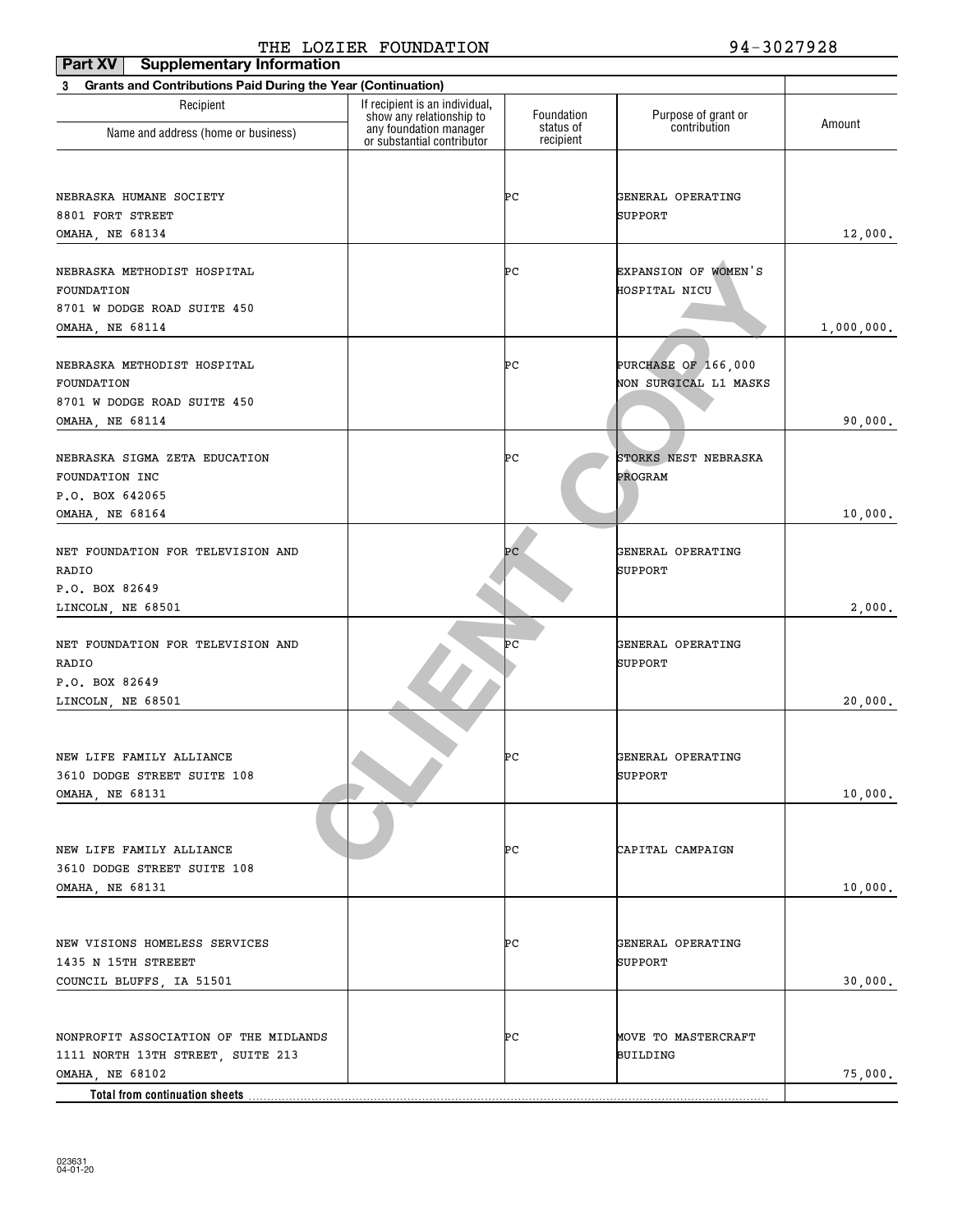## THE LOZIER FOUNDATION 94-3027928

| Part XV<br><b>Supplementary Information</b>                              |                                                            |                         |                                     |          |
|--------------------------------------------------------------------------|------------------------------------------------------------|-------------------------|-------------------------------------|----------|
| <b>Grants and Contributions Paid During the Year (Continuation)</b><br>3 |                                                            |                         |                                     |          |
| Recipient                                                                | If recipient is an individual,<br>show any relationship to | Foundation<br>status of | Purpose of grant or<br>contribution | Amount   |
| Name and address (home or business)                                      | any foundation manager<br>or substantial contributor       | recipient               |                                     |          |
|                                                                          |                                                            |                         |                                     |          |
| NONPROFIT ASSOCIATION OF THE MIDLANDS                                    |                                                            | ÞС                      | \$35K GENERAL OPERATING             |          |
| 1111 NORTH 13TH STREET, SUITE 213                                        |                                                            |                         | SUPPORT, \$65K CRISIS               |          |
| OMAHA, NE 68102                                                          |                                                            |                         | RESPONSE                            | 100,000. |
|                                                                          |                                                            |                         |                                     |          |
| NORTH OMAHA FOUNDATION FOR HUMAN                                         |                                                            | ÞС                      | THE BLACK COLLEGE TOUR              |          |
| DEVELOPMENT                                                              |                                                            |                         |                                     |          |
| P.O. BOX 11223                                                           |                                                            |                         |                                     |          |
| OMAHA, NE 68111                                                          |                                                            |                         |                                     | 10,000.  |
|                                                                          |                                                            |                         |                                     |          |
| NORTH OMAHA NEIGHBORHOOD ALLIANCE                                        |                                                            | ÞС                      | 2020 YOUNG BLACK AND                |          |
| 27.4 NEWPORT AVENUE                                                      |                                                            |                         | INFLUENTIAL AWARDS                  |          |
| OMAHA, NE 68112                                                          |                                                            |                         |                                     | 4,000.   |
|                                                                          |                                                            |                         |                                     |          |
|                                                                          |                                                            |                         |                                     |          |
| NORTHSTAR FOUNDATION                                                     |                                                            | ÞС                      | GENERAL OPERATING                   |          |
| 4343 NORTH 52ND STREET                                                   |                                                            |                         | SUPPORT                             |          |
| OMAHA, NE 68104                                                          |                                                            |                         |                                     | 75,000.  |
|                                                                          |                                                            |                         |                                     |          |
| NOTRE DAME HOUSING, INC                                                  |                                                            | ÞС                      | GENERAL OPERATING                   |          |
| 3439 STATE STREET                                                        |                                                            |                         | SUPPORT                             |          |
| OMAHA, NE 68112                                                          |                                                            |                         |                                     | 5,000.   |
|                                                                          |                                                            |                         |                                     |          |
|                                                                          |                                                            |                         |                                     |          |
| OLLIE WEBB CENTER                                                        |                                                            | ÞС                      | GENERAL OPERATING                   |          |
| 1941 S 42ND STREET SUITE 122                                             |                                                            |                         | SUPPORT                             |          |
| OMAHA, NE 68105                                                          |                                                            |                         |                                     | 30,000.  |
|                                                                          |                                                            |                         |                                     |          |
| OMAHA 100                                                                |                                                            | ÞС                      | GENERAL OPERATING                   |          |
| 2401 LAKE STREET                                                         |                                                            |                         | SUPPORT                             |          |
| OMAHA, NE 68111                                                          |                                                            |                         |                                     | 15,000.  |
|                                                                          |                                                            |                         |                                     |          |
|                                                                          |                                                            |                         |                                     |          |
| OMAHA 100                                                                |                                                            | ÞС                      | GENERAL OPERATING                   |          |
| 2401 LAKE STREET                                                         |                                                            |                         | SUPPORT                             |          |
| OMAHA, NE 68111                                                          |                                                            |                         |                                     | 15,000.  |
|                                                                          |                                                            |                         |                                     |          |
| OMAHA CHILDREN'S MUSEUM                                                  |                                                            | ÞС                      | LOW INCOME FAMILY                   |          |
| 500 SOUTH 20TH STREET                                                    |                                                            |                         | MEMBERSHIPS                         |          |
| OMAHA, NE 68102                                                          |                                                            |                         |                                     | 20,000.  |
|                                                                          |                                                            |                         |                                     |          |
|                                                                          |                                                            |                         |                                     |          |
| OMAHA CHILDREN'S MUSEUM                                                  |                                                            | ÞС                      | COVER OPERATING LOSSES              |          |
| 500 SOUTH 20TH STREET                                                    |                                                            |                         | DUE TO COVID-19                     |          |
| OMAHA, NE 68102                                                          |                                                            |                         |                                     | 10,000.  |
| <b>Total from continuation sheets</b>                                    |                                                            |                         |                                     |          |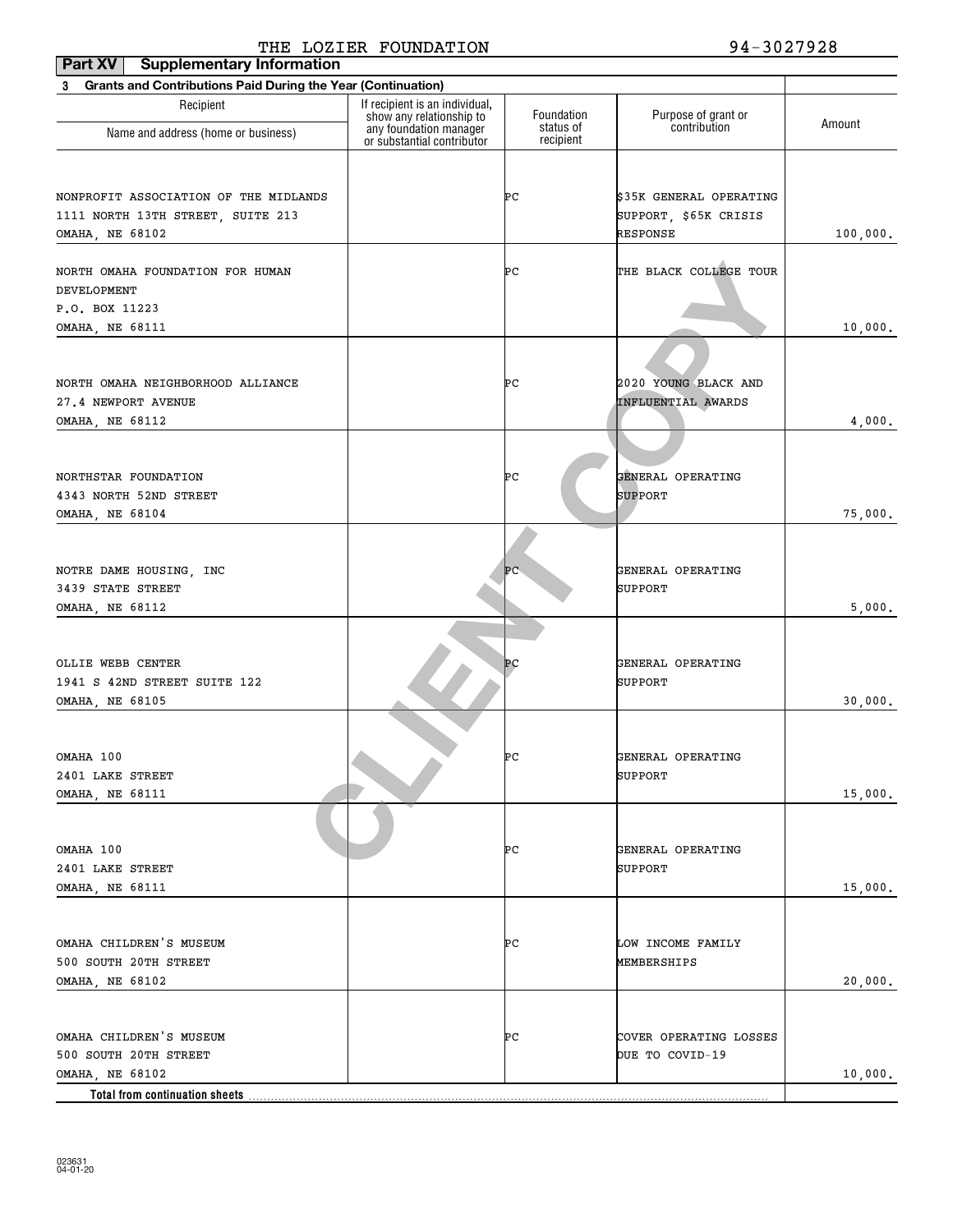| Part XV<br><b>Supplementary Information</b>                              |                                                            |                         |                                     |          |
|--------------------------------------------------------------------------|------------------------------------------------------------|-------------------------|-------------------------------------|----------|
| <b>Grants and Contributions Paid During the Year (Continuation)</b><br>3 |                                                            |                         |                                     |          |
| Recipient                                                                | If recipient is an individual,<br>show any relationship to | Foundation<br>status of | Purpose of grant or<br>contribution | Amount   |
| Name and address (home or business)                                      | any foundation manager<br>or substantial contributor       | recipient               |                                     |          |
|                                                                          |                                                            |                         |                                     |          |
| OMAHA COMMUNITY FOUNDATION                                               |                                                            | ÞС                      | FUTURO LATINO FUND                  |          |
| 3555 FARNAM STREETS, SUITE 222                                           |                                                            |                         |                                     |          |
| OMAHA, NE 68131                                                          |                                                            |                         |                                     | 28,000.  |
|                                                                          |                                                            |                         |                                     |          |
| OMAHA COMMUNITY FOUNDATION                                               |                                                            | ÞС                      | AFRICAN AMERICAN UNITY              |          |
| 3555 FARNAM STREETS, SUITE 222                                           |                                                            |                         | FUND                                |          |
| OMAHA, NE 68131                                                          |                                                            |                         |                                     | 53,000.  |
|                                                                          |                                                            |                         |                                     |          |
| OMAHA COMMUNITY FOUNDATION                                               |                                                            | ÞС                      | NEIGHBORHOOD GRANTS                 |          |
| 3555 FARNAM STREET, SUITE 222                                            |                                                            |                         | PROGRAM                             |          |
| OMAHA, NE 68131                                                          |                                                            |                         |                                     | 20,000.  |
|                                                                          |                                                            |                         |                                     |          |
| OMAHA COMMUNITY FOUNDATION                                               |                                                            | ÞС                      | GENERAL OPERATING                   |          |
| 3555 FARNAM STREET, SUITE 222                                            |                                                            |                         | SUPPORT                             |          |
| OMAHA, NE 68131                                                          |                                                            |                         |                                     | 65,000.  |
|                                                                          |                                                            |                         |                                     |          |
| OMAHA COMMUNITY FOUNDATION                                               |                                                            | ÞС                      | REFUGEE FUNERAL FUND                |          |
| 3555 FARNAM STREET, SUITE 222                                            |                                                            |                         |                                     |          |
| OMAHA, NE 68131                                                          |                                                            |                         |                                     | 20,000.  |
|                                                                          |                                                            |                         |                                     |          |
| OMAHA COMMUNITY FOUNDATION                                               |                                                            | ÞС                      | KALI BAKER MEMORIAL                 |          |
| 3555 FARNAM STREET, SUITE 222                                            |                                                            |                         | FUND                                |          |
| OMAHA, NE 68131                                                          |                                                            |                         |                                     | 1,000.   |
|                                                                          |                                                            |                         |                                     |          |
| OMAHA COMMUNITY FOUNDATION                                               |                                                            | ÞС                      | ACCELERATING JUSTICE                |          |
| 3555 FARNAM STREET, SUITE 222                                            |                                                            |                         | THROUGH TECHNOLOGY                  |          |
| OMAHA, NE 68131                                                          |                                                            |                         | FUND                                | 100,000. |
|                                                                          |                                                            |                         |                                     |          |
| OMAHA CONSERVATORY OF MUSIC                                              |                                                            | ÞС                      | GENERAL OPERATING                   |          |
| 7023 CASS STREET                                                         |                                                            |                         | SUPPORT                             |          |
| OMAHA, NE 68132                                                          |                                                            |                         |                                     | 120,000. |
|                                                                          |                                                            |                         |                                     |          |
| OMAHA GIRLS ROCK                                                         |                                                            | PС                      | GENERAL OPERATING                   |          |
| 6001 DODGE STREET CEC126.2                                               |                                                            |                         | SUPPORT                             |          |
| OMAHA, NE 68182                                                          |                                                            |                         |                                     | 25,000.  |
|                                                                          |                                                            |                         |                                     |          |
| OMAHA HOME FOR BOYS                                                      |                                                            | PС                      | GENERAL OPERATING                   |          |
| 4343 NORTH 52ND STREET                                                   |                                                            |                         | SUPPORT                             |          |
| OMAHA, NE 68104                                                          |                                                            |                         |                                     | 30,000.  |
| Total from continuation sheets.                                          |                                                            |                         |                                     |          |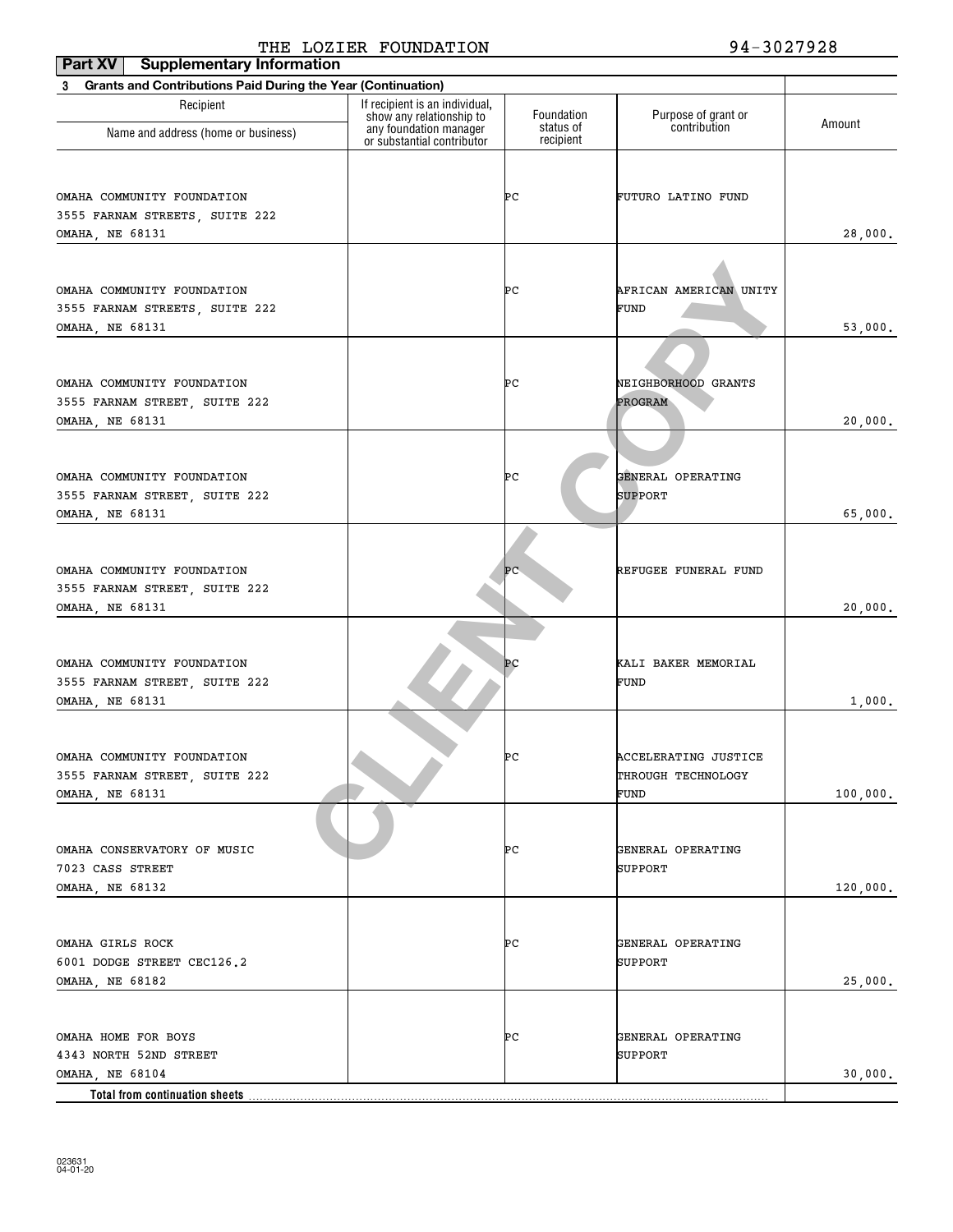| Part XV<br><b>Supplementary Information</b>                       |                                                            |                        |                                     |         |
|-------------------------------------------------------------------|------------------------------------------------------------|------------------------|-------------------------------------|---------|
| Grants and Contributions Paid During the Year (Continuation)<br>3 |                                                            |                        |                                     |         |
| Recipient                                                         | If recipient is an individual,<br>show any relationship to | Foundation             | Purpose of grant or<br>contribution | Amount  |
| Name and address (home or business)                               | any foundation manager<br>or substantial contributor       | status of<br>recipient |                                     |         |
|                                                                   |                                                            |                        |                                     |         |
| OMAHA NORTH HIGH SCHOOL FOUNDATION                                |                                                            | ÞС                     | VIKINGS OF DISTINCTION              |         |
| 4410 NORTH 36TH STREET                                            |                                                            |                        | SCHOLARSHIP                         |         |
| OMAHA, NE 68111                                                   |                                                            |                        |                                     | 6,000.  |
|                                                                   |                                                            |                        |                                     |         |
|                                                                   |                                                            | ÞС                     | EPIC! SAFE PLACES TO                |         |
| OMAHA PARKS FOUNDATION<br>11225 DAVENPORT STREET #108             |                                                            |                        | PLAY INITIATIVE                     |         |
| OMAHA, NE 68154                                                   |                                                            |                        |                                     | 5,000.  |
|                                                                   |                                                            |                        |                                     |         |
|                                                                   |                                                            |                        |                                     |         |
| OMAHA PARKS FOUNDATION                                            |                                                            | ÞС                     | GENERAL OPERATING                   |         |
| 11225 DAVENPORT STREET #108                                       |                                                            |                        | <b>SUPPORT</b>                      |         |
| OMAHA, NE 68154                                                   |                                                            |                        |                                     | 25,000. |
|                                                                   |                                                            |                        |                                     |         |
|                                                                   |                                                            |                        |                                     |         |
| OMAHA PUBLIC LIBRARY FOUNDATION                                   |                                                            | ÞС                     | GENERAL OPERATING                   |         |
| 215 SOUTH 15TH STREET                                             |                                                            |                        | SUPPORT                             |         |
| OMAA, NE 68102                                                    |                                                            |                        |                                     | 20,000. |
|                                                                   |                                                            |                        |                                     |         |
| OMAHA SCHOOLS FOUNDATION                                          |                                                            | ÞС                     | TDL PROGRAM AT BRYAN                |         |
| 3861 FARNAM STREET                                                |                                                            |                        | HIGH                                |         |
| OMAHA, NE 68131                                                   |                                                            |                        |                                     | 3,000.  |
|                                                                   |                                                            |                        |                                     |         |
|                                                                   |                                                            |                        |                                     |         |
| OMAHA SCHOOLS FOUNDATION                                          |                                                            | PC                     | BATTING CAGES AT OMAHA              |         |
| 3861 FARNAM STREET                                                |                                                            |                        | NORTHWEST HIGH SCHOOL               |         |
| OMAHA, NE 68131                                                   |                                                            |                        |                                     | 19,000. |
|                                                                   |                                                            |                        |                                     |         |
| OMAHA SCHOOLS FOUNDATION                                          |                                                            | ÞС                     | MEALS FOR THE HOMELESS              |         |
| 3861 FARNAM STREET                                                |                                                            |                        | AND VULNERABLE                      |         |
| OMAHA, NE 68131                                                   |                                                            |                        |                                     | 15,000. |
|                                                                   |                                                            |                        |                                     |         |
| OMAHA SCHOOLS FOUNDATION                                          |                                                            | PС                     | OMAHA PUBLIC SCHOOLS                |         |
| 3861 FARNAM STREET                                                |                                                            |                        | CUMMUNICATIONS GRANT                |         |
| OMAHA, NE 68131                                                   |                                                            |                        |                                     | 50,000. |
|                                                                   |                                                            |                        |                                     |         |
|                                                                   |                                                            |                        |                                     |         |
| OMAHA SCHOOLS FOUNDATION                                          |                                                            | PС                     | ADOPT-A-SCHOOL PROGRAM              |         |
| 3861 FARNAM STREET                                                |                                                            |                        |                                     |         |
| OMAHA, NE 68131                                                   |                                                            |                        |                                     | 67,500. |
|                                                                   |                                                            |                        |                                     |         |
| OMAHA SCHOOLS FOUNDATION                                          |                                                            | PС                     | 2020-2021 NORTH HIGH                |         |
| 3861 FARNAM STREET                                                |                                                            |                        | <b>SCIENCE PROJECTS</b>             |         |
| OMAHA, NE 68131                                                   |                                                            |                        |                                     | 37,400. |
| Total from continuation sheets                                    |                                                            |                        |                                     |         |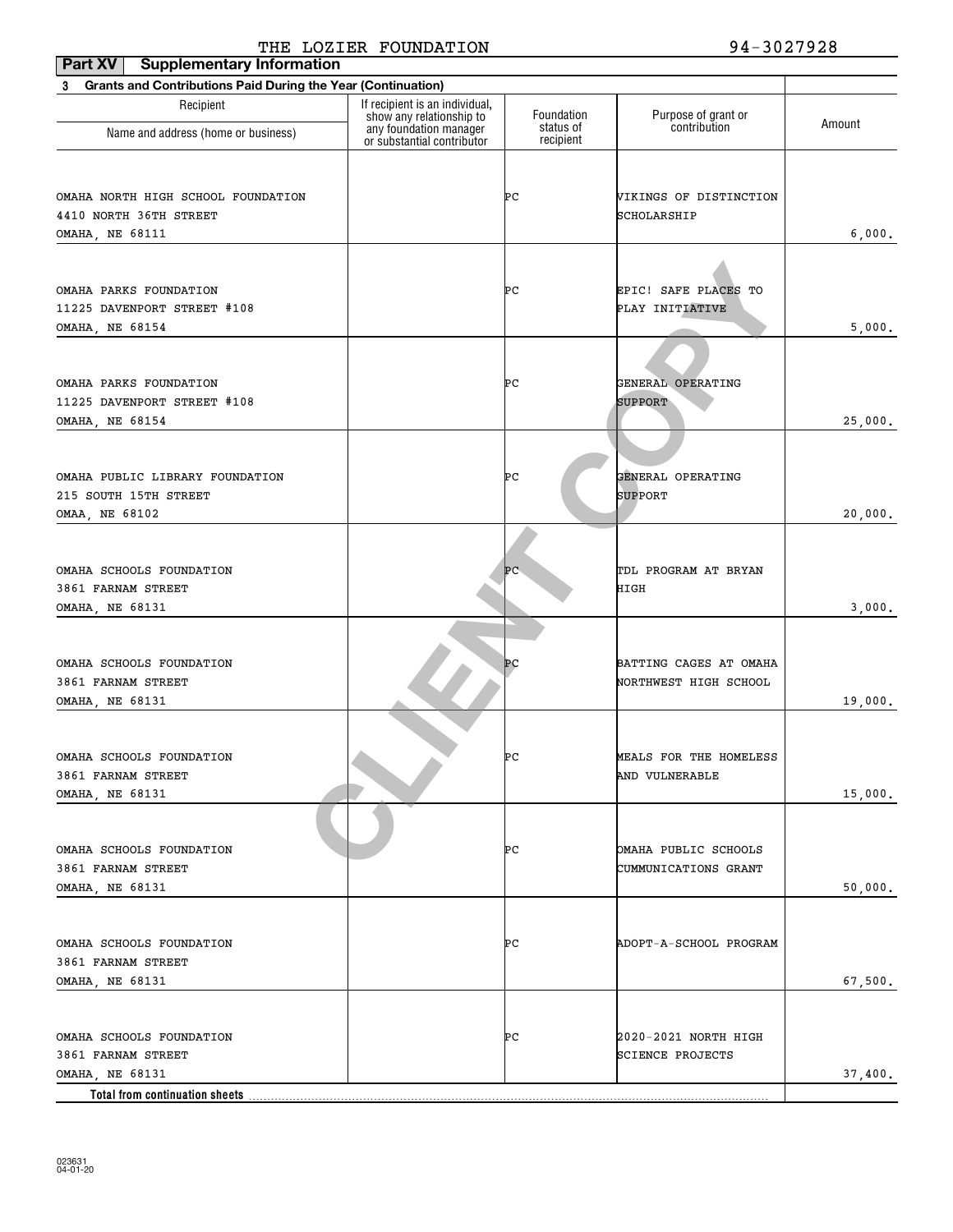| Part XV<br><b>Supplementary Information</b>                              |                                                                                      |                         |                                           |          |
|--------------------------------------------------------------------------|--------------------------------------------------------------------------------------|-------------------------|-------------------------------------------|----------|
| <b>Grants and Contributions Paid During the Year (Continuation)</b><br>3 |                                                                                      |                         |                                           |          |
| Recipient                                                                | If recipient is an individual,<br>show any relationship to<br>any foundation manager | Foundation<br>status of | Purpose of grant or<br>contribution       | Amount   |
| Name and address (home or business)                                      | or substantial contributor                                                           | recipient               |                                           |          |
|                                                                          |                                                                                      |                         |                                           |          |
| OMAHA SCHOOLS FOUNDATION                                                 |                                                                                      | ÞС                      | PPE AT OPS CAREER                         |          |
| 3861 FARNAM STREET                                                       |                                                                                      |                         | CENTER WELDING PROGRAM                    |          |
| <b>OMAHA, NE 68131</b>                                                   |                                                                                      |                         |                                           | 3,000.   |
|                                                                          |                                                                                      |                         |                                           |          |
| OMAHA SCHOOLS FOUNDATION                                                 |                                                                                      | ÞС                      | RAPID TESTING/UNMC                        |          |
| 3861 FARNAM STREET                                                       |                                                                                      |                         | ONEWORLD COVID PILOT                      |          |
| OMAHA, NE 68131                                                          |                                                                                      |                         | STUDY                                     | 615,954. |
|                                                                          |                                                                                      |                         |                                           |          |
| OMAHA STREET SCHOOL                                                      |                                                                                      | ÞС                      | SUMMER PROGRAM                            |          |
| 3223 NORTH 45TH STREET                                                   |                                                                                      |                         |                                           |          |
| OMAHA, NE 68104                                                          |                                                                                      |                         |                                           | 11,000.  |
|                                                                          |                                                                                      |                         |                                           |          |
| OMAHA STREET SCHOOL                                                      |                                                                                      | ÞС                      | 2020-2021 SCHOOL YEAR.                    |          |
| 3223 NORTH 45TH STREET                                                   |                                                                                      |                         | INCLUDING SUMMER                          |          |
| OMAHA, NE 68104                                                          |                                                                                      |                         | SCHOOL                                    | 30,000.  |
|                                                                          |                                                                                      |                         |                                           |          |
| ONEWORLD COMMUNITY HEALTH CENTERS,                                       |                                                                                      | ÞС                      | \$150K GENERAL                            |          |
| <b>INC</b><br>4920 SOUTH 30TH STREET, SUITE 103                          |                                                                                      |                         | OPERATING SUPPORT,<br>\$10K BABY BOUTIQUE |          |
| OMAHA, NE 68107                                                          |                                                                                      |                         |                                           | 160,000. |
|                                                                          |                                                                                      |                         |                                           |          |
| ONEWORLD COMMUNITY HEALTH CENTERS,                                       |                                                                                      | ÞС                      | DIAPER PROGRAM                            |          |
| <b>INC</b>                                                               |                                                                                      |                         |                                           |          |
| 4920 SOUTH 30TH STREET, SUITE 103<br>OMAHA, NE 68107                     |                                                                                      |                         |                                           | 10,000.  |
|                                                                          |                                                                                      |                         |                                           |          |
| ONEWORLD COMMUNITY HEALTH CENTERS,                                       |                                                                                      | ÞС                      | EXPANSION OF PHARMACY                     |          |
| <b>INC</b>                                                               |                                                                                      |                         | IN STOCK YARDS                            |          |
| 4920 SOUTH 30TH STREET, SUITE 103<br>OMAHA, NE 68107                     |                                                                                      |                         |                                           | 200,000. |
|                                                                          |                                                                                      |                         |                                           |          |
|                                                                          |                                                                                      |                         |                                           |          |
| OPENSKY POLICY INSTITUTE                                                 |                                                                                      | ÞС                      | GENERAL OPERATING                         |          |
| 1327 HSTREET, SUITE 102                                                  |                                                                                      |                         | SUPPORT                                   |          |
| LINCOLN, NE 68508                                                        |                                                                                      |                         |                                           | 175,000. |
|                                                                          |                                                                                      |                         |                                           |          |
| PHOENIX ACADEMY                                                          |                                                                                      | ÞС                      | GENERAL OPERATING                         |          |
| 1110 NORTH 66TH STREET                                                   |                                                                                      |                         | SUPPORT                                   |          |
| OMAHA, NE 68132                                                          |                                                                                      |                         |                                           | 50,000.  |
|                                                                          |                                                                                      |                         |                                           |          |
| PHOENIX ACADEMY                                                          |                                                                                      | ÞС                      | GENERAL OPERATING                         |          |
| 1110 NORTH 66TH STREET                                                   |                                                                                      |                         | SUPPORT                                   |          |
| OMAHA, NE 68132                                                          |                                                                                      |                         |                                           | 25,000.  |
| Total from continuation sheets                                           |                                                                                      |                         |                                           |          |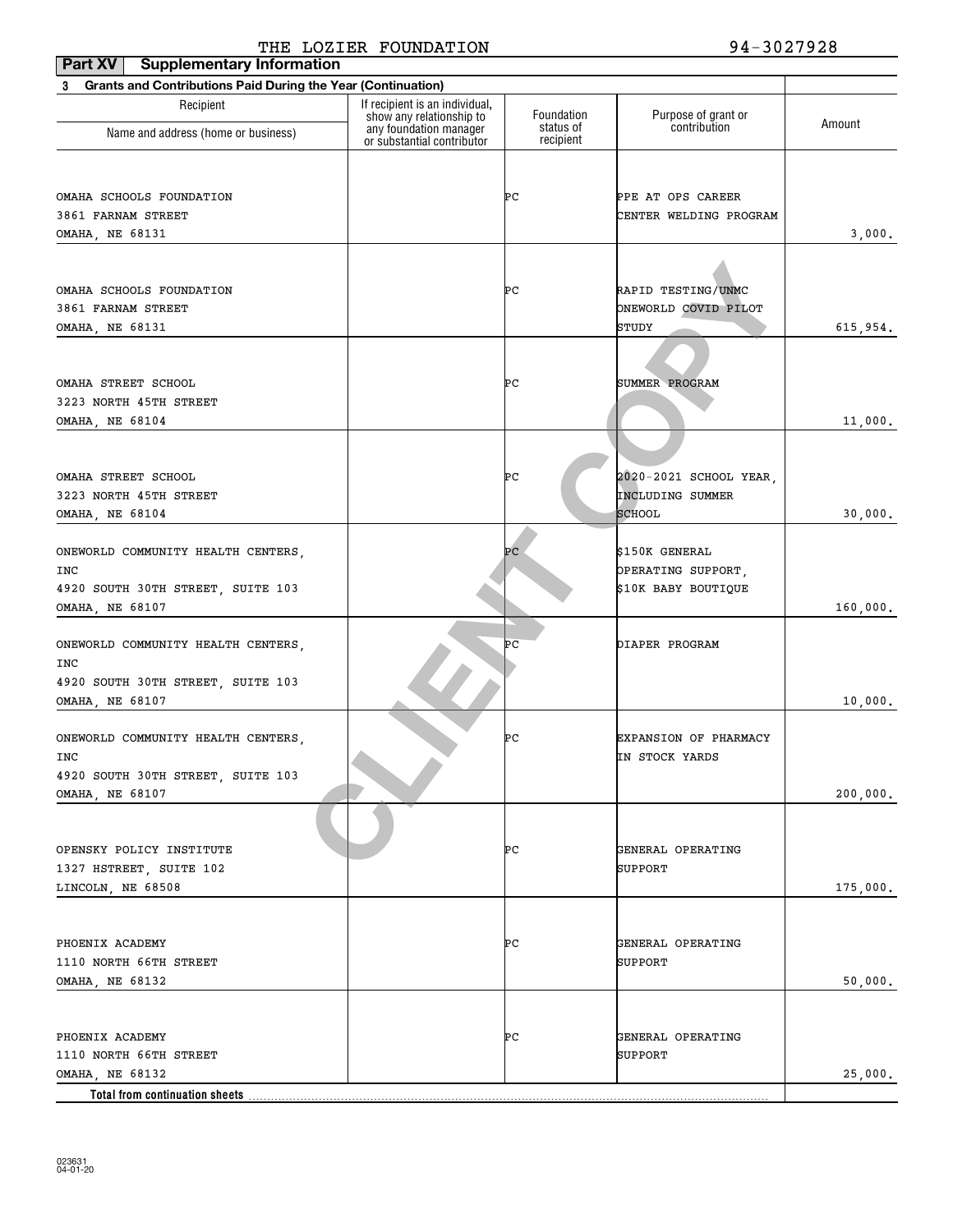| Part XV<br><b>Supplementary Information</b>                       |                                                            |                        |                                     |         |
|-------------------------------------------------------------------|------------------------------------------------------------|------------------------|-------------------------------------|---------|
| Grants and Contributions Paid During the Year (Continuation)<br>3 |                                                            |                        |                                     |         |
| Recipient                                                         | If recipient is an individual,<br>show any relationship to | Foundation             | Purpose of grant or<br>contribution | Amount  |
| Name and address (home or business)                               | any foundation manager<br>or substantial contributor       | status of<br>recipient |                                     |         |
|                                                                   |                                                            |                        |                                     |         |
| PHOENIX ACADEMY                                                   |                                                            | PС                     | GENERAL OPERATING                   |         |
| 1110 NORTH 66TH STREET                                            |                                                            |                        | SUPPORT                             |         |
| OMAHA, NE 68132                                                   |                                                            |                        |                                     | 25,000. |
|                                                                   |                                                            |                        |                                     |         |
| PHOENIX ACADEMY                                                   |                                                            | PС                     | GENERAL OPERATING                   |         |
| 1110 NORTH 66TH STREET                                            |                                                            |                        | SUPPORT                             |         |
| OMAHA, NE 68132                                                   |                                                            |                        |                                     | 25,000. |
|                                                                   |                                                            |                        |                                     |         |
| PHOENIX ACADEMY                                                   |                                                            | PС                     | GENERAL OPERATING                   |         |
| 1110 NORTH 66TH STREET                                            |                                                            |                        | <b>SUPPORT</b>                      |         |
| OMAHA, NE 68132                                                   |                                                            |                        |                                     | 25,000. |
|                                                                   |                                                            |                        |                                     |         |
|                                                                   |                                                            |                        |                                     |         |
| PHOENIX ACADEMY                                                   |                                                            | ÞС                     | GENERAL OPERATING                   |         |
| 1110 NORTH 66TH STREET                                            |                                                            |                        | <b>SUPPORT</b>                      |         |
| OMAHA, NE 68132                                                   |                                                            |                        |                                     | 25,000. |
|                                                                   |                                                            |                        |                                     |         |
| PHOENIX ACADEMY                                                   |                                                            | ÞС                     | GENERAL OPERATING                   |         |
| 1110 NORTH 66TH STREET                                            |                                                            |                        | SUPPORT                             |         |
| OMAHA, NE 68132                                                   |                                                            |                        |                                     | 25,000. |
|                                                                   |                                                            |                        |                                     |         |
|                                                                   |                                                            |                        |                                     |         |
| PHOENIX ACADEMY                                                   |                                                            | Þс                     | GENERAL OPERATING                   |         |
| 1110 NORTH 66TH STREET                                            |                                                            |                        | SUPPORT                             |         |
| OMAHA, NE 68132                                                   |                                                            |                        |                                     | 25,000. |
|                                                                   |                                                            |                        |                                     |         |
| PHOENIX ACADEMY                                                   |                                                            | ÞС                     | GENERAL OPERATING                   |         |
| 1110 NORTH 66TH STREET                                            |                                                            |                        | SUPPORT                             |         |
| OMAHA, NE 68132                                                   |                                                            |                        |                                     | 25,000. |
|                                                                   |                                                            |                        |                                     |         |
| PHOENIX ACADEMY                                                   |                                                            | PС                     | GENERAL OPERATING                   |         |
| 1110 NORTH 66TH STREET                                            |                                                            |                        | SUPPORT                             |         |
| OMAHA, NE 68132                                                   |                                                            |                        |                                     | 25,000. |
|                                                                   |                                                            |                        |                                     |         |
| PHOENIX ACADEMY                                                   |                                                            | PС                     | GENERAL OPERATING                   |         |
| 1110 NORTH 66TH STREET                                            |                                                            |                        | SUPPORT                             |         |
| OMAHA, NE 68132                                                   |                                                            |                        |                                     | 75,000. |
|                                                                   |                                                            |                        |                                     |         |
|                                                                   |                                                            |                        |                                     |         |
| PONCA HILLS VOLUNTEER FIRE DEPARTMENT<br>P.O. BOX 12085           |                                                            | PС                     | GENERAL OPERATING<br>SUPPORT        |         |
| OMAHA, NE 68112                                                   |                                                            |                        |                                     | 15,000. |
| Total from continuation sheets                                    |                                                            |                        |                                     |         |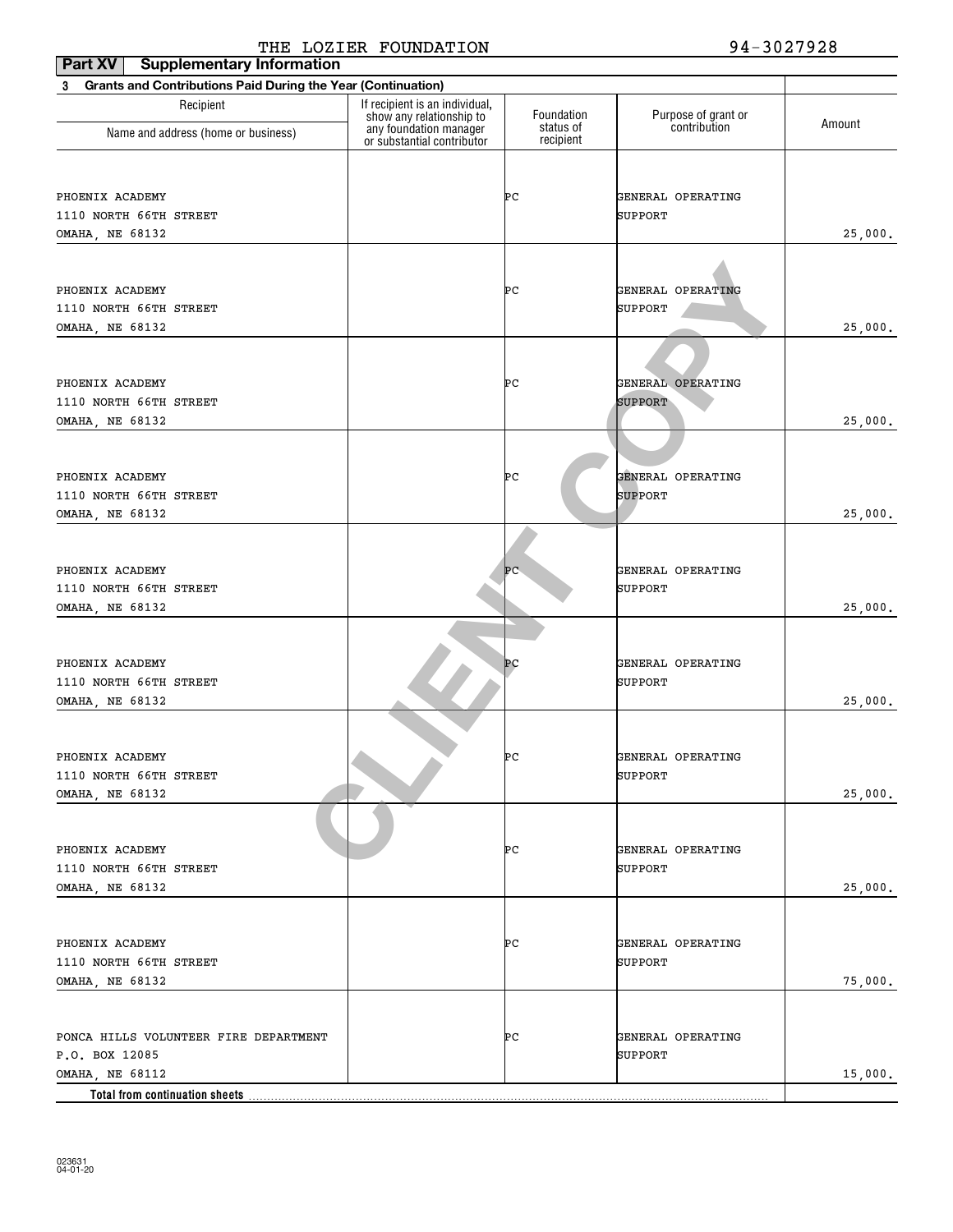| Part XV<br><b>Supplementary Information</b>                              |                                                                                      |                         |                                     |          |
|--------------------------------------------------------------------------|--------------------------------------------------------------------------------------|-------------------------|-------------------------------------|----------|
| <b>Grants and Contributions Paid During the Year (Continuation)</b><br>3 |                                                                                      |                         |                                     |          |
| Recipient                                                                | If recipient is an individual,<br>show any relationship to<br>any foundation manager | Foundation<br>status of | Purpose of grant or<br>contribution | Amount   |
| Name and address (home or business)                                      | or substantial contributor                                                           | recipient               |                                     |          |
|                                                                          |                                                                                      |                         |                                     |          |
| PROJECT HARMONY                                                          |                                                                                      | ÞС                      | GENERAL OPERATING                   |          |
| 11949 Q STREET                                                           |                                                                                      |                         | SUPPORT                             |          |
| OMAHA, NE 68137                                                          |                                                                                      |                         |                                     | 5,000.   |
|                                                                          |                                                                                      |                         |                                     |          |
| PROJECT HARMONY                                                          |                                                                                      | ÞС                      | \$75K GENERAL OPERATING             |          |
| 11949 Q STREET                                                           |                                                                                      |                         | SUPPORT, \$25K COVID-19             |          |
| OMAHA, NE 68137                                                          |                                                                                      |                         | CHALLENGES                          | 100,000. |
|                                                                          |                                                                                      |                         |                                     |          |
|                                                                          |                                                                                      |                         |                                     |          |
| PROJECT HOUSEWORKS<br>2316 SOUTH 24TH STREET                             |                                                                                      | ÞС                      | GENERAL OPERATING<br><b>SUPPORT</b> |          |
| OMAHA, NE 68108                                                          |                                                                                      |                         |                                     | 75,000.  |
|                                                                          |                                                                                      |                         |                                     |          |
|                                                                          |                                                                                      |                         |                                     |          |
| RESPECT 2                                                                |                                                                                      | ÞС                      | GENERAL OPERATING                   |          |
| 820 SOUTH 75TH STREET                                                    |                                                                                      |                         | SUPPORT                             |          |
| OMAHA, NE 68114                                                          |                                                                                      |                         |                                     | 50,000.  |
|                                                                          |                                                                                      |                         |                                     |          |
| REFUGEE EMPOWERMENT CENTER                                               |                                                                                      | ÞС                      | GENERAL OPERATING                   |          |
| 3610 DODGE STREET SUITE 100                                              |                                                                                      |                         | SUPPORT                             |          |
| OMAHA, NE 68131                                                          |                                                                                      |                         |                                     | 50,000.  |
|                                                                          |                                                                                      |                         |                                     |          |
| RISE                                                                     |                                                                                      | P <sub>C</sub>          | GENERAL OPERATING                   |          |
| 3555 FARNAM STREET SUITE 209                                             |                                                                                      |                         | SUPPORT                             |          |
| OMAHA, NE 68131                                                          |                                                                                      |                         |                                     | 100,000. |
|                                                                          |                                                                                      |                         |                                     |          |
|                                                                          |                                                                                      |                         |                                     |          |
| RISE                                                                     |                                                                                      | ÞС                      | DIRECTOR OF POLICY AND              |          |
| 3555 FARNAM STREET SUITE 209<br><b>OMAHA, NE 68131</b>                   |                                                                                      |                         | ADVOCACY POSITION                   | 52,000.  |
|                                                                          |                                                                                      |                         |                                     |          |
| RONALD MCDONALD HOUSE CHARITIES IN                                       |                                                                                      | ÞС                      | CAPITAL CAMPAIGN &                  |          |
| OMAHA                                                                    |                                                                                      |                         | GENERAL OPERATING                   |          |
| 620 S 38TH AVENUE                                                        |                                                                                      |                         | EXPENSE                             |          |
| OMAHA, NE 68105                                                          |                                                                                      |                         |                                     | 250,000. |
| RONALD MCDONALD HOUSE CHARITIES IN                                       |                                                                                      | ÞС                      | GENERAL OPERATING                   |          |
| <b>OMAHA</b>                                                             |                                                                                      |                         | SUPPORT                             |          |
| 620 S 38TH AVENUE                                                        |                                                                                      |                         |                                     |          |
| OMAHA, NE 68105                                                          |                                                                                      |                         |                                     | 3,000.   |
|                                                                          |                                                                                      |                         |                                     |          |
| RONALD MCDONALD HOUSE CHARITIES IN                                       |                                                                                      | ÞС                      | GENERAL OPERATING                   |          |
| <b>OMAHA</b><br>620 S 38TH AVENUE                                        |                                                                                      |                         | SUPPORT                             |          |
| OMAHA, NE 68105                                                          |                                                                                      |                         |                                     | 20,000.  |
| Total from continuation sheets                                           |                                                                                      |                         |                                     |          |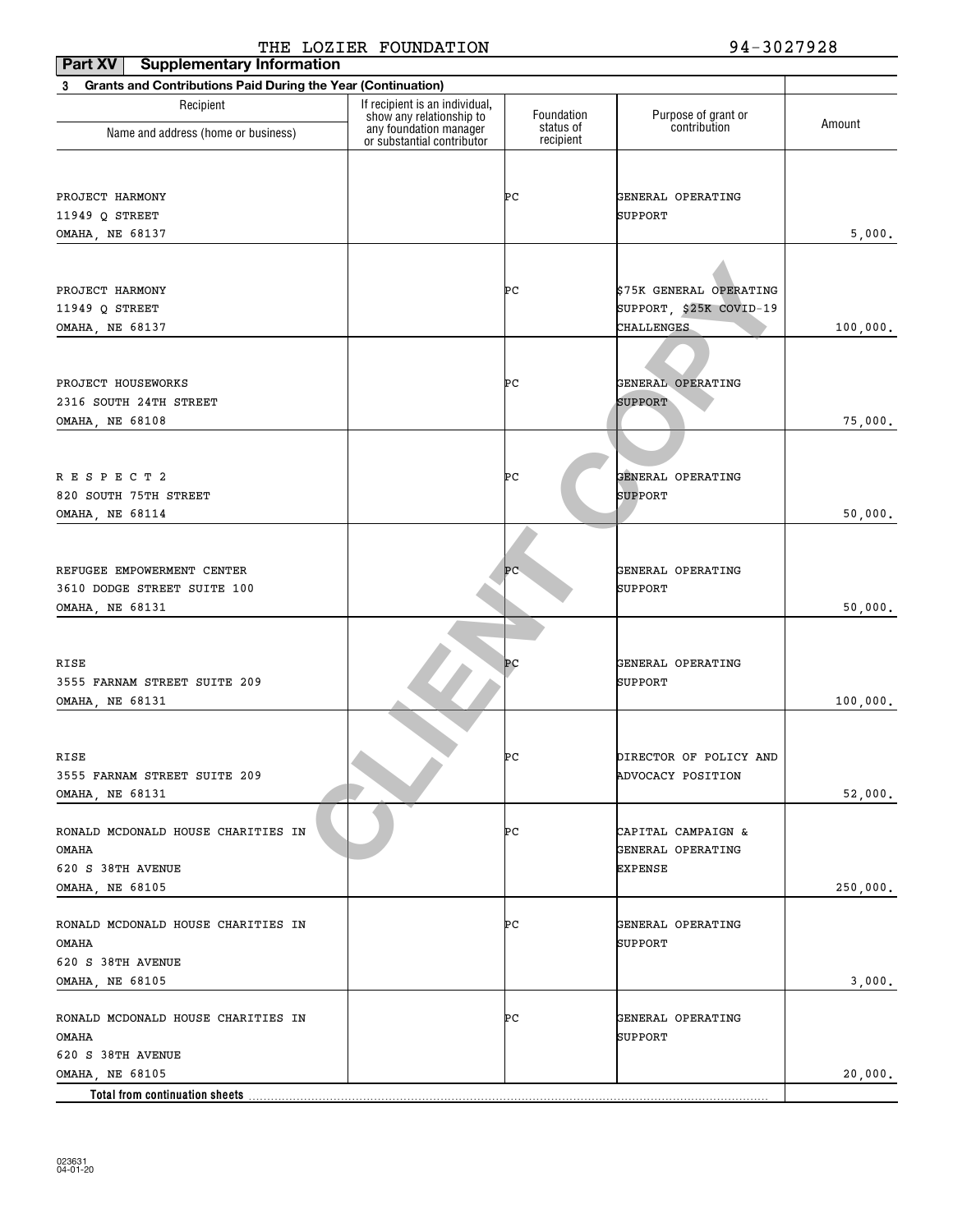| <b>Grants and Contributions Paid During the Year (Continuation)</b><br>3<br>If recipient is an individual,<br>Recipient<br>Foundation<br>Purpose of grant or<br>show any relationship to<br>Amount<br>contribution<br>status of<br>any foundation manager<br>Name and address (home or business)<br>recipient<br>or substantial contributor<br>RONCALLI CATHOLIC HIGH SCHOOL<br>ÞС<br>TECHNOLOGY UPGRADES<br>6401 SORENSEN PKWY<br>FOR STUDENTS & FACULTY<br>30,000.<br>OMAHA, NE 68152<br>ÞС<br>GENERAL OPERATING<br>6401 SORENSEN PKWY<br>SUPPORT<br>50,000.<br>PARTIAL FUNDING OF A<br>RONCALLI CATHOLIC HIGH SCHOOL<br>ÞС<br>VICE PRESIDENT OF<br>6401 SORENSEN PKWY<br>ADVANCEMENT, DIVERSITY<br>AND INCLUSION<br>60,000.<br>LOZIER SCHOLARSHIP<br>RONCALLI CATHOLIC HIGH SCHOOL<br>ÞС<br>FUND<br>6401 SORENSEN PKWY<br>106,600.<br>OMAHA, NE 68152<br>GENERAL OPERATING<br>ÞС<br>401 S 39TH STREET<br>SUPPORT<br>45,000.<br>OMAHA, NE 68131<br>ÞС<br>OFFICE RENOVATION<br>401 S 39TH STREET<br>PROJECT<br>75,000.<br>OMAHA, NE 68131<br>ÞС<br>GENERAL OPERATING<br>SUPPORT<br>35,000.<br>SAVING GRACE FOOD RESCUE<br>ÞС<br>GENERAL OPERATING<br>4611 SOUTH 96TH STREET SUITE 112<br>SUPPORT<br>30,000.<br>SIENA FRANCIS HOUSE<br>ÞС<br>GENERAL OPERATING<br>1702 NICHOLAS STREET<br>SUPPORT<br>OMAHA, NE 68102<br>100,000.<br>ÞС<br>SUPPLEMENTAL FOOD NOT<br>CARRIED BY THE FOOD<br>OMAHA, NE 68102<br>20,000.<br>BANK<br><b>Total from continuation sheets</b> | Part XV<br><b>Supplementary Information</b> |  |  |
|-----------------------------------------------------------------------------------------------------------------------------------------------------------------------------------------------------------------------------------------------------------------------------------------------------------------------------------------------------------------------------------------------------------------------------------------------------------------------------------------------------------------------------------------------------------------------------------------------------------------------------------------------------------------------------------------------------------------------------------------------------------------------------------------------------------------------------------------------------------------------------------------------------------------------------------------------------------------------------------------------------------------------------------------------------------------------------------------------------------------------------------------------------------------------------------------------------------------------------------------------------------------------------------------------------------------------------------------------------------------------------------------------------------------------------------------------------------------------|---------------------------------------------|--|--|
|                                                                                                                                                                                                                                                                                                                                                                                                                                                                                                                                                                                                                                                                                                                                                                                                                                                                                                                                                                                                                                                                                                                                                                                                                                                                                                                                                                                                                                                                       |                                             |  |  |
|                                                                                                                                                                                                                                                                                                                                                                                                                                                                                                                                                                                                                                                                                                                                                                                                                                                                                                                                                                                                                                                                                                                                                                                                                                                                                                                                                                                                                                                                       |                                             |  |  |
|                                                                                                                                                                                                                                                                                                                                                                                                                                                                                                                                                                                                                                                                                                                                                                                                                                                                                                                                                                                                                                                                                                                                                                                                                                                                                                                                                                                                                                                                       |                                             |  |  |
|                                                                                                                                                                                                                                                                                                                                                                                                                                                                                                                                                                                                                                                                                                                                                                                                                                                                                                                                                                                                                                                                                                                                                                                                                                                                                                                                                                                                                                                                       |                                             |  |  |
|                                                                                                                                                                                                                                                                                                                                                                                                                                                                                                                                                                                                                                                                                                                                                                                                                                                                                                                                                                                                                                                                                                                                                                                                                                                                                                                                                                                                                                                                       |                                             |  |  |
|                                                                                                                                                                                                                                                                                                                                                                                                                                                                                                                                                                                                                                                                                                                                                                                                                                                                                                                                                                                                                                                                                                                                                                                                                                                                                                                                                                                                                                                                       |                                             |  |  |
|                                                                                                                                                                                                                                                                                                                                                                                                                                                                                                                                                                                                                                                                                                                                                                                                                                                                                                                                                                                                                                                                                                                                                                                                                                                                                                                                                                                                                                                                       |                                             |  |  |
|                                                                                                                                                                                                                                                                                                                                                                                                                                                                                                                                                                                                                                                                                                                                                                                                                                                                                                                                                                                                                                                                                                                                                                                                                                                                                                                                                                                                                                                                       |                                             |  |  |
|                                                                                                                                                                                                                                                                                                                                                                                                                                                                                                                                                                                                                                                                                                                                                                                                                                                                                                                                                                                                                                                                                                                                                                                                                                                                                                                                                                                                                                                                       | RONCALLI CATHOLIC HIGH SCHOOL               |  |  |
|                                                                                                                                                                                                                                                                                                                                                                                                                                                                                                                                                                                                                                                                                                                                                                                                                                                                                                                                                                                                                                                                                                                                                                                                                                                                                                                                                                                                                                                                       |                                             |  |  |
|                                                                                                                                                                                                                                                                                                                                                                                                                                                                                                                                                                                                                                                                                                                                                                                                                                                                                                                                                                                                                                                                                                                                                                                                                                                                                                                                                                                                                                                                       | OMAHA, NE 68152                             |  |  |
|                                                                                                                                                                                                                                                                                                                                                                                                                                                                                                                                                                                                                                                                                                                                                                                                                                                                                                                                                                                                                                                                                                                                                                                                                                                                                                                                                                                                                                                                       |                                             |  |  |
|                                                                                                                                                                                                                                                                                                                                                                                                                                                                                                                                                                                                                                                                                                                                                                                                                                                                                                                                                                                                                                                                                                                                                                                                                                                                                                                                                                                                                                                                       |                                             |  |  |
|                                                                                                                                                                                                                                                                                                                                                                                                                                                                                                                                                                                                                                                                                                                                                                                                                                                                                                                                                                                                                                                                                                                                                                                                                                                                                                                                                                                                                                                                       | OMAHA, NE 68152                             |  |  |
|                                                                                                                                                                                                                                                                                                                                                                                                                                                                                                                                                                                                                                                                                                                                                                                                                                                                                                                                                                                                                                                                                                                                                                                                                                                                                                                                                                                                                                                                       |                                             |  |  |
|                                                                                                                                                                                                                                                                                                                                                                                                                                                                                                                                                                                                                                                                                                                                                                                                                                                                                                                                                                                                                                                                                                                                                                                                                                                                                                                                                                                                                                                                       |                                             |  |  |
|                                                                                                                                                                                                                                                                                                                                                                                                                                                                                                                                                                                                                                                                                                                                                                                                                                                                                                                                                                                                                                                                                                                                                                                                                                                                                                                                                                                                                                                                       |                                             |  |  |
|                                                                                                                                                                                                                                                                                                                                                                                                                                                                                                                                                                                                                                                                                                                                                                                                                                                                                                                                                                                                                                                                                                                                                                                                                                                                                                                                                                                                                                                                       |                                             |  |  |
|                                                                                                                                                                                                                                                                                                                                                                                                                                                                                                                                                                                                                                                                                                                                                                                                                                                                                                                                                                                                                                                                                                                                                                                                                                                                                                                                                                                                                                                                       |                                             |  |  |
|                                                                                                                                                                                                                                                                                                                                                                                                                                                                                                                                                                                                                                                                                                                                                                                                                                                                                                                                                                                                                                                                                                                                                                                                                                                                                                                                                                                                                                                                       |                                             |  |  |
|                                                                                                                                                                                                                                                                                                                                                                                                                                                                                                                                                                                                                                                                                                                                                                                                                                                                                                                                                                                                                                                                                                                                                                                                                                                                                                                                                                                                                                                                       |                                             |  |  |
|                                                                                                                                                                                                                                                                                                                                                                                                                                                                                                                                                                                                                                                                                                                                                                                                                                                                                                                                                                                                                                                                                                                                                                                                                                                                                                                                                                                                                                                                       | SANTA MONICA INC                            |  |  |
|                                                                                                                                                                                                                                                                                                                                                                                                                                                                                                                                                                                                                                                                                                                                                                                                                                                                                                                                                                                                                                                                                                                                                                                                                                                                                                                                                                                                                                                                       |                                             |  |  |
|                                                                                                                                                                                                                                                                                                                                                                                                                                                                                                                                                                                                                                                                                                                                                                                                                                                                                                                                                                                                                                                                                                                                                                                                                                                                                                                                                                                                                                                                       |                                             |  |  |
|                                                                                                                                                                                                                                                                                                                                                                                                                                                                                                                                                                                                                                                                                                                                                                                                                                                                                                                                                                                                                                                                                                                                                                                                                                                                                                                                                                                                                                                                       |                                             |  |  |
|                                                                                                                                                                                                                                                                                                                                                                                                                                                                                                                                                                                                                                                                                                                                                                                                                                                                                                                                                                                                                                                                                                                                                                                                                                                                                                                                                                                                                                                                       | SANTA MONICA INC                            |  |  |
|                                                                                                                                                                                                                                                                                                                                                                                                                                                                                                                                                                                                                                                                                                                                                                                                                                                                                                                                                                                                                                                                                                                                                                                                                                                                                                                                                                                                                                                                       |                                             |  |  |
|                                                                                                                                                                                                                                                                                                                                                                                                                                                                                                                                                                                                                                                                                                                                                                                                                                                                                                                                                                                                                                                                                                                                                                                                                                                                                                                                                                                                                                                                       |                                             |  |  |
|                                                                                                                                                                                                                                                                                                                                                                                                                                                                                                                                                                                                                                                                                                                                                                                                                                                                                                                                                                                                                                                                                                                                                                                                                                                                                                                                                                                                                                                                       |                                             |  |  |
|                                                                                                                                                                                                                                                                                                                                                                                                                                                                                                                                                                                                                                                                                                                                                                                                                                                                                                                                                                                                                                                                                                                                                                                                                                                                                                                                                                                                                                                                       | SAVE                                        |  |  |
|                                                                                                                                                                                                                                                                                                                                                                                                                                                                                                                                                                                                                                                                                                                                                                                                                                                                                                                                                                                                                                                                                                                                                                                                                                                                                                                                                                                                                                                                       | 3535 HARNEY STREET                          |  |  |
|                                                                                                                                                                                                                                                                                                                                                                                                                                                                                                                                                                                                                                                                                                                                                                                                                                                                                                                                                                                                                                                                                                                                                                                                                                                                                                                                                                                                                                                                       | OMAHA, NE 68131                             |  |  |
|                                                                                                                                                                                                                                                                                                                                                                                                                                                                                                                                                                                                                                                                                                                                                                                                                                                                                                                                                                                                                                                                                                                                                                                                                                                                                                                                                                                                                                                                       |                                             |  |  |
|                                                                                                                                                                                                                                                                                                                                                                                                                                                                                                                                                                                                                                                                                                                                                                                                                                                                                                                                                                                                                                                                                                                                                                                                                                                                                                                                                                                                                                                                       |                                             |  |  |
|                                                                                                                                                                                                                                                                                                                                                                                                                                                                                                                                                                                                                                                                                                                                                                                                                                                                                                                                                                                                                                                                                                                                                                                                                                                                                                                                                                                                                                                                       |                                             |  |  |
|                                                                                                                                                                                                                                                                                                                                                                                                                                                                                                                                                                                                                                                                                                                                                                                                                                                                                                                                                                                                                                                                                                                                                                                                                                                                                                                                                                                                                                                                       | OMAHA, NE 68127                             |  |  |
|                                                                                                                                                                                                                                                                                                                                                                                                                                                                                                                                                                                                                                                                                                                                                                                                                                                                                                                                                                                                                                                                                                                                                                                                                                                                                                                                                                                                                                                                       |                                             |  |  |
|                                                                                                                                                                                                                                                                                                                                                                                                                                                                                                                                                                                                                                                                                                                                                                                                                                                                                                                                                                                                                                                                                                                                                                                                                                                                                                                                                                                                                                                                       |                                             |  |  |
|                                                                                                                                                                                                                                                                                                                                                                                                                                                                                                                                                                                                                                                                                                                                                                                                                                                                                                                                                                                                                                                                                                                                                                                                                                                                                                                                                                                                                                                                       |                                             |  |  |
|                                                                                                                                                                                                                                                                                                                                                                                                                                                                                                                                                                                                                                                                                                                                                                                                                                                                                                                                                                                                                                                                                                                                                                                                                                                                                                                                                                                                                                                                       |                                             |  |  |
|                                                                                                                                                                                                                                                                                                                                                                                                                                                                                                                                                                                                                                                                                                                                                                                                                                                                                                                                                                                                                                                                                                                                                                                                                                                                                                                                                                                                                                                                       |                                             |  |  |
|                                                                                                                                                                                                                                                                                                                                                                                                                                                                                                                                                                                                                                                                                                                                                                                                                                                                                                                                                                                                                                                                                                                                                                                                                                                                                                                                                                                                                                                                       |                                             |  |  |
|                                                                                                                                                                                                                                                                                                                                                                                                                                                                                                                                                                                                                                                                                                                                                                                                                                                                                                                                                                                                                                                                                                                                                                                                                                                                                                                                                                                                                                                                       | SIENA FRANCIS HOUSE                         |  |  |
|                                                                                                                                                                                                                                                                                                                                                                                                                                                                                                                                                                                                                                                                                                                                                                                                                                                                                                                                                                                                                                                                                                                                                                                                                                                                                                                                                                                                                                                                       | 1702 NICHOLAS STREET                        |  |  |
|                                                                                                                                                                                                                                                                                                                                                                                                                                                                                                                                                                                                                                                                                                                                                                                                                                                                                                                                                                                                                                                                                                                                                                                                                                                                                                                                                                                                                                                                       |                                             |  |  |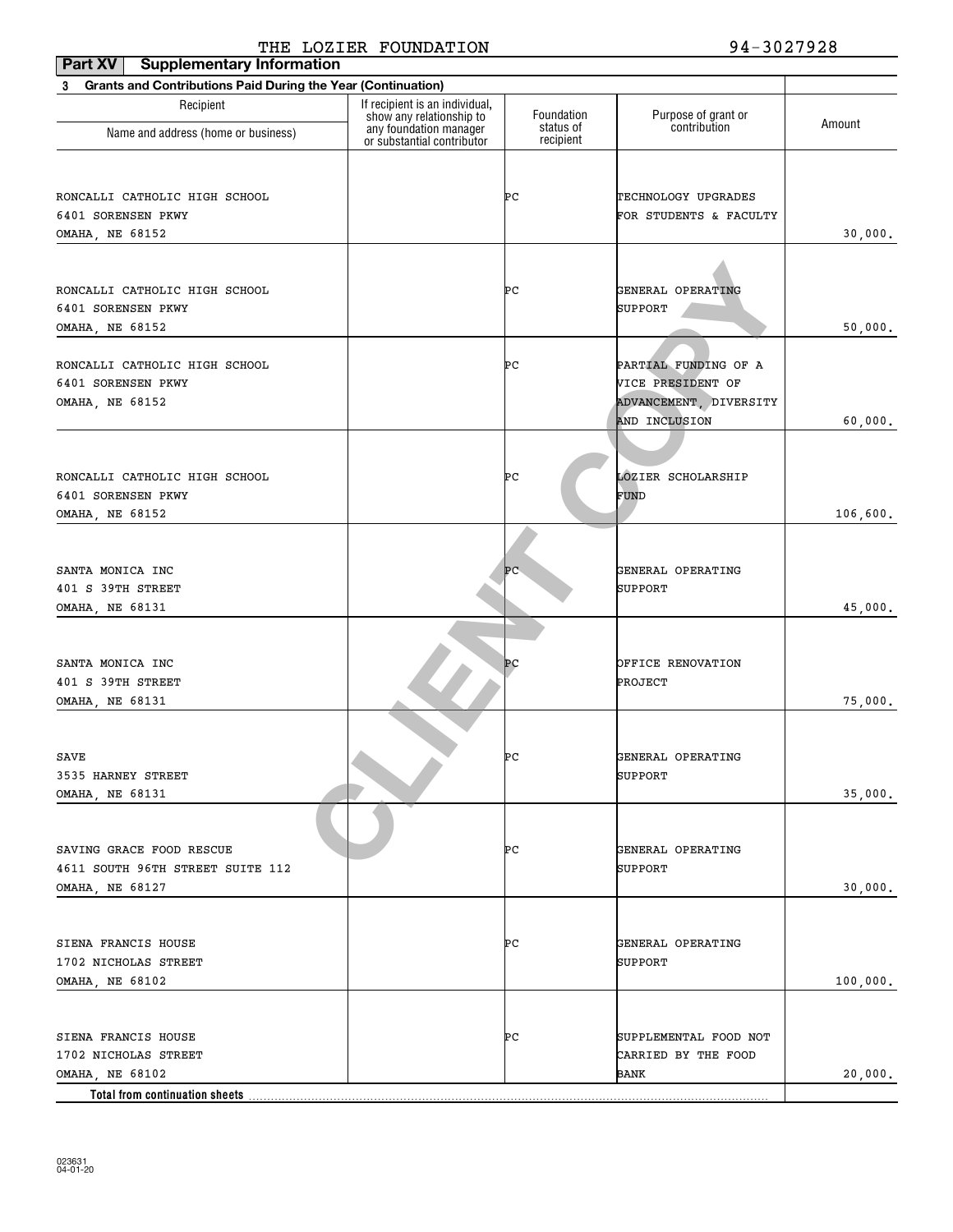| Part XV<br><b>Supplementary Information</b>                              |                                                    |                         |                                     |          |
|--------------------------------------------------------------------------|----------------------------------------------------|-------------------------|-------------------------------------|----------|
| <b>Grants and Contributions Paid During the Year (Continuation)</b><br>3 |                                                    |                         |                                     |          |
| Recipient                                                                | If recipient is an individual,                     |                         |                                     |          |
|                                                                          | show any relationship to<br>any foundation manager | Foundation<br>status of | Purpose of grant or<br>contribution | Amount   |
| Name and address (home or business)                                      | or substantial contributor                         | recipient               |                                     |          |
|                                                                          |                                                    |                         |                                     |          |
| SKILLS USA NEBRASKA                                                      |                                                    | ÞС                      | 2020-2021 SCHOOL YEAR               |          |
| P.O. BOX 95087                                                           |                                                    |                         |                                     |          |
| LINCOLN, NE 68509                                                        |                                                    |                         |                                     | 5,000.   |
|                                                                          |                                                    |                         |                                     |          |
|                                                                          |                                                    |                         |                                     |          |
| SPALDING EDUCATION INTERNATIONAL                                         |                                                    | ÞС                      | GENERAL OPERATING                   |          |
| 23335 NORTH 18TH DRIVE, STE 102                                          |                                                    |                         | SUPPORT                             |          |
| PHOENIX, AZ 85027                                                        |                                                    |                         |                                     | 100,000. |
|                                                                          |                                                    |                         |                                     |          |
|                                                                          |                                                    |                         |                                     |          |
| SPARK                                                                    |                                                    | ÞС                      | \$25K GENERAL OPERATING             |          |
| 1141 N 11TH STREET                                                       |                                                    |                         | SUPPORT, \$50K BROWN                |          |
| OMAHA, NE 68102                                                          |                                                    |                         | PARK IMPROVEMENT                    | 75,000.  |
|                                                                          |                                                    |                         |                                     |          |
| ST CLOUD STATE UNIVERSITY FOUNDATION                                     |                                                    | ÞС                      | GENERAL OPERATING                   |          |
| 720 FOURTH AVENUE SOUTH                                                  |                                                    |                         | <b>SUPPORT</b>                      |          |
| ST CLOUD, MN 56301                                                       |                                                    |                         |                                     | 2,500.   |
|                                                                          |                                                    |                         |                                     |          |
|                                                                          |                                                    |                         |                                     |          |
| STARLINGS VOLLEYBALL CLUB                                                |                                                    | ÞС                      | GENERAL OPERATING                   |          |
| 5025 WHITMORE STREET                                                     |                                                    |                         | SUPPORT                             |          |
| OMAHA, NE 68152                                                          |                                                    |                         |                                     | 25,000.  |
|                                                                          |                                                    |                         |                                     |          |
|                                                                          |                                                    |                         |                                     |          |
| STEPHEN CENTER                                                           |                                                    | Þс                      | GENERAL OPERATING                   |          |
| 2723 Q STREET                                                            |                                                    |                         | SUPPORT                             |          |
| OMAHA, NE 68107                                                          |                                                    |                         |                                     | 100,000. |
|                                                                          |                                                    |                         |                                     |          |
| TEAMMATES MENTORING PROGRAM                                              |                                                    | ÞС                      | GENERAL OPERATING                   |          |
| 11615 CENTENNIAL ROAD, #200                                              |                                                    |                         | SUPPORT                             |          |
| LAVISTA, NE 68128                                                        |                                                    |                         |                                     | 5,000.   |
|                                                                          |                                                    |                         |                                     |          |
|                                                                          |                                                    |                         |                                     |          |
| TETON SCIENCE SCHOOLS                                                    |                                                    | PС                      | WOMEN IN SCIENCE                    |          |
| 700 COYOTE ROAD                                                          |                                                    |                         | PROGRAM                             |          |
| JACKSON, WY 83001                                                        |                                                    |                         |                                     | 6,000.   |
|                                                                          |                                                    |                         |                                     |          |
|                                                                          |                                                    |                         |                                     |          |
| THE ADVOCATES FOR HUMAN RIGHTS                                           |                                                    | PС                      | WATCH PROGRAM                       |          |
| 330 SECOND AVENUE SOUTH, STE 300                                         |                                                    |                         |                                     |          |
| MINNEAPOLIS, MN 55401                                                    |                                                    |                         |                                     | 2,500.   |
|                                                                          |                                                    |                         |                                     |          |
| THE DURHAM MUSEUM                                                        |                                                    | PС                      | \$10K EXPAND TITLE 1                |          |
| 801 SOUTH 10TH STREET                                                    |                                                    |                         | SCHOOLS ACCESS, \$10K               |          |
| OMAHA, NE 68108                                                          |                                                    |                         | COVID-19 GOS                        | 20,000.  |
| Total from continuation sheets                                           |                                                    |                         |                                     |          |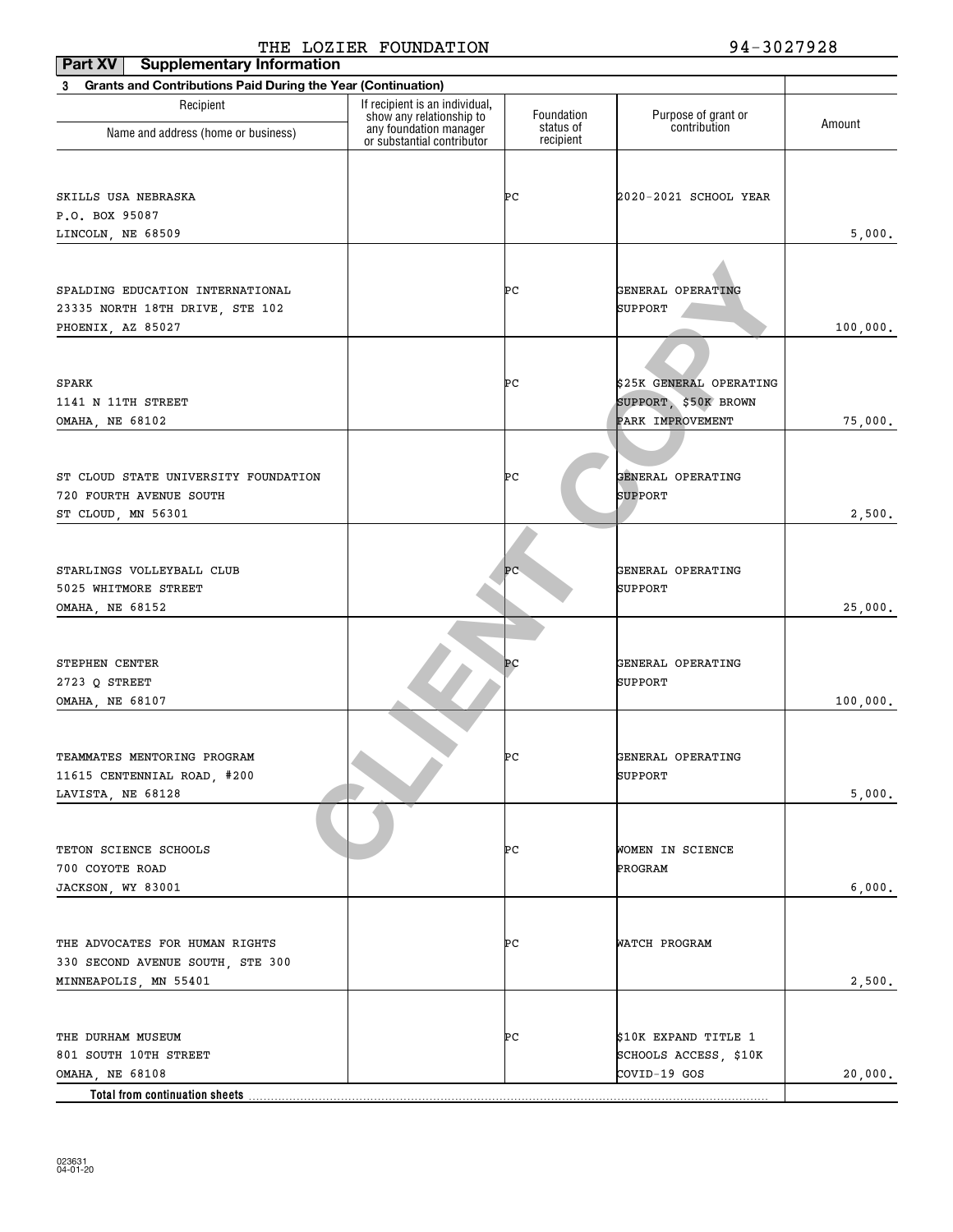| Part XV<br><b>Supplementary Information</b>                              |                                                    |                         |                                     |          |
|--------------------------------------------------------------------------|----------------------------------------------------|-------------------------|-------------------------------------|----------|
| <b>Grants and Contributions Paid During the Year (Continuation)</b><br>3 |                                                    |                         |                                     |          |
| Recipient                                                                | If recipient is an individual,                     |                         |                                     |          |
| Name and address (home or business)                                      | show any relationship to<br>any foundation manager | Foundation<br>status of | Purpose of grant or<br>contribution | Amount   |
|                                                                          | or substantial contributor                         | recipient               |                                     |          |
| THE FIRST TEE OF OMAHA                                                   |                                                    | ÞС                      | GOLFING LESSONS FOR                 |          |
| 12020 SHAMROCK PLAZA #200                                                |                                                    |                         | STUDENTS AT NELSON                  |          |
| OMAHA, NE 68154                                                          |                                                    |                         | MANDELA ELEMENTARY                  | 6,500.   |
|                                                                          |                                                    |                         |                                     |          |
| THE KEYS FOUNDATION                                                      |                                                    | ÞС                      | GIRLS BASKETBALL                    |          |
| P.O. BOX 31594                                                           |                                                    |                         | PROGRAM                             |          |
| OMAHA, NE 68131                                                          |                                                    |                         |                                     | 10,000.  |
| THE LINKS FOUNDATION                                                     |                                                    | ÞС                      | $$2K$ WALK-A-THON, $$3K$            |          |
| 1200 MASSACHUSETTS AVENUE NW                                             |                                                    |                         | RED DRESS EVENT, \$500              |          |
| WASHINGTON, DC 20005                                                     |                                                    |                         | LINKS ON THE HILL,                  |          |
|                                                                          |                                                    |                         | \$500 GET OUT THE VOTE,             |          |
|                                                                          |                                                    |                         | \$4K STEM/CODING                    | 46,500.  |
|                                                                          |                                                    |                         |                                     |          |
| THE OMAHA THEATRE COMPANY FOR YOUNG                                      |                                                    | ÞС                      | GENERAL OPERATING                   |          |
| PEOPLE                                                                   |                                                    |                         | <b>SUPPORT</b>                      |          |
| 2001 FARNAM STREET                                                       |                                                    |                         |                                     |          |
|                                                                          |                                                    |                         |                                     |          |
| OMAHA, NE 68102                                                          |                                                    |                         |                                     | 35,000.  |
|                                                                          |                                                    |                         |                                     |          |
| THE SALVATION ARMY                                                       |                                                    | ÞС                      | SAFE-T PROGRAM                      |          |
| 10755 BURT STREET                                                        |                                                    |                         |                                     |          |
| OMAHA, NE 68114                                                          |                                                    |                         |                                     | 100,000. |
|                                                                          |                                                    |                         |                                     |          |
|                                                                          |                                                    |                         |                                     |          |
| THE SIMPLE FOUNDATION                                                    |                                                    | ÞС                      | I AM DANCE                          |          |
| 1111 N 13TH STREET                                                       |                                                    |                         | SCHOLARSHIPS                        |          |
| OMAHA, NE 68102                                                          |                                                    |                         |                                     | 30,000.  |
|                                                                          |                                                    |                         |                                     |          |
| THE SIMPLE FOUNDATION                                                    |                                                    | ÞС                      | GIRLS SOCCER PROGRAM                |          |
| 1111 N 13TH STREET                                                       |                                                    |                         |                                     |          |
| OMAHA, NE 68102                                                          |                                                    |                         |                                     | 25,000.  |
|                                                                          |                                                    |                         |                                     |          |
|                                                                          |                                                    |                         |                                     |          |
| THE SIMPLE FOUNDATION                                                    |                                                    | ÞС                      | \$50K GENERAL OPERATING             |          |
| 1111 N 13TH STREET SUITE 400                                             |                                                    |                         | SUPPORT, \$10K BODURI               |          |
| OMAHA, NE 68102                                                          |                                                    |                         | GIRLS PROGRAM                       | 60,000.  |
| THE SIMPLE FOUNDATION                                                    |                                                    | ÞС                      | \$100K GENERAL                      |          |
| 1111 N 13TH STREET SUITE 400                                             |                                                    |                         | OPERATING SUPPORT,                  |          |
| OMAHA, NE 68102                                                          |                                                    |                         | \$35K BOILER UPDATES, &             |          |
|                                                                          |                                                    |                         | \$10K DIRECT AID TO                 |          |
|                                                                          |                                                    |                         | INDIVIDUALS                         | 145,000. |
|                                                                          |                                                    |                         |                                     |          |
| TOGETHER INC                                                             |                                                    | PС                      | GENERAL OPERATING                   |          |
| 812 S 24TH STREET                                                        |                                                    |                         | SUPPORT                             |          |
| OMAHA, NE 68108                                                          |                                                    |                         |                                     | 90,000.  |
| Total from continuation sheets.                                          |                                                    |                         |                                     |          |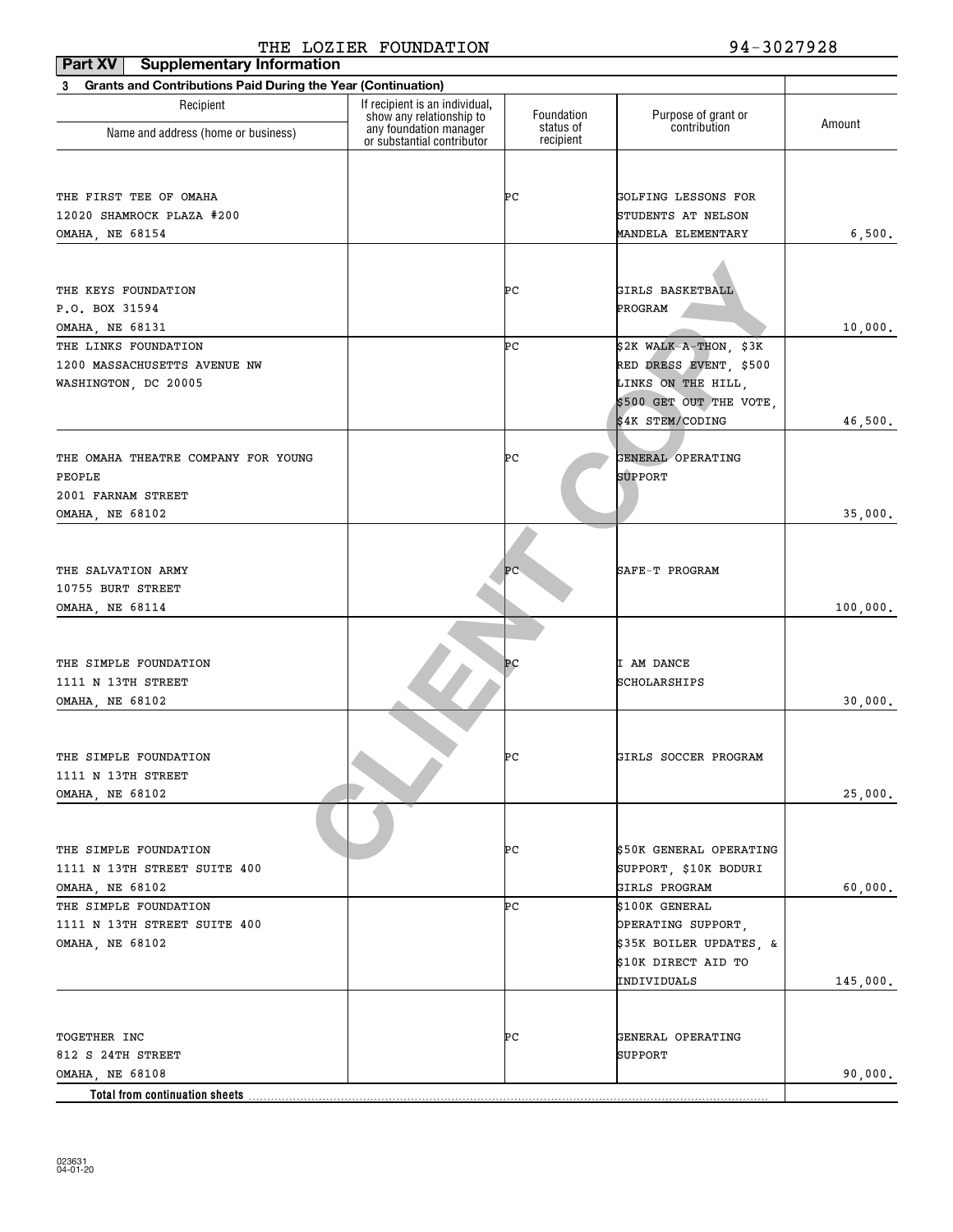| Part XV<br><b>Supplementary Information</b>                              |                                                            |                         |                                     |              |
|--------------------------------------------------------------------------|------------------------------------------------------------|-------------------------|-------------------------------------|--------------|
| <b>Grants and Contributions Paid During the Year (Continuation)</b><br>3 |                                                            |                         |                                     |              |
| Recipient                                                                | If recipient is an individual,<br>show any relationship to | Foundation<br>status of | Purpose of grant or<br>contribution | Amount       |
| Name and address (home or business)                                      | any foundation manager<br>or substantial contributor       | recipient               |                                     |              |
|                                                                          |                                                            |                         |                                     |              |
| TOGETHER INC                                                             |                                                            | ÞС                      | SUPPLEMENTAL GENERAL                |              |
| 812 S 24TH STREET                                                        |                                                            |                         | OPERATING SUPPORT                   |              |
| OMAHA, NE 68108                                                          |                                                            |                         |                                     | 30,000.      |
|                                                                          |                                                            |                         |                                     |              |
| UNION FOR CONTEMPORARY ART INC                                           |                                                            | ÞС                      | GENERAL OPERATING                   |              |
| 2423 NORTH 24TH STREET                                                   |                                                            |                         | SUPPORT                             |              |
| OMAHA, NE 68110                                                          |                                                            |                         |                                     | 2,000.       |
|                                                                          |                                                            |                         |                                     |              |
|                                                                          |                                                            |                         | GENERAL OPERATING                   |              |
| UNION FOR CONTEMPORARY ART INC                                           |                                                            | ÞС                      | SUPPORT                             |              |
| 2423 NORTH 24TH STREET<br><b>OMAHA, NE 68110</b>                         |                                                            |                         |                                     | 30,000.      |
|                                                                          |                                                            |                         |                                     |              |
| UNITED METHODIST MINISTRIES, MISSOURI                                    |                                                            | ÞС                      | GENERAL OPERATING                   |              |
| RIVER DISTRICT                                                           |                                                            |                         | <b>SUPPORT</b>                      |              |
| 5602 READ STREET                                                         |                                                            |                         |                                     |              |
| OMAHA, NE 68152                                                          |                                                            |                         |                                     | 10,000.      |
|                                                                          |                                                            |                         |                                     |              |
| UNITED WAY OF THE MIDLANDS                                               |                                                            | ÞС                      | COMMUNITY CARE FUND                 |              |
| 2201 FARNAM STREET                                                       |                                                            |                         | AND WOMEN UNITED                    |              |
| OMAHA, NE 68102                                                          |                                                            |                         |                                     | 90,500.      |
|                                                                          |                                                            |                         |                                     |              |
|                                                                          |                                                            |                         |                                     |              |
| UNITED WAY OF THE MIDLANDS                                               |                                                            | P <sub>C</sub>          | LOANED EXECUTIVES                   |              |
| 2201 FARNAM STREET                                                       |                                                            |                         | PROGRAM                             |              |
| OMAHA, NE 68102                                                          |                                                            |                         |                                     | 19,000.      |
|                                                                          |                                                            |                         |                                     |              |
| UNIVERSITY OF NEBRASKA FOUNDATION                                        |                                                            | ÞС                      | NEBRASKA TEACHER'S                  |              |
| 2285 SOUTH 67TH STREET SUITE 200                                         |                                                            |                         | SCHOLARS ACADEMY                    |              |
| OMAHA, NE 68106                                                          |                                                            |                         |                                     | 1, 112, 298. |
|                                                                          |                                                            |                         |                                     |              |
| UNIVERSITY OF NEBRASKA FOUNDATION                                        |                                                            | ÞС                      | CAPITAL CAMPAIGN                    |              |
| 2285 SOUTH 67TH STREET SUITE 200                                         |                                                            |                         |                                     |              |
| OMAHA, NE 68106                                                          |                                                            |                         |                                     | 200,000.     |
|                                                                          |                                                            |                         |                                     |              |
|                                                                          |                                                            |                         |                                     |              |
| UNIVERSITY OF NEBRASKA FOUNDATION                                        |                                                            | ÞС                      | UNO SUPPORTING EARLY                |              |
| 2285 SOUTH 67TH STREET SUITE 200                                         |                                                            |                         | LITERACY IN MOEC                    |              |
| OMAHA, NE 68106                                                          |                                                            |                         | SCHOOLS                             | 107,364.     |
|                                                                          |                                                            |                         |                                     |              |
| UNIVERSITY OF NEBRASKA FOUNDATION                                        |                                                            | ÞС                      | <b>EXPANSION OF</b>                 |              |
| 2285 SOUTH 67TH STREET SUITE 200                                         |                                                            |                         | BIOMEDICAL RESEARCH                 |              |
| OMAHA, NE 68106                                                          |                                                            |                         | BUILDING                            | 200,000.     |
| Total from continuation sheets.                                          |                                                            |                         |                                     |              |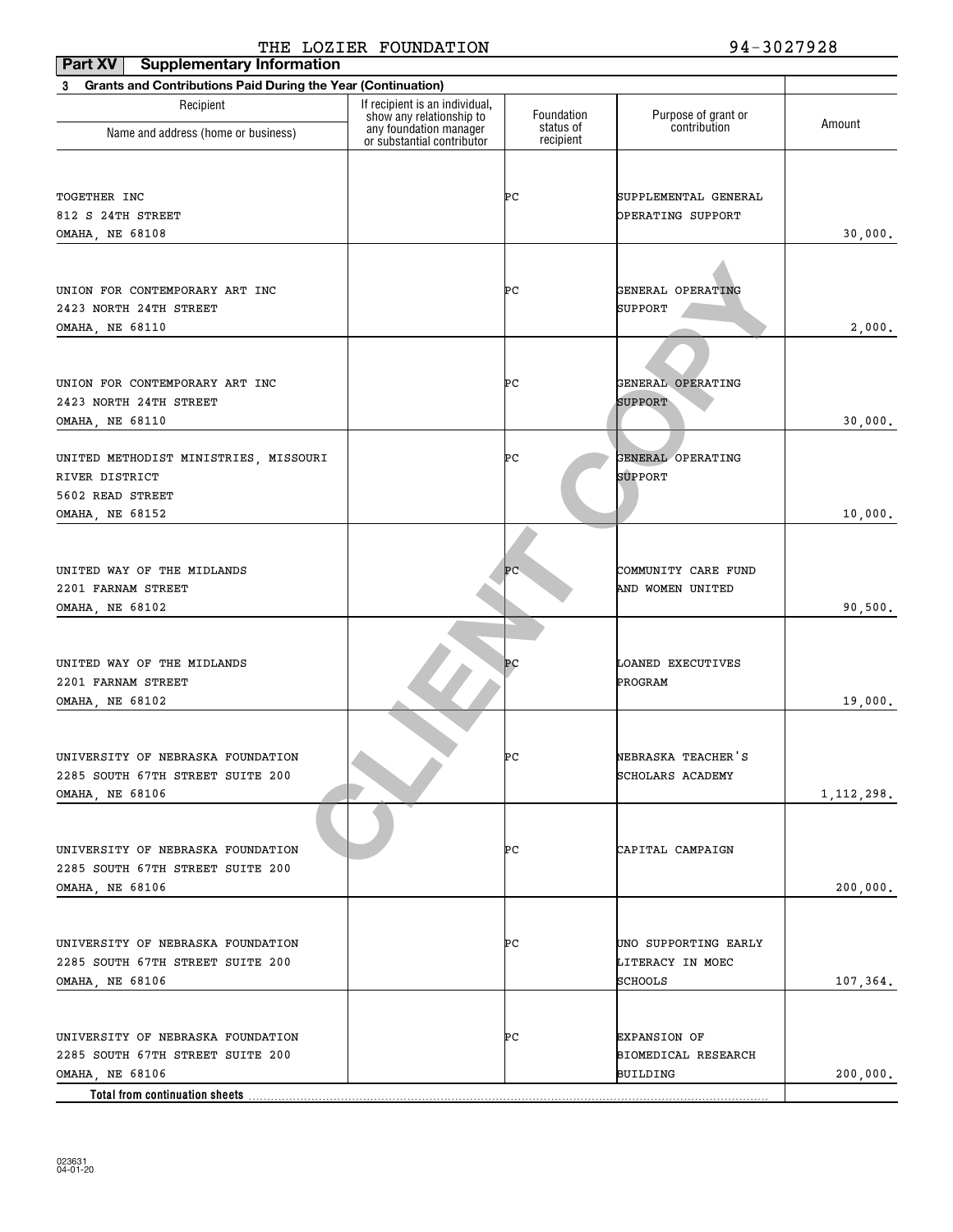| Part XV<br><b>Supplementary Information</b>                              |                                                            |                         |                                     |          |
|--------------------------------------------------------------------------|------------------------------------------------------------|-------------------------|-------------------------------------|----------|
| <b>Grants and Contributions Paid During the Year (Continuation)</b><br>3 |                                                            |                         |                                     |          |
| Recipient                                                                | If recipient is an individual,<br>show any relationship to | Foundation<br>status of | Purpose of grant or<br>contribution | Amount   |
| Name and address (home or business)                                      | any foundation manager<br>or substantial contributor       | recipient               |                                     |          |
|                                                                          |                                                            |                         |                                     |          |
| UNIVERSITY OF NEBRASKA MEDICAL CENTER                                    |                                                            | ÞС                      | MUNROE-MEYER INSTITUTE              |          |
| 986605 NEBRASKA MEDICAL CENTER                                           |                                                            |                         | <b>BUILDING FUND</b>                |          |
| OMAHA, NE 68198                                                          |                                                            |                         |                                     | 976,033. |
|                                                                          |                                                            |                         |                                     |          |
| VERDE VALLEY SANCTUARY                                                   |                                                            | ÞС                      | GENERAL OPERATING                   |          |
| P.O. BOX 595                                                             |                                                            |                         | SUPPORT                             |          |
| SEDONA, AZ 86339                                                         |                                                            |                         |                                     | 2,500.   |
|                                                                          |                                                            |                         |                                     |          |
|                                                                          |                                                            |                         |                                     |          |
| VISITING NURSE ASSOCIATION                                               |                                                            | ÞС                      | GENERAL OPERATING                   |          |
| 12565 WEST CENTER ROAD, SUITE 100<br>OMAHA, NE 68144                     |                                                            |                         | <b>SUPPORT</b>                      | 20,000.  |
|                                                                          |                                                            |                         |                                     |          |
|                                                                          |                                                            |                         |                                     |          |
| VISITING NURSE ASSOCIATION                                               |                                                            | ÞС                      | GENERAL OPERATING                   |          |
| 12565 WEST CENTER ROAD, SUITE 100                                        |                                                            |                         | <b>SUPPORT</b>                      |          |
| OMAHA, NE 68144                                                          |                                                            |                         |                                     | 190,000. |
|                                                                          |                                                            |                         |                                     |          |
| VOICES FOR CHILDREN                                                      |                                                            | ÞС                      | GENERAL OPERATING                   |          |
| 7521 MAIN STREET, SUITE 103                                              |                                                            |                         | SUPPORT                             |          |
| OMAHA, NE 68127                                                          |                                                            |                         |                                     | 50,000.  |
|                                                                          |                                                            |                         |                                     |          |
|                                                                          |                                                            |                         |                                     |          |
| VOICES FOR CHILDREN                                                      |                                                            | ÞС                      | GENERAL OPERATING                   |          |
| 7521 MAIN STREET, SUITE 103                                              |                                                            |                         | SUPPORT                             |          |
| OMAHA, NE 68127                                                          |                                                            |                         |                                     | 2,000.   |
|                                                                          |                                                            |                         |                                     |          |
| VOLUNTEERS ASSISTING SENIORS                                             |                                                            | ÞС                      | GENERAL OPERATING                   |          |
| 1941 SOUTH 42ND STREET, SUITE 502                                        |                                                            |                         | SUPPORT                             |          |
| OMAHA, NE 68105                                                          |                                                            |                         |                                     | 5,000.   |
|                                                                          |                                                            |                         |                                     |          |
| WIKIMEDIA FOUNDATION INC                                                 |                                                            |                         |                                     |          |
| P.O. BOX 98204                                                           |                                                            | PС                      | GENERAL OPERATING<br>SUPPORT        |          |
| WASHINGTON, DC 20090                                                     |                                                            |                         |                                     | 750.     |
|                                                                          |                                                            |                         |                                     |          |
| WOMEN'S CENTER FOR ADVANCEMENT                                           |                                                            | ÞС                      | \$275K GENERAL                      |          |
| 3801 HARNEY STREET                                                       |                                                            |                         | OPERATING SUPPORT,                  |          |
| OMAHA, NE 68131                                                          |                                                            |                         | \$50K DIRECT AID TO                 |          |
|                                                                          |                                                            |                         | INDIVIDUALS                         | 325,000. |
|                                                                          |                                                            |                         |                                     |          |
| WOMEN'S FUND OF GREATER OMAHA                                            |                                                            | PС                      | IBBG GIVES CAMPAIGN                 |          |
| 1111 N. 13TH STREET SUITE #106                                           |                                                            |                         |                                     |          |
| OMAHA, NE 68102                                                          |                                                            |                         |                                     | 20,000.  |
| Total from continuation sheets                                           |                                                            |                         |                                     |          |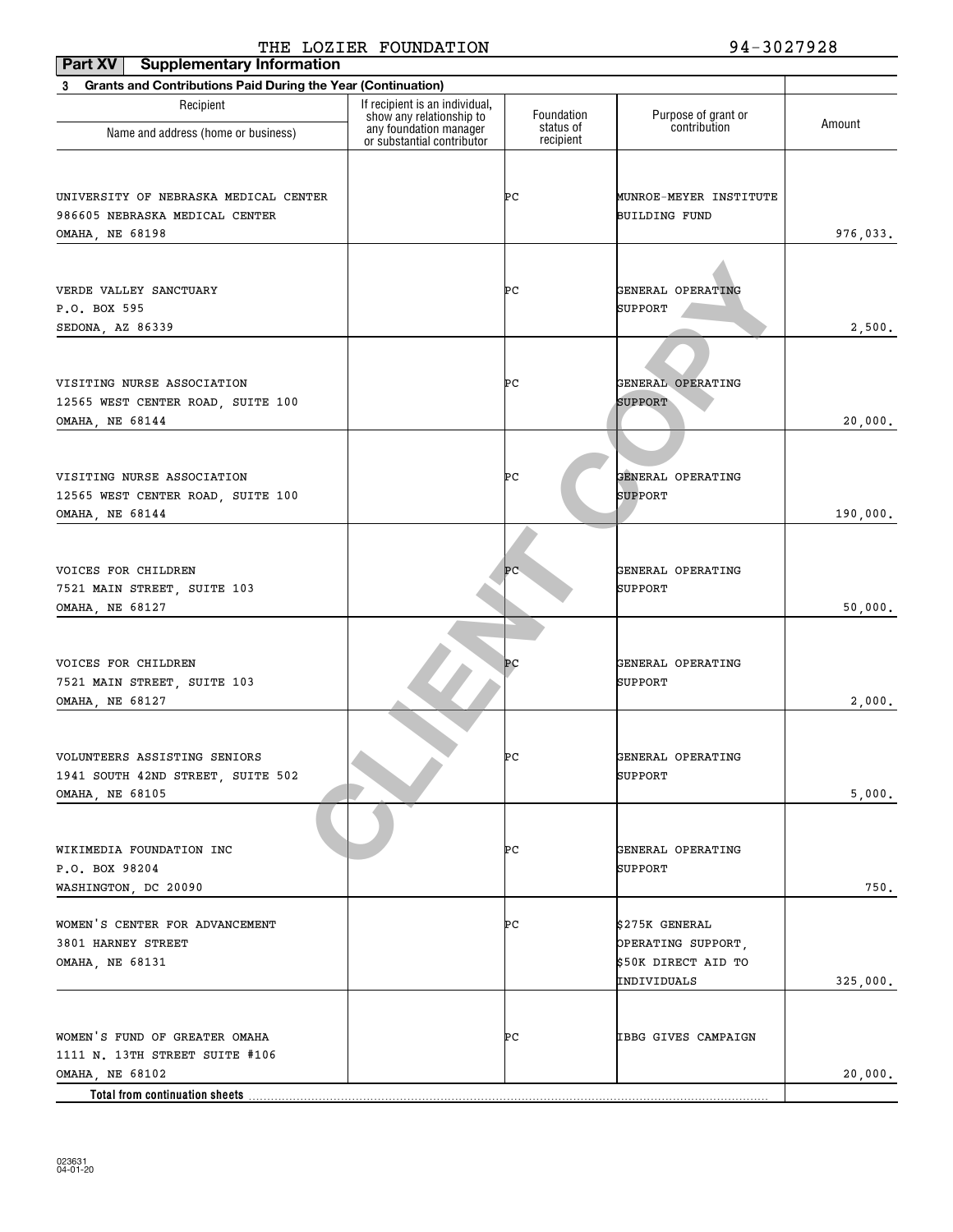| Part XV<br><b>Supplementary Information</b>                              |                                                                                      |                         |                                     |          |
|--------------------------------------------------------------------------|--------------------------------------------------------------------------------------|-------------------------|-------------------------------------|----------|
| <b>Grants and Contributions Paid During the Year (Continuation)</b><br>3 |                                                                                      |                         |                                     |          |
| Recipient                                                                | If recipient is an individual,<br>show any relationship to<br>any foundation manager | Foundation<br>status of | Purpose of grant or<br>contribution | Amount   |
| Name and address (home or business)                                      | or substantial contributor                                                           | recipient               |                                     |          |
|                                                                          |                                                                                      |                         |                                     |          |
| WOMEN'S FUND OF GREATER OMAHA                                            |                                                                                      | ÞС                      | <b>IBBG GIVES CAMPAIGN</b>          |          |
| 1111 N. 13TH STREET SUITE #106                                           |                                                                                      |                         |                                     |          |
| OMAHA, NE 68102                                                          |                                                                                      |                         |                                     | 15,000.  |
|                                                                          |                                                                                      |                         |                                     |          |
| WOMEN'S FUND OF GREATER OMAHA                                            |                                                                                      | ÞС                      | GENERAL OPERATING                   |          |
| 1111 N. 13TH STREET SUITE #106                                           |                                                                                      |                         | SUPPORT                             |          |
| OMAHA, NE 68102                                                          |                                                                                      |                         |                                     | 25,000.  |
|                                                                          |                                                                                      |                         |                                     |          |
|                                                                          |                                                                                      |                         |                                     |          |
| WORLD HERALD GOODFELLOWS CHARITIES                                       |                                                                                      | ÞС                      | GENERAL OPERATING                   |          |
| 2201 FARNAM STREET, SUITE 200                                            |                                                                                      |                         | <b>SUPPORT</b>                      |          |
| OMAHA, NE 68102                                                          |                                                                                      |                         |                                     | 25,000.  |
|                                                                          |                                                                                      |                         |                                     |          |
| WRIGHT TRACK                                                             |                                                                                      | ÞС                      | NE HOOPS ELITE                      |          |
| 12657 DEER CREEK DRIVE                                                   |                                                                                      |                         | <b>BASKETBALL PROGRAM</b>           |          |
| OMAHA, NE 68142                                                          |                                                                                      |                         |                                     | 60,000.  |
|                                                                          |                                                                                      |                         |                                     |          |
|                                                                          |                                                                                      |                         |                                     |          |
| WRIGHT TRACK                                                             |                                                                                      | ÞС                      | OMAHA LADY DIAMONDS                 |          |
| 12657 DEER CREEK DRIVE<br>OMAHA, NE 68142                                |                                                                                      |                         | SOFTBALL PROGRAM                    |          |
|                                                                          |                                                                                      |                         |                                     | 17,000.  |
| YMCA - OMAHA/COUNCIL BLUFFS METRO                                        |                                                                                      | ÞС                      | OPS/YMCA FACILITY AT                |          |
| AREA                                                                     |                                                                                      |                         | <b>156TH &amp; IDA STREETS</b>      |          |
| 430 SOUTH 20TH STREET                                                    |                                                                                      |                         |                                     |          |
| OMAHA, NE 68102                                                          |                                                                                      |                         |                                     | 200,000. |
|                                                                          |                                                                                      |                         |                                     |          |
| YMCA - OMAHA/COUNCIL BLUFFS METRO<br>AREA                                |                                                                                      | ÞС                      | ANNUAL TRUNK OR TREAT<br>PROGRAM    |          |
| 430 SOUTH 20TH STREET                                                    |                                                                                      |                         |                                     |          |
| OMAHA, NE 68102                                                          |                                                                                      |                         |                                     | 1,000.   |
|                                                                          |                                                                                      |                         |                                     |          |
| YMCA - OMAHA/COUNCIL BLUFFS METRO                                        |                                                                                      | ÞС                      | \$20K GENERAL OPERATING             |          |
| AREA                                                                     |                                                                                      |                         | SUPPORT, \$30K POWER                |          |
| 430 SOUTH 20TH STREET                                                    |                                                                                      |                         | SCHOLARS PROGRAM                    |          |
| <b>OMAHA, NE 68102</b>                                                   |                                                                                      |                         |                                     | 50,000.  |
| YMCA - OMAHA/COUNCIL BLUFFS METRO                                        |                                                                                      | ÞС                      | OPS/YMCA FACILITY AT                |          |
| AREA                                                                     |                                                                                      |                         | 156TH & IDA STREETS                 |          |
| 430 SOUTH 20TH STREET                                                    |                                                                                      |                         |                                     |          |
| OMAHA, NE 68102                                                          |                                                                                      |                         |                                     | 200,000. |
|                                                                          |                                                                                      |                         |                                     |          |
|                                                                          |                                                                                      |                         |                                     |          |
| YOUTH CARE & BEYOND<br>2819 SOUTH 125TH AVENUE, SUITE 276                |                                                                                      | ÞС                      | GENERAL OPERATING<br>SUPPORT        |          |
| OMAHA, NE 68144                                                          |                                                                                      |                         |                                     | 60,000.  |
| Total from continuation sheets                                           |                                                                                      |                         |                                     |          |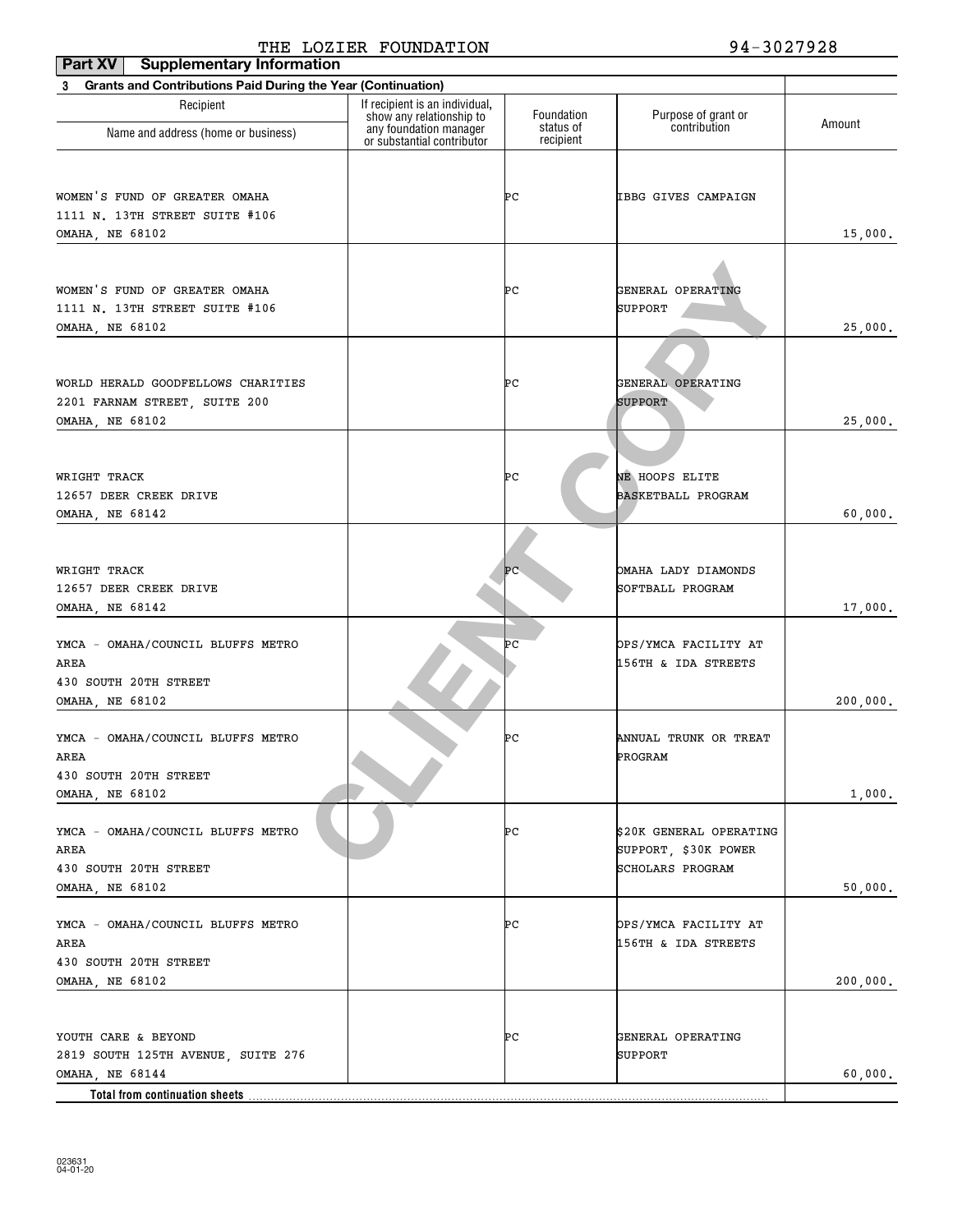| Part XV<br><b>Supplementary Information</b>                              |                                                                                      |                         |                                     |         |
|--------------------------------------------------------------------------|--------------------------------------------------------------------------------------|-------------------------|-------------------------------------|---------|
| <b>Grants and Contributions Paid During the Year (Continuation)</b><br>3 |                                                                                      |                         |                                     |         |
| Recipient                                                                | If recipient is an individual,<br>show any relationship to<br>any foundation manager | Foundation<br>status of | Purpose of grant or<br>contribution | Amount  |
| Name and address (home or business)                                      | or substantial contributor                                                           | recipient               |                                     |         |
|                                                                          |                                                                                      |                         |                                     |         |
| YOUTH CARE & BEYOND                                                      |                                                                                      | ÞС                      | GENERAL OPERATING                   |         |
| 2819 SOUTH 125TH AVENUE, SUITE 276                                       |                                                                                      |                         | SUPPORT                             |         |
| OMAHA, NE 68144                                                          |                                                                                      |                         |                                     | 60,000. |
|                                                                          |                                                                                      |                         |                                     |         |
| YOUTURN                                                                  |                                                                                      | ÞС                      | GENERAL OPERATING                   |         |
| 4344 NORTH 34TH AVE                                                      |                                                                                      |                         | SUPPORT                             |         |
| OMAHA, NE 68111                                                          |                                                                                      |                         |                                     | 50,000. |
|                                                                          |                                                                                      |                         |                                     |         |
| FAITH G ALLARD/INDIANA UNIVERSITY                                        | NA                                                                                   | INDIVIDUAL              | SONS AND DAUGHTERS                  |         |
| SOUTH BEND                                                               |                                                                                      |                         | SCHOLARSHIP PROGRAM                 |         |
| 1700 E MISHAWAKA AVE                                                     |                                                                                      |                         |                                     |         |
| SOUTH BEND, IN 46615                                                     |                                                                                      |                         |                                     | 4,000.  |
| ISAAC K BEACOM/UNIVERSITY OF NEBRASKA                                    | NA                                                                                   | INDIVIDUAL              | SONS AND DAUGHTERS                  |         |
| <b>OMAHA</b>                                                             |                                                                                      |                         | SCHOLARSHIP PROGRAM                 |         |
| 6001 DODGE STREET                                                        |                                                                                      |                         |                                     |         |
| OMAHA, NE 68182                                                          |                                                                                      |                         |                                     | 4,000.  |
|                                                                          |                                                                                      |                         |                                     |         |
| BRADY L COCHRAN/UNIVERSITY OF ALABAMA                                    | NA                                                                                   | INDIVIDUAL              | SONS AND DAUGHTERS                  |         |
| HUNTSVILLE                                                               |                                                                                      |                         | SCHOLARSHIP PROGRAM                 |         |
| 301 SPARKMAN DR NW<br>HUNTSVILLE, AL 35899                               |                                                                                      |                         |                                     | 4,000.  |
|                                                                          |                                                                                      |                         |                                     |         |
|                                                                          |                                                                                      |                         |                                     |         |
| ANDREW HANAFAN/IOWA STATE UNIVERSITY                                     | NA                                                                                   | INDIVIDUAL              | SONS AND DAUGHTERS                  |         |
| 1800 SOUTH FOURTH STREET                                                 |                                                                                      |                         | SCHOLARSHIP PROGRAM                 |         |
| AMES, IA 50011                                                           |                                                                                      |                         |                                     | 4,000.  |
| CREIGHTON M HUGHES/UNIVERSITY OF                                         | NA                                                                                   | INDIVIDUAL              | SONS AND DAUGHTERS                  |         |
| NEBRASKA LINCOLN                                                         |                                                                                      |                         | SCHOLARSHIP PROGRAM                 |         |
| 1400 R STREET                                                            |                                                                                      |                         |                                     |         |
| LINCOLN, NE 68588                                                        |                                                                                      |                         |                                     | 4,000.  |
|                                                                          |                                                                                      |                         |                                     |         |
| SIERRA LEE/NORTHEAST ALABAMA                                             | ΝA                                                                                   | INDIVIDUAL              | SONS AND DAUGHTERS                  |         |
| COMMUNITY COLLEGE<br>138 AL-35                                           |                                                                                      |                         | SCHOLARSHIP PROGRAM                 |         |
| RAINSVILLE, AL 35986                                                     |                                                                                      |                         |                                     | 4,000.  |
|                                                                          |                                                                                      |                         |                                     |         |
| CLARK E MILLER/GLEN OAKS COMMUNITY                                       | NA                                                                                   | INDIVIDUAL              | SONS AND DAUGHTERS                  |         |
| COLLEGE                                                                  |                                                                                      |                         | SCHOLARSHIP PROGRAM                 |         |
| 62249 SHIMMEL RD                                                         |                                                                                      |                         |                                     |         |
| CENTREVILLE, MI 49032                                                    |                                                                                      |                         |                                     | 4,000.  |
| NATHAN MORTENSEN/IOWA WESTERN                                            | NA                                                                                   | INDIVIDUAL              | SONS AND DAUGHTERS                  |         |
| COMMUNITY COLLEGE                                                        |                                                                                      |                         | SCHOLARSHIP PROGRAM                 |         |
| 2700 COLLEGE RD                                                          |                                                                                      |                         |                                     |         |
| COUNCIL BLUFFS, IA 51503                                                 |                                                                                      |                         |                                     | 4,000.  |
| Total from continuation sheets                                           |                                                                                      |                         |                                     |         |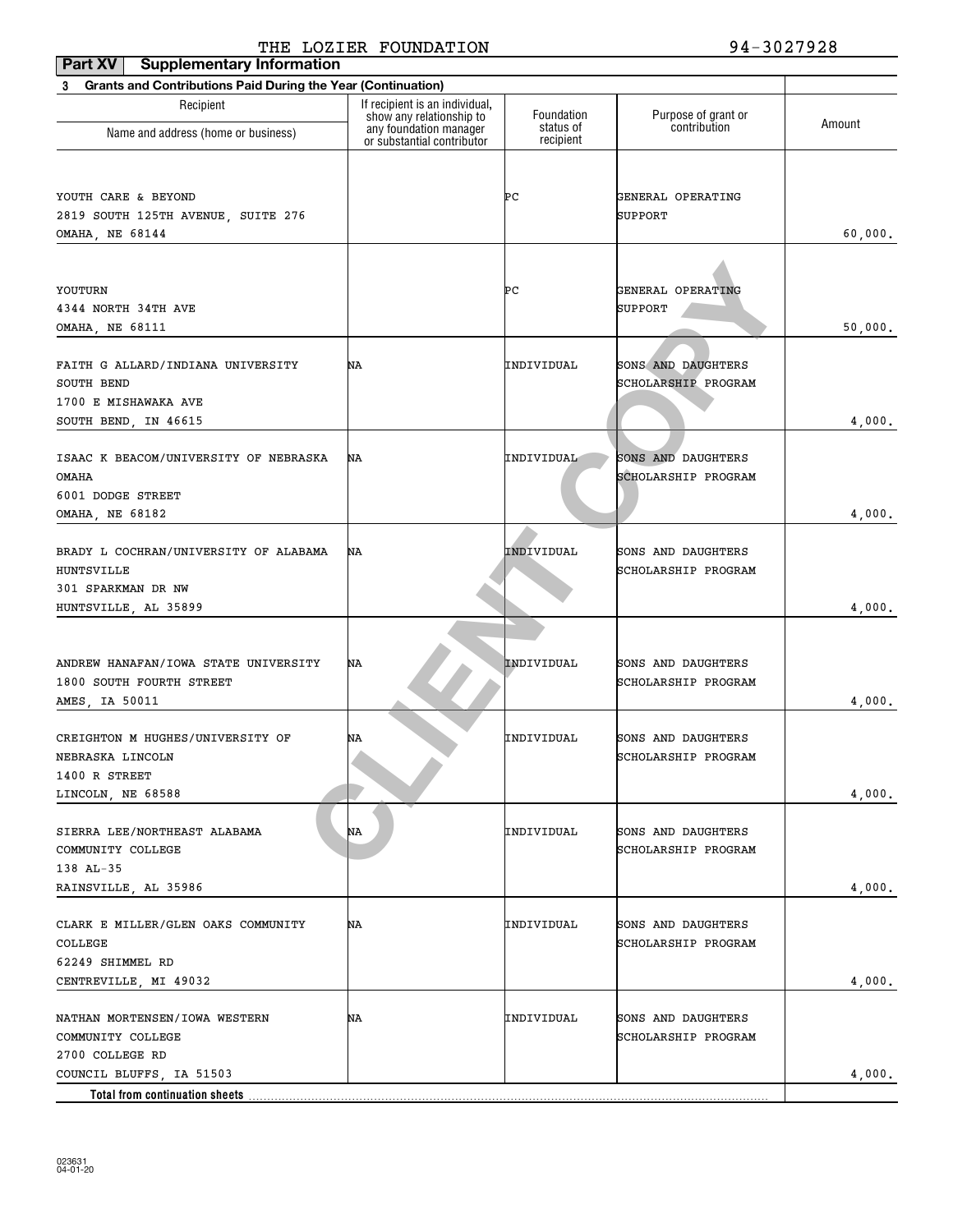| Part XV<br><b>Supplementary Information</b>                                                  |                                                                                      |                         |                                           |        |
|----------------------------------------------------------------------------------------------|--------------------------------------------------------------------------------------|-------------------------|-------------------------------------------|--------|
| <b>Grants and Contributions Paid During the Year (Continuation)</b><br>3                     |                                                                                      |                         |                                           |        |
| Recipient                                                                                    | If recipient is an individual,<br>show any relationship to<br>any foundation manager | Foundation<br>status of | Purpose of grant or<br>contribution       | Amount |
| Name and address (home or business)                                                          | or substantial contributor                                                           | recipient               |                                           |        |
| ANTONIO A PEREIRA/AUBURN UNIVERSITY<br>1161 W SAMFORD AVE<br>AUBURN, AL 36849                | NA                                                                                   | INDIVIDUAL              | SONS AND DAUGHTERS<br>SCHOLARSHIP PROGRAM | 4,000. |
| EVAN T STILES/UNIVERSITY OF NEBRASKA<br><b>OMAHA</b><br>6001 DODGE STREET<br>OMAHA, NE 68182 | NA                                                                                   | INDIVIDUAL              | SONS AND DAUGHTERS<br>SCHOLARSHIP PROGRAM | 4,000. |
| HUNTER L WEBB/NORTHEAST ALABAMA<br>COMMUNITY COLLEGE<br>138 AL-35<br>RAINSVILLE, AL 35986    | NA                                                                                   | INDIVIDUAL              | SONS AND DAUGHTERS<br>SCHOLARSHIP PROGRAM | 4,000. |
| OLIVIA R BIDROSKI/CREIGHTON<br>UNIVERSITY<br>2500 CALIFORNIA PLAZA<br>OMAHA, NE 68178        | ΝA                                                                                   | INDIVIDUAL              | SONS AND DAUGHTERS<br>SCHOLARSHIP PROGRAM | 4,000. |
| BENJAMIN J BRODERICK/UNIVERSITY OF<br>NEBRASKA LINCOLN<br>1400 R STREET<br>LINCOLN, NE 68588 | ΝA                                                                                   | INDIVIDUAL              | SONS AND DAUGHTERS<br>SCHOLARSHIP PROGRAM | 4,000. |
| WILLIAM J BRODERICK/UNIVERSITY OF<br>NEBRASKA LINCOLN<br>1400 R STREET<br>LINCOLN, NE 68588  | NΑ                                                                                   | INDIVIDUAL              | SONS AND DAUGHTERS<br>SCHOLARSHIP PROGRAM | 4,000. |
| HANNA L CHAPMAN/ATHENS STATE<br>UNIVERSITY<br>300 N BEATY STREET<br>ATHENS, AL 35611         | NA                                                                                   | INDIVIDUAL              | SONS AND DAUGHTERS<br>SCHOLARSHIP PROGRAM | 4,000. |
| BREANNA K HEMPHILL/UNIVERSITY OF<br>NEBRASKA KEARNEY<br>2504 9TH AVE<br>KEARNEY, NE 68849    | ΝA                                                                                   | INDIVIDUAL              | SONS AND DAUGHTERS<br>SCHOLARSHIP PROGRAM | 4,000. |
| EMMA R HOPKINS/UNIVERSITY OF KANSAS<br>1450 JAYHAWK BLVD<br>LAWRENCE, KS 66045               | NA                                                                                   | INDIVIDUAL              | SONS AND DAUGHTERS<br>SCHOLARSHIP PROGRAM | 4,000. |
| TAYLOR L LEWIS/WALLACE STATE<br>COMMUNITY COLLEGE HANCEVILLE<br>801 MAIN STREET NW           | NA                                                                                   | INDIVIDUAL              | SONS AND DAUGHTERS<br>SCHOLARSHIP PROGRAM |        |
| HANCEVILLE, AL 35077<br>Total from continuation sheets.                                      |                                                                                      |                         |                                           | 4,000. |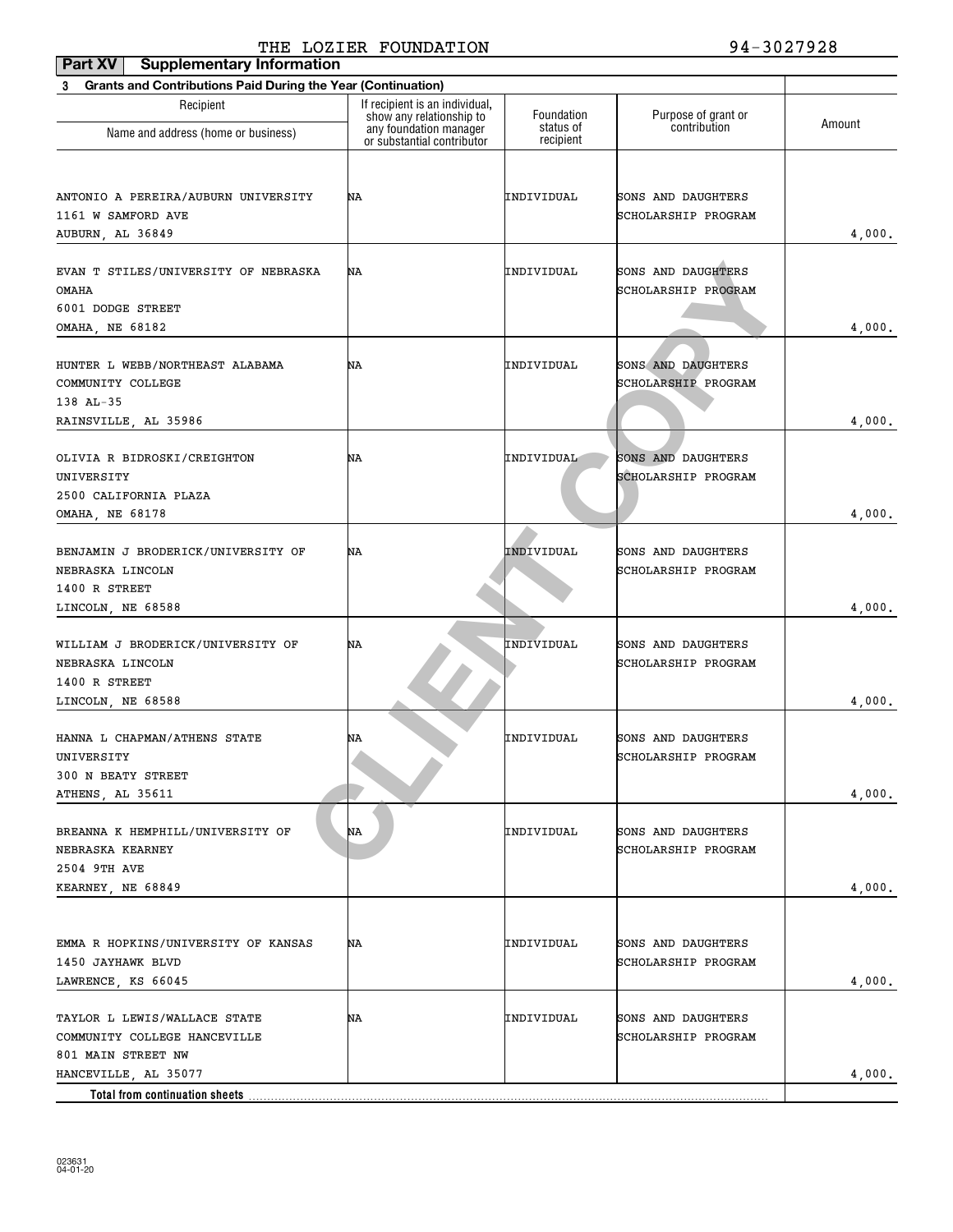| Part XV<br><b>Supplementary Information</b>                              |                                                                                      |                         |                                           |        |
|--------------------------------------------------------------------------|--------------------------------------------------------------------------------------|-------------------------|-------------------------------------------|--------|
| <b>Grants and Contributions Paid During the Year (Continuation)</b><br>3 |                                                                                      |                         |                                           |        |
| Recipient                                                                | If recipient is an individual,<br>show any relationship to<br>any foundation manager | Foundation<br>status of | Purpose of grant or<br>contribution       | Amount |
| Name and address (home or business)                                      | or substantial contributor                                                           | recipient               |                                           |        |
|                                                                          |                                                                                      |                         |                                           |        |
| JAKOB D OREL/CORNELL COLLEGE                                             | NA                                                                                   | INDIVIDUAL              | SONS AND DAUGHTERS                        |        |
| 600 1ST STREET                                                           |                                                                                      |                         | SCHOLARSHIP PROGRAM                       |        |
| MT VERNON, IA 52314                                                      |                                                                                      |                         |                                           | 4,000. |
|                                                                          |                                                                                      |                         |                                           |        |
| SIDNEY PARRISH/WALLACE STATE                                             | ΝA                                                                                   | INDIVIDUAL              | SONS AND DAUGHTERS                        |        |
| COMMUNITY COLLEGE HANCEVILLE                                             |                                                                                      |                         | SCHOLARSHIP PROGRAM                       |        |
| 801 MAIN STREET NW                                                       |                                                                                      |                         |                                           | 4,000. |
| HANCEVILLE, AL 35077                                                     |                                                                                      |                         |                                           |        |
|                                                                          |                                                                                      |                         |                                           |        |
| JESSICA POCKRUS/UNIVERSITY OF ALABAMA                                    | NA                                                                                   | INDIVIDUAL              | SONS AND DAUGHTERS                        |        |
| 801 CAMPUS DRIVE                                                         |                                                                                      |                         | SCHOLARSHIP PROGRAM                       |        |
| TUSCALOOSA, AL 35487                                                     |                                                                                      |                         |                                           | 4,000. |
|                                                                          |                                                                                      |                         |                                           |        |
| ABIGAIL C QUEBEDEAUX/UNIVERSITY OF                                       | ΝA                                                                                   | INDIVIDUAL              | SONS AND DAUGHTERS                        |        |
| NEBRASKA LINCOLN                                                         |                                                                                      |                         | SCHOLARSHIP PROGRAM                       |        |
| 1400 R STREET                                                            |                                                                                      |                         |                                           |        |
| LINCOLN, NE 68588                                                        |                                                                                      |                         |                                           | 4,000. |
|                                                                          |                                                                                      | INDIVIDUAL              |                                           |        |
| KAITE J SANTEE/UNIVERSITY OF NEBRASKA<br>MEDICAL CENTER                  | NA                                                                                   |                         | SONS AND DAUGHTERS<br>SCHOLARSHIP PROGRAM |        |
| 42ND AND EMILE ST                                                        |                                                                                      |                         |                                           |        |
| <b>OMAHA, NE 68198</b>                                                   |                                                                                      |                         |                                           | 4,000. |
|                                                                          |                                                                                      |                         |                                           |        |
| ARACELI E DE ARCOS/UNIVERSITY OF                                         | NΑ                                                                                   | INDIVIDUAL              | SONS AND DAUGHTERS                        |        |
| NEBRASKA OMAHA                                                           |                                                                                      |                         | SCHOLARSHIP PROGRAM                       |        |
| 6001 DODGE STREET                                                        |                                                                                      |                         |                                           |        |
| <b>OMAHA, NE 68182</b>                                                   |                                                                                      |                         |                                           | 4,000. |
|                                                                          |                                                                                      |                         |                                           |        |
| ERICA ENGEL/UNIVERSITY OF NEBRASKA                                       | NA                                                                                   | INDIVIDUAL              | SONS AND DAUGHTERS                        |        |
| LINCOLN                                                                  |                                                                                      |                         | SCHOLARSHIP PROGRAM                       |        |
| 1400 R STREET<br>LINCOLN, NE 68588                                       |                                                                                      |                         |                                           |        |
|                                                                          |                                                                                      |                         |                                           | 4,000. |
| WILLIAM J HANAFAN/CREIGHTON                                              | ΝA                                                                                   | INDIVIDUAL              | SONS AND DAUGHTERS                        |        |
| UNIVERSITY                                                               |                                                                                      |                         | SCHOLARSHIP PROGRAM                       |        |
| 2500 CALIFORNIA PLAZA                                                    |                                                                                      |                         |                                           |        |
| OMAHA, NE 68178                                                          |                                                                                      |                         |                                           | 4,000. |
|                                                                          |                                                                                      |                         |                                           |        |
|                                                                          |                                                                                      |                         |                                           |        |
| MICAH A MARTIN/RICE UNIVERSITY                                           | NA                                                                                   | INDIVIDUAL              | SONS AND DAUGHTERS                        |        |
| 6100 MAIN STREET                                                         |                                                                                      |                         | SCHOLARSHIP PROGRAM                       |        |
| HOUSTON, TX 77005                                                        |                                                                                      |                         |                                           | 4,000. |
| ISAAC MARTINEZ/UNIVERSITY OF NEBRASKA                                    | ΝA                                                                                   | INDIVIDUAL              | SONS AND DAUGHTERS                        |        |
| LINCOLN                                                                  |                                                                                      |                         | SCHOLARSHIP PROGRAM                       |        |
| 1400 R STREET                                                            |                                                                                      |                         |                                           |        |
| LINCOLN, NE 68588                                                        |                                                                                      |                         |                                           | 4,000. |
| Total from continuation sheets                                           |                                                                                      |                         |                                           |        |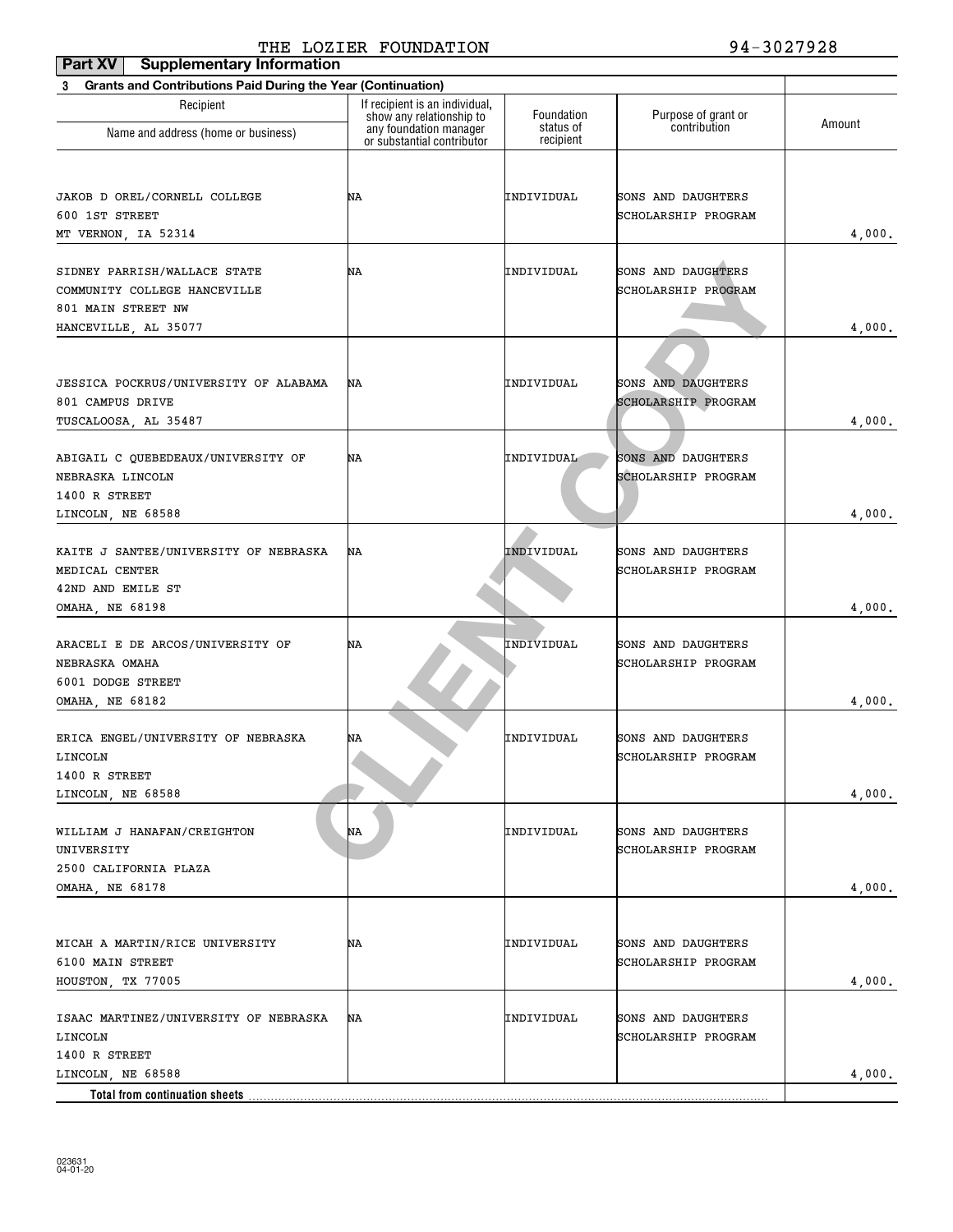| Part XV<br><b>Supplementary Information</b>                              |                                                                                      |                         |                                           |        |
|--------------------------------------------------------------------------|--------------------------------------------------------------------------------------|-------------------------|-------------------------------------------|--------|
| <b>Grants and Contributions Paid During the Year (Continuation)</b><br>3 |                                                                                      |                         |                                           |        |
| Recipient                                                                | If recipient is an individual,<br>show any relationship to<br>any foundation manager | Foundation<br>status of | Purpose of grant or<br>contribution       | Amount |
| Name and address (home or business)                                      | or substantial contributor                                                           | recipient               |                                           |        |
| <b>JABIN E MOORE/UNIVERSITY OF NEBRASKA</b><br><b>OMAHA</b>              | NA                                                                                   | INDIVIDUAL              | SONS AND DAUGHTERS<br>SCHOLARSHIP PROGRAM |        |
| 6001 DODGE STREET                                                        |                                                                                      |                         |                                           |        |
| OMAHA, NE 68182                                                          |                                                                                      |                         |                                           | 4,000. |
| WESLEY S THOMPSON/UNIVERSITY OF                                          | NA                                                                                   | INDIVIDUAL              | SONS AND DAUGHTERS                        |        |
| NEBRASKA OMAHA                                                           |                                                                                      |                         | SCHOLARSHIP PROGRAM                       |        |
| 6001 DODGE STREET                                                        |                                                                                      |                         |                                           |        |
| OMAHA, NE 68182                                                          |                                                                                      |                         |                                           | 4,000. |
| NICHOLAS J WARNEKE/UNIVERSITY OF<br>NEBRASKA OMAHA                       | NA                                                                                   | INDIVIDUAL              | SONS AND DAUGHTERS<br>SCHOLARSHIP PROGRAM |        |
| 6001 DODGE STREET                                                        |                                                                                      |                         |                                           |        |
| OMAHA, NE 68182                                                          |                                                                                      |                         |                                           | 4,000. |
| HAILEE S WEADER/UNIVERSITY OF<br>PITTSBURGH AT BRADFORD<br>300 CAMPUS DR | NA                                                                                   | INDIVIDUAL              | SONS AND DAUGHTERS<br>SCHOLARSHIP PROGRAM |        |
| BRADFORD, PA 16701                                                       |                                                                                      |                         |                                           | 4,000. |
|                                                                          |                                                                                      |                         |                                           |        |
| EMALEE R HANCOCK/BOISE STATE<br>UNIVERSITY<br>1910 W UNIVERSITY DR       | NA                                                                                   | INDIVIDUAL              | SONS AND DAUGHTERS<br>SCHOLARSHIP PROGRAM |        |
| BOISE, ID 83725                                                          |                                                                                      |                         |                                           | 4,000. |
|                                                                          |                                                                                      |                         |                                           |        |
| ANDREW BAKER/WESTERN MICHIGAN<br>UNIVERSITY                              | NA                                                                                   | INDIVIDUAL              | SONS AND DAUGHTERS<br>SCHOLARSHIP PROGRAM |        |
| 1903 W MICHIGAN AVENUE                                                   |                                                                                      |                         |                                           |        |
| KALAMAZOO, MI 49008                                                      |                                                                                      |                         |                                           | 4,000. |
| JAMES CHAPMAN/NORTHEAST ALABAMA<br>COMMUNITY COLLEGE<br>138 AL-35        | NA                                                                                   | INDIVIDUAL              | SONS AND DAUGHTERS<br>SCHOLARSHIP PROGRAM |        |
| RAINSVILLE, AL 35986                                                     |                                                                                      |                         |                                           | 4,000. |
| SARA FAY/IOWA WESTERN COMMUNITY<br>COLLEGE                               | ΝA                                                                                   | INDIVIDUAL              | SONS AND DAUGHTERS<br>SCHOLARSHIP PROGRAM |        |
| 2700 COLLEGE RD                                                          |                                                                                      |                         |                                           |        |
| COUNCIL BLUFSS, IA 51503                                                 |                                                                                      |                         |                                           | 4,000. |
| JONATHON HANSEN/NEBRASKA WESLEYAN<br>UNIVERSITY                          | ΝA                                                                                   | INDIVIDUAL              | SONS AND DAUGHTERS<br>SCHOLARSHIP PROGRAM |        |
| 5000 ST PAUL AVENUE                                                      |                                                                                      |                         |                                           |        |
| LINCOLN, NE 68504                                                        |                                                                                      |                         |                                           | 4,000. |
| JOSAH MILLS/UNIVERSITY OF NEBRASKA -<br>LINCOLN                          | ΝA                                                                                   | INDIVIDUAL              | SONS AND DAUGHTERS<br>SCHOLARSHIP PROGRAM |        |
| 1400 R STREET                                                            |                                                                                      |                         |                                           |        |
| LINCOLN, NE 68588                                                        |                                                                                      |                         |                                           | 4,000. |
| Total from continuation sheets.                                          |                                                                                      |                         |                                           |        |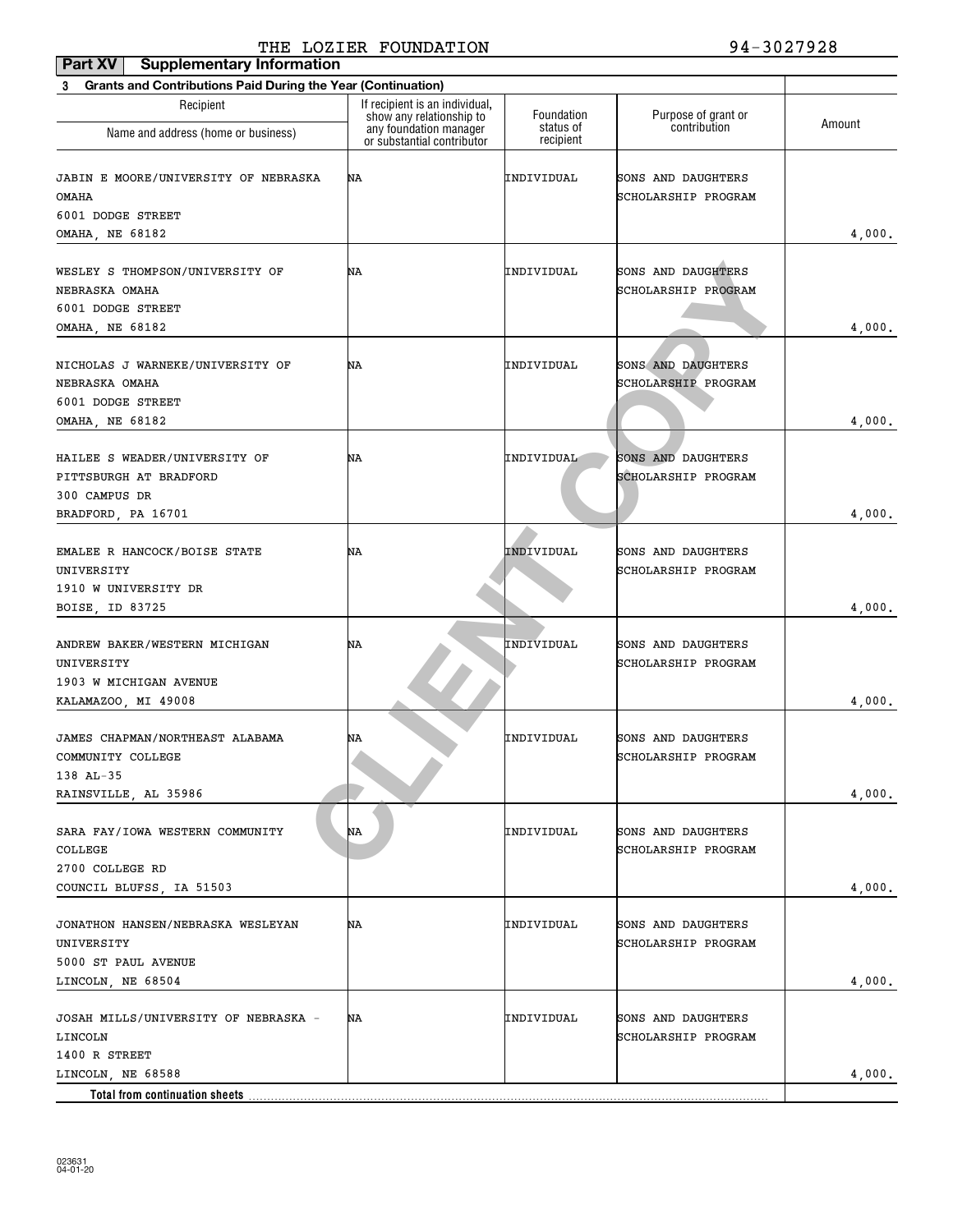| Part XV<br><b>Supplementary Information</b>                                                  |                                                            |                         |                                           |        |
|----------------------------------------------------------------------------------------------|------------------------------------------------------------|-------------------------|-------------------------------------------|--------|
| <b>Grants and Contributions Paid During the Year (Continuation)</b><br>3                     |                                                            |                         |                                           |        |
| Recipient                                                                                    | If recipient is an individual,<br>show any relationship to | Foundation<br>status of | Purpose of grant or<br>contribution       | Amount |
| Name and address (home or business)                                                          | any foundation manager<br>or substantial contributor       | recipient               |                                           |        |
| DAVI ORT/MESSIAH COLLEGE<br>ONE COLLEGE AVENUE<br>MECHANICSBURG, PA 17055                    | NA                                                         | INDIVIDUAL              | SONS AND DAUGHTERS<br>SCHOLARSHIP PROGRAM | 4,000. |
| HALLE RIDGEWAY/AUBURN UNIVERSITY<br>23 SAMFORD HALL<br>AUBURN, AL 36849                      | NA                                                         | INDIVIDUAL              | SONS AND DAUGHTERS<br>SCHOLARSHIP PROGRAM | 4,000. |
| TATUM SCHULTZ/MISSOURI SOUTHERN STATE<br>UNIVERSITY<br>3950 NEWMAN RD<br>JOPLIN, MO 64801    | NA                                                         | INDIVIDUAL              | SONS AND DAUGHTERS<br>SCHOLARSHIP PROGRAM | 4,000. |
| GRANT SPARR/IOWA WESTERN COMMUNITY<br>COLLEGE<br>2700 COLLEGE RD<br>COUNCIL BLUFSS, IA 51503 | NA                                                         | INDIVIDUAL              | SONS AND DAUGHTERS<br>SCHOLARSHIP PROGRAM | 4,000. |
| TAYLOR WILSON/SOUTH DAKOTA STATE<br>UNIVERSITY<br>1451 STADIUM RD<br>BROOKINGS, SD 57007     | NA                                                         | INDIVIDUAL              | SONS AND DAUGHTERS<br>SCHOLARSHIP PROGRAM | 4,000. |
| MEGAN ZELFEL/CLARKSON COLLEGE<br>101 S 42ND ST<br>OMAHA, NE 68131                            | NA                                                         | INDIVIDUAL              | SONS AND DAUGHTERS<br>SCHOLARSHIP PROGRAM | 4,000. |
|                                                                                              |                                                            |                         |                                           |        |
|                                                                                              |                                                            |                         |                                           |        |
|                                                                                              |                                                            |                         |                                           |        |
|                                                                                              |                                                            |                         |                                           |        |
| Total from continuation sheets                                                               |                                                            |                         |                                           |        |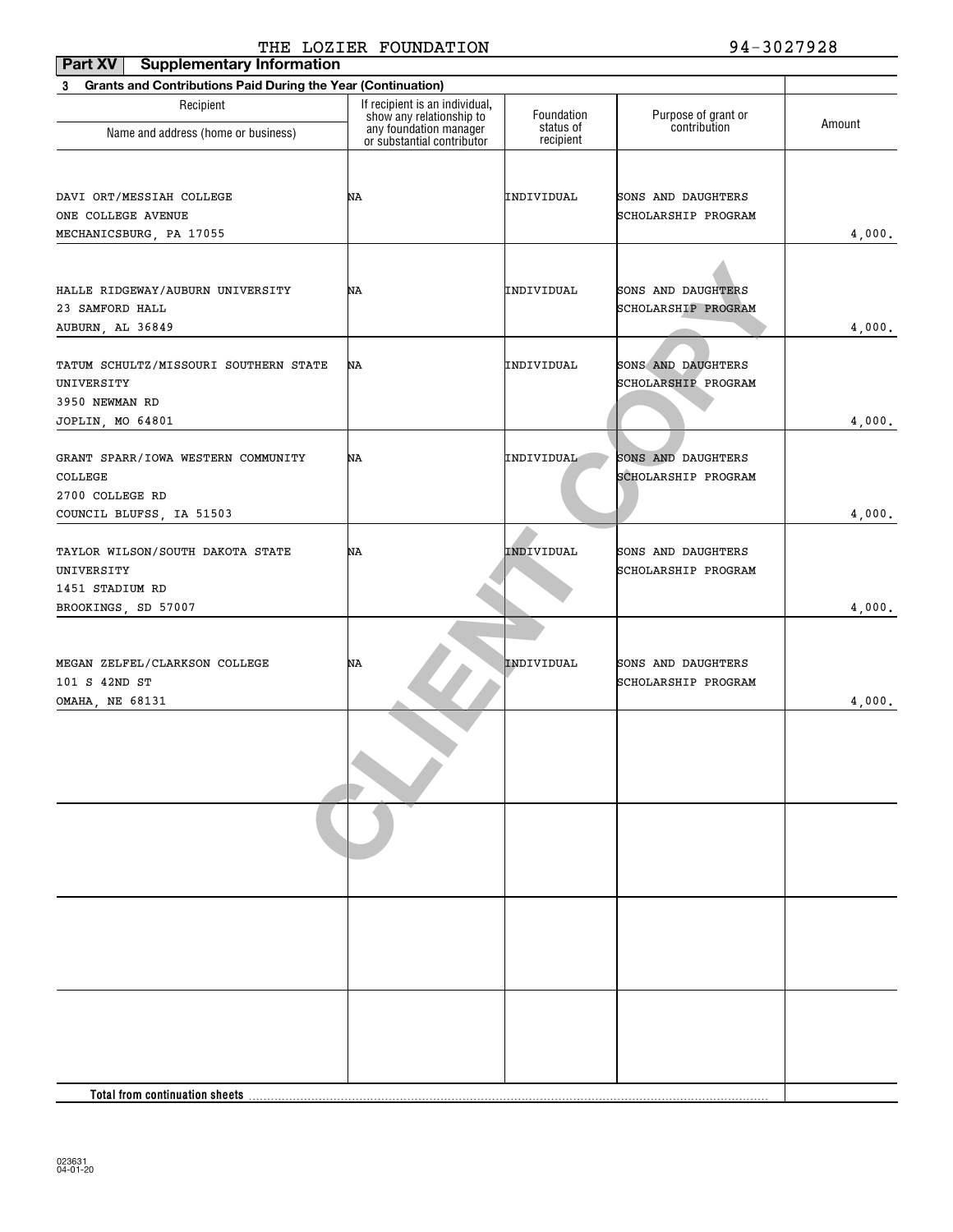**Part XV Supplementary Information**

**3a Grants and Contributions Paid During the Year Continuation of Purpose of Grant or Contribution**

NAME OF RECIPIENT - HABITAT FOR HUMANITY OF OMAHA

\$600K MILLER PARK/MINNE LUSA NEIGHBORHOOD REVITALIZATION, \$150K

DEMOLITION FUND, \$50K GENERAL OPERATING SUPPORT

NAME OF RECIPIENT - HEARTLAND FAMILY SERVICE

\$50K DIRECT CLIENT AID/HOMELESS PREVENTION, \$60K GENERAL OPERATING

SUPPORT, \$80K HEARTLAND HOUSING SOLUTIONS

NAME OF RECIPIENT - THE LINKS FOUNDATION

NATILAND FAMILY SERVICE<br>
CHOMELESS FREVENTION, \$60K GENERAL OPERATING<br>
CHOUSING SOLUTIONS<br>
E LINKS FOUNDATION<br>
CODING PROGRAMMING, \$30.5K MIDDLE SCHOOL RE<br>
TS PROGRAM COMMITTEE \$2K WALK-A-THON, \$3K RED DRESS EVENT, \$500 LINKS ON THE HILL, \$500 GET

OUT THE VOTE, \$4K STEM/CODING PROGRAMMING, \$30.5K MIDDLE SCHOOL READING

INITIATIVE, \$6K THE ARTS PROGRAM COMMITTEE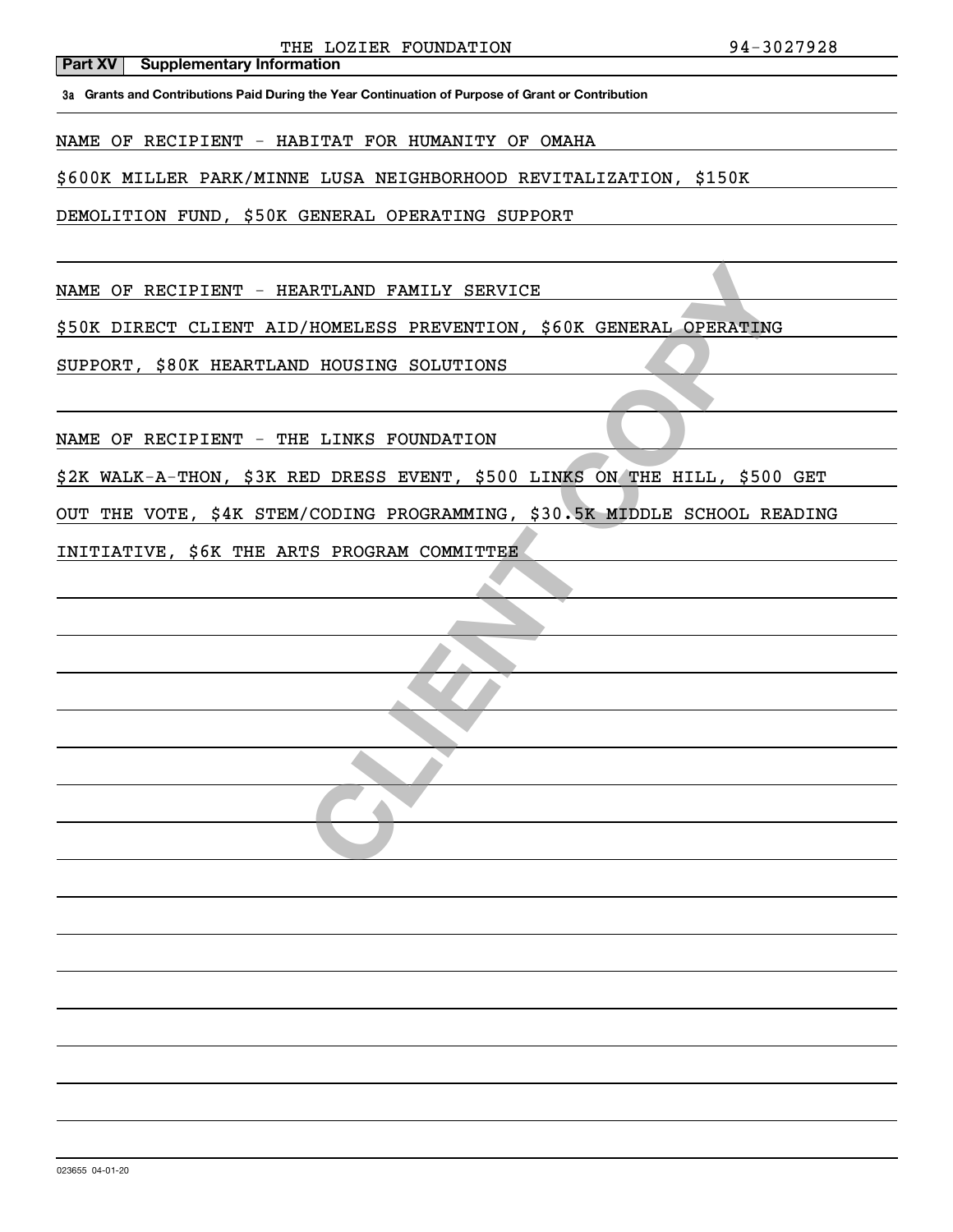Department of the Treasury Internal Revenue Service **(Form 990, 990-EZ, or 990-PF)**

Name of the organization

# **Schedule B Schedule of Contributors**

**| Attach to Form 990, Form 990-EZ, or Form 990-PF. | Go to www.irs.gov/Form990 for the latest information.** OMB No. 1545-0047

**2020**

**Employer identification number**

94-3027928

|  |  | THE LOZIER FOUNDATION |
|--|--|-----------------------|
|--|--|-----------------------|

| <b>Organization type (check one):</b>                                                                                                                                                                                                                                                                                                                                                                                                                                                                     |                                                                                                                                                                                                                                                                                  |  |  |  |
|-----------------------------------------------------------------------------------------------------------------------------------------------------------------------------------------------------------------------------------------------------------------------------------------------------------------------------------------------------------------------------------------------------------------------------------------------------------------------------------------------------------|----------------------------------------------------------------------------------------------------------------------------------------------------------------------------------------------------------------------------------------------------------------------------------|--|--|--|
| Filers of:                                                                                                                                                                                                                                                                                                                                                                                                                                                                                                | Section:                                                                                                                                                                                                                                                                         |  |  |  |
| Form 990 or 990-EZ                                                                                                                                                                                                                                                                                                                                                                                                                                                                                        | 501(c)<br>) (enter number) organization                                                                                                                                                                                                                                          |  |  |  |
|                                                                                                                                                                                                                                                                                                                                                                                                                                                                                                           | 4947(a)(1) nonexempt charitable trust not treated as a private foundation                                                                                                                                                                                                        |  |  |  |
|                                                                                                                                                                                                                                                                                                                                                                                                                                                                                                           | 527 political organization                                                                                                                                                                                                                                                       |  |  |  |
| Form 990-PF                                                                                                                                                                                                                                                                                                                                                                                                                                                                                               | X  <br>501(c)(3) exempt private foundation                                                                                                                                                                                                                                       |  |  |  |
|                                                                                                                                                                                                                                                                                                                                                                                                                                                                                                           | 4947(a)(1) nonexempt charitable trust treated as a private foundation                                                                                                                                                                                                            |  |  |  |
|                                                                                                                                                                                                                                                                                                                                                                                                                                                                                                           | 501(c)(3) taxable private foundation                                                                                                                                                                                                                                             |  |  |  |
|                                                                                                                                                                                                                                                                                                                                                                                                                                                                                                           | Check if your organization is covered by the General Rule or a Special Rule.<br>Note: Only a section 501(c)(7), (8), or (10) organization can check boxes for both the General Rule and a Special Rule. See instructions.                                                        |  |  |  |
| <b>General Rule</b>                                                                                                                                                                                                                                                                                                                                                                                                                                                                                       |                                                                                                                                                                                                                                                                                  |  |  |  |
| $\mid$ X $\mid$                                                                                                                                                                                                                                                                                                                                                                                                                                                                                           | For an organization filing Form 990, 990-EZ, or 990-PF that received, during the year, contributions totaling \$5,000 or more (in money or<br>property) from any one contributor. Complete Parts I and II. See instructions for determining a contributor's total contributions. |  |  |  |
| <b>Special Rules</b>                                                                                                                                                                                                                                                                                                                                                                                                                                                                                      |                                                                                                                                                                                                                                                                                  |  |  |  |
| For an organization described in section 501(c)(3) filing Form 990 or 990 EZ that met the 33 1/3% support test of the regulations under<br>sections 509(a)(1) and 170(b)(1)(A)(vi), that checked Schedule A (Form 990 or 990-EZ), Part II, line 13, 16a, or 16b, and that received from<br>any one contributor, during the year, total contributions of the greater of (1) \$5,000; or (2) 2% of the amount on (i) Form 990, Part VIII, line 1h;<br>or (ii) Form 990-EZ, line 1. Complete Parts I and II. |                                                                                                                                                                                                                                                                                  |  |  |  |
|                                                                                                                                                                                                                                                                                                                                                                                                                                                                                                           | For an organization described in section 501(c)(7), (8), or (10) filing Form 990 or 990-EZ that received from any one<br>contributor, during the year, total contributions of more than \$1,000 exclusively for religious, charitable, scientific,                               |  |  |  |
|                                                                                                                                                                                                                                                                                                                                                                                                                                                                                                           | literary, or educational purposes, or for the prevention of cruelty to children or animals. Complete Parts I (entering<br>"N/A" in column (b) instead of the contributor name and address), II, and III.                                                                         |  |  |  |
|                                                                                                                                                                                                                                                                                                                                                                                                                                                                                                           | For an organization described in section 501(c)(7), (8), or (10) filing Form 990 or 990-EZ that received from any one contributor, during the                                                                                                                                    |  |  |  |

#### **General Rule**

#### **Special Rules**

purpose. Don't complete any of the parts unless the **General Rule** applies to this organization because it received *nonexclusively* year, contributions <sub>exclusively</sub> for religious, charitable, etc., purposes, but no such contributions totaled more than \$1,000. If this box is checked, enter here the total contributions that were received during the year for an  $\;$ exclusively religious, charitable, etc., For an organization described in section 501(c)(7), (8), or (10) filing Form 990 or 990-EZ that received from any one contributor, during the religious, charitable, etc., contributions totaling \$5,000 or more during the year  $\Box$ — $\Box$   $\Box$ 

**Caution:**  An organization that isn't covered by the General Rule and/or the Special Rules doesn't file Schedule B (Form 990, 990-EZ, or 990-PF),  **must** but it answer "No" on Part IV, line 2, of its Form 990; or check the box on line H of its Form 990-EZ or on its Form 990-PF, Part I, line 2, to certify that it doesn't meet the filing requirements of Schedule B (Form 990, 990-EZ, or 990-PF).

**For Paperwork Reduction Act Notice, see the instructions for Form 990, 990-EZ, or 990-PF. Schedule B (Form 990, 990-EZ, or 990-PF) (2020)** LHA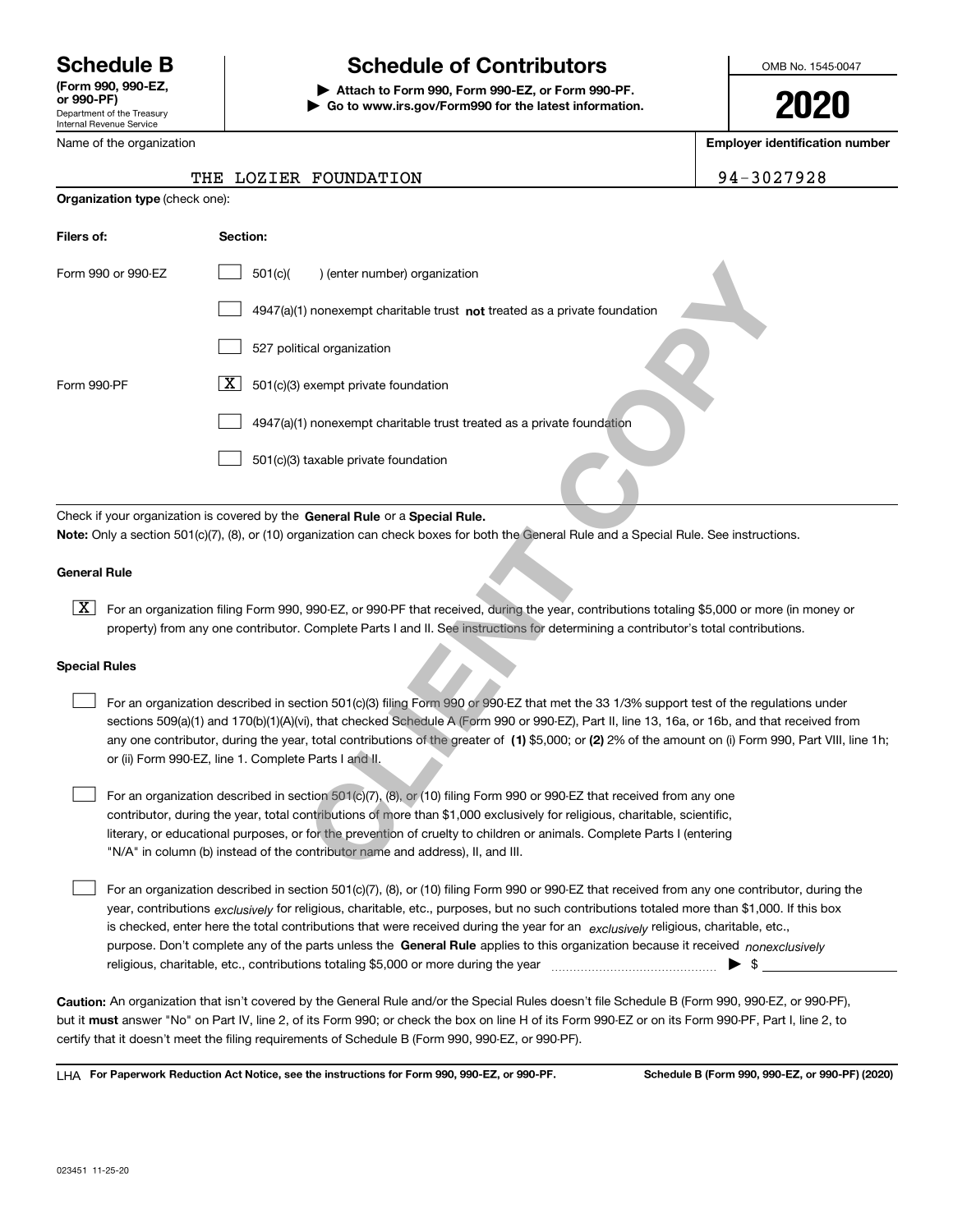# Schedule B (Form 990, 990-EZ, or 990-PF) (2020) Page 2

## THE LOZIER FOUNDATION 94-3027928

|            | Schedule B (Form 990, 990-EZ, or 990-PF) (2020)                                                |                                   | Page 2                                                                                                    |
|------------|------------------------------------------------------------------------------------------------|-----------------------------------|-----------------------------------------------------------------------------------------------------------|
|            | Name of organization                                                                           |                                   | <b>Employer identification number</b>                                                                     |
|            | THE LOZIER FOUNDATION                                                                          |                                   | 94-3027928                                                                                                |
| Part I     | Contributors (see instructions). Use duplicate copies of Part I if additional space is needed. |                                   |                                                                                                           |
| (a)<br>No. | (b)<br>Name, address, and ZIP + 4                                                              | (c)<br><b>Total contributions</b> | (d)<br>Type of contribution                                                                               |
| 1          | ALLAN LOZIER<br>6336 PERSHING DRIVE<br><b>OMAHA, NE 68110</b>                                  | 16,453,848.<br>\$                 | Person<br>Payroll<br>$\overline{\text{X}}$<br>Noncash<br>(Complete Part II for<br>noncash contributions.) |
| (a)<br>No. | (b)<br>Name, address, and ZIP + 4                                                              | (c)<br><b>Total contributions</b> | (d)<br>Type of contribution                                                                               |
|            |                                                                                                | \$                                | Person<br>Payroll<br>Noncash<br>(Complete Part II for<br>noncash contributions.)                          |
| (a)<br>No. | (b)<br>Name, address, and ZIP + 4                                                              | (c)<br><b>Total contributions</b> | (d)<br>Type of contribution                                                                               |
|            |                                                                                                | \$                                | Person<br>Payroll<br>Noncash<br>(Complete Part II for<br>noncash contributions.)                          |
| (a)<br>No. | (b)<br>Name, address, and ZIP + 4                                                              | (c)<br><b>Total contributions</b> | (d)<br>Type of contribution                                                                               |
|            |                                                                                                | \$                                | Person<br>Payroll<br>Noncash<br>(Complete Part II for<br>noncash contributions.)                          |
| (a)<br>No. | (b)<br>Name, address, and ZIP + 4                                                              | (c)<br><b>Total contributions</b> | (d)<br>Type of contribution                                                                               |
|            |                                                                                                | \$                                | Person<br>Payroll<br>Noncash<br>(Complete Part II for<br>noncash contributions.)                          |
| (a)<br>No. | (b)<br>Name, address, and ZIP + 4                                                              | (c)<br><b>Total contributions</b> | (d)<br>Type of contribution                                                                               |
|            |                                                                                                | \$                                | Person<br>Payroll<br>Noncash<br>(Complete Part II for<br>noncash contributions.)                          |

023452 11-25-20 **Schedule B (Form 990, 990-EZ, or 990-PF) (2020)**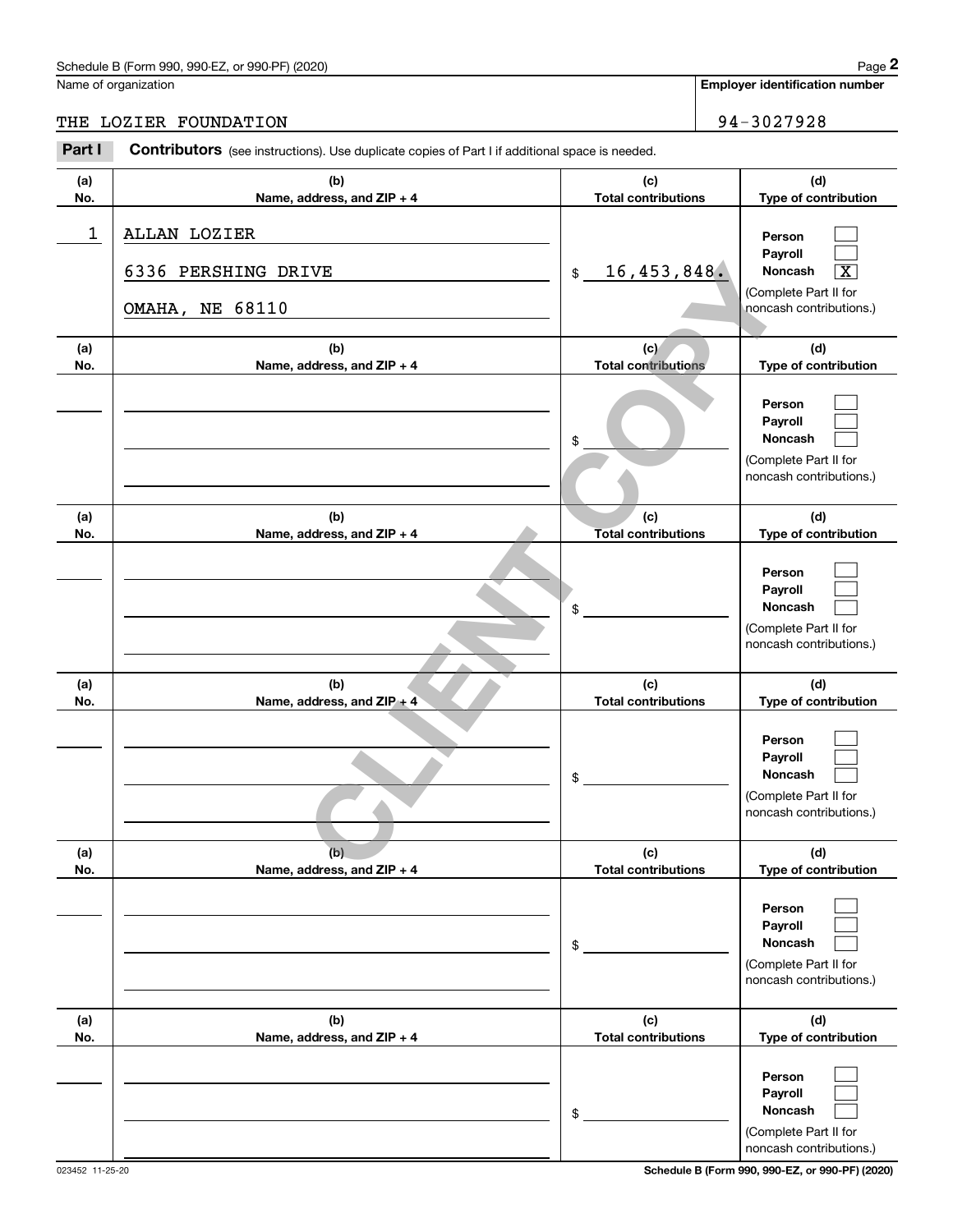Name of organization

THE LOZIER FOUNDATION 94-3027928

(see instructions). Use duplicate copies of Part II if additional space is needed.<br> **2Part II Noncash Property** (see instructions). Use duplicate copies of Part II if additional space is needed.<br>
3Part II **Noncash Proper** 

| (a)<br>No.<br>from<br>Part I | (b)<br>Description of noncash property given        | (c)<br>FMV (or estimate)<br>(See instructions.)        | (d)<br>Date received |
|------------------------------|-----------------------------------------------------|--------------------------------------------------------|----------------------|
| 1                            | 48 SHARES OF BERKSHIRE HATHAWAY INC<br><b>STOCK</b> |                                                        |                      |
|                              |                                                     | 16,453,848.<br>$\frac{1}{2}$                           | 11/20/20             |
| (a)<br>No.<br>from<br>Part I | (b)<br>Description of noncash property given        | (c)<br><b>FMV</b> (or estimate)<br>(See instructions.) | (d)<br>Date received |
|                              |                                                     | $\mathbb{S}$                                           |                      |
| (a)<br>No.<br>from<br>Part I | (b)<br>Description of noncash property given        | (c)<br>FMV (or estimate)<br>(See instructions.)        | (d)<br>Date received |
|                              |                                                     | \$                                                     |                      |
| (a)<br>No.<br>from<br>Part I | (b)<br>Description of noncash property given        | (c)<br>FMV (or estimate)<br>(See instructions.)        | (d)<br>Date received |
|                              |                                                     | \$                                                     |                      |
| (a)<br>No.<br>from<br>Part I | (b)<br>Description of noncash property given        | (c)<br>FMV (or estimate)<br>(See instructions.)        | (d)<br>Date received |
|                              |                                                     | \$                                                     |                      |
| (a)<br>No.<br>from<br>Part I | (b)<br>Description of noncash property given        | (c)<br>FMV (or estimate)<br>(See instructions.)        | (d)<br>Date received |
|                              |                                                     |                                                        |                      |
|                              |                                                     | \$                                                     |                      |

023453 11-25-20 **Schedule B (Form 990, 990-EZ, or 990-PF) (2020)**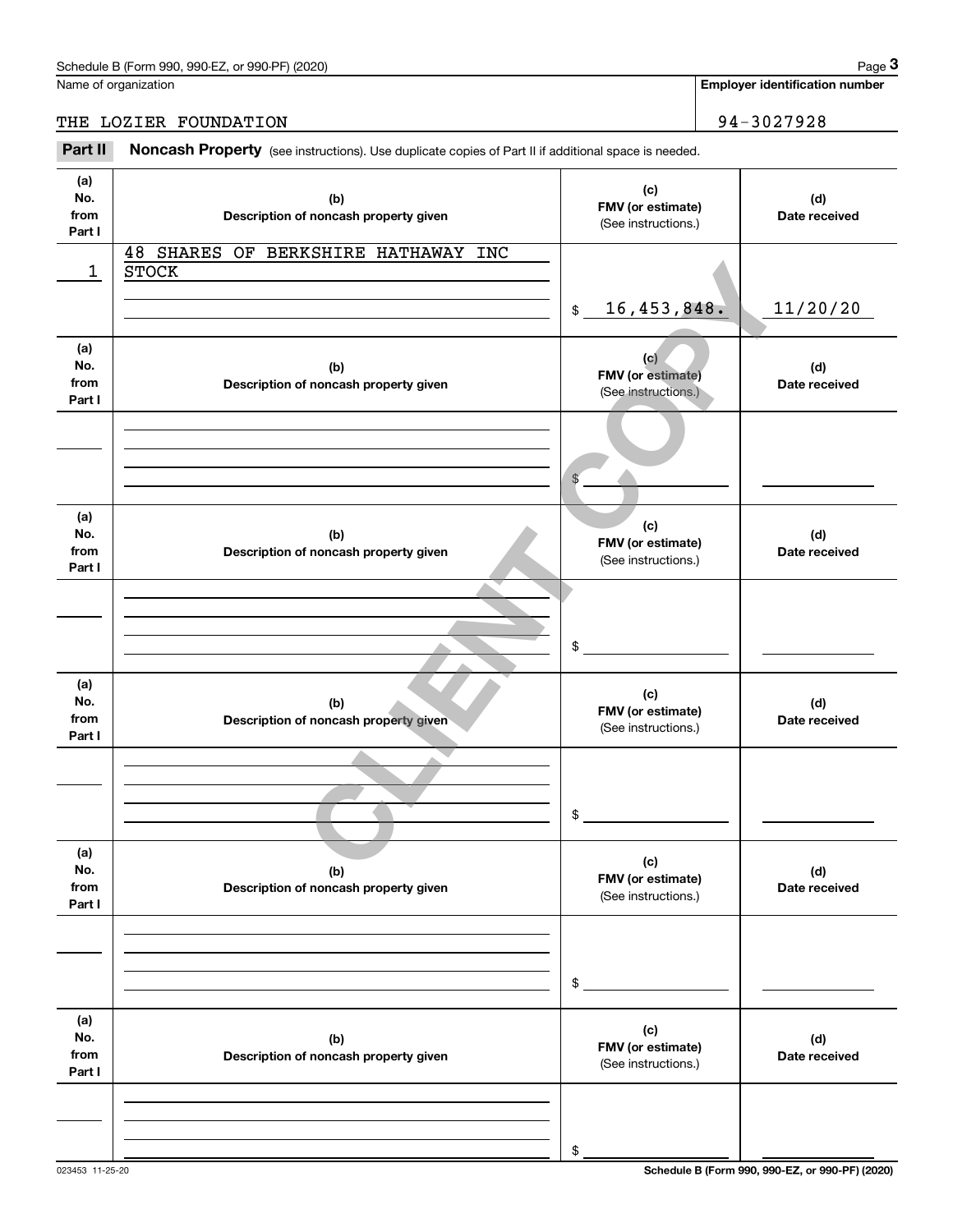|                           | Schedule B (Form 990, 990-EZ, or 990-PF) (2020)                                                                                                                                                                                 |                      | Page 4                                                                                                                                                         |  |  |
|---------------------------|---------------------------------------------------------------------------------------------------------------------------------------------------------------------------------------------------------------------------------|----------------------|----------------------------------------------------------------------------------------------------------------------------------------------------------------|--|--|
|                           | Name of organization                                                                                                                                                                                                            |                      | <b>Employer identification number</b>                                                                                                                          |  |  |
|                           | THE LOZIER FOUNDATION                                                                                                                                                                                                           |                      | 94-3027928                                                                                                                                                     |  |  |
| Part III                  | from any one contributor. Complete columns (a) through (e) and the following line entry. For organizations                                                                                                                      |                      | Exclusively religious, charitable, etc., contributions to organizations described in section 501(c)(7), (8), or (10) that total more than \$1,000 for the year |  |  |
|                           | completing Part III, enter the total of exclusively religious, charitable, etc., contributions of \$1,000 or less for the year. (Enter this info. once.) \\$<br>Use duplicate copies of Part III if additional space is needed. |                      |                                                                                                                                                                |  |  |
| (a) No.                   |                                                                                                                                                                                                                                 |                      |                                                                                                                                                                |  |  |
| from<br>Part I            | (b) Purpose of gift                                                                                                                                                                                                             | (c) Use of gift      | (d) Description of how gift is held                                                                                                                            |  |  |
|                           |                                                                                                                                                                                                                                 |                      |                                                                                                                                                                |  |  |
|                           |                                                                                                                                                                                                                                 |                      |                                                                                                                                                                |  |  |
|                           |                                                                                                                                                                                                                                 |                      |                                                                                                                                                                |  |  |
|                           |                                                                                                                                                                                                                                 | (e) Transfer of gift |                                                                                                                                                                |  |  |
|                           | Transferee's name, address, and ZIP + 4                                                                                                                                                                                         |                      | Relationship of transferor to transferee                                                                                                                       |  |  |
|                           |                                                                                                                                                                                                                                 |                      |                                                                                                                                                                |  |  |
|                           |                                                                                                                                                                                                                                 |                      |                                                                                                                                                                |  |  |
|                           |                                                                                                                                                                                                                                 |                      |                                                                                                                                                                |  |  |
| (a) No.<br>from           | (b) Purpose of gift                                                                                                                                                                                                             | (c) Use of gift      | (d) Description of how gift is held                                                                                                                            |  |  |
| Part I                    |                                                                                                                                                                                                                                 |                      |                                                                                                                                                                |  |  |
|                           |                                                                                                                                                                                                                                 |                      |                                                                                                                                                                |  |  |
|                           |                                                                                                                                                                                                                                 |                      |                                                                                                                                                                |  |  |
|                           | (e) Transfer of gift                                                                                                                                                                                                            |                      |                                                                                                                                                                |  |  |
|                           |                                                                                                                                                                                                                                 |                      |                                                                                                                                                                |  |  |
|                           | Transferee's name, address, and ZIP + 4                                                                                                                                                                                         |                      | Relationship of transferor to transferee                                                                                                                       |  |  |
|                           |                                                                                                                                                                                                                                 |                      |                                                                                                                                                                |  |  |
|                           |                                                                                                                                                                                                                                 |                      |                                                                                                                                                                |  |  |
| (a) No.                   |                                                                                                                                                                                                                                 |                      |                                                                                                                                                                |  |  |
| from<br>Part I            | (b) Purpose of gift                                                                                                                                                                                                             | (c) Use of gift      | (d) Description of how gift is held                                                                                                                            |  |  |
|                           |                                                                                                                                                                                                                                 |                      |                                                                                                                                                                |  |  |
|                           |                                                                                                                                                                                                                                 |                      |                                                                                                                                                                |  |  |
|                           |                                                                                                                                                                                                                                 |                      |                                                                                                                                                                |  |  |
|                           |                                                                                                                                                                                                                                 | (e) Transfer of gift |                                                                                                                                                                |  |  |
|                           | Transferee's name, address, and ZIP + 4                                                                                                                                                                                         |                      | Relationship of transferor to transferee                                                                                                                       |  |  |
|                           |                                                                                                                                                                                                                                 |                      |                                                                                                                                                                |  |  |
|                           |                                                                                                                                                                                                                                 |                      |                                                                                                                                                                |  |  |
|                           |                                                                                                                                                                                                                                 |                      |                                                                                                                                                                |  |  |
| (a) No.<br>from<br>Part I | (b) Purpose of gift                                                                                                                                                                                                             | (c) Use of gift      | (d) Description of how gift is held                                                                                                                            |  |  |
|                           |                                                                                                                                                                                                                                 |                      |                                                                                                                                                                |  |  |
|                           |                                                                                                                                                                                                                                 |                      |                                                                                                                                                                |  |  |
|                           |                                                                                                                                                                                                                                 |                      |                                                                                                                                                                |  |  |
|                           |                                                                                                                                                                                                                                 | (e) Transfer of gift |                                                                                                                                                                |  |  |
|                           | Transferee's name, address, and ZIP + 4                                                                                                                                                                                         |                      | Relationship of transferor to transferee                                                                                                                       |  |  |
|                           |                                                                                                                                                                                                                                 |                      |                                                                                                                                                                |  |  |
|                           |                                                                                                                                                                                                                                 |                      |                                                                                                                                                                |  |  |
|                           |                                                                                                                                                                                                                                 |                      |                                                                                                                                                                |  |  |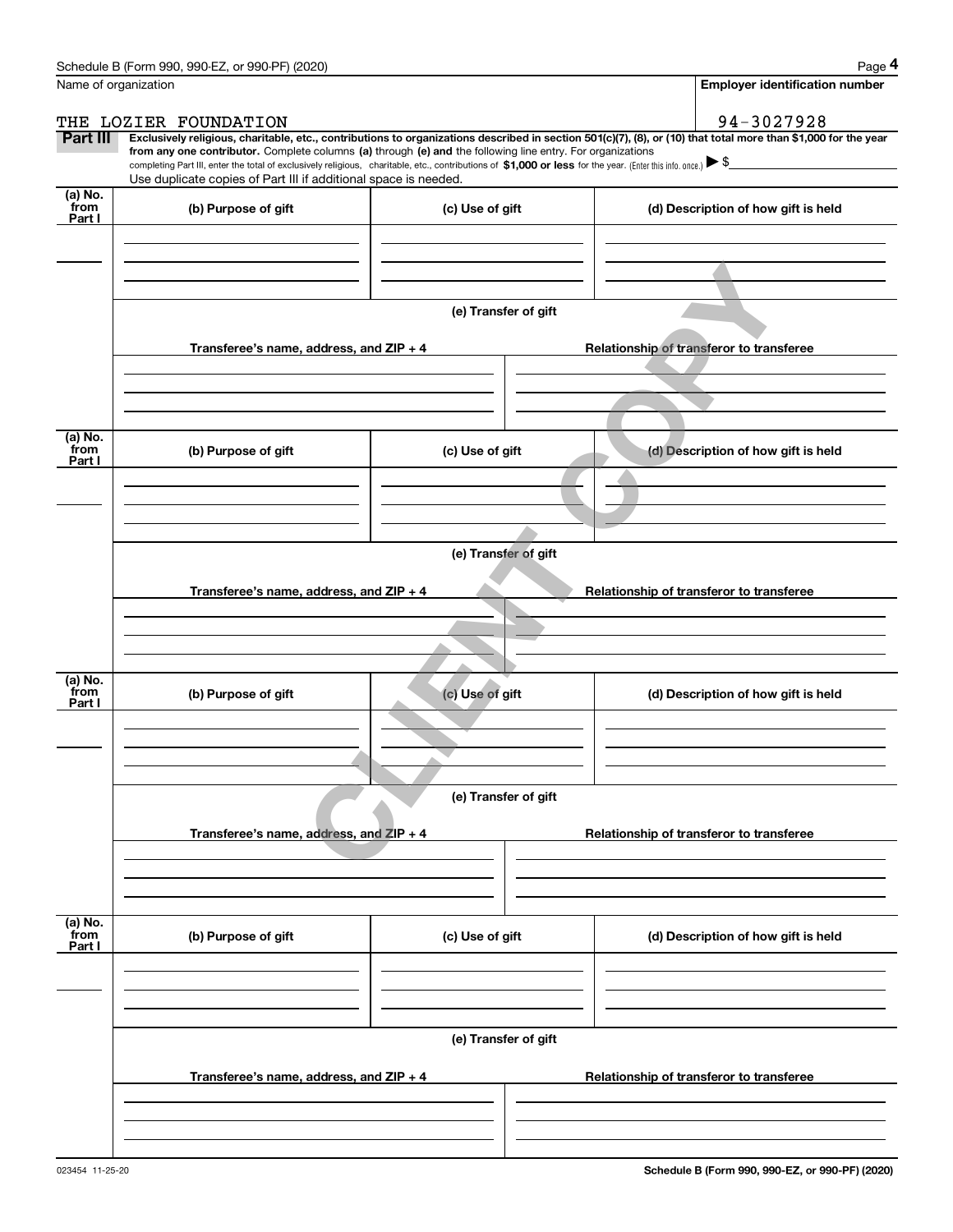| Form |                                                    |
|------|----------------------------------------------------|
|      | Department of the Treas<br>Internal Revenue Servic |

Name

# **Underpayment of Estimated Tax by Corporations**

FORM 990-PF

OMB No. 1545-0123 **2020**

| Department of the Treasury |  |
|----------------------------|--|
| Internal Revenue Service   |  |
|                            |  |

| nt of the Treasury<br>venue Service | Attach to the corporation's tax return.<br>$\triangleright$ Go to www.irs.gov/Form2220 for instructions and the latest information.          | FORM $990-PF$ | 2020                                  |
|-------------------------------------|----------------------------------------------------------------------------------------------------------------------------------------------|---------------|---------------------------------------|
|                                     |                                                                                                                                              |               | <b>Employer identification number</b> |
|                                     | THE LOZIER FOUNDATION                                                                                                                        |               | 94-3027928                            |
|                                     | operally the corporation is not required to file Ferm 2000 (eas Dart II below for expentional because the IDC will figure any penalty owed a |               |                                       |

**Note:** Generally, the corporation is not required to file Form 2220 (see Part II below for exceptions) because the IRS will figure any penalty owed and estimated tax penalty line of the corporation's income tax return, but **do not** attach Form 2220. bill the corporation. However, the corporation may still use Form 2220 to figure the penalty. If so, enter the amount from page 2, line 38, on the

| <b>Part I Required Annual Payment</b> |
|---------------------------------------|

|                |                                                                                                                                                                   |          |                | 1.                      | 381,804.  |
|----------------|-------------------------------------------------------------------------------------------------------------------------------------------------------------------|----------|----------------|-------------------------|-----------|
|                |                                                                                                                                                                   |          |                |                         |           |
|                | 2 a Personal holding company tax (Schedule PH (Form 1120), line 26) included on line 1                                                                            |          | 2a             |                         |           |
|                | <b>b</b> Look-back interest included on line 1 under section 460(b)(2) for completed long-term                                                                    |          |                |                         |           |
|                | contracts or section 167(g) for depreciation under the income forecast method [111] contracts or section 167(g) for depreciation under the income forecast method |          | 2 <sub>b</sub> |                         |           |
|                |                                                                                                                                                                   |          |                |                         |           |
|                |                                                                                                                                                                   |          | 2c             |                         |           |
|                |                                                                                                                                                                   |          |                | 2d                      |           |
|                | 3 Subtract line 2d from line 1. If the result is less than \$500, do not complete or file this form. The corporation<br>does not owe the penalty                  |          |                | 3                       | 381,804.  |
|                | 4 Enter the tax shown on the corporation's 2019 income tax return. See instructions. Caution: If the tax is zero                                                  |          |                |                         |           |
|                | or the tax year was for less than 12 months, skip this line and enter the amount from line 3 on line 5                                                            |          |                | $\overline{\mathbf{4}}$ | 314, 105. |
|                |                                                                                                                                                                   |          |                |                         |           |
|                | 5 Required annual payment. Enter the smaller of line 3 or line 4. If the corporation is required to skip line 4,                                                  |          |                |                         |           |
|                | enter the amount from line 3                                                                                                                                      |          |                | 5                       | 314, 105. |
|                | Reasons for Filing - Check the boxes below that apply. If any boxes are checked, the corporation must file Form 2220<br>Part II                                   |          |                |                         |           |
|                | even if it does not owe a penalty. See instructions.                                                                                                              |          |                |                         |           |
| 6              | The corporation is using the adjusted seasonal installment method.                                                                                                |          |                |                         |           |
| $\overline{7}$ | $\overline{\mathbf{X}}$<br>The corporation is using the annualized income installment method.                                                                     |          |                |                         |           |
|                | x<br>The corporation is a "large corporation" figuring its first required installment based on the prior year's tax.                                              |          |                |                         |           |
|                | Part III   Figuring the Underpayment                                                                                                                              |          |                |                         |           |
| 9              |                                                                                                                                                                   | (a)      | (b)            | (c)                     | (d)       |
|                | Installment due dates. Enter in columns (a) through (d) the 15th day of the 4th (Form 990-PF filers: Use 5th month),                                              |          |                |                         |           |
|                | 6th, 9th, and 12th months of the corporation's tax year.<br>Filers with installments due on or after April 1, 2020, and                                           |          |                |                         |           |
|                | $9 -$                                                                                                                                                             | 07/15/20 | 07/15/20       | 09/15/20                | 12/15/20  |
|                | 10 Required installments. If the box on line 6 and/or line 7                                                                                                      |          |                |                         |           |
|                | above is checked, enter the amounts from Sch A, line 38. If                                                                                                       |          |                |                         |           |
|                | the box on line 8 (but not 6 or 7) is checked, see instructions.                                                                                                  |          |                |                         |           |
|                | for the amounts to enter. If none of these boxes are checked,                                                                                                     |          |                |                         |           |
|                | 10<br>enter 25% (0.25) of line 5 above in each column                                                                                                             | 31,606.  | 42,517.        | 46,539.                 | 20,499.   |
|                | 11 Estimated tax paid or credited for each period. For                                                                                                            |          |                |                         |           |
|                | column (a) only, enter the amount from line 11 on line 15.                                                                                                        |          |                |                         |           |
|                | 11<br>See instructions                                                                                                                                            | 77,822.  |                | 45,000.                 | 235,000.  |
|                | Complete lines 12 through 18 of one column                                                                                                                        |          |                |                         |           |

|  |  | 6 The corporation is using the adjusted seasonal installment method. |
|--|--|----------------------------------------------------------------------|
|--|--|----------------------------------------------------------------------|

|    | Installment due dates. Enter in columns (a) through (d) the                                                                  |      | (a)      | (b)           | (c)      | (d)       |  |  |
|----|------------------------------------------------------------------------------------------------------------------------------|------|----------|---------------|----------|-----------|--|--|
|    | 15th day of the 4th (Form 990-PF filers: Use 5th month),                                                                     |      |          |               |          |           |  |  |
|    | 6th, 9th, and 12th months of the corporation's tax year.<br>Filers with installments due on or after April 1, 2020, and      |      |          |               |          |           |  |  |
|    | before July 15, 2020, see instructions                                                                                       | $9-$ | 07/15/20 | 07/15/20      | 09/15/20 | 12/15/20  |  |  |
| 10 | Required installments. If the box on line 6 and/or line 7                                                                    |      |          |               |          |           |  |  |
|    | above is checked, enter the amounts from Sch A, line 38. If                                                                  |      |          |               |          |           |  |  |
|    | the box on line 8 (but not 6 or 7) is checked, see instructions                                                              |      |          |               |          |           |  |  |
|    | for the amounts to enter. If none of these boxes are checked.                                                                |      |          |               |          |           |  |  |
|    | enter 25% (0.25) of line 5 above in each column                                                                              | 10   | 31,606.  | 42,517.       | 46,539.  | 20,499.   |  |  |
|    | 11 Estimated tax paid or credited for each period. For                                                                       |      |          |               |          |           |  |  |
|    | column (a) only, enter the amount from line 11 on line 15.                                                                   |      |          |               |          |           |  |  |
|    | See instructions                                                                                                             | 11   | 77,822.  |               | 45,000.  | 235,000.  |  |  |
|    | Complete lines 12 through 18 of one column                                                                                   |      |          |               |          |           |  |  |
|    | before going to the next column.                                                                                             |      |          |               |          |           |  |  |
| 12 | Enter amount, if any, from line 18 of the preceding column                                                                   | 12   |          | 46,216.       | 3,699.   | 2,160.    |  |  |
| 13 |                                                                                                                              | 13   |          | 46,216.       | 48,699.  | 237,160.  |  |  |
| 14 | Add amounts on lines 16 and 17 of the preceding column                                                                       | 14   |          |               |          |           |  |  |
| 15 | Subtract line 14 from line 13. If zero or less, enter -0-                                                                    | 15   | 77,822.  | 46,216.       | 48,699.  | 237, 160. |  |  |
| 16 | If the amount on line 15 is zero, subtract line 13 from line                                                                 |      |          |               |          |           |  |  |
|    | 14. Otherwise, enter -0-                                                                                                     | 16   |          | $\mathbf 0$ . | 0.       |           |  |  |
| 17 | <b>Underpayment.</b> If line 15 is less than or equal to line 10,                                                            |      |          |               |          |           |  |  |
|    | subtract line 15 from line 10. Then go to line 12 of the next                                                                |      |          |               |          |           |  |  |
|    | column. Otherwise, go to line 18                                                                                             | 17   |          |               |          |           |  |  |
|    | 18 Overpayment. If line 10 is less than line 15, subtract line 10                                                            |      |          |               |          |           |  |  |
|    | from line 15. Then go to line 12 of the next column                                                                          | 18   | 46, 216. | 3,699.        | 2,160.   |           |  |  |
|    | Go to Part IV on page 2 to figure the penalty. Do not go to Part IV if there are no entries on line 17 - no penalty is owed. |      |          |               |          |           |  |  |

**For Paperwork Reduction Act Notice, see separate instructions.** LHA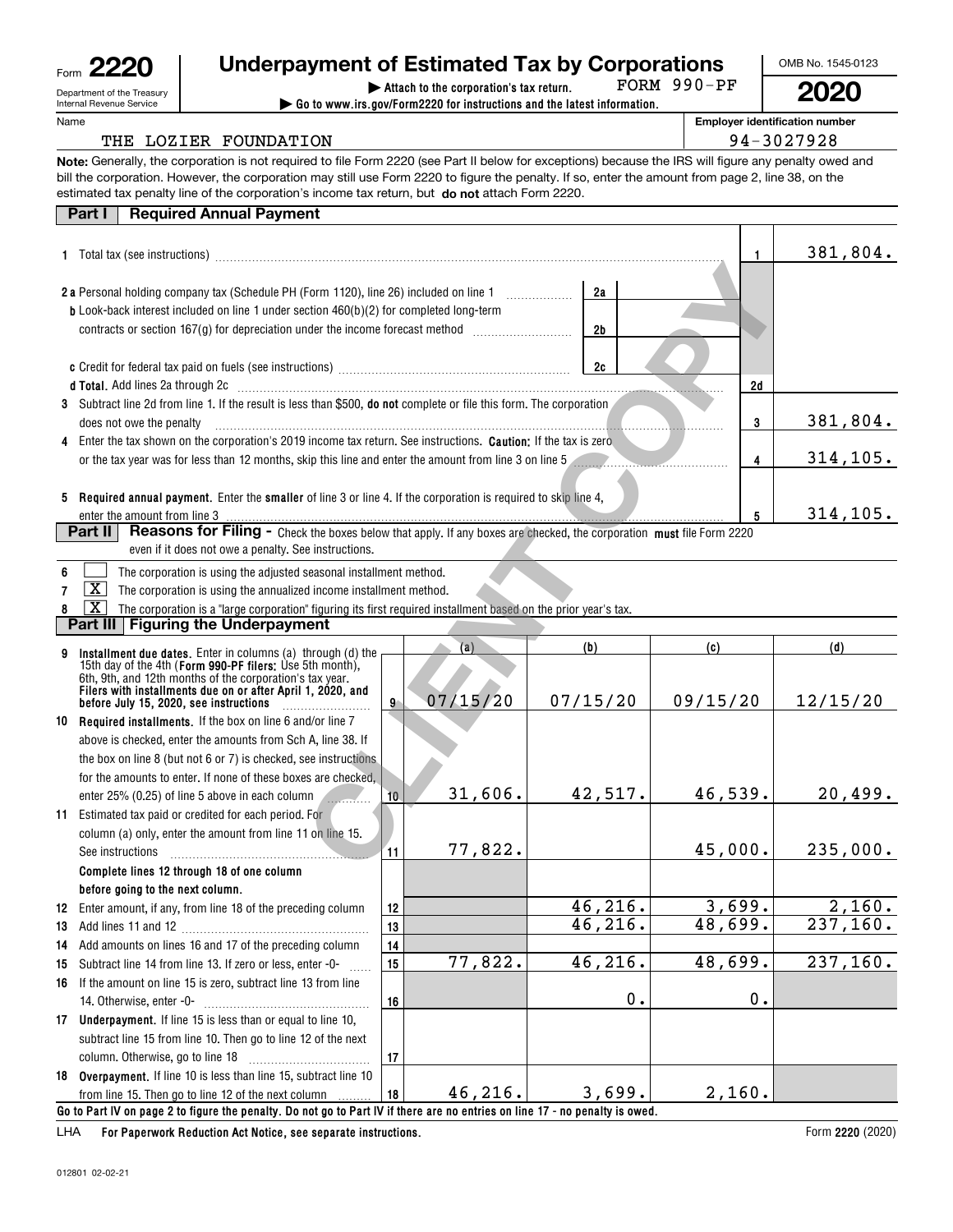|                       | FORM 990-PF |
|-----------------------|-------------|
| $F \cdot \cdot \cdot$ |             |

### **Part IV Figuring the Penalty**

|                                                                                                                                                                                                                                                                                         |                 | (a) | (b) | (c)        | (d) |    |
|-----------------------------------------------------------------------------------------------------------------------------------------------------------------------------------------------------------------------------------------------------------------------------------------|-----------------|-----|-----|------------|-----|----|
| 19 Enter the date of payment or the 15th day of the 4th month<br>after the close of the tax year, whichever is earlier.<br>(C corporations with tax years ending June 30<br>and S corporations: Use 3rd month instead of 4th month.<br>Form 990-PF and Form 990-T filers; Use 5th month |                 |     |     |            |     |    |
| instead of 4th month.) See instructions                                                                                                                                                                                                                                                 | 19              |     |     |            |     |    |
| 20 Number of days from due date of installment on line 9 to the                                                                                                                                                                                                                         |                 |     |     |            |     |    |
| date shown on line 19                                                                                                                                                                                                                                                                   | 20              |     |     |            |     |    |
| 21 Number of days on line 20 after 4/15/2020 and before 7/1/2020                                                                                                                                                                                                                        | 21              |     |     |            |     |    |
| 22 Underpayment on line 17 x Number of days on line 21 x 5% (0.05)<br>366                                                                                                                                                                                                               | $22$   \$       |     | \$  | \$         | \$  |    |
| 23 Number of days on line 20 after 6/30/2020 and before 10/1/2020                                                                                                                                                                                                                       | 23              |     |     |            |     |    |
| 24 Underpayment on line 17 x Number of days on line 23 x 3% (0.03)<br>366                                                                                                                                                                                                               | $24$   \$       |     | S   |            | \$  |    |
| 25 Number of days on line 20 after 9/30/2020 and before 1/1/2021                                                                                                                                                                                                                        | 25              |     |     |            |     |    |
| 26 Underpayment on line 17 x Number of days on line $25 \times 3\%$ (0.03)<br>366                                                                                                                                                                                                       | 26 S            |     | \$  | \$         | \$  |    |
| 27 Number of days on line 20 after 12/31/2020 and before 4/1/2021                                                                                                                                                                                                                       | 27              |     |     |            |     |    |
| 28 Underpayment on line 17 x Number of days on line 27 x 3% (0.03)<br>365                                                                                                                                                                                                               | 28 S            |     |     | \$         | S   |    |
| 29 Number of days on line 20 after 3/31/2021 and before 7/1/2021                                                                                                                                                                                                                        | 29              |     |     |            |     |    |
| 30 Underpayment on line 17 x Number of days on line 29 x *%<br>365                                                                                                                                                                                                                      | 30              | \$  |     | S          | \$  |    |
| 31 Number of days on line 20 after 6/30/2021 and before 10/1/2021                                                                                                                                                                                                                       | 31              |     |     |            |     |    |
| 32 Underpayment on line 17 x Number of days on line 31 x *%<br>365                                                                                                                                                                                                                      | 32 <sub>1</sub> | \$  | \$  | S          | \$  |    |
| 33 Number of days on line 20 after 9/30/2021 and before 1/1/2022                                                                                                                                                                                                                        | 33              |     |     |            |     |    |
| 34 Underpayment on line 17 x Number of days on line 33 x *%<br>365                                                                                                                                                                                                                      | 34              | \$  | \$  | \$         | \$  |    |
| <b>30</b> Number of days on line 20 after 12/31/2021 and before 3/16/2022                                                                                                                                                                                                               | ುರ              |     |     |            |     |    |
| 36 Underpayment on line 17 x Number of days on line 35 x *%                                                                                                                                                                                                                             | $36  $ \$       |     | \$  | \$         | \$  |    |
| 37 Add lines 22, 24, 26, 28, 30, 32, 34, and 36                                                                                                                                                                                                                                         | 37              | \$  | \$  | \$         | \$  |    |
| 38 Penalty. Add columns (a) through (d) of line 37. Enter the total here and on Form 1120, line 34; or the comparable<br>line for other income tax returns                                                                                                                              |                 |     |     | $38 \quad$ |     | 0. |
| * Use the penalty interest rate for each calendar quarter, which the IRS will determine during the first month in the preceding quarter.                                                                                                                                                |                 |     |     |            |     |    |

information on the Internet, access the IRS website at **www.irs.gov**. You can also call 1-800-829-4933 to get interest rate information. These rates are published quarterly in an IRS News Release and in a revenue ruling in the Internal Revenue Bulletin. To obtain this

**2220**  Form (2020)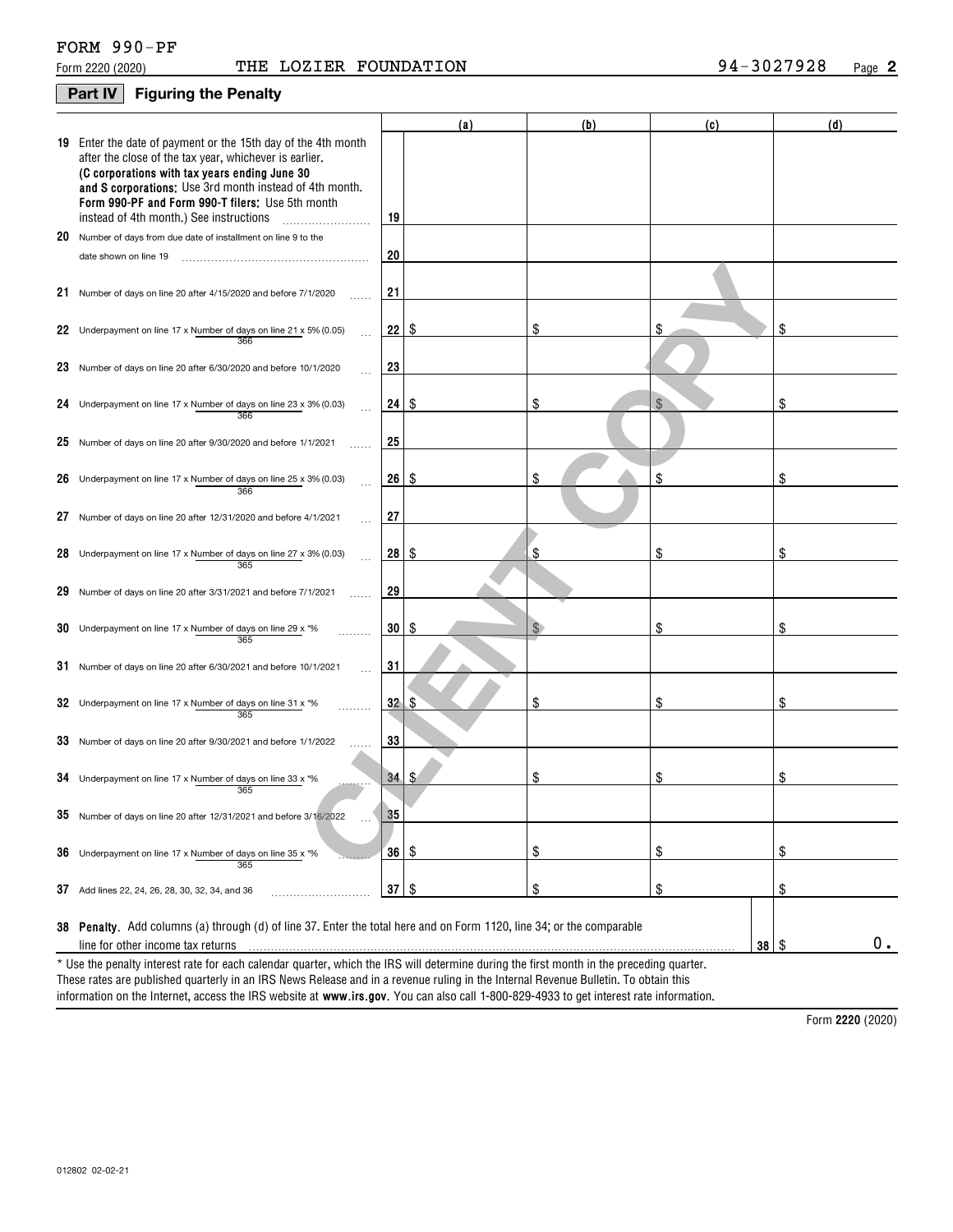## THE LOZIER FOUNDATION **1200 PM CHARGE 1200 PM CHARGE 1200 PM CHARGE 1200 PM CHARGE 1200 PM CHARGE 1200 PM CHARGE 1200 PM CHARGE 1200 PM CHARGE 1200 PM CHARGE 1200 PM CHARGE 1200 PM CHARGE 1200 PM CHARGE 1200 PM CHARGE 1200**

### Form 2220 (2020)  $P$  Page Page  $P$  Page  $P$  Page  $P$  Page  $P$  Page  $P$

**3**

### **Schedule A Adjusted Seasonal Installment Method and Annualized Income Installment Method**

See instructions.

 **Form 1120-S filers:** *For lines 1, 2, 3, and 21, "taxable income" refers to excess net passive income or the amount on which tax is imposed under section 1374(a), whichever applies.*

### **Part I Adjusted Seasonal Installment Method**

**Caution:** Use this method only if the base period percentage for any 6 consecutive months is at least 70%. See instructions.

|                                                                                                     |                | (a)            | (b)            | (c)            | (d)             |
|-----------------------------------------------------------------------------------------------------|----------------|----------------|----------------|----------------|-----------------|
| 1 Enter taxable income for the following periods.                                                   |                | First 3 months | First 5 months | First 8 months | First 11 months |
| a Tax year beginning in 2017                                                                        | 1a             |                |                |                |                 |
| <b>b</b> Tax year beginning in 2018                                                                 | 1 <sub>b</sub> |                |                |                |                 |
|                                                                                                     |                |                |                |                |                 |
| c Tax year beginning in 2019                                                                        | 1c             |                |                |                |                 |
| 2 Enter taxable income for each period for the tax year beginning in                                |                |                |                |                |                 |
| 2020. See the instructions for the treatment of extraordinary items                                 | $\overline{2}$ |                |                |                |                 |
|                                                                                                     |                | First 4 months | First 6 months | First 9 months | Entire year     |
| 3 Enter taxable income for the following periods.                                                   |                |                |                |                |                 |
|                                                                                                     |                |                |                |                |                 |
| a Tax year beginning in 2017                                                                        | 3a             |                |                |                |                 |
|                                                                                                     |                |                |                |                |                 |
| <b>b</b> Tax year beginning in 2018                                                                 | 3b             |                |                |                |                 |
|                                                                                                     |                |                |                |                |                 |
| c Tax year beginning in 2019                                                                        | 3c             |                |                |                |                 |
| 4 Divide the amount in each column on line 1a by the                                                |                |                |                |                |                 |
| amount in column (d) on line 3a                                                                     | 4              |                |                |                |                 |
| 5 Divide the amount in each column on line 1b by the                                                |                |                |                |                |                 |
| amount in column (d) on line 3b                                                                     | 5              |                |                |                |                 |
| 6 Divide the amount in each column on line 1c by the                                                |                |                |                |                |                 |
| amount in column (d) on line 3c                                                                     | 6              |                |                |                |                 |
|                                                                                                     |                |                |                |                |                 |
|                                                                                                     | $\overline{7}$ |                |                |                |                 |
|                                                                                                     |                |                |                |                |                 |
| 8 Divide line 7 by 3.0                                                                              | 8              |                |                |                |                 |
|                                                                                                     | 9a             |                |                |                |                 |
|                                                                                                     | 9 <sub>b</sub> |                |                |                |                 |
|                                                                                                     | 9c             |                |                |                |                 |
| 10 Figure the tax on the amt on In 9c using the instr for Form                                      |                |                |                |                |                 |
| 1120, Sch J, line 2, or comparable line of corp's return                                            | 10             |                |                |                |                 |
| 11a Divide the amount in columns (a) through (c) on line 3a.                                        |                |                |                |                |                 |
| by the amount in column (d) on line 3a                                                              | 11a            |                |                |                |                 |
| <b>b</b> Divide the amount in columns (a) through (c) on line 3b                                    |                |                |                |                |                 |
| by the amount in column (d) on line 3b<br>c Divide the amount in columns (a) through (c) on line 3c | 41b            |                |                |                |                 |
|                                                                                                     | 11c            |                |                |                |                 |
|                                                                                                     | 12             |                |                |                |                 |
|                                                                                                     | 13             |                |                |                |                 |
| 14 Multiply the amount in columns (a) through (c) of line 10                                        |                |                |                |                |                 |
| by columns (a) through (c) of line 13. In column (d), enter                                         |                |                |                |                |                 |
| the amount from line 10, column (d)                                                                 | 14             |                |                |                |                 |
| 15 Enter any alternative minimum tax (trusts only) for each                                         |                |                |                |                |                 |
|                                                                                                     | 15             |                |                |                |                 |
|                                                                                                     |                |                |                |                |                 |
| 16 Enter any other taxes for each payment period. See instr.                                        | 16             |                |                |                |                 |
| 17 Add lines 14 through 16                                                                          | 17             |                |                |                |                 |
| 18 For each period, enter the same type of credits as allowed                                       |                |                |                |                |                 |
| on Form 2220, lines 1 and 2c. See instructions                                                      | 18             |                |                |                |                 |
| 19 Total tax after credits. Subtract line 18 from line 17. If                                       |                |                |                |                |                 |
|                                                                                                     | 19             |                |                |                |                 |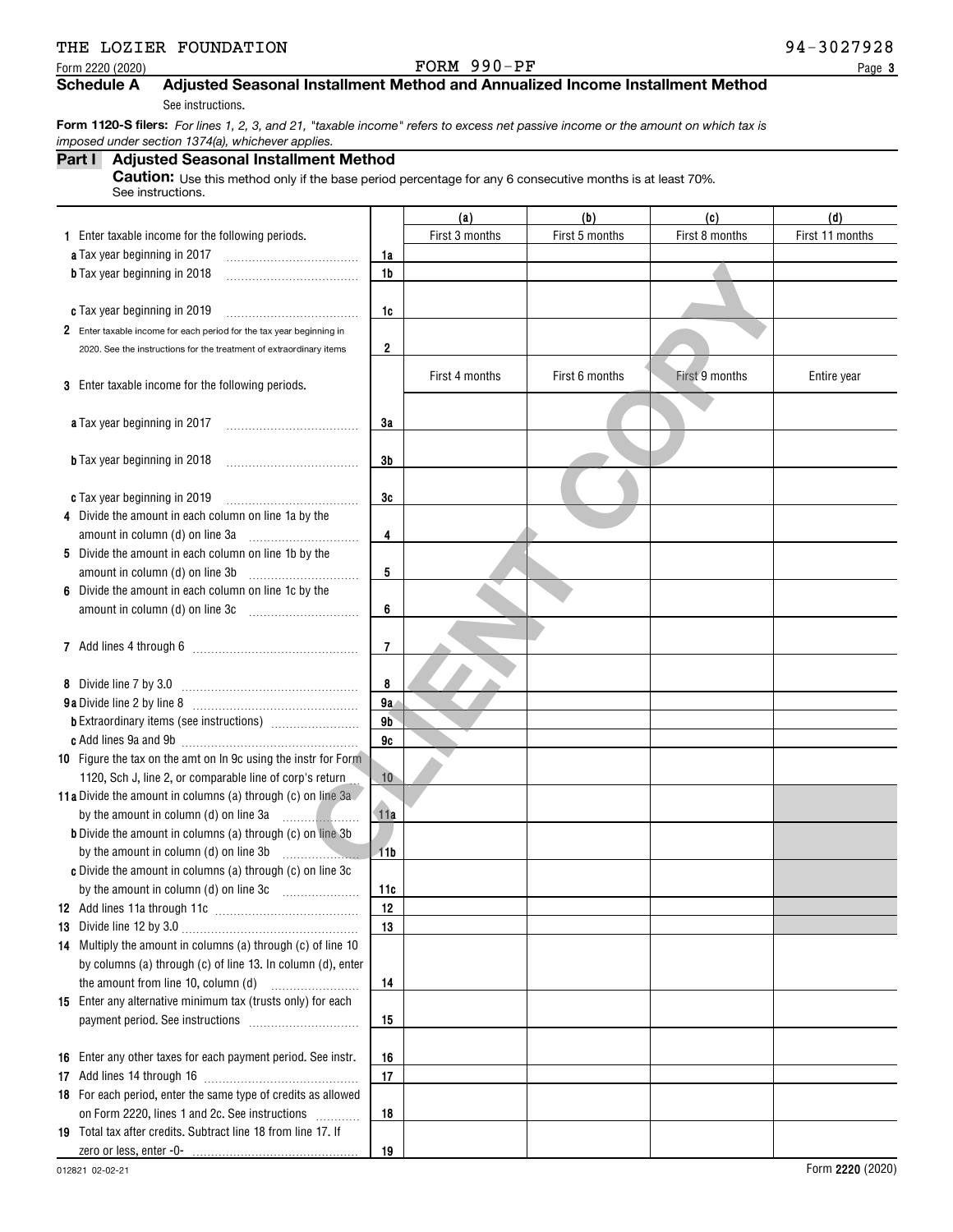### Form 2220 (2020)  $P$  Page Page  $P$  Page  $P$  Page  $P$  Page  $P$  Page  $P$

# **Part II Annualized Income Installment Method** \*\*

|                                                                |                 | (a)                     | (b)                                                | (c)         | (d)         |
|----------------------------------------------------------------|-----------------|-------------------------|----------------------------------------------------|-------------|-------------|
|                                                                |                 | $\overline{2}$<br>First | 4<br>First                                         | 7<br>First  | First 10    |
|                                                                | 20              | months                  | months                                             | months      | months      |
| 21 Enter taxable income for each annualization period. See     |                 |                         |                                                    |             |             |
| instructions for the treatment of extraordinary items          | 21              |                         | $1,515,860.$ 3,555,029. 6,751,674. 8,462,860.      |             |             |
|                                                                |                 |                         |                                                    |             |             |
| 22 Annualization amounts (see instructions)                    | 22              | 6.000000                | 3.000000                                           | 1.714290    | 1.200000    |
|                                                                |                 |                         |                                                    |             |             |
| 23a Annualized taxable income. Multiply line 21 by line 22     | 23a             |                         | <u>9,095,160.10,665,087.11,574,327.10,155,432.</u> |             |             |
|                                                                | 23 <sub>b</sub> |                         |                                                    |             |             |
| c Add lines 23a and 23b                                        | 23c             |                         | 9,095,160.10,665,087.11,574,327.10,155,432.        |             |             |
| 24 Figure the tax on the amount on line 23c using the          |                 |                         |                                                    |             |             |
| instructions for Form 1120, Schedule J, line 2,                |                 |                         |                                                    |             |             |
|                                                                | 24              | 126, 423.               | 148, 245.                                          | 160,883.    | 141,161.    |
| 25 Enter any alternative minimum tax (trusts only) for each    |                 |                         |                                                    |             |             |
|                                                                | 25              |                         |                                                    |             |             |
|                                                                |                 |                         |                                                    |             |             |
| 26 Enter any other taxes for each payment period. See instr.   | 26              |                         |                                                    |             |             |
|                                                                |                 |                         |                                                    |             |             |
| 27 Total tax. Add lines 24 through 26                          | 27              | 126,423.                | 148,245.                                           | 160,883.    | 141,161.    |
| 28 For each period, enter the same type of credits as allowed  |                 |                         |                                                    |             |             |
| on Form 2220, lines 1 and 2c. See instructions                 | 28              |                         |                                                    |             |             |
| 29 Total tax after credits. Subtract line 28 from line 27. If  |                 |                         |                                                    |             |             |
|                                                                |                 | 126,423.                | 148,245.                                           | 160,883.    | 141,161.    |
| zero or less, enter -0-                                        | 29              |                         |                                                    |             |             |
|                                                                |                 |                         |                                                    |             |             |
| <b>30</b> Applicable percentage                                | 30              | 25%                     | 50%                                                | 75%         | 100%        |
|                                                                |                 | 31,606.                 | 74,123.                                            | 120,662.    | 141,161.    |
|                                                                | 31              |                         |                                                    |             |             |
| <b>Part III</b><br><b>Required Installments</b>                |                 |                         |                                                    |             |             |
| Note: Complete lines 32 through 38 of one column               |                 | 1st                     | 2nd                                                | 3rd         | 4th         |
| before completing the next column.                             |                 | installment             | installment                                        | installment | installment |
| 32 If only Part I or Part II is completed, enter the amount in |                 |                         |                                                    |             |             |
|                                                                |                 |                         |                                                    |             |             |
| each column from line 19 or line 31. If both parts are         |                 |                         |                                                    |             |             |
| completed, enter the smaller of the amounts in each            |                 | 31,606.                 | 74,123.                                            | 120,662.    | 141,161.    |
| column from line 19 or line 31                                 | 32 <sup>°</sup> |                         |                                                    |             |             |
| 33 Add the amounts in all preceding columns of line 38.        |                 |                         | 31,606.                                            | 74,123.     | 120,662.    |
| See instructions                                               | 33              |                         |                                                    |             |             |
| 34 Adjusted seasonal or annualized income installments.        |                 |                         |                                                    |             |             |
| Subtract line 33 from line 32. If zero or less, enter -0-      | 34              | 31,606.                 | 42,517.                                            | 46,539.     | 20,499.     |
| 35 Enter 25% (0.25) of line 5 on page 1 of Form 2220 in        |                 |                         |                                                    |             |             |
| each column. Note: "Large corporations," see the               |                 |                         |                                                    |             |             |
| instructions for line 10 for the amounts to enter              | 35              | 78,526.                 | 112,376.                                           | 95,451.     | 95,451.     |
| 36 Subtract line 38 of the preceding column from line 37 of    |                 |                         |                                                    |             |             |
| the preceding column                                           | 36              |                         | 46,920.                                            | 116,779.    | 165,691.    |
|                                                                |                 |                         |                                                    |             |             |
| 37 Add lines 35 and 36                                         | 37              | 78,526.                 | 159,296.                                           | 212,230.    | 261,142.    |
| 38 Required installments. Enter the smaller of line 34 or      |                 |                         |                                                    |             |             |
| line 37 here and on page 1 of Form 2220, line 10.              |                 |                         |                                                    |             |             |
| See instructions                                               | 38              | 31,606.                 | 42,517.                                            | 46,539.     | 20,499.     |

\*\* ANNUALIZED INCOME INSTALLMENT METHOD USING OPTION 1

**2220**  Form (2020)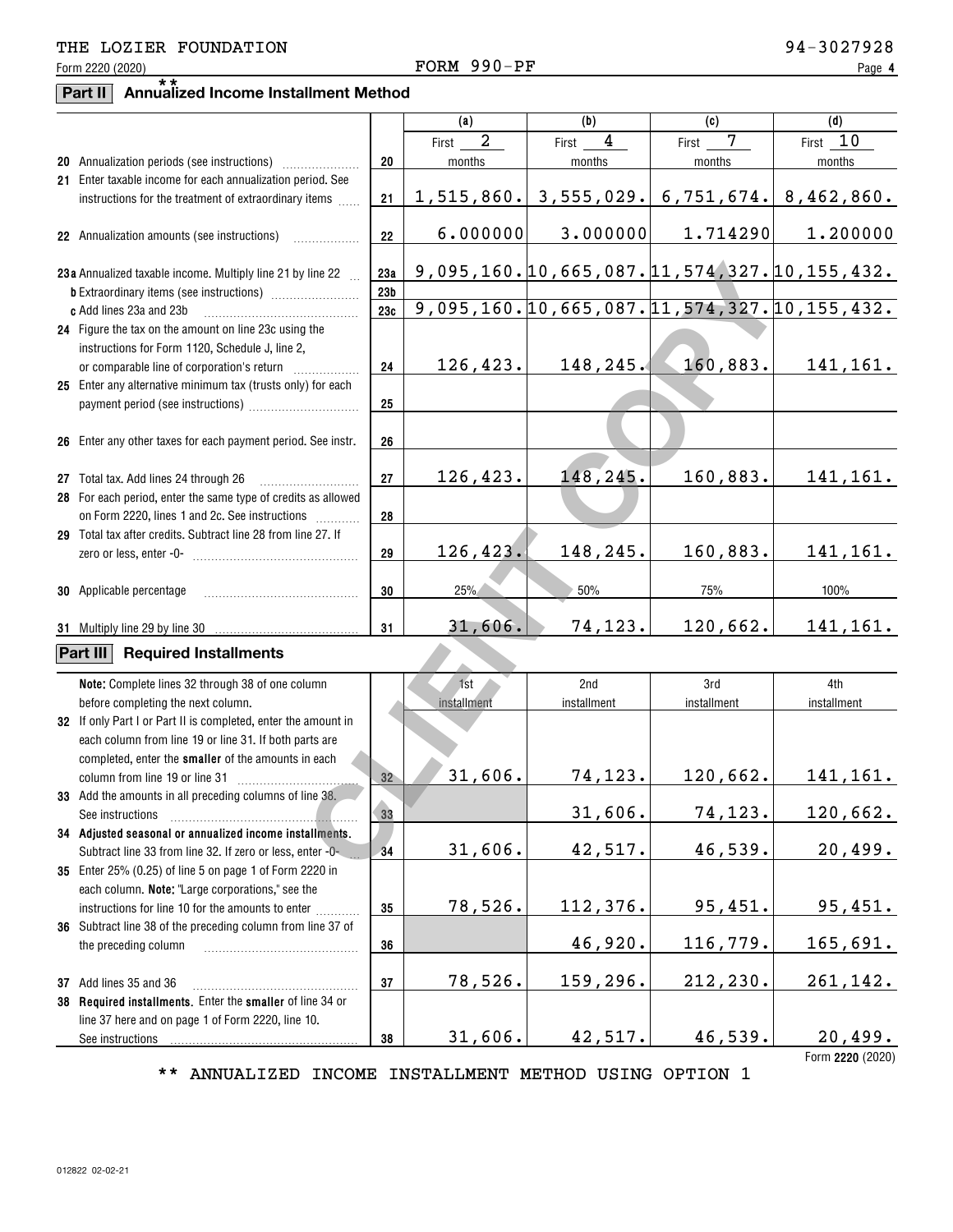~~~~~~~~~~~~~~~~~~~~~~~~~~~~~~~~~~~~~~~~~~~~~~~~~~~~~~~~~~~~~~~~~~~~~~~~~~~~~~FORM 990-PF INTEREST ON SAVINGS AND TEMPORARY CASH INVESTMENTS STATEMENT 1

}}}}}}}}}}}}}}}}}}}}} }}}}}}}}}}

| SOURCE                  | (A)<br><b>REVENUE</b><br>PER BOOKS | (B)<br>INVESTMENT<br>NET<br>INCOME | (C)<br>ADJUSTED<br>NET INCOME |
|-------------------------|------------------------------------|------------------------------------|-------------------------------|
| AMERICAN NATIONAL       | 98,747.                            | 98,747.                            |                               |
| MELLON CASH             | 36,903.                            | 36,903.                            |                               |
| MELLON EMERGING MARKET  | 559.                               | 559.                               |                               |
| MELLON INTERNATIONAL    | 1,888.                             | 1,888.                             |                               |
| MELLON ISRG             | 8.                                 | 8 <sub>1</sub>                     |                               |
| <b>MELLON LONDON</b>    | 3,704.                             | 3,704.                             |                               |
| MELLON LOOMIS MS        | 5,392.                             | 5,392.                             |                               |
| MELLON PARAMETRIC       | 2,313.                             | 2,313.                             |                               |
| MELLON PICM MUNI        | 6,943.                             | 6,943.                             |                               |
| MELLON PIMCO            | 1,554.                             | 1,554.                             |                               |
| <b>MELLON STOCK</b>     | 125.                               | 125.                               |                               |
| WEALTHFRONT             | 1.                                 | 1.                                 |                               |
| TOTAL TO PART I, LINE 3 | 158,137.                           | 158,137.                           |                               |
|                         |                                    |                                    |                               |

| MENDON EMERGING MARKEI<br>MELLON INTERNATIONAL<br>MELLON ISRG<br>MELLON LONDON<br>MELLON LOOMIS MS<br>MELLON PARAMETRIC<br>MELLON PICM MUNI<br>MELLON PIMCO<br>MELLON STOCK<br>WEALTHFRONT<br>TOTAL TO PART I, LINE 3 | 158,137.               | JJJ •<br>1,888.<br>8.<br>3,704.<br>5,392.<br>2,313.<br>6,943.<br>1,554.<br>125.<br>1. | <u>, در ر</u><br>1,888.<br>8.<br>3,704.<br>5,392.<br>2,313.<br>6,943.<br>1,554.<br>125.<br>$1$ .<br>158,137. |                                   |                               |
|-----------------------------------------------------------------------------------------------------------------------------------------------------------------------------------------------------------------------|------------------------|---------------------------------------------------------------------------------------|--------------------------------------------------------------------------------------------------------------|-----------------------------------|-------------------------------|
| FORM 990-PF                                                                                                                                                                                                           |                        | DIVIDENDS AND INTEREST FROM SECURITIES                                                |                                                                                                              |                                   | STATEMENT 2                   |
| <b>SOURCE</b>                                                                                                                                                                                                         | GROSS<br><b>AMOUNT</b> | CAPITAL<br>GAINS<br><b>DIVIDENDS</b>                                                  | (A)<br><b>REVENUE</b><br>PER BOOKS                                                                           | (B)<br>NET INVEST-<br>MENT INCOME | (C)<br>ADJUSTED<br>NET INCOME |
| AMERITRADE SIGFIG<br>DIV<br>AMORTIZATION/ACCRE                                                                                                                                                                        | 2,950.                 | $0$ .                                                                                 | 2,950.                                                                                                       | 2,950.                            |                               |
| TION<br>FIRST NATIONAL                                                                                                                                                                                                | $-111,680.$            | 0.                                                                                    | $-111,680.$                                                                                                  | $-111,680.$                       |                               |
| <b>BANK NOTE</b>                                                                                                                                                                                                      | 210,000.               | $0$ .                                                                                 |                                                                                                              | $210,000.$ 210,000.               |                               |
| MELLON CASH DIV                                                                                                                                                                                                       | 58,013.                | $0$ .                                                                                 | 58,013.                                                                                                      | 58,013.                           |                               |
| MELLON CASH INT<br>MELLON EMERGING                                                                                                                                                                                    | 85,938.                | 0.                                                                                    | 85,938.                                                                                                      | 85,938.                           |                               |
| MARKETS DIV<br>MELLON EMERGING                                                                                                                                                                                        | 431,678.               | $0$ .                                                                                 | 431,678.                                                                                                     | 431,678.                          |                               |
| MARKETS LTCG DIST<br><b>MELLON</b>                                                                                                                                                                                    | 414, 167.              | 414, 167.                                                                             | 0.                                                                                                           | 0.                                |                               |
| INTERNATIONAL DIV                                                                                                                                                                                                     | 544,029.               | $0$ .                                                                                 | 544,029.                                                                                                     | 544,029.                          |                               |
| MELLON LONDON<br>MELLON LONDON LTCG                                                                                                                                                                                   | 280,392.               | $0$ .                                                                                 | 280,392.                                                                                                     | 280,392.                          |                               |
| <b>DIST</b><br>MELLON LOOMIS MS                                                                                                                                                                                       | 10,456.                | $10,456$ .                                                                            | $0$ .                                                                                                        | 0.                                |                               |
| ADJ PURCH INT<br>MELLON LOOMIS MS                                                                                                                                                                                     | 1,175.                 |                                                                                       | 0.                                                                                                           | $1,175.$ 1,175.                   |                               |
| DIV<br>MELLON LOOMIS MS                                                                                                                                                                                               | 173,442.               | 0.                                                                                    | 173,442.                                                                                                     | 173,442.                          |                               |
| INT<br>MELLON LOOMIS MS                                                                                                                                                                                               | 1,691,476.             | 0.                                                                                    |                                                                                                              | 1,691,476. 1,691,476.             |                               |
| INT ADJ                                                                                                                                                                                                               | 27,591.                | $0$ .                                                                                 | 27,591.                                                                                                      | 27,591.                           |                               |
| MELLON LOOMIS OID<br>MELLON LOOMIS US                                                                                                                                                                                 | 45,222.                | 0.                                                                                    |                                                                                                              | $45,222.$ $45,222.$               |                               |
| GOVT INT                                                                                                                                                                                                              | 104,720.               | $0$ .                                                                                 | 104,720.                                                                                                     | 104,720.                          | $STATEMENT(S)$ 1, 2           |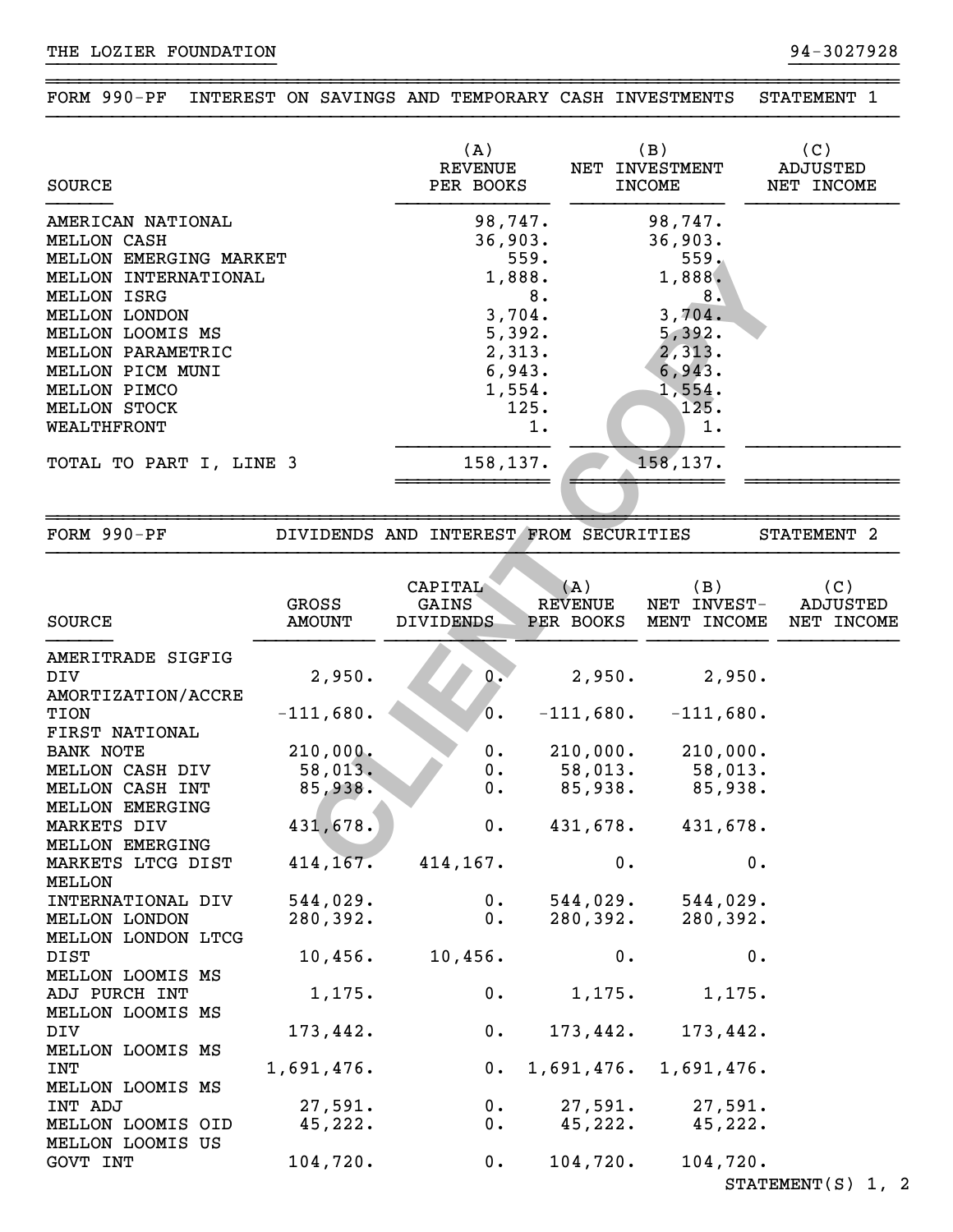| THE LOZIER FOUNDATION |  |  |  |
|-----------------------|--|--|--|
|-----------------------|--|--|--|

| MELLON LOOMIS US       |             |                |               |                                  |
|------------------------|-------------|----------------|---------------|----------------------------------|
| GOVT INT ADJ           | $-9,413.$   |                | 0.            | $-9,413.$ $-9,413.$              |
| MELLON PARA DIV        | 4,522,947.  | 0.             |               | 4,522,947. 4,522,947.            |
| MELLON PARA DIV        |             |                |               |                                  |
| ADJ F/T                | $-39, 263.$ | 0.             | $-39,263.$    | $-39, 263.$                      |
| MELLON PARA DIV        |             |                |               |                                  |
| ADJ RECLAIM TAX        |             |                |               |                                  |
| <b>REFUNDS</b>         | 12,957.     | 0.             | 12,957.       | 12,957.                          |
| MELLON PARA DIV FX     |             |                |               |                                  |
| ADJ                    | $-1,008.$   | 0.             | $-1,008.$     | $-1,008.$                        |
| MELLON PARA DIV        |             |                |               |                                  |
| INCOME CASH RCVD       |             |                |               |                                  |
| ADJ                    | 6,752.      | $0$ .          | 6,752.        | 6,752.                           |
| MELLON PARA INT        | 3,410.      | 0.             | 3,410.        | 3,410.                           |
| MELLON PARA LTCG       |             |                |               |                                  |
| DIST                   | 6,967.      | 6,967.         | $\mathbf 0$ . | $\mathbf 0$ .                    |
| MELLON PARA LTCG       |             |                |               |                                  |
| DIST ADJ               | $-182.$     | $-182.$        | 0.            | $\mathbf 0$ .                    |
| MELLON PICM MUNI       |             |                |               |                                  |
| ADDT TXBL INT          |             |                |               |                                  |
| <b>RECEIVED</b>        | 2,137.      | 0.             | 2,137.        | 2,137.                           |
| MELLON PICM MUNI       |             |                |               |                                  |
| ADDTL DIV              | 10, 219.    | 0.             | 10, 219.      | 10, 219.                         |
| MELLON PICM MUNI       |             |                |               |                                  |
| <b>DIV</b>             | 426,012.    | 0.             | 426,012.      | 426,012.                         |
| MELLON PICM MUNI       |             |                |               |                                  |
| LTCG DIST              | 34,426.     | 34,426.        | $0$ .         | 0.                               |
| MELLON PICM MUNI       |             |                |               |                                  |
| OID                    | 48,082.     | 0.             | 48,082.       | 48,082.                          |
| MELLON PICM MUNI       |             |                |               |                                  |
| PURCH INT              | 59,214.     | 0.             | 59, 214.      | 59,214.                          |
| MELLON PICM MUNI       |             |                |               |                                  |
| T/E INT                | 99,436.     | $0$ .          | 99,436.       | 0.                               |
| MELLON PICM MUNI       |             |                |               |                                  |
| T/E INT ADJ            | $-65,042.$  | $\mathbf{0}$ . | $-65,042.$    | 0.                               |
| MELLON PICM MUNI       |             |                |               |                                  |
| T/E OID                | 2,992.      | 0.             | 2,992.        | 0.                               |
| MELLON PICM MUNI       |             |                |               |                                  |
| TAXABLE INT            | 3,264,869.  | $0$ .          |               | $3, 264, 869.$ $3, 264, 869.$    |
| MELLON PICM MUNI       |             |                |               |                                  |
| <b>TAXABLE INT ADJ</b> | 65,042.     | 0.             | 65,042.       | 65,042.                          |
| MELLON PICM MUNI       |             |                |               |                                  |
| US TREAS               | 107,432.    | $0$ .          | 107,432.      | 107,432.                         |
| MELLON PIMCO DIV       | 1,698,918.  | $0$ .          | 1,698,918.    | 1,698,918.                       |
| MELLON PIMCO INT       | 85,938.     | $0$ .          | 85,938.       | 85,938.                          |
| TS CONTRARIAN          |             |                |               |                                  |
| <b>BANCSHARE</b>       | 277,500.    | $0$ .          | 277,500.      | 277,500.                         |
| WEALTHFRONT            | 3,846.      | 0.             | 3,846.        | 3,846.                           |
|                        |             |                |               |                                  |
| TO PART I, LINE 4      | 14,593,757. |                |               | 465,834. 14,127,923. 14,090,537. |
|                        |             |                |               |                                  |

}}}}}}}}}}}}}}}}}}}}} }}}}}}}}}}

~~~~~~~~~~~ ~~~~~~~~~~~ ~~~~~~~~~~~ ~~~~~~~~~~~ ~~~~~~~~~~~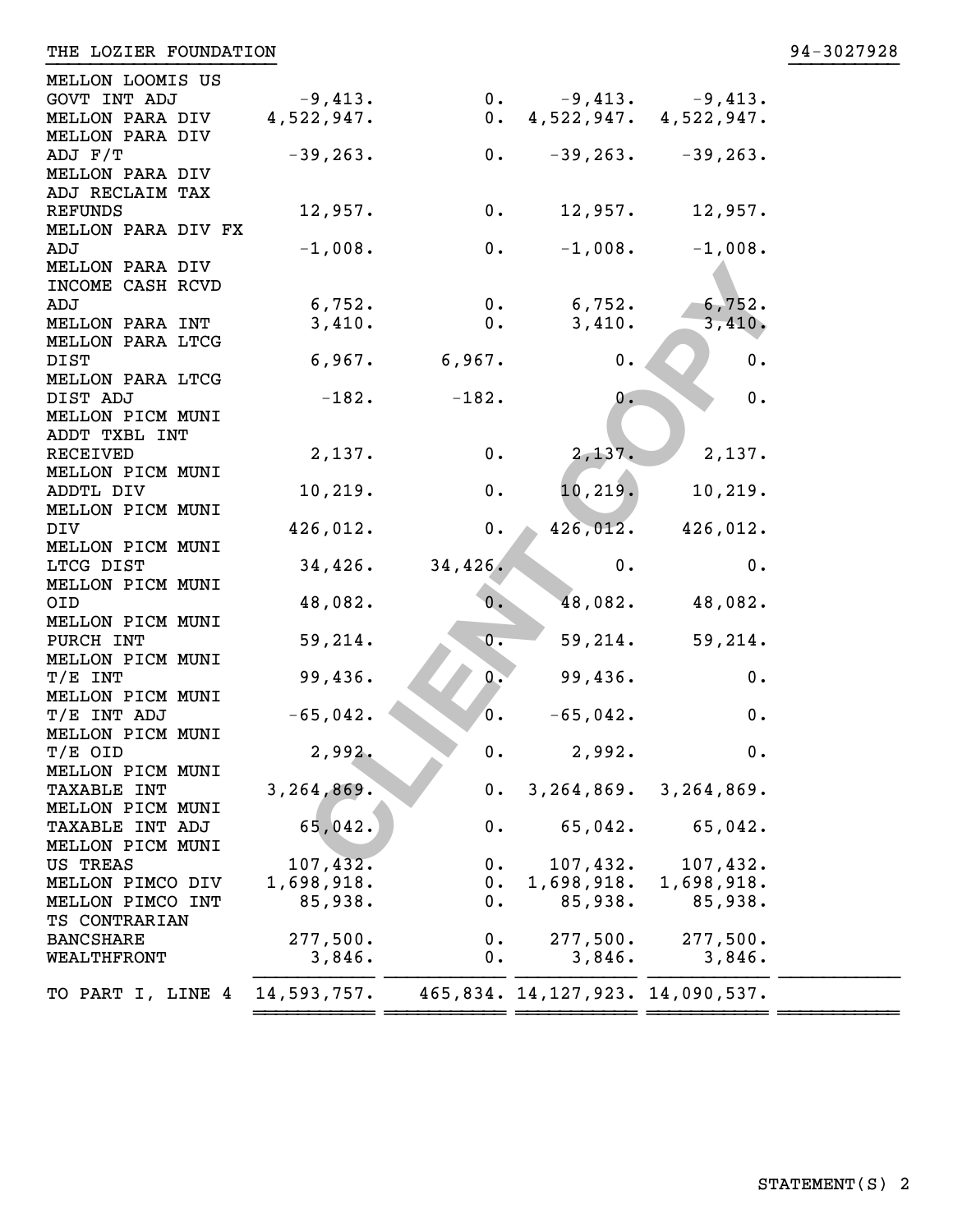| FORM 990-PF                                                                                                                                                                                                                                                                                                                                               |                                         | OTHER INCOME                                                                                         |                                                                                       | STATEMENT 3                          |
|-----------------------------------------------------------------------------------------------------------------------------------------------------------------------------------------------------------------------------------------------------------------------------------------------------------------------------------------------------------|-----------------------------------------|------------------------------------------------------------------------------------------------------|---------------------------------------------------------------------------------------|--------------------------------------|
| DESCRIPTION                                                                                                                                                                                                                                                                                                                                               |                                         | (A)<br><b>REVENUE</b><br>PER BOOKS                                                                   | (B)<br>NET INVEST-<br>MENT INCOME                                                     | (C)<br>ADJUSTED<br>NET INCOME        |
| FEDERAL TAX REFUND<br>MELLON LOOMIS SEC LIT<br>OTHER INCOME MELLON LOOMIS MS<br>OTHER INCOME MELLON LOOMIS MS<br><b>CONSENT FEE</b><br>OTHER INCOME MELLON LOOMIS MS REX<br>ENERGY DIST<br>OTHER INCOME MELLON PICM MUNI<br>RECLAIM TAX REFUND MELLON PARA<br>FUTURE FORWARD K-1 NET RRE<br>MELLON STOCK SEC LIT<br>TOTAL TO FORM 990-PF, PART I, LINE 11 |                                         | 37,822.<br>3,425.<br>19,326.<br>2,575.<br>359.<br>3,515.<br>90,808.<br>$-2,962.$<br>187.<br>155,055. | 0.<br>3,425.<br>19,326.<br>2,575.<br>359.<br>3,515.<br>0.<br>$0$ .<br>187.<br>29,387. |                                      |
| FORM 990-PF                                                                                                                                                                                                                                                                                                                                               |                                         | <b>ACCOUNTING FEES</b>                                                                               |                                                                                       | STATEMENT 4                          |
| DESCRIPTION                                                                                                                                                                                                                                                                                                                                               | (A)<br><b>EXPENSES</b><br>PER BOOKS     | (B)<br><b>NET</b><br>INVEST-<br>MENT INCOME                                                          | (C)<br>ADJUSTED<br>NET INCOME                                                         | (D)<br><b>CHARITABLE</b><br>PURPOSES |
| <b>ACCOUNTING FEES</b>                                                                                                                                                                                                                                                                                                                                    | 3,750.                                  | 1,875.                                                                                               |                                                                                       | 1,875.                               |
| TO FORM 990-PF, PG 1, LN 16B                                                                                                                                                                                                                                                                                                                              | 3,750.                                  | 1,875.                                                                                               |                                                                                       | 1,875.                               |
|                                                                                                                                                                                                                                                                                                                                                           |                                         |                                                                                                      |                                                                                       |                                      |
| FORM 990-PF                                                                                                                                                                                                                                                                                                                                               |                                         | OTHER PROFESSIONAL FEES                                                                              |                                                                                       | STATEMENT 5                          |
| DESCRIPTION                                                                                                                                                                                                                                                                                                                                               | (A)<br><b>EXPENSES</b><br>PER BOOKS     | (B)<br>NET INVEST-<br>MENT INCOME                                                                    | (C)<br><b>ADJUSTED</b><br>NET INCOME                                                  | (D)<br>CHARITABLE<br>PURPOSES        |
| SCHOLARSHIP AMERICA<br>MANAGEMENT FEES<br>CONSULTING FEES PROGRAM<br><b>RELATED</b><br><b>CUSTODY FEES</b><br>MANAGEMENT FEES                                                                                                                                                                                                                             | 3,300.<br>1,500.<br>91,845.<br>813,403. | 0.<br>0.<br>91,681.<br>812,096.                                                                      |                                                                                       | 3,300.<br>1,500.<br>0.<br>0.         |

TO FORM 990-PF, PG 1, LN 16C 910,048. 903,777. 4,800. ~~~~~~~~~~~~ ~~~~~~~~~~~~ ~~~~~~~~~~~~ ~~~~~~~~~~~

}}}}}}}}}}}}}}}}}}}}} }}}}}}}}}}

STATEMENT(S) 3, 4, 5

}}}}}}}}}}}} }}}}}}}}}}}} }}}}}}}}}}}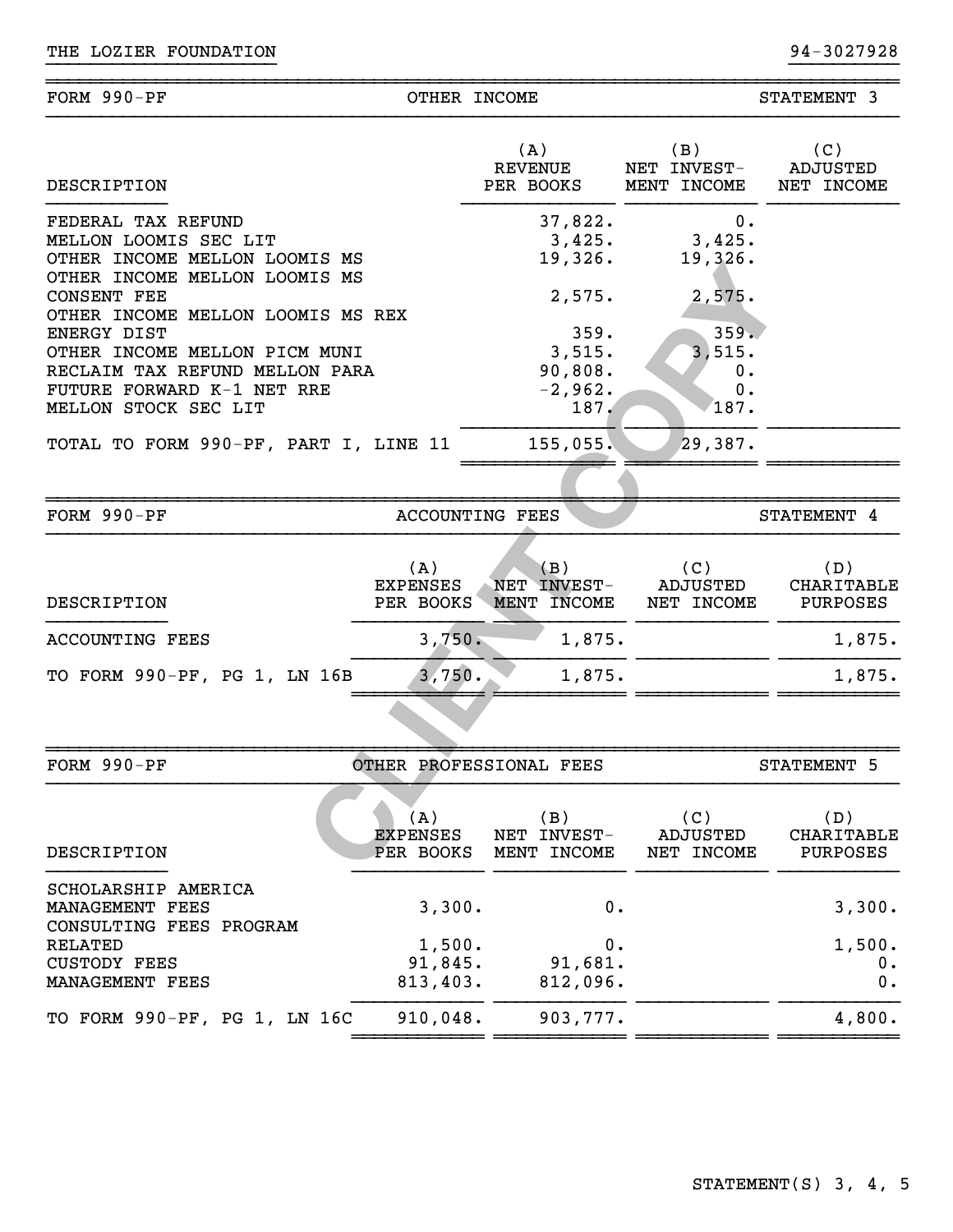| FORM 990-PF                                                                                                                                                                       | <b>TAXES</b>                                                                             |                                                                                |                                      | STATEMENT 6                                                                         |
|-----------------------------------------------------------------------------------------------------------------------------------------------------------------------------------|------------------------------------------------------------------------------------------|--------------------------------------------------------------------------------|--------------------------------------|-------------------------------------------------------------------------------------|
| DESCRIPTION                                                                                                                                                                       | (A)<br><b>EXPENSES</b><br>PER BOOKS                                                      | (B)<br>NET INVEST-<br>MENT INCOME                                              | (C)<br>ADJUSTED<br>NET INCOME        | (D)<br><b>CHARITABLE</b><br>PURPOSES                                                |
| ESTIMATED TAXES<br>FOREIGN TAXES PAID<br>RECLAIM TAXES PAID                                                                                                                       | 397,822.<br>153,833.<br>107,850.                                                         | 0.<br>153,833.<br>0.                                                           |                                      | 0.<br>$0$ .<br>0.                                                                   |
| TO FORM 990-PF, PG 1, LN 18                                                                                                                                                       | 659,505.                                                                                 | 153,833.                                                                       |                                      | 0.                                                                                  |
|                                                                                                                                                                                   |                                                                                          |                                                                                |                                      |                                                                                     |
| FORM 990-PF                                                                                                                                                                       | OTHER EXPENSES                                                                           |                                                                                |                                      | STATEMENT 7                                                                         |
| DESCRIPTION<br>INVESTMENT EXP MELLON PICM<br>MUNI WHFIT<br>ADR FEES - MELLON PARA<br><b>BANK FEES</b><br><b>SOFTWARE</b><br>PROXY FEES MELLON PARA<br>TO FORM 990-PF, PG 1, LN 23 | (A)<br><b>EXPENSES</b><br>PER BOOKS<br>246.<br>120.<br>435.<br>10, 353.<br>7.<br>11,161. | (B)<br>NET INVEST-<br>MENT INCOME<br>246.<br>120.<br>$0$ .<br>0.<br>7.<br>373. | (C)<br><b>ADJUSTED</b><br>NET INCOME | (D)<br>CHARITABLE<br>PURPOSES<br>$0$ .<br>$0$ .<br>0.<br>10, 353.<br>0.<br>10, 353. |
| FORM 990-PF<br>OTHER DECREASES IN NET ASSETS OR FUND BALANCES                                                                                                                     |                                                                                          |                                                                                |                                      | STATEMENT 8                                                                         |
| DESCRIPTION                                                                                                                                                                       |                                                                                          |                                                                                |                                      | <b>AMOUNT</b>                                                                       |
| UNRECOGNIZED GAIN ON SECURITIES RECEIVED                                                                                                                                          |                                                                                          |                                                                                |                                      | 13,678,720.                                                                         |
| TOTAL TO FORM 990-PF, PART III, LINE 5                                                                                                                                            |                                                                                          |                                                                                |                                      | 13,678,720.                                                                         |

 $~\sim$   $~\sim$   $~\sim$   $~\sim$   $~\sim$   $~\sim$   $~\sim$   $~\sim$   $~\sim$   $~\sim$   $~\sim$   $~\sim$   $~\sim$   $~\sim$   $~\sim$   $~\sim$   $~\sim$   $~\sim$   $~\sim$   $~\sim$   $~\sim$   $~\sim$   $~\sim$   $~\sim$   $~\sim$   $~\sim$   $~\sim$   $~\sim$   $~\sim$   $~\sim$   $~\sim$   $~\sim$   $~\sim$   $~\sim$   $~\sim$   $~\sim$   $~\sim$ 

}}}}}}}}}}}}}}}}}}}}} }}}}}}}}}}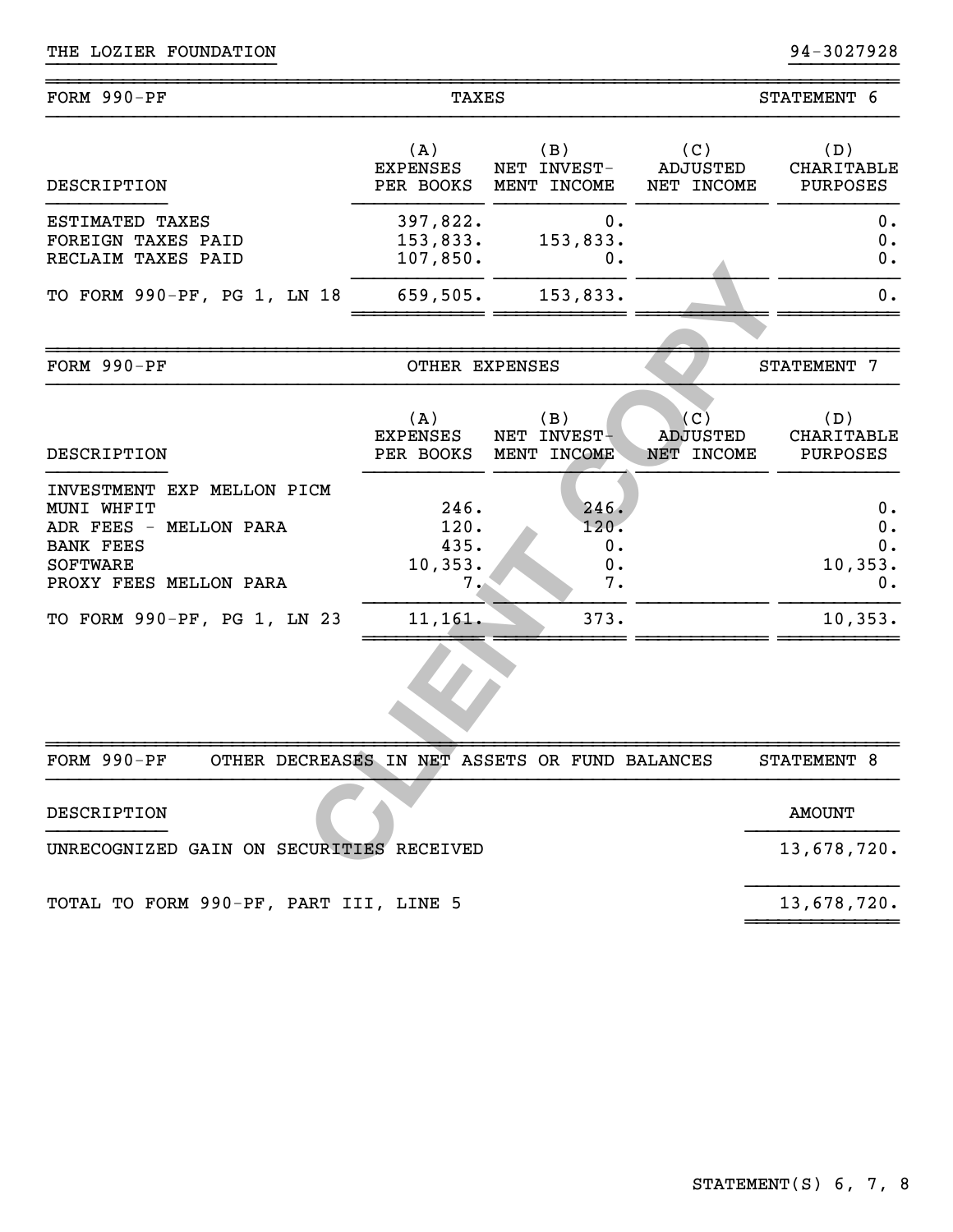| FORM 990-PF<br>U.S. AND STATE/CITY GOVERNMENT OBLIGATIONS                                                                                                                                                                                                                                                                                                                                                                                                                                                                                      |                 |                |                                                                                                                                                                                                                                                                         | STATEMENT 9                                                                                                                                                                                                                                                                  |
|------------------------------------------------------------------------------------------------------------------------------------------------------------------------------------------------------------------------------------------------------------------------------------------------------------------------------------------------------------------------------------------------------------------------------------------------------------------------------------------------------------------------------------------------|-----------------|----------------|-------------------------------------------------------------------------------------------------------------------------------------------------------------------------------------------------------------------------------------------------------------------------|------------------------------------------------------------------------------------------------------------------------------------------------------------------------------------------------------------------------------------------------------------------------------|
| DESCRIPTION                                                                                                                                                                                                                                                                                                                                                                                                                                                                                                                                    | U.S.<br>GOV'T   | OTHER<br>GOV'T | <b>BOOK VALUE</b>                                                                                                                                                                                                                                                       | <b>FAIR MARKET</b><br><b>VALUE</b>                                                                                                                                                                                                                                           |
| U.S. GOVERNMENT OBLIGATIONS<br>STATE GOVERNMENT OBLIGATIONS                                                                                                                                                                                                                                                                                                                                                                                                                                                                                    | X               | X              | 47,343.<br>44,997,266.                                                                                                                                                                                                                                                  | 51,347.<br>45, 253, 433.                                                                                                                                                                                                                                                     |
| TOTAL U.S. GOVERNMENT OBLIGATIONS                                                                                                                                                                                                                                                                                                                                                                                                                                                                                                              |                 |                | 47,343.                                                                                                                                                                                                                                                                 | 51,347.                                                                                                                                                                                                                                                                      |
| TOTAL STATE AND MUNICIPAL GOVERNMENT OBLIGATIONS                                                                                                                                                                                                                                                                                                                                                                                                                                                                                               |                 |                | 44,997,266.                                                                                                                                                                                                                                                             | 45, 253, 433.                                                                                                                                                                                                                                                                |
| TOTAL TO FORM 990-PF, PART II, LINE 10A                                                                                                                                                                                                                                                                                                                                                                                                                                                                                                        |                 |                | 45,044,609.                                                                                                                                                                                                                                                             | 45, 304, 780.                                                                                                                                                                                                                                                                |
|                                                                                                                                                                                                                                                                                                                                                                                                                                                                                                                                                |                 |                |                                                                                                                                                                                                                                                                         |                                                                                                                                                                                                                                                                              |
| FORM 990-PF                                                                                                                                                                                                                                                                                                                                                                                                                                                                                                                                    | CORPORATE STOCK |                |                                                                                                                                                                                                                                                                         | STATEMENT 10                                                                                                                                                                                                                                                                 |
| DESCRIPTION                                                                                                                                                                                                                                                                                                                                                                                                                                                                                                                                    |                 |                | <b>BOOK VALUE</b>                                                                                                                                                                                                                                                       | <b>FAIR MARKET</b><br><b>VALUE</b>                                                                                                                                                                                                                                           |
| 3M COCOM<br>ABBOTT LABORATORIES<br><b>ACCENTURE PLC</b><br>AEON DELIGHT CO LTDJPY50<br>AFLAC INC COM<br>AIR PRODS & CHEMS INC COM<br>ALBEMARLE CORP<br>ALCON INC<br>ALLEGHANY CORP<br>ALFRESA HOLDINGS CORP<br>ALLIANTE ENERGY CORP<br>ALTRIA GROUP INCCOM<br>AMERICAN EQUITY INVT LIFEHLDG<br>AMERICAN HOMES 4 RENT PFD<br>AMERICAN WATER WORKS CO INC<br>AMERIPRISE FINANCIAL INC<br>AMERISOURCEBERGAN<br>AMTRUST FINANCIAL SERVICES INC<br>ANALOG DEVICES INC COM<br>APTARGROUP INC<br>AQR MANAGED FUTURES<br>ARCHER DANIELS MIDLAND CO COM |                 |                | 831,854.<br>797,517.<br>1,032,099.<br>65, 203.<br>326,867.<br>318,948.<br>122,419.<br>41,843.<br>764,089.<br>76,746.<br>91,953.<br>940,447.<br>75,334.<br>260, 200.<br>211, 191.<br>150,271.<br>208,420.<br>469,800.<br>283,925.<br>65,590.<br>12,550,000.<br>307, 247. | 1,530,636.<br>2,688,636.<br>2,337,568.<br>59,836.<br>598,877.<br>985,778.<br>228,656.<br>99,102.<br>705, 110.<br>69,526.<br>107,698.<br>1,215,609.<br>111,000.<br>253,400.<br>302,643.<br>312,871.<br>192,294.<br>365,370.<br>784,003.<br>97,055.<br>12,053,021.<br>489,179. |

}}}}}}}}}}}}}}}}}}}}} }}}}}}}}}}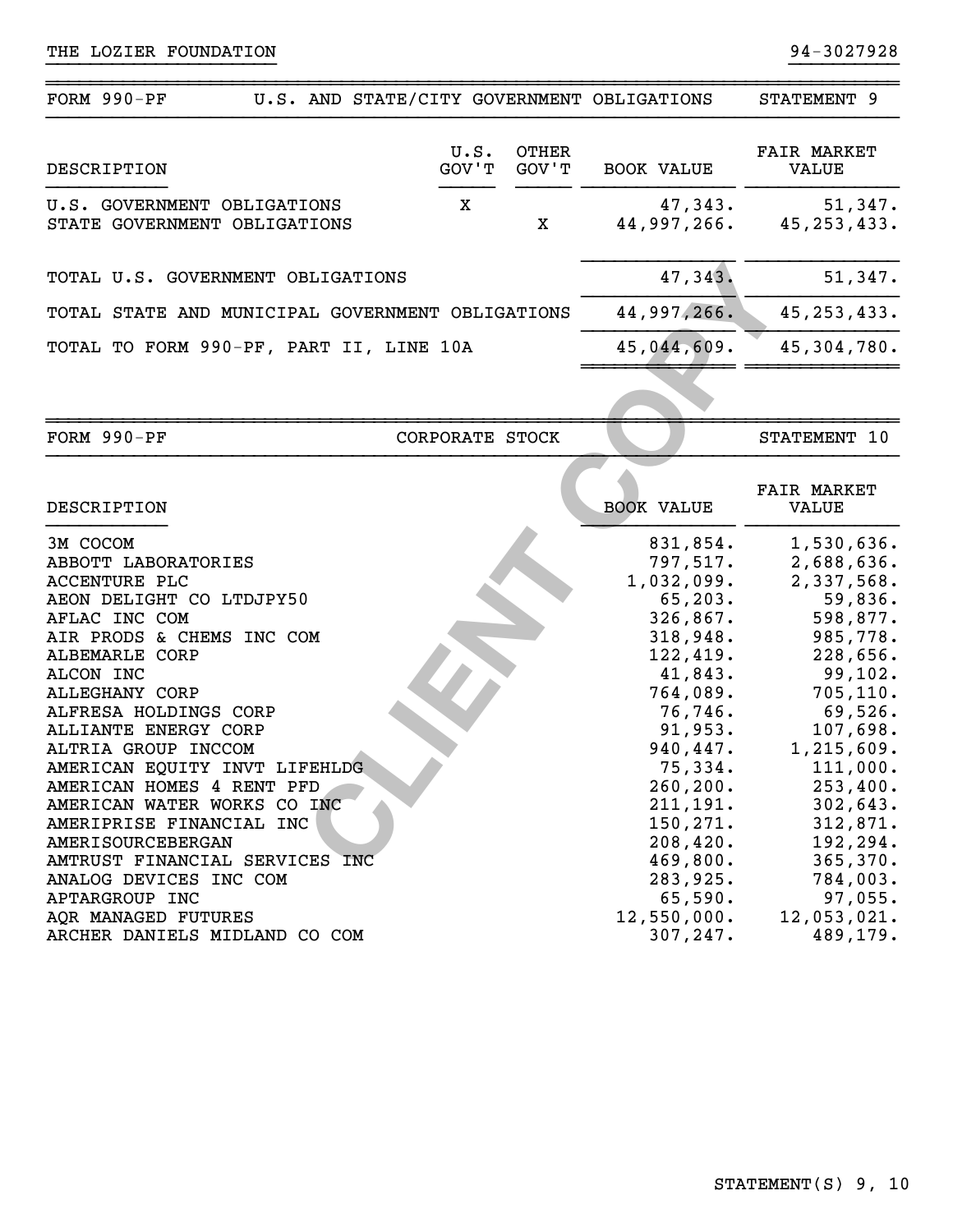| THE LOZIER FOUNDATION                |              | 94-3027928   |
|--------------------------------------|--------------|--------------|
| ARGO GROUP US INC                    | 493,000.     | 510, 400.    |
| ARMSTRONG WORLD INDUSTRIES           | 609, 241.    | 1,019,143.   |
| ASAHI GROUP HOLDINGS LTD             | 189, 103.    | 304,185.     |
| ASSOCIATED BRITISH FOODS ORD5 15/22P | 159,996.     | 255,845.     |
| ASHTEAD GROUP PLC                    | 95,424.      | 324,177.     |
| ASSURANT INC                         | 72, 393.     | 118,511.     |
| AT&T INC                             | 4,807,551.   | 4, 477, 155. |
| ATCO LTD CL 1 NON-VTG                | 66,815.      | 79,654.      |
| ATMOST ENERGY CORP                   | 147,813.     | 168,911.     |
| AUTOMATIC DATA PROCESSING INC CMN    | 341,337.     | 1,149,705.   |
| AXALTA COATING SYSTEMS               | 1, 205, 616. | 1,119,360.   |
| BAE SYSTEMS PLC                      | 309, 376.    | 289,563.     |
| <b>BATTALION OIL CORP</b>            | 43, 138.     | 17,846.      |
| BCE INC                              | 146, 132.    | 141,074.     |
| BECTON DICKINSON & CO COM            | 343,077.     | 933,821.     |
| BELLATRIX EXPLORATION LTD            | 39,749.      | 7,675.       |
|                                      | 84,797.      | 102,922.     |
| BELLWAY PLC                          |              |              |
| BERKLEY W R CORP COM                 | 107,994.     | 262,691.     |
| BEST BUY                             | 113,664.     | 333,897.     |
| <b>BLACK HILLS CORP</b>              | 83,669.      | 115,034.     |
| BLUEROCK RESIDENTIAL GROWTH RE       | 61,882.      | 78,000.      |
| BRISTOL MYERS SQUIBB                 | 1,096,252.   | 1,458,139.   |
| BROADRIDGE FNL SOLUT                 | 907,589.     | 1,414,955.   |
| BROWN FORMAN CORP CL B               | 161,462.     | 264, 105.    |
| BROWN AND BROWN INC                  | 62,701.      | 88,420.      |
| BUNGE LIMITED COM                    | 131,083.     | 146,178.     |
| BUNZL ORD GBP0.3214857               | 96,044.      | 235,699.     |
| BURBERRY GROUP PLC                   | 85,160.      | 151,760.     |
| CAE INC                              | 73,644.      | 173,914.     |
| CALIFORNIA WTR SVC GROUP COM         | 32,800.      | 33,769.      |
| CANADIAN NATIONAL RAILWAY CO         | 471,029.     | 1,198,607.   |
| CANADIAN NATURAL RESOURCES           | 448,573.     | 369,769.     |
| CANADIAN UTILITIES LIMITED           | 131,758.     | 111,475.     |
| CANADIAN WESTERN BANK                | 90,704.      | 86,511.      |
| CANNAE HOLDINGS                      | 936,782.     | 1,022,637.   |
| CARDINAL HEALTH INC COM              | 193,936.     | 242,198.     |
| CARLISLE COS INC COM                 | 99,391.      | 258,790.     |
| <b>CARMAX</b>                        | 793,807.     | 1,270,487.   |
| CARRIER GLOBAL CORP                  | 159,875.     | 425,368.     |
| CASEYS GENERAL STORES INC            | 60, 252.     | 74,842.      |
| CASTELLUM AB                         | 77,782.      | 132,729.     |
| CATERPILLAR INC                      | 824,084.     | 1,562,824.   |
| CENTERPOINT ENERGY INC               | 149,760.     | 146,957.     |
| CH ROBINSON WORLDWIDE INC            | 189,864.     | 282,173.     |
| CHS INC PFD                          | 494,000.     | 588,800.     |
| CHEMED CORP                          | 66,447.      | 100,663.     |
| CHESAPEAKE ENERGY CORPPFD            | 233,610.     | 0.           |
| CHESAPEAKE ENERGY CORPPFD 5.75       | 10, 128.     | 0.           |
| CHESAPEAKE ENERGY CORPPFD 5.75       | 76,528.      | 0.           |
| CHESAPEAKE ENERGY CORP 144A5.7       | 2,207.       | 12.          |
| CHEVRON CORPORATION COM              | 3, 111, 619. | 2,485,364.   |
| CHIMERA INVESTMENT PFD               | 506,000.     | 500, 280.    |
| CHINA GAS HOLDINGS LTD               | 103,695.     | 108,839.     |
| CHINA OVERSEAS LAND & INVESTOR       | 224,522.     | 139,162.     |
| CHUBB LTDCOM                         | 639,855.     | 925,829.     |
| CHURCH & DWIGHT INC                  | 116, 262.    | 418,006.     |
| CHURCHILL DOWNS INC                  | 1, 121, 541. | 1,765,771.   |
| CINCINNATI FINL CORP COM             | 163,426.     | 304, 222.    |

|                                                    | 94-3027928                       |
|----------------------------------------------------|----------------------------------|
| 493,000.                                           | 510,400.                         |
| 609,241.<br>189,103.                               | 1,019,143.                       |
|                                                    | 304,185.                         |
| 159,996.                                           | 255,845.                         |
| 95,424.<br>72,393.                                 | 324,177.                         |
| $4,807,551$ .                                      | 118,511.<br>4, 477, 155.         |
| 66,815.                                            | 79,654.                          |
| 147,813.                                           | 168, 911.                        |
| 341,337.                                           | 1,149,705.<br>1,119,360.         |
| 1,205,616.<br>309,376.                             |                                  |
|                                                    | 289,563.                         |
| 43, 138.<br>146                                    | 17,846.<br>141,074.              |
| $146, 132$<br>$343, 077$<br>$39, 749$<br>$84, 797$ | 933,821.                         |
|                                                    | 7,675.                           |
|                                                    | 102,922.                         |
| 107,994.                                           | 262,691.                         |
| 113,664.                                           | 333,897.                         |
| 83,669.                                            | 115,034.                         |
| 61,882.<br>1,096,252.                              | 78,000.<br>1,458,139.            |
| 907,589 <b>.</b>                                   | 1,414,955.                       |
|                                                    | 264,105.                         |
| 161,462.<br>62,701.                                | 88,420.                          |
| 131,083.                                           | 146,178.                         |
| 96,044.                                            | 235,699.<br>151,760.<br>173,914. |
| 85,160.<br>73,644.                                 |                                  |
| 32,800.                                            | 33,769.                          |
| 471,029.                                           |                                  |
| $448,573$<br>131,758.<br>90,704.<br>936,782.       | 1,198,607.<br>369,769.           |
|                                                    | 111,475.                         |
|                                                    | 86,511.                          |
|                                                    | 1,022,637.                       |
| 193,936 <b>.</b><br>99,391.                        | 242,198.<br>258,790.             |
| 793,807 <b>.</b>                                   | 1,270,487.                       |
| 159,875.                                           | 425,368.                         |
| 60,252 <b>.</b><br>77,782.                         | 74,842.                          |
|                                                    | 132,729.                         |
| 824,084.<br>149,760.                               | 1,562,824.                       |
| 189,864.                                           | 146,957 <b>.</b><br>282,173.     |
| 494,000.                                           | 588,800.                         |
| 66,447.                                            | 100,663.                         |
| 233,610.                                           | О.                               |
| 10, 128.                                           | О.                               |
| 76,528.                                            | О.                               |
| 2,207.                                             | 12.                              |
| , 111, 619.<br>3<br>506,000.                       | 2,485,364.<br>500, 280.          |
| 103,695.                                           | 108,839.                         |
| 224,522.                                           | 139,162.                         |
| 639,855.                                           | 925,829.                         |
| 116,262 <b>.</b>                                   | 418,006.                         |
| 121,541.<br>1.                                     | 1,765,771.                       |
| 163,426.                                           | 304,222.                         |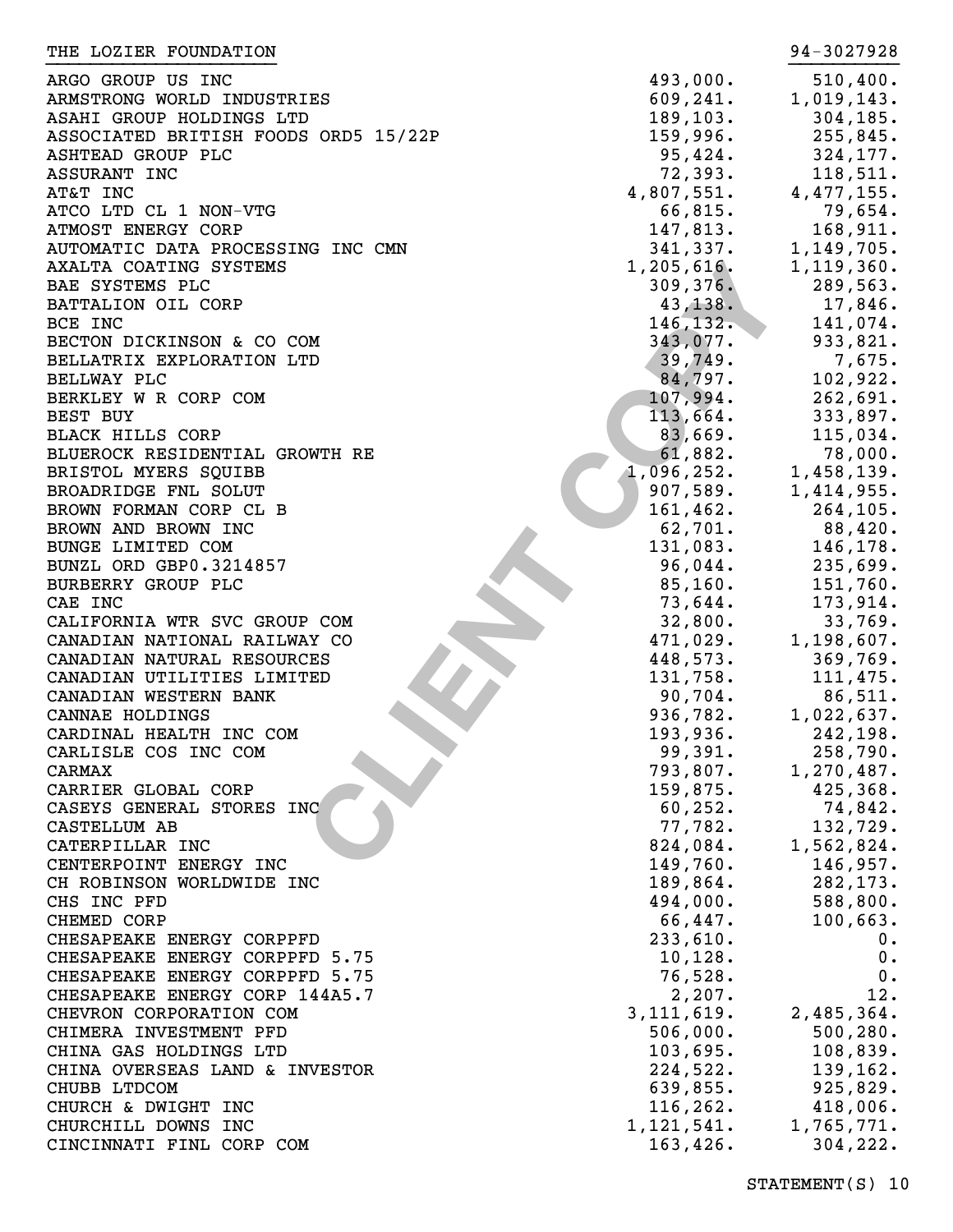| THE LOZIER FOUNDATION               |            | 94-3027928 |
|-------------------------------------|------------|------------|
| CINTAS CORP                         | 168,088.   | 316,347.   |
| CITIGROUP CAITAL XIII               | 1,669,717. | 1,833,833. |
| CITIGROUP GLOBAL MARKETS            | 73,079.    | 100,295.   |
| CITRIX SYSTEMS INC                  | 925, 295.  | 1,191,196. |
| CLOROX CO COM                       | 178,744.   | 480,368.   |
| CMS ENERGY CORP                     | 160,448.   | 183,762.   |
| COBANK ACBPFD 6.250%                | 800,000.   | 862,000.   |
| COCA-COLA CO/THE                    | 1,998,532. | 3,009,455. |
| COLGATE-PALMOLIVE CO                | 555,843.   | 965,237.   |
| COMCAST CORPORATION                 | 2,616,699. | 3,399,083. |
| COMMERCE BANCSHARES                 | 58,281.    | 77,066.    |
| COMPASS GROUP PLC GBP0.10625        | 58, 273.   | 101,169.   |
|                                     |            | 358,387.   |
| CONSOLIDATED EDISON INC COM         | 285, 819.  |            |
| COPART INC                          | 131,870.   | 945,595.   |
| CORNING INC COM                     | 842,546.   | 1,393,524. |
| COSTCO WHOLESALE CORP               | 781,222.   | 2,410,262. |
| CRODA INTERNATIONAL PLC             | 77,229.    | 122,707.   |
| CSL LTD                             | 520, 930.  | 1,448,760. |
| CSX CORP                            | 352,719.   | 966,851.   |
| CULLEN FROST BANKERS INC COM        | 45,962.    | 64,812.    |
| CUMMINS INC                         | 285,098.   | 520,059.   |
| DAITO TRUST CONSTRUCTION Y50        | 131,065.   | 93,370.    |
| DCC ORD EURO0.25                    | 69,513.    | 169,661.   |
| DECHRA PHARMA                       | 40,797.    | 167,606.   |
| DECKERS OUTDOOR CORP COM            | 282, 247.  | 1,307,143. |
| DEERE & COMPANYCMN                  | 17,710.    | 52,465.    |
| DERWENT LONDON PLC                  | 27,057.    | 32,672.    |
| DIAGEO ORD 28 101/108P              | 262, 147.  | 333, 217.  |
| DIAGEO PLCADR                       | 340,471.   | 952,860.   |
| DIGITAL RLTY TR INCCOM              | 331,054.   | 466,940.   |
| <b>DOLLAR TREE</b>                  | 499,302.   | 687,242.   |
| DOMINION RES INC VA NEW COM         | 846,891.   | 883,750.   |
| DONALDSON INC                       | 101, 575.  | 156,688.   |
| DOVER CORP COM                      | 140,958.   | 383,043.   |
| DSV PANALPINA                       | 164,818.   | 373,226.   |
| <b>DUKE ENERGY</b>                  | 716, 395.  | 898,478.   |
| <b>DUKE ENERGY</b>                  | 75,000.    | 86,310.    |
| ECOLAB INC COM                      | 306,854.   | 910, 443.  |
| EDISON INTL COM                     | 282,699.   | 297,327.   |
| EL PASO ENERGY CAP                  | 122,027.   | 129,762.   |
| EMERA INC                           | 159,595.   | 200,051.   |
| EMERSON ELEC CO COM                 | 438,227.   | 688,048.   |
| EMPIRE CO CLASS 'A' N VTG NPV       | 39,602.    | 66,412.    |
| ENBRIDGE INC                        | 1,082,570. | 913,962.   |
| ENTEGRIS INC                        | 908,471.   | 2,268,248. |
| EQUITY LIFESTYLE PPTYS              | 89,815.    | 107,332.   |
| ESSEX PPTY TR                       | 180,122.   | 277,781.   |
| ESSENTIAL UTILITIES INC             | 114,510.   | 217, 250.  |
| ESSILOR INTERNATIONAL EURO.18       | 356,943.   | 639,081.   |
| EVERGY, INC                         | 123, 291.  | 119,069.   |
| EVERSOURCE ENERGY                   | 189,021.   | 437,222.   |
| EXPEDITORS INTL WASH INC COM        | 156,815.   | 353,904.   |
| EXXON MOBIL CORP                    | 5,084,472. | 2,661,946. |
| FACTSET RESH SYS INC                | 78,801.    | 295, 260.  |
| FASTENAL CO                         | 207,729.   | 434,978.   |
| FEDERAL RLTY INVT TR SHS BENINT NEW | 163,259.   | 125,212.   |
| FEDEX CORP COM                      | 502, 351.  | 861,160.   |
| FINNING INTERNATIONAL INC           | 27,661.    | 31, 146.   |
|                                     |            |            |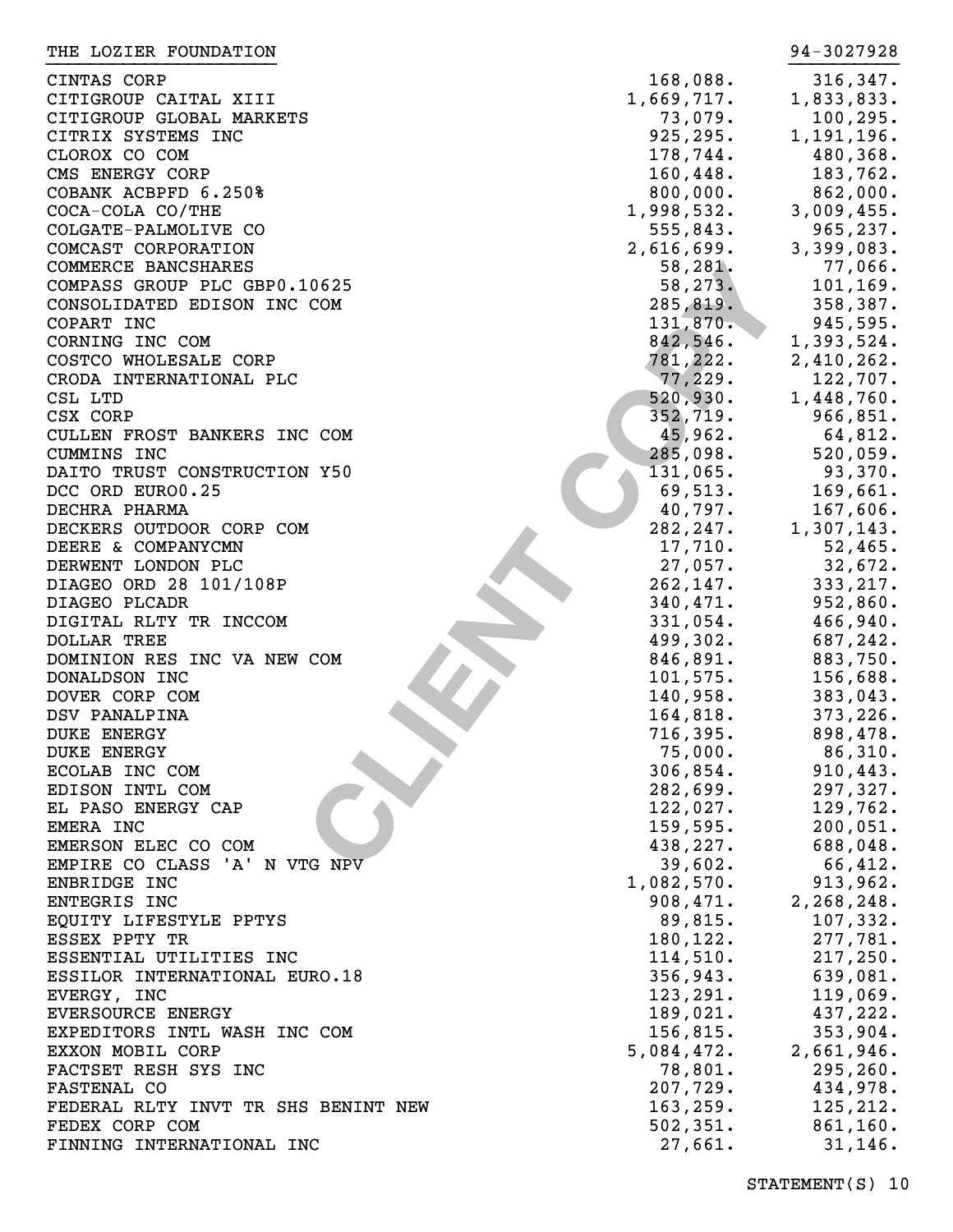| THE LOZIER FOUNDATION                                 |                      | 94-3027928            |
|-------------------------------------------------------|----------------------|-----------------------|
| FIRST INDUSTRIAL REALTY TRUST                         | 288,807.             | 985,842.              |
| FLOWERS FOODS INC                                     | 43,671.              | 55, 149.              |
| FORD MOTOR COPFD                                      | 625,000.             | 675,750.              |
| FORD MOTOR COPFD                                      | 248,500.             | 271,500.              |
| FORTIS INC                                            | 239,875.             | 309,959.              |
| FRANCO NEVADA CORP                                    | 172,057.             | 308, 176.             |
| FRANKLIN RES INC COM                                  | 147,508.             | 110,931.              |
| FRESENIUS MEDICAL CARE AG & CO KGAA                   | 255, 555.            | 305,997.              |
| FRESENIUS SE & CO KGAA                                | 252,769.             | 277,517.              |
| FUYO GENERAL LEASE CO                                 | 25,987.              | 33,028.               |
| <b>GCP APPLIED TECHNOLOGIES</b>                       | 1,052,947.           | 946,000.              |
| GENERAL DYNAMICS CORP COM                             | 240, 240.            | 507,327.              |
| GENERAL MLS INC COM                                   | 408,618.             | 457,699.              |
| GENERAL MOTORS CO                                     | 946,863.             | 581,211.              |
| GENUINE PARTS CO COM                                  | 124,775.             | 195,738.              |
| GLOBE LIFE INCPFD                                     | 499,800.             | 543,000.              |
| GLOBE LIFE INC                                        | 98,953.              | 157,634.              |
| GMO PAYMENT GEATEWAY INC                              | 6,026.               | 200,539.              |
| GRACO INC                                             | 39,463.              | 64,609.               |
| GRAINGER W W INC COM                                  | 161, 352.            | 319,322.              |
| HASBRO INC                                            | 687,305.             | 642,713.              |
| HEALTHCARE SVCS                                       | 32,509.              | 30,095.               |
| HELMERICH & PAYNE INC COM                             | 104, 416.            | 38,724.               |
| HENGAN INTL GROUP CO LTDHKD0.1                        | 98,656.              | 74,344.               |
| HERCULES OFFSHORE                                     | 100, 250.            | 1,587.                |
| HEXION HOLDINGS CORP                                  | 113,546.             | 92,720.               |
| HONG KONG & CHINA GAS                                 | 178,131.             | 170,534.              |
| HORMEL FOODS CORP COM                                 | 137,155.             | 180,893.              |
| HUBBELL INC                                           | 29,828.              | 42,804.               |
| HUNT J B TRANS                                        | 73,696.              | 124,898.              |
| ILLINOIS TOOL WORKS INC                               | 286,666.             | 1,069,554.            |
| IMPERIAL OIL                                          | 111,821.             | 156,812.              |
| INTACT FINANCIAL CORP                                 | 167,586.             | 333,264.              |
| INTERNATIONAL BUSINESS MACHINE                        | 2,056,247.           | 1,567,961.            |
| INTERNATIONAL FLAVORS & FRAGRANCES                    | 172,874.             | 172,511.              |
| INTERTEK GROUP PLC ORD GBP0.01                        | 92,444.              | 215,866.              |
| INVESCO LTD SHS                                       | 89,412.              | 121,644.              |
| <b>IPSOS</b>                                          | 119,606.             | 139,301.              |
| ISHARES IBOXX                                         | 32,671.              | 38,815.               |
| ISHARES J P MORGAN USD EMERGIN                        | 13,505.              | 14,721.               |
| ISHARES TIPS BOND ETF                                 | 7,224.               | 8,425.                |
| J&J SNACK FOODS CORP                                  | 39, 240.             | 54,069.               |
| JACK HENRY & ASSOCIATES                               | 138,491.             | 180,295.              |
| JARDINE STRATEGIC HOLDINGS                            | 136,884.             | 154,256.              |
| JM SMUCKER COMPANYCOM NEW                             | 160, 343.            | 216, 172.             |
| JOHNSON & JOHNSON                                     | 2,687,208.           | 6,078,016.            |
| KELLOG CO                                             | 148,456.             | 151,717.              |
| KERRY GROUP A ORD                                     | 146,137.             | 361,317.              |
| KIMBERLY CLARK CORP COM                               | 407,561.             | 692,487.              |
| KINGSPAN GROUP INC                                    | 71,360.              | 109, 140.             |
| KONTOOR BRANDS INC                                    | 11,871.              | 32,164.               |
| L3HARRIS TECHNOLOGIES INC                             | 203,233.             | 618,095.              |
| LADENBURG THALMANN FINANCIAL                          | 125,000.<br>626,958. | 83,825.<br>1,210,234. |
| LAMB WESTON HOLDINGS INC<br>LAURENTIAN BANK OF CANADA | 74,729.              | 41,363.               |
| LEGAL & GENERAL GROUP                                 | 171,342.             | 323,011.              |
| LEGGETT & PLATT INC                                   | 57,777.              | 63,792.               |
| LINK REAL ESTATE INVT TR UNITS                        | 190,145.             | 377,864.              |
|                                                       |                      |                       |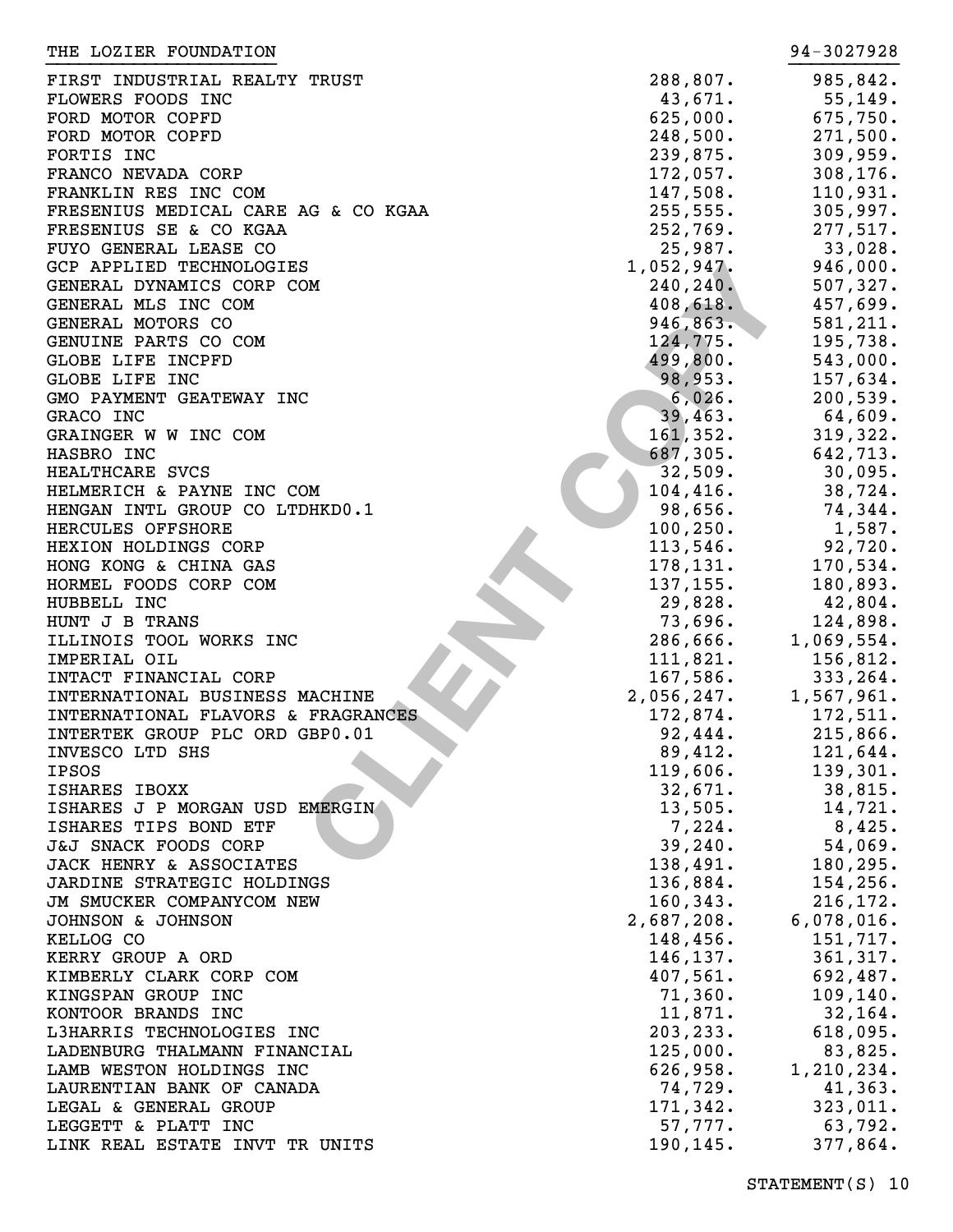| LITMAN GREGORY MASTERS INTERNATIONAL FUND | 8, 240, 357. | 12,322,623.   |
|-------------------------------------------|--------------|---------------|
| LOCKHEED MARTIN CORP COM                  | 454,030.     | 1,367,028.    |
| <b>LONESTAR RES</b>                       | 41,307.      | 41,307.       |
| L'OREAL EURO.2                            | 497,077.     | 1,350,752.    |
| LOWES CO                                  | 328,855.     | 1,876,843.    |
| LVMH MOET HENNESSY LOUIS VUITT            | 1,229,546.   | 2,264,780.    |
| M3 INC                                    | 115,079.     | 509,586.      |
| MGE ENERGY INC                            | 32,741.      | 31,514.       |
| MAIDEN HOLDINGS NORTH AMERICAPFD          | 305,020.     | 267,479.      |
| MAIDEN HOLDINGS NORTH AMERICAP            | 45,545.      | 37,856.       |
| MARTIN MARIETTA MATERIALS INC             | 1,051,555.   | 1,896,352.    |
| MATTHEWS ASIA DIVIDEND FUND               | 4,056,633.   | 6,606,550.    |
| MATTHEWS INTERNATIONAL CORP               | 32,114.      | 25,990.       |
| MATTHEWS PACIFIC TIGER FUND               | 5, 236, 722. | 9,658,364.    |
| MAXIM INTEGRATED PRODS INC COM            | 136, 562.    | 432,612.      |
| MBIA INC                                  | 559,516.     | 352,688.      |
| MCCORMICK & CO NON VOTING                 | 107,443.     | 395,593.      |
| MCDONALDS CORP COM                        | 1,083,956.   | 2,361,024.    |
| <b>MCKESSON CORP</b>                      | 327, 358.    | 386,102.      |
| MDU RESOURCES GROUP INC                   | 123,994.     | 154,642.      |
| MEDLEY LLC PFD                            | 252,500.     | 78,580.       |
| MEDTRONIC INC                             | 1,442,324.   | 2, 260, 099.  |
| MEGGIT PLC                                | 72,114.      | 155,996.      |
| METRO INC CL A                            | 90,733.      | 96,747.       |
| MICROCHIP TECHNOLOGY INC COM              | 174,243.     | 528,547.      |
| MICROSOFT CORP                            | 5,151,039.   | 24, 348, 762. |
| MINTH GROUP LTD                           | 22,307.      | 63,298.       |
| MITSUBISHI UFJ LEASE & FINANCE CO LTD     | 57,530.      | 58,492.       |
| MODEC INC                                 | 36, 143.     | 25,398.       |
| MONDI PLC                                 | 91,127.      | 136,985.      |
| MOTORS LIQUIDATION TRUST UNITS            | 0.           | 1,935.        |
| MSC INDL DIECT INC                        | 28,617.      | 27,089.       |
| NATIONAL FUEL GAS CO N J                  | 88,224.      | 72,183.       |
| NATIONAL HEALTH INVESTORS                 | 48,967.      | 48,350.       |
| NATIONAL RETAIL PPTYS                     | 76, 156.     | 92,725.       |
| NEC NETWORKS & SYSTEM INTEGRAT            | 56,469.      | 171,065.      |
| NESTLE SA                                 | 3,019,664.   | 4,946,733.    |
| NEWMARKET CORP                            | 558,184.     | 1,186,108.    |
| NEXT GROUP ORD GBP0.10                    | 56, 144.     | 131,248.      |
| NEXTERA ENERGY INC                        | 482,314.     | 2, 113, 524.  |
| NIKE INC CL B COM                         | 459,258.     | 2,423,381.    |
| NIPPON TEL & TEL                          | 298,569.     | 456,099.      |
| NITORI HOLDINGS                           | 92,455.      | 146,583.      |
| NORDSON CORP                              | 70,671.      | 132,426.      |
| NORTHROP GRUMMAN CORP COM                 | 331,901.     | 712, 131.     |
| NORTHWESTERN CORP                         | 29,240.      | 28,164.       |
| NOVARTIS AG CHFO.50 (REGD)                | 610, 344.    | 883,012.      |
| NOVARTIS AGADR                            | 991,139.     | 2,209,662.    |
| NOVO-NORDISK A/S - B                      | 31,719.      | 91,382.       |
| NUCOR CORP                                | 229,308.     | 273,822.      |
| OCCIDENTAL PETE CORP COM                  | 789,892.     | 264, 306.     |
| <b>OGE ENERGY</b>                         | 174,158.     | 156,433.      |
| OLD DOMINION FREIGHT LINE INC             | 52,190.      | 916,956.      |
| OLD REP INTL CORP COM                     | 115, 173.    | 138,384.      |
| OMEGA HEALTHCARE INVS INCCOM              | 102,899.     | 131,406.      |
| ONEOK INC NEW                             | 217,994.     | 250,314.      |
| <b>ORPEA</b>                              | 87,484.      | 96,458.       |
| OTIS WORLDWIDE CORP                       | 239,665.     | 380,847.      |

|    |               |  | $\sim$ $\sim$ $\sim$ |               |
|----|---------------|--|----------------------|---------------|
|    | 8,240,357.    |  |                      | 12,322,623.   |
|    | 454,030.      |  |                      | 1,367,028.    |
|    |               |  |                      |               |
|    | 41,307.       |  |                      | 41,307.       |
|    | 497,077.      |  |                      | 1,350,752.    |
|    | 328,855.      |  |                      | 1,876,843.    |
|    | 1,229,546.    |  |                      | 2,264,780.    |
|    |               |  |                      | 509,586.      |
|    | 115,079.      |  |                      |               |
|    | 32,741.       |  |                      | 31,514.       |
|    | 305,020.      |  |                      | 267,479.      |
|    | 45,545.       |  |                      | 37,856.       |
|    | 1,051,555.    |  |                      | 1,896,352.    |
|    |               |  |                      |               |
|    | 4,056,633.    |  |                      | 6,606,550.    |
|    | 32, 114.      |  |                      | 25,990.       |
|    | 5, 236, 722.  |  |                      | 9,658,364.    |
|    | 136,562.      |  |                      | 432,612.      |
|    | 559,516.      |  |                      | 352,688.      |
|    |               |  |                      |               |
|    | 107,443.      |  |                      | 395,593.      |
|    | 1,083,956.    |  |                      | 2,361,024.    |
|    | 327,358.      |  |                      | 386,102.      |
|    | 123,994.      |  |                      | 154,642.      |
|    | 252,500.      |  |                      | 78,580.       |
|    |               |  |                      |               |
|    | 1,442,324.    |  |                      | 2,260,099.    |
|    | 72,114.       |  |                      | 155,996.      |
|    | 90,733.       |  |                      | 96,747.       |
|    | 174,243.      |  |                      | 528,547.      |
|    | 5,151,039.    |  |                      | 24, 348, 762. |
|    |               |  |                      |               |
|    | 22,307.       |  |                      | 63,298.       |
|    | 57,530.       |  |                      | 58,492.       |
|    | 36,143.       |  |                      | 25,398.       |
|    | 91,127.       |  |                      | 136,985.      |
|    | $\mathbf 0$ . |  |                      | 1,935.        |
|    |               |  |                      |               |
|    | 28,617.       |  |                      | 27,089.       |
|    | 88,224.       |  |                      | 72,183.       |
|    | 48,967.       |  |                      | 48,350.       |
|    | 76,156.       |  |                      | 92,725.       |
|    | 56,469.       |  |                      | 171,065.      |
|    |               |  |                      |               |
| 3, | 019,664.      |  |                      | 4,946,733.    |
|    | 558,184.      |  |                      | 1,186,108.    |
|    | 56,144.       |  |                      | 131,248.      |
|    | 482,314.      |  |                      | 2,113,524.    |
|    | 459,258.      |  |                      | 2,423,381.    |
|    | 298,569.      |  |                      |               |
|    |               |  |                      | 456,099.      |
|    | 92,455.       |  |                      | 146,583.      |
|    | 70,671.       |  |                      | 132,426.      |
|    | 331,901.      |  |                      | 712,131.      |
|    | 29,240.       |  |                      | 28,164.       |
|    |               |  |                      |               |
|    | 610,344.      |  |                      | 883,012.      |
|    | 991,139.      |  |                      | 2,209,662.    |
|    | 31,719.       |  |                      | 91,382.       |
|    | 229,308.      |  |                      | 273,822.      |
|    | 789,892.      |  |                      | 264,306.      |
|    |               |  |                      |               |
|    | 174,158.      |  |                      | 156,433.      |
|    | 52,190.       |  |                      | 916,956.      |
|    | 115, 173.     |  |                      | 138,384.      |
|    | 102,899.      |  |                      | 131,406.      |
|    | 217,994.      |  |                      | 250,314.      |
|    |               |  |                      |               |
|    | 87,484.       |  |                      | 96,458.       |
|    | 239,665.      |  |                      | 380,847.      |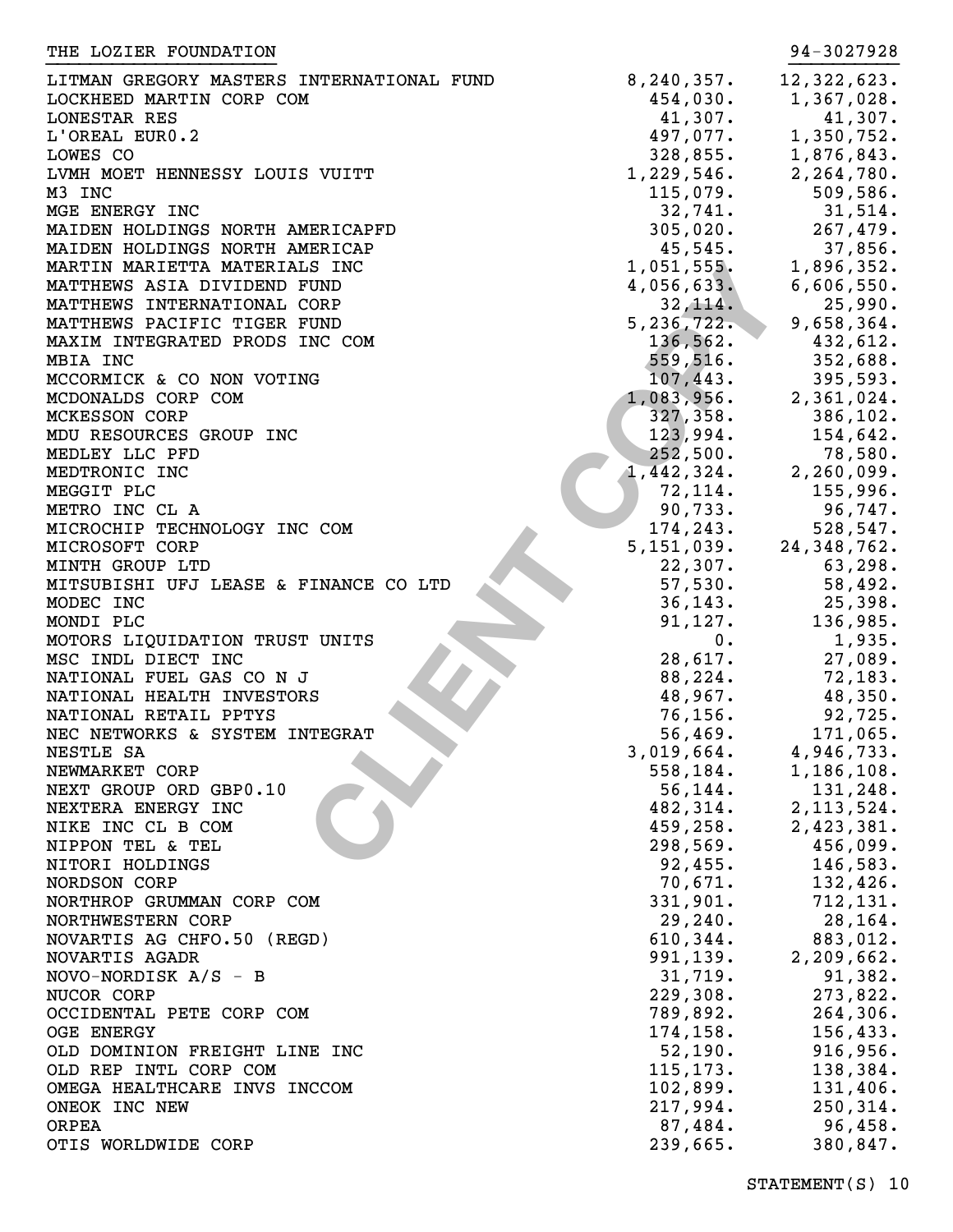| IND DOTTER LOOMDAIIOM          |              | 94-JUZ 1940   |
|--------------------------------|--------------|---------------|
| PAN PACIFIC INTERNATIONAL      | 82,034.      | 117,960.      |
| PARAMETRIC TAX MANAGED EM      | 2, 274, 630. | 2,442,479.    |
| PARTNERS GROUP HOLDING         | 87,613.      | 168,245.      |
| PENNON GROUP ORD               | 63,693.      | 67,410.       |
| PEOPLES UTD FINL INC COM       | 116,938.     | 113,060.      |
| PEPSICO INC/NC                 | 1,344,313.   | 2,994,919.    |
| PERRIGO CO PLC                 | 933,038.     | 860,636.      |
| PHILIP MORRIS INTERNATIONAL IN | 2,149,928.   | 2,043,506.    |
| PIMCO ALL ASSET ALL AUTHORIGY  | 26,065,768.  | 21, 265, 381. |
| PITNEY BOWES INCPFD            | 110,867.     | 96,621.       |
| POLARIS INDS INC COM           | 66,722.      | 89,087.       |
| POST HOLDINGS INC              | 1,072,974.   | 1,366,564.    |
| POWERSHARES EMERGING MARKETS   | 3,558.       | 3,692.        |
| PPG INDS INC COM               | 239,538.     | 630,530.      |
| PPL CORP COM                   | 364,949.     | 369,223.      |
| PRICE T ROWE GROUP INC COM     | 271,263.     | 634,930.      |
| PRINCIPAL FINANCIAL GROUP, INC | 109,970.     | 102,544.      |
| PROCTER & GAMBLE CO/THE        | 2,383,541.   | 4,899,119.    |
| PROSPERITY BANCSHARES INC      | 122,428.     | 143,367.      |
| PRUDENTIAL PLC GBP0.05         | 408,485.     | 685,104.      |
| PRUDENTIAL FINANCIAL           | 470,590.     | 415,098.      |
| QVC INC PFD                    | 179,576.     | 254,700.      |
| QUALCOMM INC                   | 1,197,308.   | 2,373,762.    |
| QWEST CORP PFD 6.75%           | 372,000.     | 386,400.      |
| RLI CORP                       | 100,063.     | 189,345.      |
| RAYTHEON TECHNOLOGIES CORP     | 1,063,554.   | 1,481,830.    |
| REALTY INCOME CORP MD COM      | 200,288.     | 303,949.      |
| RENAISSANCE RE HOLDINGS LTD    | 74,089.      | 95,015.       |
| REINSURANCE GRP OF AMER PFD    | 268,700.     | 275,000.      |
| REPUBLIC SERVICES INC          | 162,929.     | 411,490.      |
| REYNOLDS CONSUMER PRODUCTS     | 895,488.     | 889,184.      |
| RINNAI CORP                    | 40,286.      | 69,621.       |
| RITCHIE BROS AUCTIONEERS       | 62, 169.     | 183,905.      |
| RPM INTERNATIONAL INC          | 59,774.      | 102, 309.     |
| ROBERT HALF INTERNATIONAL INC  | 65,976.      | 111,652.      |
| ROCHE HLDG AG                  | 3, 249, 769. | 3,894,529.    |
| ROGERS COMMUNICATIONS INC      | 69,466.      | 92,286.       |
| ROLLINS INC                    | 39,178.      | 65,677.       |
| ROPER INDS INC NEW COM         | 182,757.     | 779,842.      |
| ROSS STORES INC COM            | 159,049.     | 748,527.      |
| ROYAL GOLD INC                 | 75,611.      | 120,931.      |
| ROYCE INTL PREM-INST           | 4,020,000.   | 5,393,869.    |
| RYMAN HEALTHCARE NPV           | 83,750.      | 108,537.      |
| S&P GLOBAL INC                 | 181,138.     | 1,270,213.    |
| <b>SJW GROUP</b>               | 32,862.      | 35,443.       |
| SJI INC                        | 30,465.      | 21,399.       |
| SAMPO OYJ                      | 174,480.     | 269,777.      |
| SANOFI                         | 1,406,314.   | 1,639,202.    |
| SAPUTO INC                     | 106, 270.    | 102,387.      |
| SEB SA                         | 76,261.      | 97,900.       |
| SEI INVESTMENT                 | 73,221.      | 79,366.       |
| SEMPRA ENERGYPFD               | 175,000.     | 199,010.      |
| SENSATA TECHNOLOGIES HOLDING   | 788,041.     | 879,914.      |
| SHERWIN WILLIAMS CO COM        | 155,905.     | 1,006,827.    |
| SHO-BOND HOLDINGS              | 27,197.      | 38,820.       |
| SILGAN HLDGS INC COM           | 22,840.      | 33,520.       |
| SIIX CORP                      | 52,454.      | 42,683.       |
| SMITH A O CORP                 | 93,995.      | 107,776.      |

| THE LOZIER FOUNDATION          |              | 94-3027928    |
|--------------------------------|--------------|---------------|
| PAN PACIFIC INTERNATIONAL      | 82,034.      | 117,960.      |
| PARAMETRIC TAX MANAGED EM      | 2, 274, 630. | 2,442,479.    |
| PARTNERS GROUP HOLDING         | 87,613.      | 168, 245.     |
| PENNON GROUP ORD               | 63,693.      | $67,410$ .    |
| PEOPLES UTD FINL INC COM       | 116,938.     | 113,060.      |
| PEPSICO INC/NC                 | 1,344,313.   | 2,994,919.    |
| PERRIGO CO PLC                 | 933,038.     | 860,636.      |
| PHILIP MORRIS INTERNATIONAL IN | 2,149,928.   | 2,043,506.    |
| PIMCO ALL ASSET ALL AUTHORIGY  | 26,065,768.  | 21, 265, 381. |
| PITNEY BOWES INCPFD            | 110,867.     | 96,621.       |
| POLARIS INDS INC COM           | 66,722.      | 89,087.       |
| POST HOLDINGS INC              | 1,072,974.   | 1,366,564.    |
| POWERSHARES EMERGING MARKETS   | 3,558.       | 3,692.        |
| PPG INDS INC COM               | 239,538.     | 630,530.      |
| PPL CORP COM                   | 364,949.     |               |
|                                | 271, 263.    | 369, 223.     |
| PRICE T ROWE GROUP INC COM     |              | 634,930.      |
| PRINCIPAL FINANCIAL GROUP, INC | 109,970.     | 102,544.      |
| PROCTER & GAMBLE CO/THE        | 2,383,541.   | 4,899,119.    |
| PROSPERITY BANCSHARES INC      | 122, 428.    | 143, 367.     |
| PRUDENTIAL PLC GBP0.05         | 408, 485.    | 685,104.      |
| PRUDENTIAL FINANCIAL           | 470,590.     | 415,098.      |
| QVC INC PFD                    | 179,576.     | 254,700.      |
| QUALCOMM INC                   | 1, 197, 308. | 2,373,762.    |
| QWEST CORP PFD 6.75%           | 372,000.     | 386,400.      |
| RLI CORP                       | 100,063.     | 189,345.      |
| RAYTHEON TECHNOLOGIES CORP     | 1,063,554.   | 1,481,830.    |
| REALTY INCOME CORP MD COM      | 200, 288.    | 303,949.      |
| RENAISSANCE RE HOLDINGS LTD    | 74,089.      | $95,015$ .    |
| REINSURANCE GRP OF AMER PFD    | 268,700.     | 275,000.      |
| REPUBLIC SERVICES INC          | 162,929.     | 411,490.      |
| REYNOLDS CONSUMER PRODUCTS     | 895,488.     | 889,184.      |
| RINNAI CORP                    | 40, 286.     | 69,621.       |
| RITCHIE BROS AUCTIONEERS       | 62, 169.     | 183,905.      |
| RPM INTERNATIONAL INC          | 59,774.      | 102, 309.     |
| ROBERT HALF INTERNATIONAL INC  | 65,976.      | 111,652.      |
| ROCHE HLDG AG                  | 3, 249, 769. | 3,894,529.    |
| ROGERS COMMUNICATIONS INC      | 69,466.      | 92,286.       |
| ROLLINS INC                    | 39,178.      | 65,677.       |
| ROPER INDS INC NEW COM         | 182,757.     | 779,842.      |
| ROSS STORES INC COM            | 159,049.     | 748,527.      |
| ROYAL GOLD INC                 | 75,611.      | 120,931.      |
| ROYCE INTL PREM-INST           | 4,020,000.   | 5,393,869.    |
| RYMAN HEALTHCARE NPV           | 83,750.      | 108,537.      |
| S&P GLOBAL INC                 | 181,138.     | 1,270,213.    |
| <b>SJW GROUP</b>               | 32,862.      | 35,443.       |
| SJI INC                        | 30,465.      | 21,399.       |
| SAMPO OYJ                      | 174,480.     | 269,777.      |
| SANOFI                         | 1,406,314.   | 1,639,202.    |
| SAPUTO INC                     | 106, 270.    | 102, 387.     |
| SEB SA                         | 76, 261.     | 97,900.       |
| SEI INVESTMENT                 | 73,221.      | 79,366.       |
| SEMPRA ENERGYPFD               | 175,000.     | 199,010.      |
| SENSATA TECHNOLOGIES HOLDING   | 788,041.     | 879,914.      |
| SHERWIN WILLIAMS CO COM        | 155,905.     | 1,006,827.    |
| SHO-BOND HOLDINGS              | 27,197.      | 38,820.       |
| SILGAN HLDGS INC COM           | 22,840.      | 33,520.       |
| SIIX CORP                      | 52,454.      | 42,683.       |
| SMITH A O CORP                 | 93 995.      | 107, 776.     |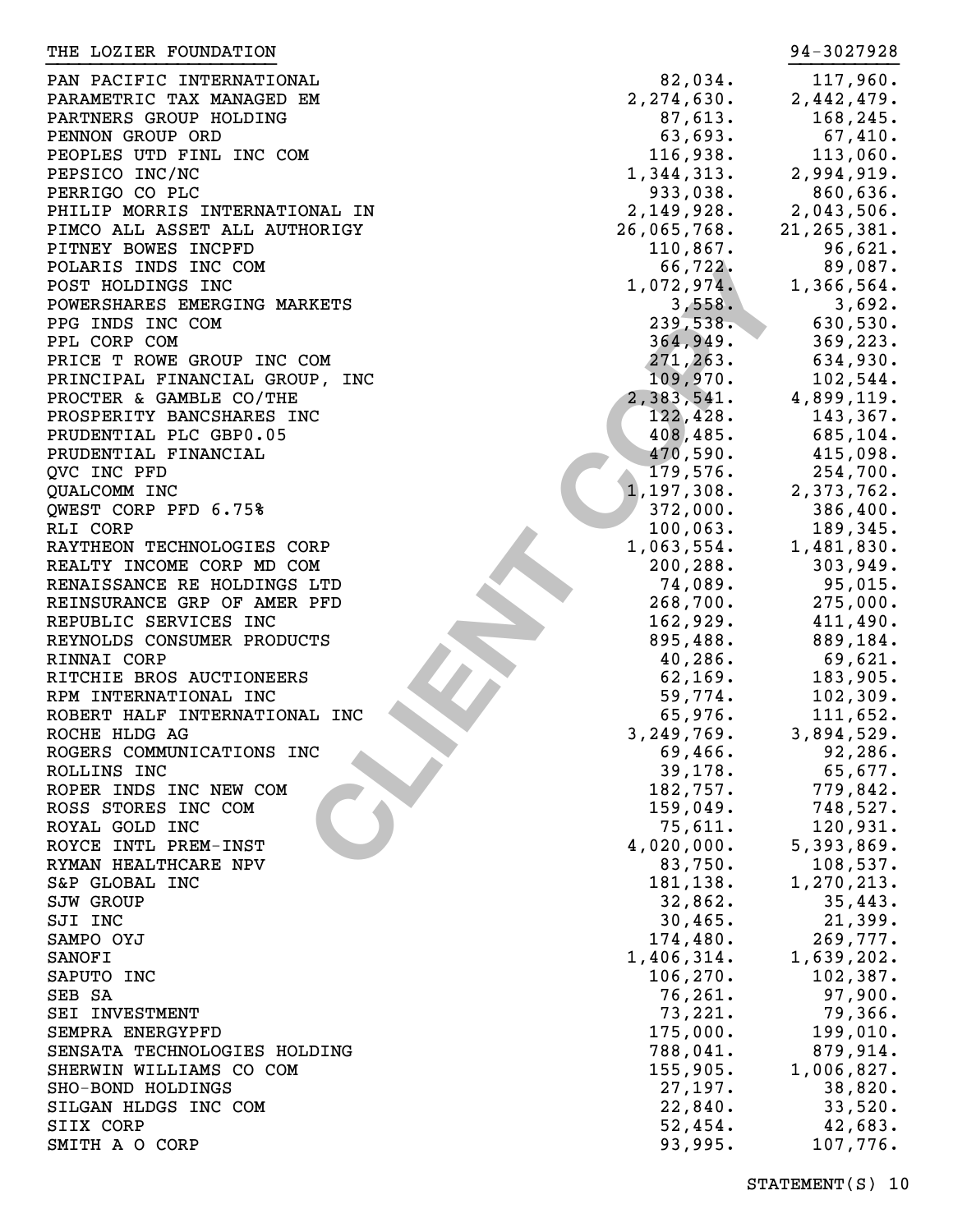| THE LOZIER FOUNDATION                     |                       | 94-3027928           |
|-------------------------------------------|-----------------------|----------------------|
| SMITH & NEPHEW ORD USD0.20                | 46,571.               | 85,288.              |
| SONOCO PRODS CO                           | 121,294.              | 173,010.             |
| SOUL PATTINSON                            | 36,519.               | 71, 213.             |
| SOUTHERN CO COM                           | 659,400.              | 884,408.             |
| SPDR INDEX SHARES FUNDS                   | 2,979.                | 4,427.               |
| SPDR SERIES TRUST                         | 198.                  | 230.                 |
| SPDR SERIES TRUST                         | 34,864.               | 36,917.              |
| SPDR SERIES TRUST                         | 7,114.                | 7,278.               |
| SPDR SERIES TRUST                         | 1,936.                | 1,964.               |
| SPDR PORTFOLIO WORLD                      | 28,403.               | 40,871.              |
| SSE PLC                                   | 251,865.              | 288,864.             |
| ST JAMES PLACE PLC                        | 68,584.               | 118,842.             |
| STANLEY BLACK & DECKER COM                | 220, 259.             | 523,895.             |
| STORE CAPITAL CORP                        | 951, 227.             | 1,438,373.           |
| <b>STRYKER CORP</b>                       | 349,941.              | 1,376,390.           |
| SUNDRUG CO LTD                            | 43,221.               | 39,905.              |
| SYSCO CORP                                | 227,661.              | 596,011.             |
| SYSMEX CORP JPY                           | 156,588.              | 288,246.             |
| <b>TARGET</b>                             | 406,666.              | 1,392,292.           |
| TC ENERGY CORP                            | 560,875.              | 527,696.             |
| TECHTRONIC INDUSTRIES                     | 71,499.               | 156,903.             |
| TELECOM PLUS ORD                          | 69,962.               | 90,973.              |
| TELENOR ASA                               | 123,424.              | 151,916.             |
| TELEPHONE & DATA SYS INC                  | 90,888.               | 66,406.              |
| TELUS CORP (NON CANADIAN SHARE            | 71,486.               | 72,914.              |
| TENNANT CO                                | 87,264.               | 95, 151.             |
| TEXAS INSTRS INC COM                      | 669,878.              | 2, 165, 531.         |
| THE KROGER CO                             | 219,232.              | 285,776.             |
| THE TORO CO                               | 39,442.               | 63,258.              |
| THE TRAVELERS COS INC                     | 363, 325.             | 456,904.             |
| TIFFANY & CO                              | 164,894.              | 287,218.             |
| TJX COS INC NEW COM                       | 357,733.              | 1,300,925.           |
| TOMPKINS FINANCIAL CORP                   | 40,934.               | 63,469.              |
| TOMRA SYSTEMS ASA NOK1                    | 25,911.               | 119,298.             |
| TOOTSIE ROLL INDUSTRIES INC               | 74,025.               | 70,745.              |
| UCB SA                                    | 144,710.              | 189,882.             |
| UGI CORP NEW COM                          | 111,958.              | 145,399.             |
| UMB FINL CORP                             | 28,745.               | 32,425.              |
| ULTRA ELECTRONIC HLDGS ORD 5P             | 32,398.               | 43,448.              |
| <b>UNIFIRST CORP</b>                      | 716,494.              | 848,454.<br>140,818. |
| UNILEVER PLC<br>UNION PACIFIC CORP        | 98,179.<br>1,106,181. | 2,085,948.           |
| UNITED STATES CELLULAR CORPPFD            | 228, 215.             | 227,340.             |
| UNITED STATES CELLULAR CORPPFD 7.250% NOT | 737,400.              | 759,000.             |
| UNIVERSAL CORP VA                         | 66,624.               | 59,304.              |
| UNIVERSAL HLTH RLTY SH BEN INT            | 74,711.               | 87,729.              |
| <b>UNUM GROUP</b>                         | 42,816.               | 44,756.              |
| URSTADT BIDDLE PPTYS                      | 95,491.               | 130,717.             |
| V F CORP COM                              | 203,447.              | 474,111.             |
| VANGUARD EMERGING MARKETS                 | 22,491.               | 32,872.              |
| VANGUARD EUROPEAN ETF                     | 9,172,480.            | 9,626,352.           |
| VANGUARD FTSE DEVELOPED MARKET            | 29,000.               | 37,815.              |
| VANGUARD TOTAL STOCK MARKET ET            | 49,058.               | 94,400.              |
| VANGAURD SHORT-TERM BOND                  | 79,818.               | 82,900.              |
| VANGUARD DIVIDEND APPRECIATION            | 14,951.               | 29,081.              |
| VANGUARD MARKET NEUTRAL                   | 22,600,000.           | 18,452,263.          |
| VANGUARD REIT ETF INDEX                   | 12,372.               | 14,013.              |
| VANGUARD S/T INVEST GR                    | 2,406,858.            | 2,490,986.           |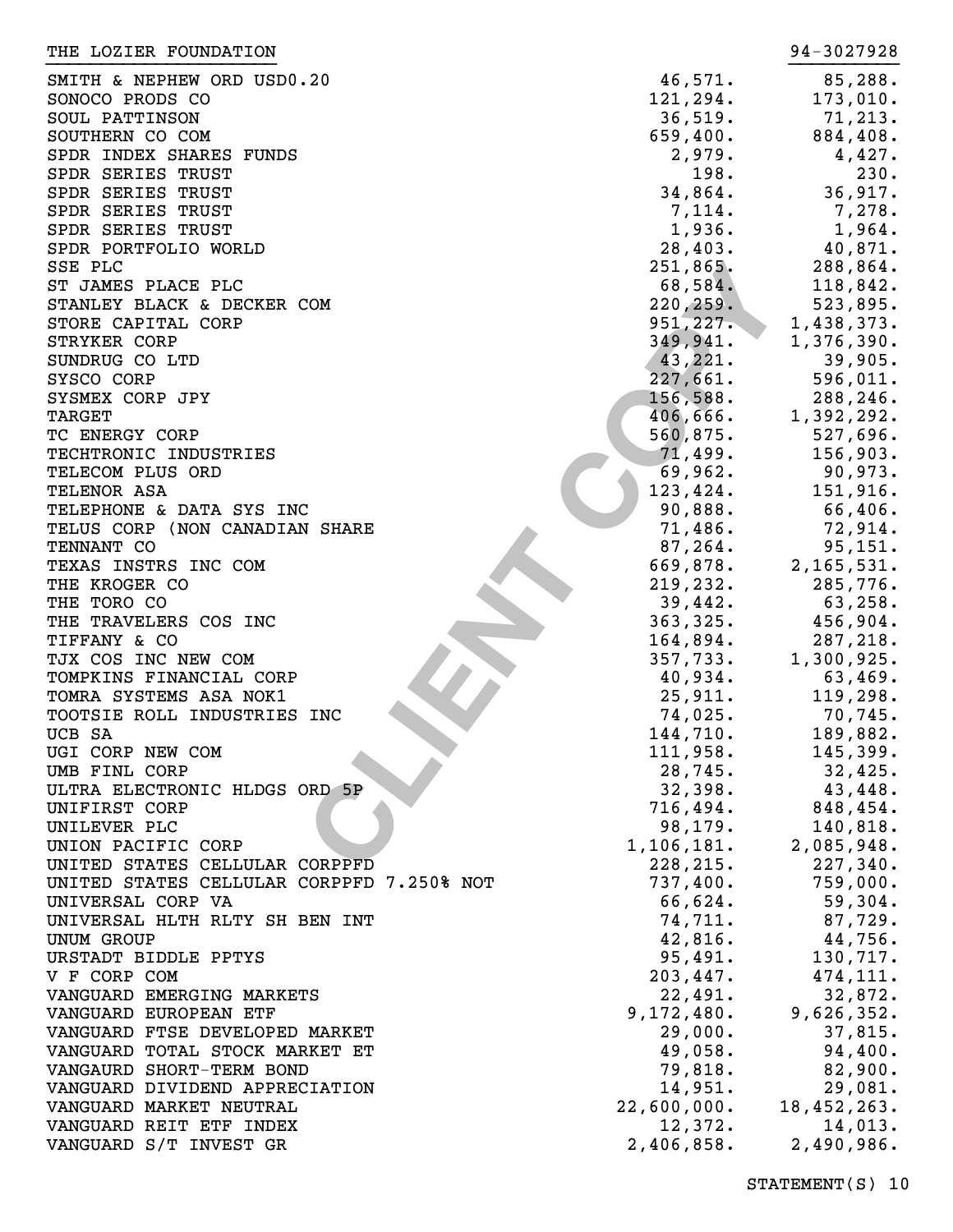| THE LOZIER FOUNDATION                                                                                                                                                                                                                                                                                                                                                                                                                                                                                                                                                          |                        |                                                                                                                                                                                                                                                                                        | 94-3027928                                                                                                                                                                                                                                                                          |
|--------------------------------------------------------------------------------------------------------------------------------------------------------------------------------------------------------------------------------------------------------------------------------------------------------------------------------------------------------------------------------------------------------------------------------------------------------------------------------------------------------------------------------------------------------------------------------|------------------------|----------------------------------------------------------------------------------------------------------------------------------------------------------------------------------------------------------------------------------------------------------------------------------------|-------------------------------------------------------------------------------------------------------------------------------------------------------------------------------------------------------------------------------------------------------------------------------------|
| VARIAN MEDICAL SYSTEMS<br>VECTOR GROUP LTD<br>VERIZON COMMUNICATIONS<br>VIRTUS EMERGING MARKETS OPPORT<br>VISA INC<br>WAL MART STORES INC COM<br>WALGREENS BOOTS ALLIANCE<br>WASTE MANAGEMENT INC<br>WEC ENERGY GROUP<br>WEST JAPAN RAILWAY<br>WEST PHARMACEUTICAL SVCS<br>WHITE MOUNTAINS INS GRP INC<br>WHITING PETROLEUM<br>WILEY JOHN & SONS INC CL A<br>WP CAREY INC<br>WISDOMTREE EM SM CAP DIV<br>WISDOMTREE EUROPE HEDGED EQU<br>WOLTERS KLUWERS COM<br>WOOLWORTHS LIMITED ORD A\$0.25<br>XCEL ENERGY INC<br>XILINX INC COM<br>TOTAL TO FORM 990-PF, PART II, LINE 10B |                        | 647,040.<br>42, 158.<br>2,860,131.<br>1,870,000.<br>3,862,594.<br>1, 277, 403.<br>413,972.<br>257,829.<br>216,076.<br>170, 339.<br>135,512.<br>704, 284.<br>485,497.<br>33,441.<br>126, 173.<br>2,719,314.<br>273,408.<br>16,745.<br>45,035.<br>274,622.<br>197,768.<br>243, 732, 311. | 930,003.<br>48,324.<br>3,503,850.<br>2,485,710.<br>5,432,597.<br>2,910,821.<br>453,994.<br>655,455.<br>424,995.<br>135,962.<br>423,265.<br>1,140,752.<br>193,550.<br>33,971.<br>131,632.<br>2,853,656.<br>258,570.<br>94,216.<br>90, 273.<br>572,495.<br>473,795.<br>343, 973, 448. |
| FORM 990-PF                                                                                                                                                                                                                                                                                                                                                                                                                                                                                                                                                                    | <b>CORPORATE BONDS</b> |                                                                                                                                                                                                                                                                                        | STATEMENT 11                                                                                                                                                                                                                                                                        |
| DESCRIPTION                                                                                                                                                                                                                                                                                                                                                                                                                                                                                                                                                                    |                        | <b>BOOK VALUE</b>                                                                                                                                                                                                                                                                      | <b>FAIR MARKET</b><br>VALUE                                                                                                                                                                                                                                                         |
| AERCAP IRELAND<br><b>AGNC</b><br>AIR CANADA 144A<br>ALLEGHENY TECHNOLOGIES<br>ALLISON TRANSMISSION<br>ALLY FINANCIAL<br>AMAZON.COM INC<br>AMC NETWORKS<br>AMERICAN AIRLINES GROUP 144A<br>AMERICAN AIRLINES GROUP 144A<br>ג//11 סווחסם פסודי וסדג וגמחדססואג                                                                                                                                                                                                                                                                                                                   |                        | 152,228.<br>197,200.<br>105,000.<br>460,238.<br>89, 263.<br>681,725.<br>996,380.<br>27,369.<br>7,600.<br>232,650.<br>235.000                                                                                                                                                           | 157,841.<br>203,920.<br>105, 525.<br>508,868.<br>99,988.<br>695,788.<br>1,124,140.<br>29,036.<br>7,733.<br>271,014.<br>21127                                                                                                                                                        |

| DESCRIPTION                     | <b>BOOK VALUE</b> | <b>FAIR MARKET</b><br>VALUE |
|---------------------------------|-------------------|-----------------------------|
| AERCAP IRELAND                  | 152,228.          | 157,841.                    |
| AGNC                            | 197,200.          | 203,920.                    |
| AIR CANADA 144A                 | 105,000.          | 105, 525.                   |
| ALLEGHENY TECHNOLOGIES          | 460,238.          | 508,868.                    |
| ALLISON TRANSMISSION            | 89, 263.          | 99,988.                     |
| ALLY FINANCIAL                  | 681,725.          | 695,788.                    |
| AMAZON.COM INC                  | 996,380.          | 1,124,140.                  |
| AMC NETWORKS                    | 27,369.           | 29,036.                     |
| AMERICAN AIRLINES GROUP<br>144A | 7,600.            | 7,733.                      |
| AMERICAN AIRLINES GROUP 144A    | 232,650.          | 271,014.                    |
| AMERICAN AIRLINES GROUP 144A    | 235,000.          | 211, 267.                   |
| AMERICAN WOODMARK               | 325,706.          | 343,375.                    |
| ANANALY CAPITAL MGMT            | 374,750.          | 378,750.                    |
| ANNALY CAPITAL MANAGEMENT INC   | 175,000.          | 172,410.                    |
| ASHTEAD CAPITAL                 | 196,800.          | 210,535.                    |
| ASSOCIATED BANK NA              | 511,220.          | 508, 190.                   |
| AVIS BUDGET CAR RENTAL          | 4,519.            | 5,075.                      |
| BANCO SANTANDER MEXICO          | 275,000.          | 315,937.                    |
| BANK OF AMERCA CORP             | 1,000,000.        | 1,109,560.                  |
| <b>BARCLAYS PLC</b>             | 242,825.          | 251,788.                    |
| BARRICK GOLD CORP               | 239,637.          | 413,796.                    |
| BAYTEX ENERGY CORP              | 20,846.           | 17,198.                     |
| <b>BEAZER HOMES</b>             | 144,275.          | 152,613.                    |
| <b>BEAZER HOMES</b>             | 150,000.          | 169, 125.                   |
| BELLATRIX EXPLORATION           | 27,971.           | 0.                          |
| BELLATRIX EXPLORATION           | 59,705.           | 61,842.                     |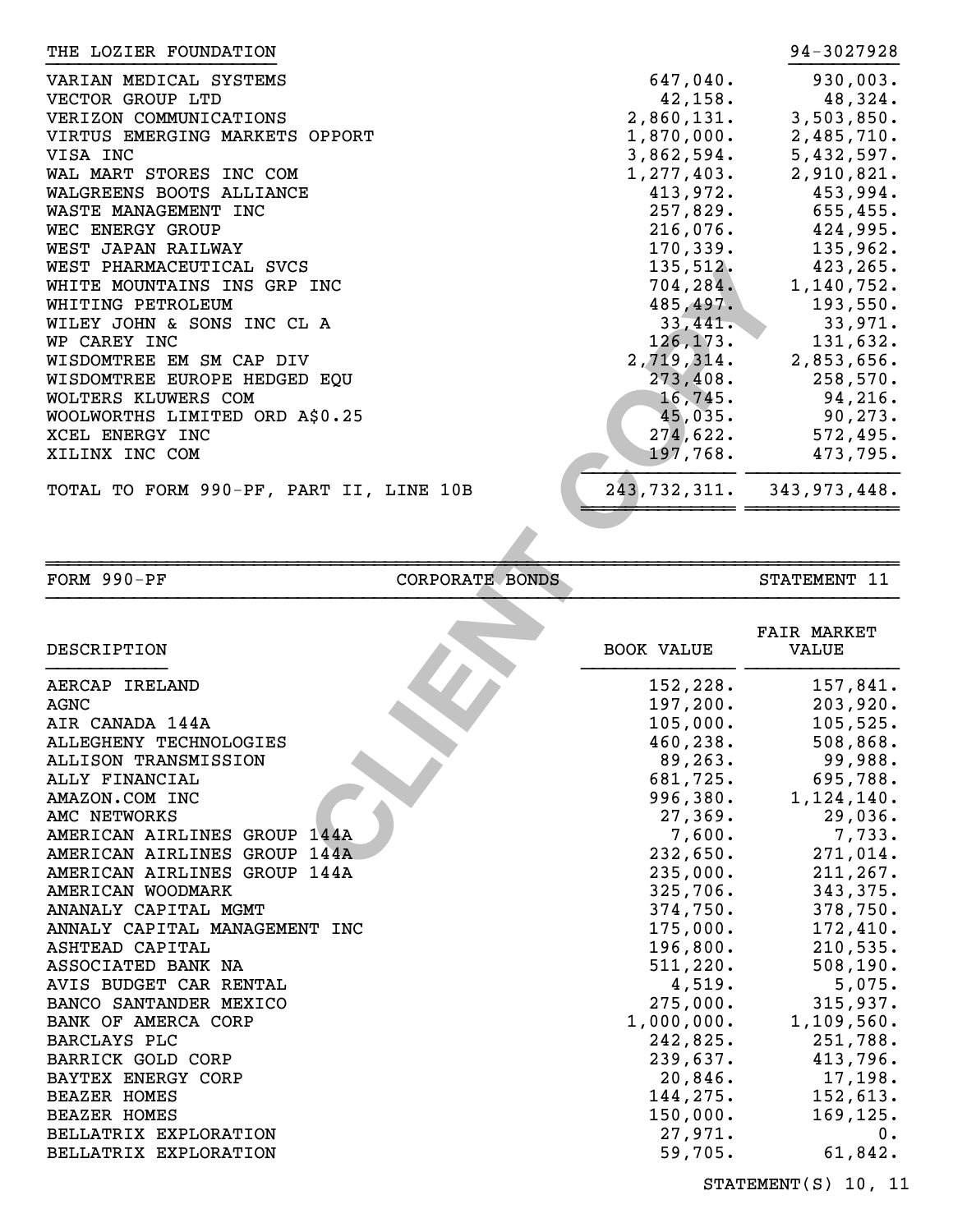| THE LOZIER FOUNDATION         |            | 94-3027928 |
|-------------------------------|------------|------------|
| BIOMARIN PHARMACEUTICAL INC   | 20,798.    | 21,462.    |
| BIOMARIN PHARMACEUTICAL INC   | 377,110.   | 391,875.   |
| BLUE CUBE SPINCO              | 195,000.   | 206, 456.  |
| BOEING CO                     | 10,350.    |            |
|                               |            | 16,062.    |
| BOEING CO                     | 4,301.     | 5,128.     |
| BOEING CO                     | 12,764.    | 15,303.    |
| BOEING CO                     | 7,465.     | 10,083.    |
| <b>BOEING CO</b>              | 41,250.    | 61,888.    |
| <b>BOEING CO</b>              | 4,299.     | 5,258.     |
| <b>BOEING CO</b>              | 46,688.    | 69,567.    |
| <b>BOMBARDIER</b>             | 504,994.   | 473,512.   |
| BUFFALO STATE COLLEGE         | 345,000.   | 348,785.   |
| CARPENTER TECHNOLOGY          | 455,000.   | 502, 111.  |
| CB ESCROW CORP                | 40,000.    | 42,650.    |
| CENTURYLINK INC               | 294,294.   | 317,963.   |
| CENTURYLINK INC               | 298,938.   | 350,594.   |
| CHESAPEAKE ENERGY             | 409,757.   | 24,750.    |
|                               |            |            |
| CHESAPEAKE ENERGY             | 89,438.    | 5,175.     |
| CHS COMMUNITY HEALTH          | 174,250.   | 215,758.   |
| CHS COMMUNITY HEALTH          | 115,000.   | 123,654.   |
| CHS COMMUNITY HEALTH          | 65,000.    | 70,217.    |
| CHS INC PFD                   | 217,385.   | 241,568.   |
| CITIBANK NAVAR RT             | 2,007,720. | 2,006,980. |
| CITIGROUP INCVAR RT           | 1,000,000. | 1,050,500. |
| COMMERCIAL METALS             | 286,213.   | 331,538.   |
| CONTINENTAL RESOURCES         | 261,375.   | 275,413.   |
| CONTINENTAL RESOURCES         | 20,529.    | 22,684.    |
| CONTINENTAL RESOURCES         | 73,306.    | 82,609.    |
| CROWN AMERICAS LLC            | 154,888.   | 176,344.   |
| CSC HOLDINGS                  | 39,475.    | 54, 120.   |
| CSC HOLDINGS                  | 199,750.   | 213,500.   |
| DEUTSCHE BANK                 | 179,048.   | 209,280.   |
| DISH DBS CORP                 | 524,088.   | 550,484.   |
| DISH DBS CORP                 | 24,350.    | 28,000.    |
| DISH NETWORK CORP             | 529,537.   | 524,277.   |
|                               |            |            |
| DISH NETWORK CORP             | 195,980.   | 191,046.   |
| DONNELLEY FINANCIAL SOLUT     | 75,000.    | 79,500.    |
| DR HORTON INC                 | 96, 285.   | 110,741.   |
| EDISON INTERNATIONAL          | 14,965.    | 17,074.    |
| EMBRAER NETHERLANDS           | 40,013.    | 42,500.    |
| EVOLENT HEALTH                | 74,537.    | 85,532.    |
| FEDERAL FARM CR BK            | 499,385.   | 500, 525.  |
| FIDELITY FEDERAL BANCORP      | 2,500,000. | 2,645,975. |
| FIRST NATIONAL BANCSHARES     | 3,000,000. | 3,000,000. |
| FIRST QUANTUM MINERALS        | 184,500.   | 208,500.   |
| FORD MOTOR CO                 | 326,631.   | 431,250.   |
| FORD MOTOR CO                 | 180,500.   | 306,000.   |
| FORD MOTOR CO                 | 13,988.    | 15,675.    |
| FORD MOTOR CREDIT CO          | 820,000.   | 847,618.   |
| FRANKLIN FINANCIAL            | 263, 250.  | 251,690.   |
| FRONTIER COMMUNICATIONS       | 47, 125.   | 24,125.    |
| GENERAL ELECTRIC COVAR        | 15,575.    | 18,605.    |
|                               |            |            |
| GENERAL MOTORS                | 28,700.    | 53,959.    |
| GENERAL MOTORS                | 56, 200.   | 97,154.    |
| GMAC CAP TRUST                | 263,000.   | 270,700.   |
| GOLDMAN SACHS GROUP INCVAR RT | 2,044,240. | 2,040,600. |
| GOODYEAR TIRE & RUBBER        | 251,813.   | 259,463.   |
| GOODYEAR TIRE & RUBBER        | 425,131.   | 460,125.   |
|                               |            |            |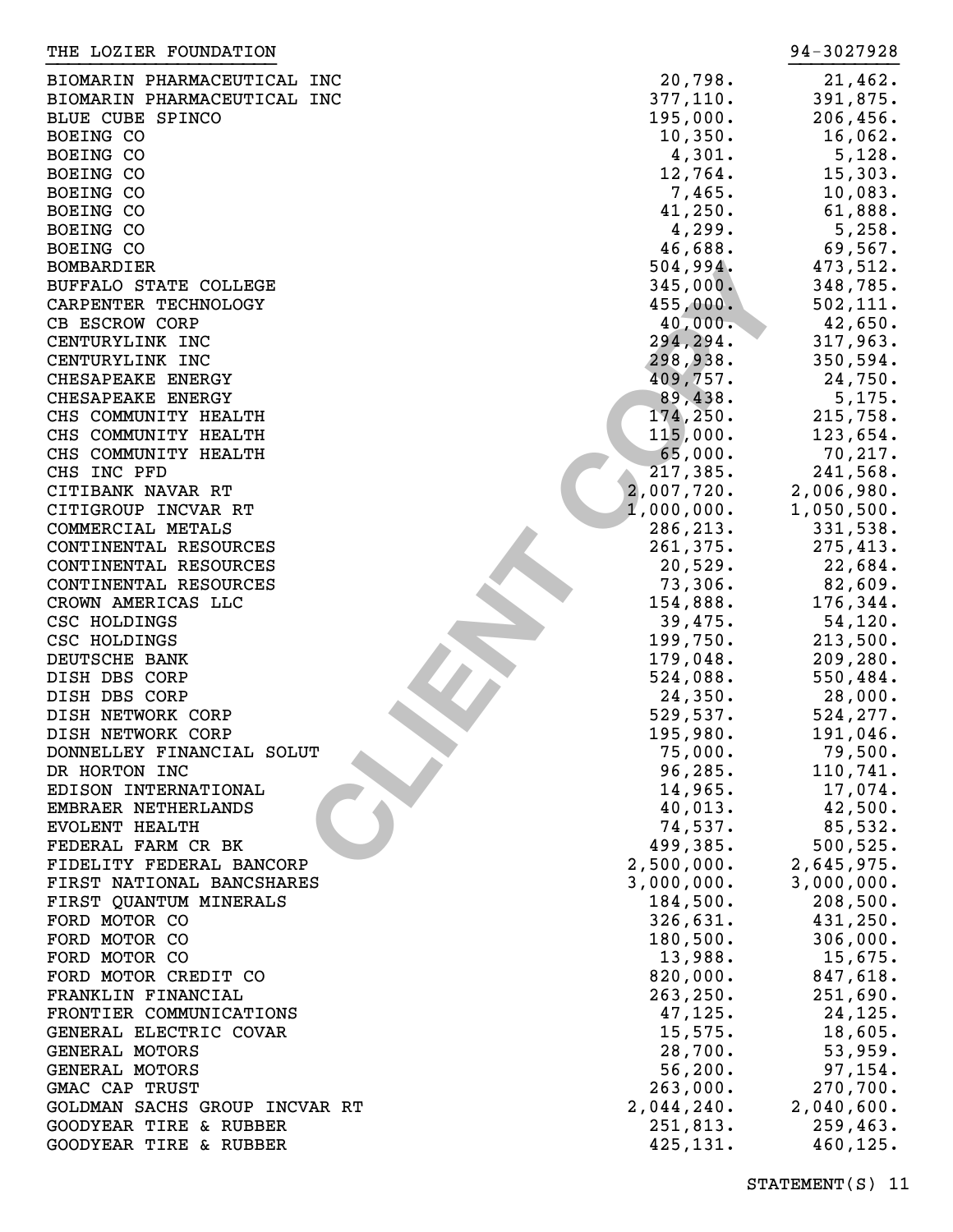| THE BOUTER LOONDUITON |                                                                                                                                                                                                                                                                                                                                                                                                                                                                                                                                                                                                                                                                                                                                                                                                                                                                                                                                                                                                                                                                                                         | <sub>J →</sub> - J V 4 <i>I J 4</i> 0                                                                                                                                                                                                                                                                                                                                                                                                                                                                                                                                                                                                      |
|-----------------------|---------------------------------------------------------------------------------------------------------------------------------------------------------------------------------------------------------------------------------------------------------------------------------------------------------------------------------------------------------------------------------------------------------------------------------------------------------------------------------------------------------------------------------------------------------------------------------------------------------------------------------------------------------------------------------------------------------------------------------------------------------------------------------------------------------------------------------------------------------------------------------------------------------------------------------------------------------------------------------------------------------------------------------------------------------------------------------------------------------|--------------------------------------------------------------------------------------------------------------------------------------------------------------------------------------------------------------------------------------------------------------------------------------------------------------------------------------------------------------------------------------------------------------------------------------------------------------------------------------------------------------------------------------------------------------------------------------------------------------------------------------------|
|                       |                                                                                                                                                                                                                                                                                                                                                                                                                                                                                                                                                                                                                                                                                                                                                                                                                                                                                                                                                                                                                                                                                                         | 74,061.                                                                                                                                                                                                                                                                                                                                                                                                                                                                                                                                                                                                                                    |
|                       |                                                                                                                                                                                                                                                                                                                                                                                                                                                                                                                                                                                                                                                                                                                                                                                                                                                                                                                                                                                                                                                                                                         | 500,095.                                                                                                                                                                                                                                                                                                                                                                                                                                                                                                                                                                                                                                   |
|                       |                                                                                                                                                                                                                                                                                                                                                                                                                                                                                                                                                                                                                                                                                                                                                                                                                                                                                                                                                                                                                                                                                                         | 120, 500.                                                                                                                                                                                                                                                                                                                                                                                                                                                                                                                                                                                                                                  |
|                       |                                                                                                                                                                                                                                                                                                                                                                                                                                                                                                                                                                                                                                                                                                                                                                                                                                                                                                                                                                                                                                                                                                         |                                                                                                                                                                                                                                                                                                                                                                                                                                                                                                                                                                                                                                            |
|                       |                                                                                                                                                                                                                                                                                                                                                                                                                                                                                                                                                                                                                                                                                                                                                                                                                                                                                                                                                                                                                                                                                                         | 483,548.                                                                                                                                                                                                                                                                                                                                                                                                                                                                                                                                                                                                                                   |
|                       |                                                                                                                                                                                                                                                                                                                                                                                                                                                                                                                                                                                                                                                                                                                                                                                                                                                                                                                                                                                                                                                                                                         | 580,750.                                                                                                                                                                                                                                                                                                                                                                                                                                                                                                                                                                                                                                   |
|                       |                                                                                                                                                                                                                                                                                                                                                                                                                                                                                                                                                                                                                                                                                                                                                                                                                                                                                                                                                                                                                                                                                                         | 111,571.                                                                                                                                                                                                                                                                                                                                                                                                                                                                                                                                                                                                                                   |
|                       | 315,388.                                                                                                                                                                                                                                                                                                                                                                                                                                                                                                                                                                                                                                                                                                                                                                                                                                                                                                                                                                                                                                                                                                | 392,193.                                                                                                                                                                                                                                                                                                                                                                                                                                                                                                                                                                                                                                   |
|                       |                                                                                                                                                                                                                                                                                                                                                                                                                                                                                                                                                                                                                                                                                                                                                                                                                                                                                                                                                                                                                                                                                                         | 390,000.                                                                                                                                                                                                                                                                                                                                                                                                                                                                                                                                                                                                                                   |
|                       |                                                                                                                                                                                                                                                                                                                                                                                                                                                                                                                                                                                                                                                                                                                                                                                                                                                                                                                                                                                                                                                                                                         | 248,823.                                                                                                                                                                                                                                                                                                                                                                                                                                                                                                                                                                                                                                   |
|                       |                                                                                                                                                                                                                                                                                                                                                                                                                                                                                                                                                                                                                                                                                                                                                                                                                                                                                                                                                                                                                                                                                                         | 320,238.                                                                                                                                                                                                                                                                                                                                                                                                                                                                                                                                                                                                                                   |
|                       |                                                                                                                                                                                                                                                                                                                                                                                                                                                                                                                                                                                                                                                                                                                                                                                                                                                                                                                                                                                                                                                                                                         |                                                                                                                                                                                                                                                                                                                                                                                                                                                                                                                                                                                                                                            |
|                       |                                                                                                                                                                                                                                                                                                                                                                                                                                                                                                                                                                                                                                                                                                                                                                                                                                                                                                                                                                                                                                                                                                         | 23,127.                                                                                                                                                                                                                                                                                                                                                                                                                                                                                                                                                                                                                                    |
|                       |                                                                                                                                                                                                                                                                                                                                                                                                                                                                                                                                                                                                                                                                                                                                                                                                                                                                                                                                                                                                                                                                                                         | 478,800.                                                                                                                                                                                                                                                                                                                                                                                                                                                                                                                                                                                                                                   |
|                       |                                                                                                                                                                                                                                                                                                                                                                                                                                                                                                                                                                                                                                                                                                                                                                                                                                                                                                                                                                                                                                                                                                         | 427,275.                                                                                                                                                                                                                                                                                                                                                                                                                                                                                                                                                                                                                                   |
|                       |                                                                                                                                                                                                                                                                                                                                                                                                                                                                                                                                                                                                                                                                                                                                                                                                                                                                                                                                                                                                                                                                                                         | 129,429.                                                                                                                                                                                                                                                                                                                                                                                                                                                                                                                                                                                                                                   |
|                       |                                                                                                                                                                                                                                                                                                                                                                                                                                                                                                                                                                                                                                                                                                                                                                                                                                                                                                                                                                                                                                                                                                         | 20, 250.                                                                                                                                                                                                                                                                                                                                                                                                                                                                                                                                                                                                                                   |
|                       |                                                                                                                                                                                                                                                                                                                                                                                                                                                                                                                                                                                                                                                                                                                                                                                                                                                                                                                                                                                                                                                                                                         | 93,813.                                                                                                                                                                                                                                                                                                                                                                                                                                                                                                                                                                                                                                    |
|                       |                                                                                                                                                                                                                                                                                                                                                                                                                                                                                                                                                                                                                                                                                                                                                                                                                                                                                                                                                                                                                                                                                                         | 223,786.                                                                                                                                                                                                                                                                                                                                                                                                                                                                                                                                                                                                                                   |
|                       |                                                                                                                                                                                                                                                                                                                                                                                                                                                                                                                                                                                                                                                                                                                                                                                                                                                                                                                                                                                                                                                                                                         |                                                                                                                                                                                                                                                                                                                                                                                                                                                                                                                                                                                                                                            |
|                       |                                                                                                                                                                                                                                                                                                                                                                                                                                                                                                                                                                                                                                                                                                                                                                                                                                                                                                                                                                                                                                                                                                         | 469,435.                                                                                                                                                                                                                                                                                                                                                                                                                                                                                                                                                                                                                                   |
|                       |                                                                                                                                                                                                                                                                                                                                                                                                                                                                                                                                                                                                                                                                                                                                                                                                                                                                                                                                                                                                                                                                                                         | 190, 350.                                                                                                                                                                                                                                                                                                                                                                                                                                                                                                                                                                                                                                  |
|                       |                                                                                                                                                                                                                                                                                                                                                                                                                                                                                                                                                                                                                                                                                                                                                                                                                                                                                                                                                                                                                                                                                                         | 781,395.                                                                                                                                                                                                                                                                                                                                                                                                                                                                                                                                                                                                                                   |
|                       |                                                                                                                                                                                                                                                                                                                                                                                                                                                                                                                                                                                                                                                                                                                                                                                                                                                                                                                                                                                                                                                                                                         | 1,228,050.                                                                                                                                                                                                                                                                                                                                                                                                                                                                                                                                                                                                                                 |
|                       | 220,000.                                                                                                                                                                                                                                                                                                                                                                                                                                                                                                                                                                                                                                                                                                                                                                                                                                                                                                                                                                                                                                                                                                | 235,400.                                                                                                                                                                                                                                                                                                                                                                                                                                                                                                                                                                                                                                   |
|                       |                                                                                                                                                                                                                                                                                                                                                                                                                                                                                                                                                                                                                                                                                                                                                                                                                                                                                                                                                                                                                                                                                                         | 340,225.                                                                                                                                                                                                                                                                                                                                                                                                                                                                                                                                                                                                                                   |
|                       |                                                                                                                                                                                                                                                                                                                                                                                                                                                                                                                                                                                                                                                                                                                                                                                                                                                                                                                                                                                                                                                                                                         | 56,650.                                                                                                                                                                                                                                                                                                                                                                                                                                                                                                                                                                                                                                    |
|                       |                                                                                                                                                                                                                                                                                                                                                                                                                                                                                                                                                                                                                                                                                                                                                                                                                                                                                                                                                                                                                                                                                                         | 281,307.                                                                                                                                                                                                                                                                                                                                                                                                                                                                                                                                                                                                                                   |
|                       |                                                                                                                                                                                                                                                                                                                                                                                                                                                                                                                                                                                                                                                                                                                                                                                                                                                                                                                                                                                                                                                                                                         |                                                                                                                                                                                                                                                                                                                                                                                                                                                                                                                                                                                                                                            |
|                       |                                                                                                                                                                                                                                                                                                                                                                                                                                                                                                                                                                                                                                                                                                                                                                                                                                                                                                                                                                                                                                                                                                         | 654,719.                                                                                                                                                                                                                                                                                                                                                                                                                                                                                                                                                                                                                                   |
|                       |                                                                                                                                                                                                                                                                                                                                                                                                                                                                                                                                                                                                                                                                                                                                                                                                                                                                                                                                                                                                                                                                                                         | 110,775.                                                                                                                                                                                                                                                                                                                                                                                                                                                                                                                                                                                                                                   |
|                       |                                                                                                                                                                                                                                                                                                                                                                                                                                                                                                                                                                                                                                                                                                                                                                                                                                                                                                                                                                                                                                                                                                         | 502,700.                                                                                                                                                                                                                                                                                                                                                                                                                                                                                                                                                                                                                                   |
|                       |                                                                                                                                                                                                                                                                                                                                                                                                                                                                                                                                                                                                                                                                                                                                                                                                                                                                                                                                                                                                                                                                                                         | 430,950.                                                                                                                                                                                                                                                                                                                                                                                                                                                                                                                                                                                                                                   |
|                       | 244, 250.                                                                                                                                                                                                                                                                                                                                                                                                                                                                                                                                                                                                                                                                                                                                                                                                                                                                                                                                                                                                                                                                                               | 257,113.                                                                                                                                                                                                                                                                                                                                                                                                                                                                                                                                                                                                                                   |
|                       |                                                                                                                                                                                                                                                                                                                                                                                                                                                                                                                                                                                                                                                                                                                                                                                                                                                                                                                                                                                                                                                                                                         | 24,500.                                                                                                                                                                                                                                                                                                                                                                                                                                                                                                                                                                                                                                    |
|                       |                                                                                                                                                                                                                                                                                                                                                                                                                                                                                                                                                                                                                                                                                                                                                                                                                                                                                                                                                                                                                                                                                                         | 215, 130.                                                                                                                                                                                                                                                                                                                                                                                                                                                                                                                                                                                                                                  |
|                       |                                                                                                                                                                                                                                                                                                                                                                                                                                                                                                                                                                                                                                                                                                                                                                                                                                                                                                                                                                                                                                                                                                         | 132,088.                                                                                                                                                                                                                                                                                                                                                                                                                                                                                                                                                                                                                                   |
|                       |                                                                                                                                                                                                                                                                                                                                                                                                                                                                                                                                                                                                                                                                                                                                                                                                                                                                                                                                                                                                                                                                                                         | 240,750.                                                                                                                                                                                                                                                                                                                                                                                                                                                                                                                                                                                                                                   |
|                       |                                                                                                                                                                                                                                                                                                                                                                                                                                                                                                                                                                                                                                                                                                                                                                                                                                                                                                                                                                                                                                                                                                         |                                                                                                                                                                                                                                                                                                                                                                                                                                                                                                                                                                                                                                            |
|                       |                                                                                                                                                                                                                                                                                                                                                                                                                                                                                                                                                                                                                                                                                                                                                                                                                                                                                                                                                                                                                                                                                                         | 483,750.                                                                                                                                                                                                                                                                                                                                                                                                                                                                                                                                                                                                                                   |
|                       |                                                                                                                                                                                                                                                                                                                                                                                                                                                                                                                                                                                                                                                                                                                                                                                                                                                                                                                                                                                                                                                                                                         | 106,055.                                                                                                                                                                                                                                                                                                                                                                                                                                                                                                                                                                                                                                   |
|                       |                                                                                                                                                                                                                                                                                                                                                                                                                                                                                                                                                                                                                                                                                                                                                                                                                                                                                                                                                                                                                                                                                                         | 188,125.                                                                                                                                                                                                                                                                                                                                                                                                                                                                                                                                                                                                                                   |
|                       |                                                                                                                                                                                                                                                                                                                                                                                                                                                                                                                                                                                                                                                                                                                                                                                                                                                                                                                                                                                                                                                                                                         | 109,872.                                                                                                                                                                                                                                                                                                                                                                                                                                                                                                                                                                                                                                   |
|                       |                                                                                                                                                                                                                                                                                                                                                                                                                                                                                                                                                                                                                                                                                                                                                                                                                                                                                                                                                                                                                                                                                                         | 565,984.                                                                                                                                                                                                                                                                                                                                                                                                                                                                                                                                                                                                                                   |
|                       |                                                                                                                                                                                                                                                                                                                                                                                                                                                                                                                                                                                                                                                                                                                                                                                                                                                                                                                                                                                                                                                                                                         | 101,056.                                                                                                                                                                                                                                                                                                                                                                                                                                                                                                                                                                                                                                   |
|                       |                                                                                                                                                                                                                                                                                                                                                                                                                                                                                                                                                                                                                                                                                                                                                                                                                                                                                                                                                                                                                                                                                                         | 168,000.                                                                                                                                                                                                                                                                                                                                                                                                                                                                                                                                                                                                                                   |
|                       |                                                                                                                                                                                                                                                                                                                                                                                                                                                                                                                                                                                                                                                                                                                                                                                                                                                                                                                                                                                                                                                                                                         | 556,144.                                                                                                                                                                                                                                                                                                                                                                                                                                                                                                                                                                                                                                   |
|                       |                                                                                                                                                                                                                                                                                                                                                                                                                                                                                                                                                                                                                                                                                                                                                                                                                                                                                                                                                                                                                                                                                                         |                                                                                                                                                                                                                                                                                                                                                                                                                                                                                                                                                                                                                                            |
|                       |                                                                                                                                                                                                                                                                                                                                                                                                                                                                                                                                                                                                                                                                                                                                                                                                                                                                                                                                                                                                                                                                                                         | 16,294.                                                                                                                                                                                                                                                                                                                                                                                                                                                                                                                                                                                                                                    |
|                       |                                                                                                                                                                                                                                                                                                                                                                                                                                                                                                                                                                                                                                                                                                                                                                                                                                                                                                                                                                                                                                                                                                         | 371,875.                                                                                                                                                                                                                                                                                                                                                                                                                                                                                                                                                                                                                                   |
|                       |                                                                                                                                                                                                                                                                                                                                                                                                                                                                                                                                                                                                                                                                                                                                                                                                                                                                                                                                                                                                                                                                                                         | 518,400.                                                                                                                                                                                                                                                                                                                                                                                                                                                                                                                                                                                                                                   |
|                       |                                                                                                                                                                                                                                                                                                                                                                                                                                                                                                                                                                                                                                                                                                                                                                                                                                                                                                                                                                                                                                                                                                         | 90,738.                                                                                                                                                                                                                                                                                                                                                                                                                                                                                                                                                                                                                                    |
|                       | 412,888.                                                                                                                                                                                                                                                                                                                                                                                                                                                                                                                                                                                                                                                                                                                                                                                                                                                                                                                                                                                                                                                                                                | 435,494.                                                                                                                                                                                                                                                                                                                                                                                                                                                                                                                                                                                                                                   |
|                       |                                                                                                                                                                                                                                                                                                                                                                                                                                                                                                                                                                                                                                                                                                                                                                                                                                                                                                                                                                                                                                                                                                         | 113,301.                                                                                                                                                                                                                                                                                                                                                                                                                                                                                                                                                                                                                                   |
|                       |                                                                                                                                                                                                                                                                                                                                                                                                                                                                                                                                                                                                                                                                                                                                                                                                                                                                                                                                                                                                                                                                                                         | 3,169.                                                                                                                                                                                                                                                                                                                                                                                                                                                                                                                                                                                                                                     |
|                       |                                                                                                                                                                                                                                                                                                                                                                                                                                                                                                                                                                                                                                                                                                                                                                                                                                                                                                                                                                                                                                                                                                         | 12,839.                                                                                                                                                                                                                                                                                                                                                                                                                                                                                                                                                                                                                                    |
|                       |                                                                                                                                                                                                                                                                                                                                                                                                                                                                                                                                                                                                                                                                                                                                                                                                                                                                                                                                                                                                                                                                                                         |                                                                                                                                                                                                                                                                                                                                                                                                                                                                                                                                                                                                                                            |
|                       |                                                                                                                                                                                                                                                                                                                                                                                                                                                                                                                                                                                                                                                                                                                                                                                                                                                                                                                                                                                                                                                                                                         | 113,770.                                                                                                                                                                                                                                                                                                                                                                                                                                                                                                                                                                                                                                   |
|                       |                                                                                                                                                                                                                                                                                                                                                                                                                                                                                                                                                                                                                                                                                                                                                                                                                                                                                                                                                                                                                                                                                                         | 287,584.                                                                                                                                                                                                                                                                                                                                                                                                                                                                                                                                                                                                                                   |
|                       |                                                                                                                                                                                                                                                                                                                                                                                                                                                                                                                                                                                                                                                                                                                                                                                                                                                                                                                                                                                                                                                                                                         | 316,913.                                                                                                                                                                                                                                                                                                                                                                                                                                                                                                                                                                                                                                   |
| OWENS BROCKWAY GLASS  |                                                                                                                                                                                                                                                                                                                                                                                                                                                                                                                                                                                                                                                                                                                                                                                                                                                                                                                                                                                                                                                                                                         | 119,075.                                                                                                                                                                                                                                                                                                                                                                                                                                                                                                                                                                                                                                   |
| OWL ROCK CAPITAL      | 342,426.                                                                                                                                                                                                                                                                                                                                                                                                                                                                                                                                                                                                                                                                                                                                                                                                                                                                                                                                                                                                                                                                                                | 363,399.                                                                                                                                                                                                                                                                                                                                                                                                                                                                                                                                                                                                                                   |
|                       |                                                                                                                                                                                                                                                                                                                                                                                                                                                                                                                                                                                                                                                                                                                                                                                                                                                                                                                                                                                                                                                                                                         | 99,750.                                                                                                                                                                                                                                                                                                                                                                                                                                                                                                                                                                                                                                    |
|                       |                                                                                                                                                                                                                                                                                                                                                                                                                                                                                                                                                                                                                                                                                                                                                                                                                                                                                                                                                                                                                                                                                                         | 50, 320.                                                                                                                                                                                                                                                                                                                                                                                                                                                                                                                                                                                                                                   |
|                       |                                                                                                                                                                                                                                                                                                                                                                                                                                                                                                                                                                                                                                                                                                                                                                                                                                                                                                                                                                                                                                                                                                         |                                                                                                                                                                                                                                                                                                                                                                                                                                                                                                                                                                                                                                            |
|                       |                                                                                                                                                                                                                                                                                                                                                                                                                                                                                                                                                                                                                                                                                                                                                                                                                                                                                                                                                                                                                                                                                                         | 399,680.                                                                                                                                                                                                                                                                                                                                                                                                                                                                                                                                                                                                                                   |
|                       | HANESBRANDS INC<br>HARLEY DAVIDSON FINANCIAL 144A<br>HCA INC<br>HCA INC<br>HCA INC<br>HCA INC<br>HERCULES INC<br>HESS MIDSTREAM OPERATIONS 144A<br>HSBC BANK USA<br>IHEART COMMUNICATIONS<br><b>INTERCEPT PHARM</b><br>INVESCO MORTGAGE CAPITAL INCPFD<br>IRON MOUNTAIN<br>ISTAR INC<br>ISTAR INC<br>ISTAR INC<br><b>JAMES HARDIE INTNL</b><br>JELD-WEN<br>JELD-WEN<br>JPMORGAN CHASE & COVAR RT<br>JPMORGAN CHASE & COVAR RT<br>KAISER ALUMINUM CORP<br>KB HOME<br>KOPPERS INC<br>KRAFT HEINZ FOODS<br>LAND O LAKES<br>CH<br>LENNAR CORP<br>LENNAR CORP<br>LEVEL 3 FINANCING<br>MATADOR RESOURCES<br>MEG ENERGY<br>MEXICAN BONOS<br>MGIC INVESTMENT CORP<br>MICHAELS STORES<br>MICROCHIP TECH<br>MILEAGE PLUS HOLDING<br>MINERALS TECHNOLOGIES<br><b>MPLX</b><br>MPT OPERATING<br>NATIONSTAR MORTGAGE<br>NATWEST GROUP<br>NAVIENT CORP<br>NAVIENT LLC<br>NAVIENT LLC<br>NAVIENT LLC<br>NEW FORTRESS ENERGY<br>NGL ENERGY<br>NGL ENERGY<br>NUANCE COMMUNICATIONS INC<br>NUANCE COMMUNICATIONS INC<br>OCCIDENTAL PETROLEUM<br>OCCIDENTAL PETROLEUM<br>OXFORD FINANCE<br>PENNYMAC MORTG<br>PENNYMAC MORTG | 70,000.<br>500, 650.<br>102,000.<br>429,588.<br>505,000.<br>83,344.<br>375,000.<br>248,737.<br>296,294.<br>30,000.<br>415,896.<br>405,000.<br>108, 357.<br>19,800.<br>90,725.<br>216,700.<br>436,400.<br>176,975.<br>720,701.<br>1,250,000.<br>310,000.<br>53,075.<br>224,263.<br>657,275.<br>96,788.<br>431,750.<br>386,759.<br>23,700.<br>176,058.<br>212,685.<br>225,000.<br>449,294.<br>33,029.<br>172,813.<br>105,000.<br>450,056.<br>95,000.<br>160,000.<br>556,380.<br>12,375.<br>330,256.<br>435,963.<br>75,438.<br>156,900.<br>4,575.<br>5,709.<br>48,496.<br>273,000.<br>270,000.<br>110,000.<br>100,000.<br>50,000.<br>397,000. |

| THE LOZIER FOUNDATION           |            | 94-3027928 |
|---------------------------------|------------|------------|
| HANESBRANDS INC                 | 70,000.    | 74,061.    |
| HARLEY DAVIDSON FINANCIAL 144A  | 500, 650.  | 500,095.   |
| HCA INC                         | 102,000.   | 120,500.   |
| HCA INC                         | 429,588.   | 483,548.   |
| HCA INC                         | 505,000.   | 580,750.   |
| HCA INC                         | 83,344.    | 111,571.   |
| HERCULES INC                    | 315,388.   | 392, 193.  |
| HESS MIDSTREAM OPERATIONS 144A  | 375,000.   | 390,000.   |
| HSBC BANK USA                   | 248,737.   | 248,823.   |
| IHEART COMMUNICATIONS           | 296,294.   | 320, 238.  |
| INTERCEPT PHARM                 | 30,000.    | 23,127.    |
| INVESCO MORTGAGE CAPITAL INCPFD | 415,896.   | 478,800.   |
| IRON MOUNTAIN                   | 405,000.   | 427,275.   |
| ISTAR INC                       | 108, 357.  | 129,429.   |
| ISTAR INC                       | 19,800.    | 20, 250.   |
| ISTAR INC                       | 90,725.    | 93,813.    |
| <b>JAMES HARDIE INTNL</b>       | 216,700.   | 223,786.   |
| <b>JELD-WEN</b>                 | 436, 400.  | 469,435.   |
| JELD-WEN                        | 176,975.   | 190, 350.  |
| JPMORGAN CHASE & COVAR RT       | 720,701.   | 781,395.   |
| JPMORGAN CHASE & COVAR RT       | 1,250,000. | 1,228,050. |
| KAISER ALUMINUM CORP            | 220,000.   | 235,400.   |
| KB HOME                         | 310,000.   | 340, 225.  |
| KOPPERS INC                     | 53,075.    | 56,650.    |
| KRAFT HEINZ FOODS               | 224,263.   | 281,307.   |
| LAND O LAKES                    | 657,275.   | 654,719.   |
| CH                              | 96,788.    | 110,775.   |
| LENNAR CORP                     | 431,750.   | 502,700.   |
| LENNAR CORP                     | 386,759.   | 430,950.   |
| LEVEL 3 FINANCING               | 244, 250.  | 257, 113.  |
| MATADOR RESOURCES               | 23,700.    | 24,500.    |
| MEG ENERGY                      | 176,058.   | 215, 130.  |
| MEXICAN BONOS                   | 212,685.   | 132,088.   |
| MGIC INVESTMENT CORP            | 225,000.   | 240,750.   |
| MICHAELS STORES                 | 449,294.   | 483,750.   |
| MICROCHIP TECH                  | 33,029.    | 106,055.   |
| MILEAGE PLUS HOLDING            | 172,813.   | 188,125.   |
| MINERALS TECHNOLOGIES           | 105,000.   | 109,872.   |
| MPLX                            | 450,056.   | 565,984.   |
| MPT OPERATING                   | 95,000.    | 101,056.   |
| NATIONSTAR MORTGAGE             | 160,000.   | 168,000.   |
| NATWEST GROUP                   | 556,380.   | 556,144.   |
| NAVIENT CORP                    | 12,375.    | 16, 294.   |
| NAVIENT LLC                     | 330, 256.  | 371,875.   |
| NAVIENT LLC                     | 435,963.   | 518,400.   |
| NAVIENT LLC                     | 75,438.    | 90,738.    |
| NEW FORTRESS ENERGY             | 412,888.   | 435,494.   |
| <b>NGL ENERGY</b>               | 156,900.   | 113,301.   |
| NGL ENERGY                      | 4,575.     | 3,169.     |
| NUANCE COMMUNICATIONS INC       | 5,709.     | 12,839.    |
| NUANCE COMMUNICATIONS INC       | 48,496.    | 113,770.   |
| OCCIDENTAL PETROLEUM            | 273,000.   | 287,584.   |
| OCCIDENTAL PETROLEUM            | 270,000.   | 316,913.   |
| OWENS BROCKWAY GLASS            | 110,000.   | 119,075.   |
| OWL ROCK CAPITAL                | 342, 426.  | 363,399.   |
| OXFORD FINANCE                  | 100,000.   | 99,750.    |
| PENNYMAC MORTG                  | 50,000.    | 50,320.    |
| PENNYMAC MORTG                  | 397.000.   | 399.680.   |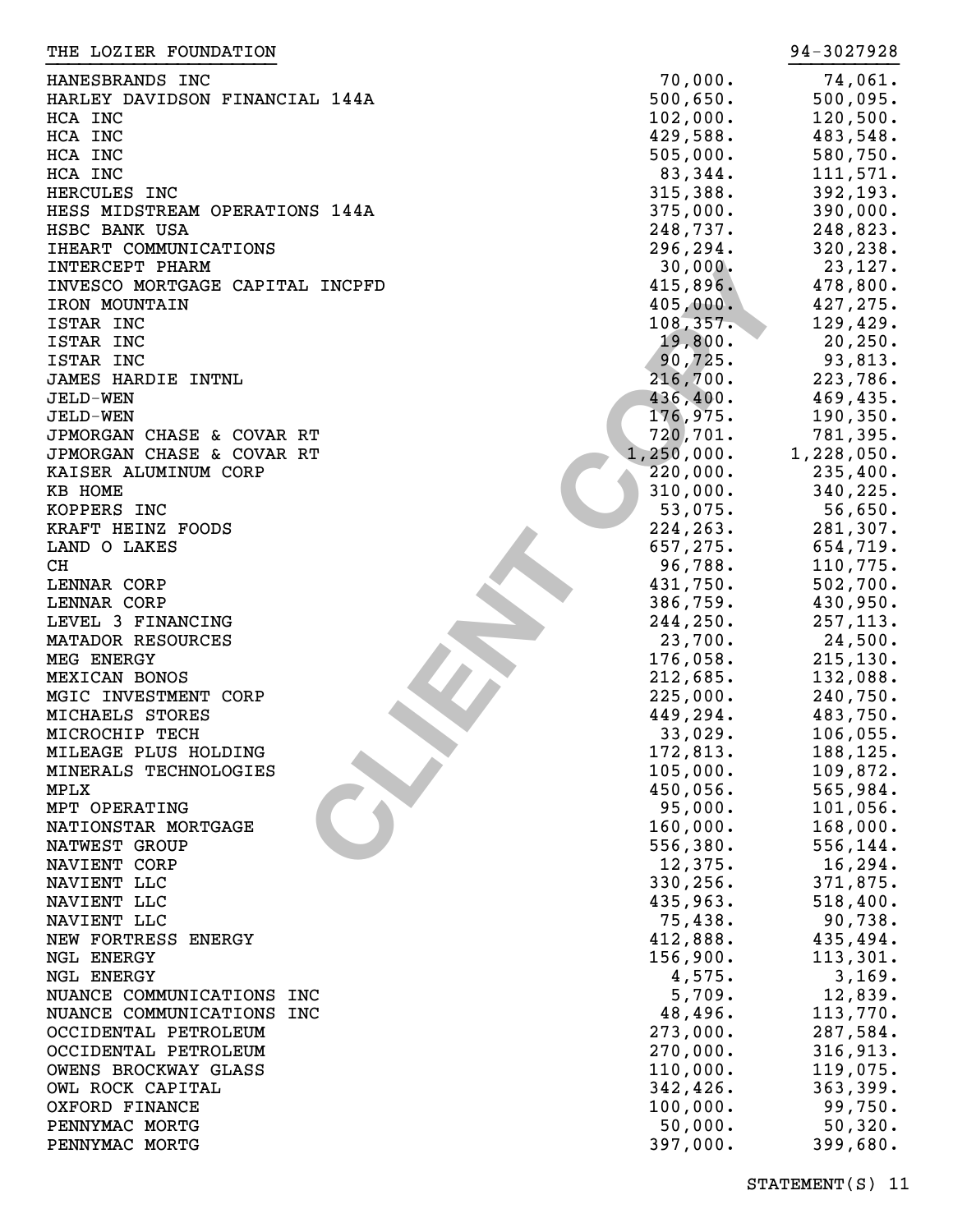| THE LOZIER FOUNDATION       |            | 94-3027928 |
|-----------------------------|------------|------------|
| PENSKE TRUCK LEASING CO     | 269, 125.  | 306, 185.  |
| PULTEGROUP INC              | 320,400.   | 486,386.   |
| PULTEGROUP INC              | 76, 725.   | 122,373.   |
| QEP RESOURCES INC           | 60,834.    | 68,413.    |
| QUICKEN LOANS               | 363, 125.  | 410,988.   |
| RADIAN GROUP INC            | 645,000.   | 730,463.   |
| RANGE RESOURCES             | 24,325.    | 28,338.    |
| RANGE RESOURCES             | 128,660.   | 127,725.   |
| REPUBLIC OF INDONESIA 144A  | 198,882.   | 229,664.   |
| ROYAL BANK OF SCOTTLAND     | 9,910.     | 11,429.    |
| SANCHEZ ENERGY CORP         | 38,450.    | 200.       |
| SANCHEZ ENERGY CORP         | 180,744.   | 1,025.     |
| SEAGATE HDD                 | 104, 243.  | 133,840.   |
| SEAGATE HDD                 | 188, 125.  | 281,303.   |
| SEALED AIR CORP             | 244,694.   | 256,944.   |
| SERVICE PROPERTIES TRUST    | 17,000.    | 20, 100.   |
| SERVICE PROPERTIES TRUST    | 8,238.     | 9,900.     |
| SERVICE PROPERTIES TRUST    | 14,450.    | 20,100.    |
| SERVICE PROPERTIES TRUST    | 37,300.    | 44,438.    |
| SERVICE PROPERTIES TRUST    | 7,625.     | 9,875.     |
| SHELF DRILLING HOLDINGS     | 216,950.   | 101, 200.  |
| SM ENERGY                   | 549,341.   | 384,067.   |
| SOUTHWEST AIRLINE           | 7,141.     | 7,263.     |
| SOUTHWESTERN ENERGY         | 37,863.    | 41,600.    |
| SPRINGLEAF FINANCE CORP     | 105,000.   | 121,931.   |
| SPRINGLEAF FINANCE CORP     | 236, 175.  | 277,888.   |
| TELECOM ITALIA CAPITAL SA   | 231,711.   | 347,156.   |
| TENET HEALTHCARE            | 309,663.   | 363,975.   |
| TENET HEALTHCARE            | 526, 294.  | 579, 150.  |
| TENET HEALTHCARE            | 193,538.   | 198,801.   |
| TENET HEALTHCARE            | 57,525.    | 62,019.    |
| TENET HEALTHCARE            | 375,000.   | 390,743.   |
| TEVA PHARMACEUTICAL FINANCE | 483,250.   | 506, 250.  |
| TMOBILE USA INC             | 575,000.   | 587,846.   |
| TOYOTA MOTOR CREDIT         | 1,012,200. | 1,010,430. |
| TRANSDIGM INC               | 9,500.     | 10,675.    |
| TRANSDIGM INC               | 250,000.   | 276,325.   |
| TRANSDIGM INC               | 51,313.    | 63,078.    |
| TRANSOCEAN INC              | 17, 125.   | 6,950.     |
| TRANSOCEAN INC              | 709,280.   | 318, 250.  |
| TRANSOCEAN PROTEUS          | 156,615.   | 149,261.   |
| TRI POINTE GROUP            | 23,475.    | 27,188.    |
| TRI POINTE HOLDINGS         | 68,705.    | 76,405.    |
| TS CONTRARIAN BANCSHARES    | 3,750,000. | 3,750,000. |
| TWO HARBORS INVESTMENT      | 202,500.   | 199,500.   |
| UNITED AIRLINES             | 365,000.   | 393,793.   |
| UNITED CONTINENTAL          | 250,000.   | 251, 250.  |
| UNITED JEWISH APPEAL        | 500,000.   | 501, 340.  |
| UNITED RENTALS NORTH AM     | 4,900.     | 5,294.     |
| UNITED RENTALS NORTH AM     | 14,863.    | 15,975.    |
| UNITED STATES STEEL CORP    | 8,200.     | 8,400.     |
| VERIZON COMM                | 248,350.   | 276, 130.  |
| VINE OIL & GAS LP           | 272, 250.  | 217, 250.  |
| VINE OIL & GAS LP           | 6, 250.    | 8,000.     |
| WELLS FARGO & COVAR RT      | 250,000.   | 264,343.   |
| WESCO DISTRIBUTION          | 135,000.   | 148,477.   |
| WESCO DISTRIBUTION          | 183,588.   | 210,379.   |
| WILLAMETTE INDUSTRIES INC   | 182,750.   | 254,770.   |
|                             |            |            |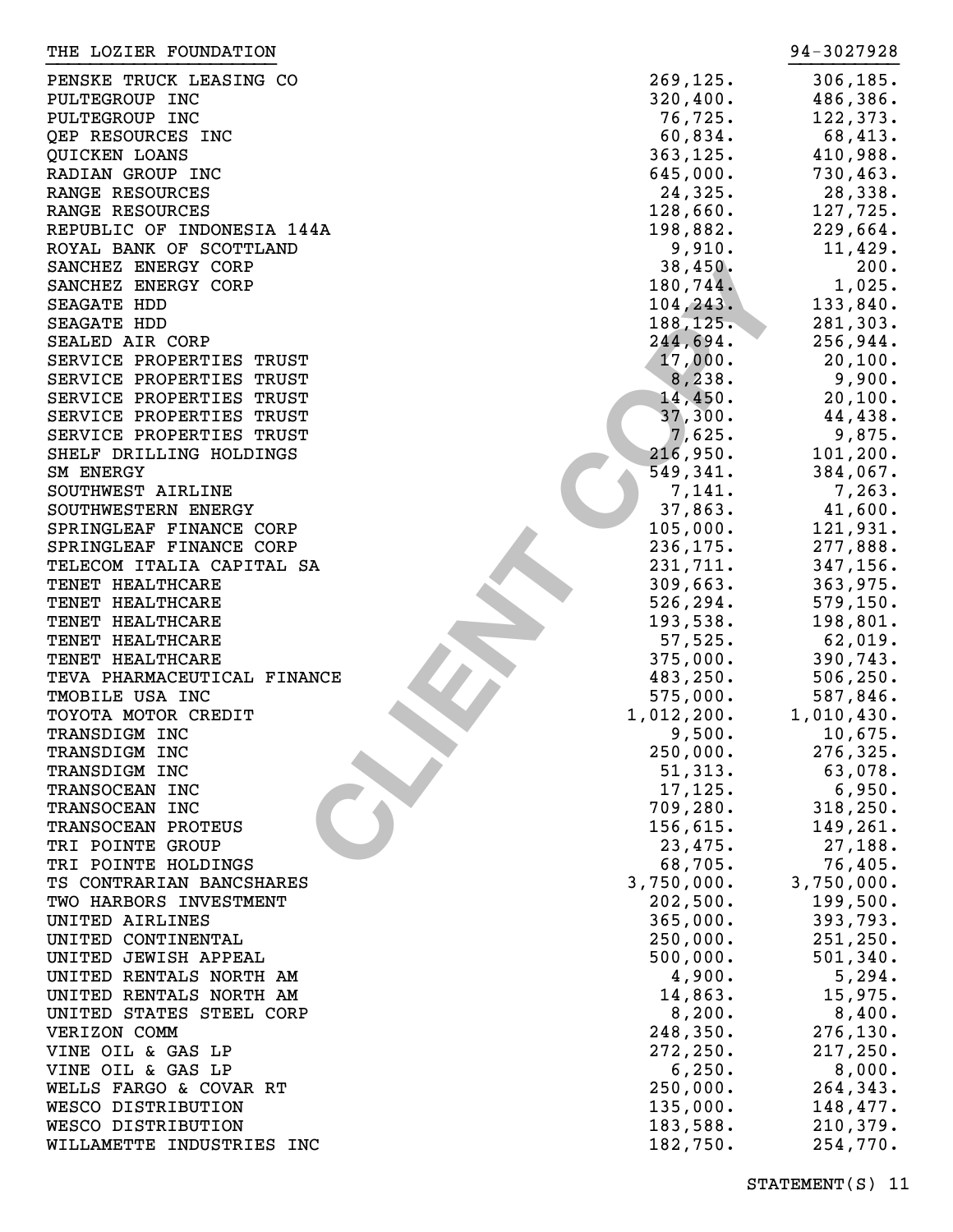| THE LOZIER FOUNDATION                   |             | 94-3027928  |
|-----------------------------------------|-------------|-------------|
| ZIGGO BV                                | 139,500.    | 156,563.    |
| TOTAL TO FORM 990-PF, PART II, LINE 10C | 58,137,511. | 60.760.206. |

| FORM 990-PF                                                      | PART VIII - LIST OF OFFICERS, DIRECTORS<br>TRUSTEES AND FOUNDATION MANAGERS | STATEMENT 12                   |                   |                                     |                 |
|------------------------------------------------------------------|-----------------------------------------------------------------------------|--------------------------------|-------------------|-------------------------------------|-----------------|
| NAME AND ADDRESS                                                 |                                                                             | TITLE AND<br>AVRG HRS/WK       | COMPEN-<br>SATION | <b>EMPLOYEE</b><br>BEN PLAN EXPENSE | CONTRIB ACCOUNT |
| ALLAN LOZIER<br>6336 PERSHING DRIVE<br><b>OMAHA, NE 68110</b>    |                                                                             | TRUSTEE-PARTTIME<br>3.00       | $\mathbf{0}$ .    | $0 \cdot$                           | 0.              |
| DIANNE LOZIER<br>6336 PERSHING DRIVE<br><b>OMAHA, NE 68110</b>   |                                                                             | TRUSTEE-PARTTIME<br>2.00       | $0$ .             | 0.                                  | 0.              |
| SUSAN LOZIER<br>6336 PERSHING DRIVE<br><b>OMAHA, NE 68110</b>    |                                                                             | TRUSTEE-PARTTIME<br>1.00       | 0.                | 0.                                  | 0.              |
| COLLETTE LOZIER<br>6336 PERSHING DRIVE<br><b>OMAHA, NE 68110</b> |                                                                             | TRUSTEE-PARTTIME<br>20.00      | 1,473.            | 0.                                  | 0.              |
| SANDRA LOZIER<br>6336 PERSHING DRIVE<br><b>OMAHA, NE 68110</b>   |                                                                             | TRUSTEE-PARTTIME<br>1.00       | 0.                | 0.                                  | $0$ .           |
| ROBERT BRAUN JR<br>6336 PERSHING DRIVE<br><b>OMAHA, NE 68110</b> |                                                                             | EXEC DIRECTOR-PARTTIME<br>2.00 | $0$ .             | 0.                                  | 0.              |
| TOTALS INCLUDED ON 990-PF, PAGE 6, PART VIII                     |                                                                             |                                | 1,473.            | $0$ .                               | 0.              |

~~~~~~~~~~~ ~~~~~~~~ ~~~~~~~~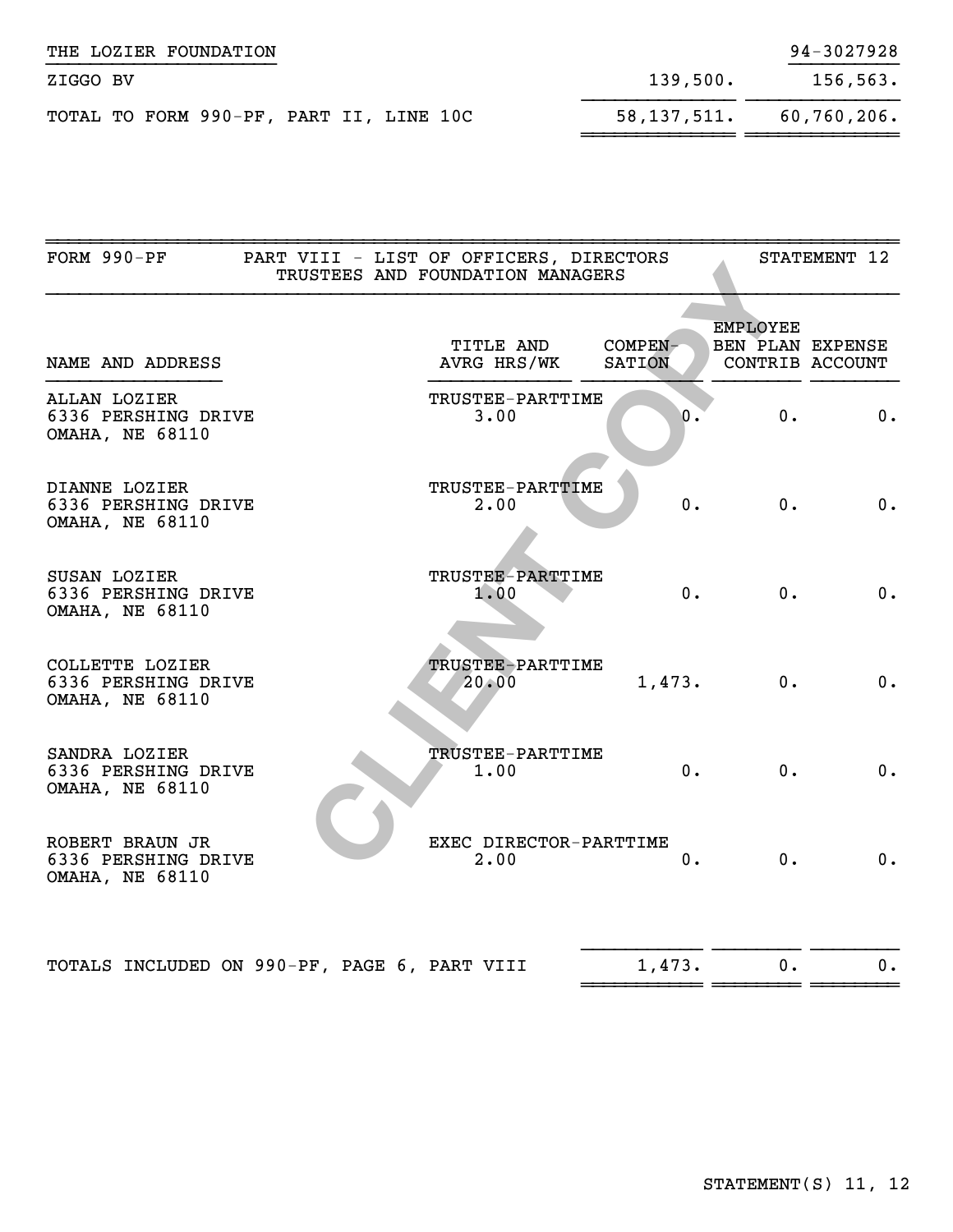| FORM $990-PF$ | EXPENDITURE RESPONSIBILITY STATEMENT |                     | STATEMENT 13 |  |
|---------------|--------------------------------------|---------------------|--------------|--|
|               |                                      | PART VII-B, LINE 5C |              |  |

}}}}}}}}}}}}}}}}}}}}} }}}}}}}}}}

~~~~~~~~~~~~~~~~~~~~~~~~~~~~~~~~~~~~~~~~~~~~~~~~~~~~~~~~~~~~~~~~~~~~~~~~~~~~~~

GRANTEE'S NAME

FUTURE FORWARD LLC

GRANTEE'S ADDRESS

| 11301 DAVENPORT STREET<br>OMAHA, NE 68154-2629                                                                                                                        |                               |  |           |  |
|-----------------------------------------------------------------------------------------------------------------------------------------------------------------------|-------------------------------|--|-----------|--|
| GRANT AMOUNT                                                                                                                                                          | DATE OF GRANT AMOUNT EXPENDED |  |           |  |
| $217,200.$ 04/01/15                                                                                                                                                   |                               |  | 217, 200. |  |
| PURPOSE OF GRANT                                                                                                                                                      |                               |  |           |  |
| GRANT MADE TO FUND THE OMAHA COMMUNITY DEVELOPMENT PROGRAM RELATED<br>INVESTMENT. INVESTED \$150,000 ON 4/1/15 AND \$67,200 ON 7/25/18<br>DATES OF REPORTS BY GRANTEE |                               |  |           |  |
| $01/15/16$ , $01/09/17$ , $1/15/18$ , $1/10/19$ , $1/16/20$ , $1/18/21$                                                                                               |                               |  |           |  |
| ANY DIVERSION BY GRANTEE                                                                                                                                              |                               |  |           |  |
| NO                                                                                                                                                                    |                               |  |           |  |

NO